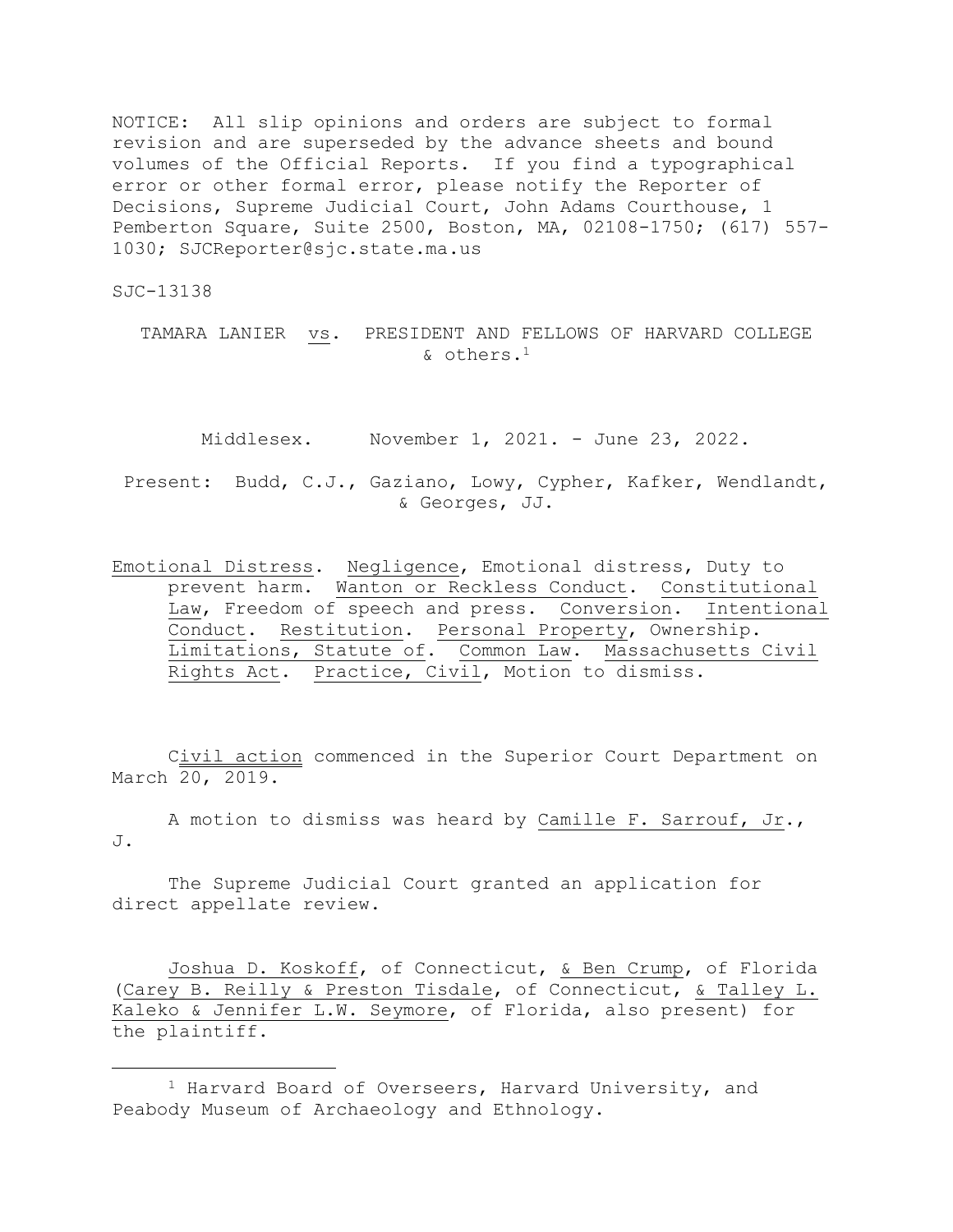Anton Metlitsky, of New York (Victoria L. Steinberg also present) for the defendants.

The following submitted briefs for amici curiae:

John Roddy & Elizabeth Ryan for Eamon Moore Whalen & others, Jarrett Martin Drake, Ariella Aïsha Azoulay, Cornelia Bewersdorf, Dan Hicks & another, and Meredith McKinney & another.

Robert J. Ambrogi & Peter J. Caruso for Massachusetts Newspaper Publishers Association & another.

KAFKER, J. In 1850, the Harvard professor Louis Agassiz arranged to have daguerreotypes made of Renty Taylor and Delia Taylor, who were enslaved on a plantation in South Carolina.<sup>2</sup> Renty was ordered to disrobe. His daughter, Delia, was stripped naked to the waist. Their images were then captured in four daguerreotypes. These daguerreotypes were later used by Agassiz in an academic publication to support polygenism, a pseudoscientific racist theory for which Agassiz, a prominent scientist, was a vocal proponent.

Identifying herself as a descendant of Renty and Delia Taylor, the plaintiff, Tamara Lanier, contacted Harvard University seeking recognition of her ancestral connection to Renty and Delia and requesting information regarding Harvard's past and intended use of the daguerreotypes. When the university dismissed Lanier's claim of descent from Renty and Delia and ignored her requests, continuing to use and display

<sup>2</sup> Daguerreotypes were an early precursor to the modern photograph.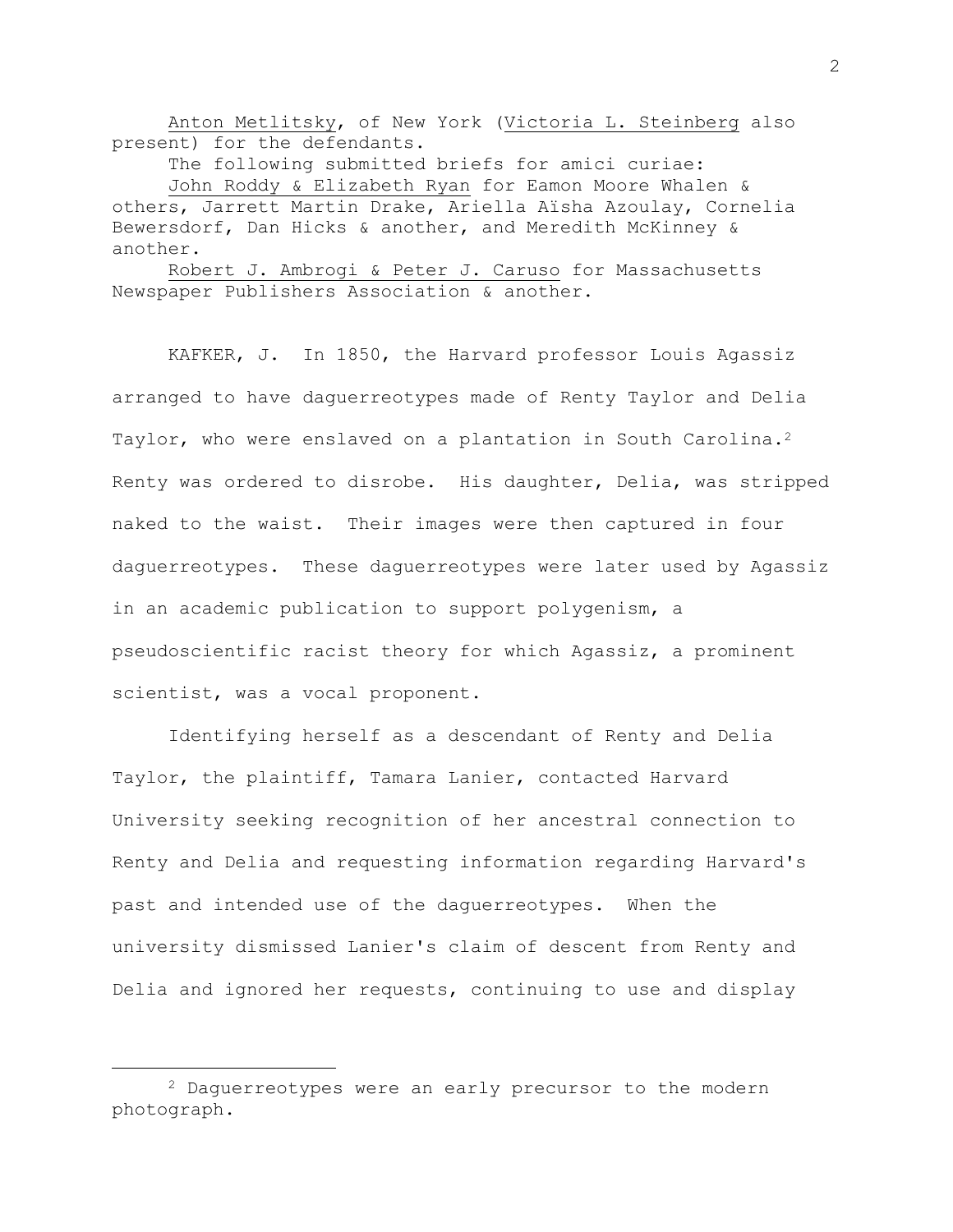images of Renty without informing her, she brought this action against the defendants, the President and Fellows of Harvard College, the Harvard Board of Overseers, Harvard University, and the Peabody Museum of Archaeology and Ethnology (collectively, Harvard),  $3$  seeking relief for emotional distress and other injuries, as well as restitution of the daguerreotypes to her. A judge of the Superior Court granted Harvard's motion to dismiss, determining that each of the claims Lanier raised failed as a matter of law and that the facts as alleged in her second amended complaint did not plausibly suggest an entitlement to relief.

Because we conclude that the alleged facts, taken as true, plausibly support claims for negligent and indeed reckless infliction of emotional distress, we vacate the dismissal of the plaintiff's claim for negligent infliction of emotional distress and remand the case to the Superior Court to allow the plaintiff to amend her complaint to incorporate allegations of reckless infliction of emotional distress. The dismissal of Lanier's other claims, however, we affirm.<sup>4</sup>

<sup>3</sup> The President and Fellows of Harvard College and the Harvard Board of Overseers govern Harvard University. The Peabody Museum of Archaeology and Ethnology is owned and controlled by Harvard University.

<sup>4</sup> We acknowledge the amicus briefs submitted by the descendants of Louis Agassiz; Jarrett Martin Drake; Ariella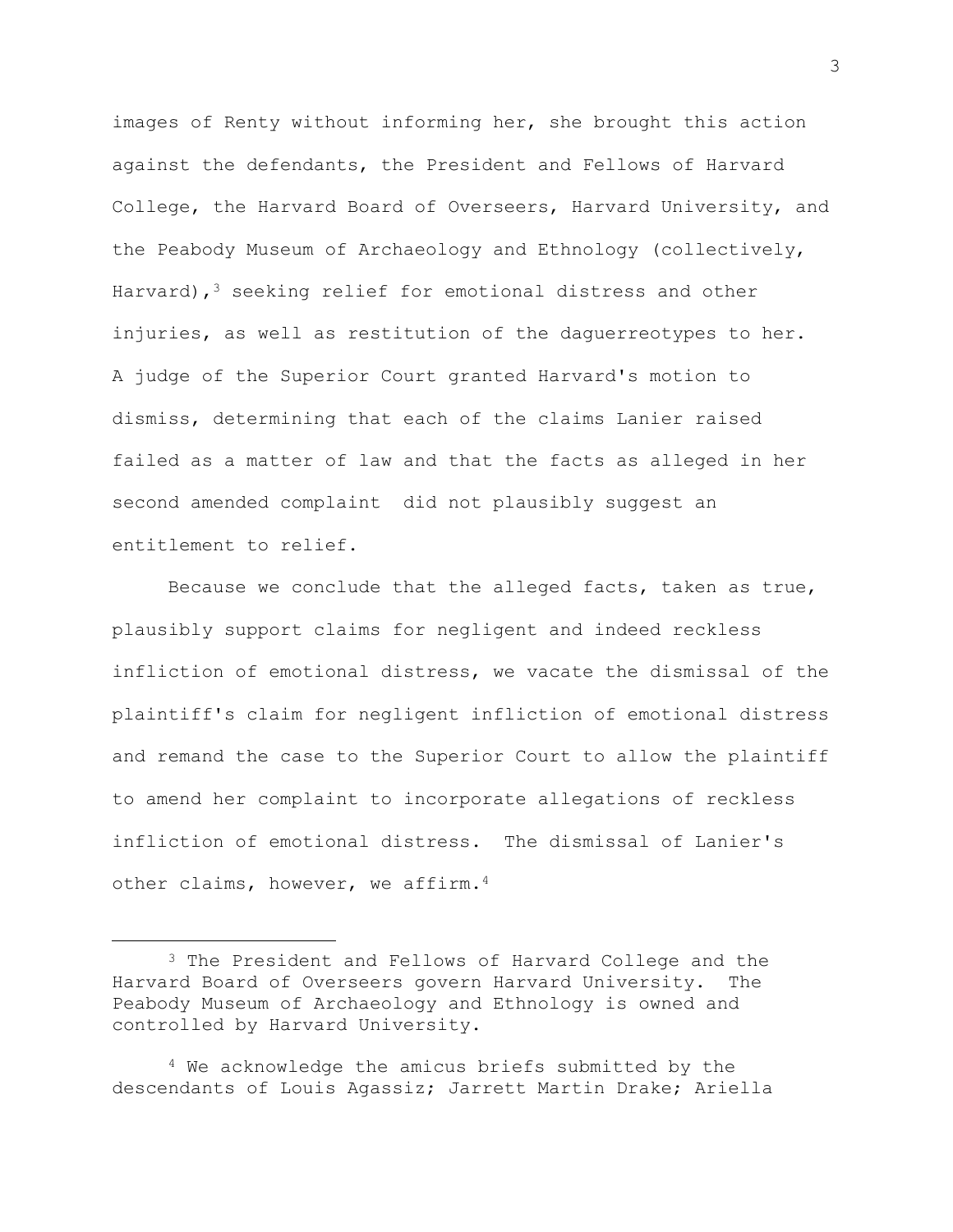Background. We summarize the factual allegations in the plaintiff's complaint, supplemented by information drawn from the undisputed documents referenced in that complaint. For the purposes of reviewing a motion to dismiss, we accept all factual allegations as true and draw all reasonable inferences in the plaintiff's favor. Shaw's Supermkts., Inc. v. Melendez, 488 Mass. 338, 339 (2021).

1. Louis Agassiz, polygenism, and the daguerreotypes of Renty and Delia Taylor. Harvard is a private educational institution founded in Cambridge in 1636. Louis Agassiz was a Swiss natural scientist whose primary area of study was comparative zoology. Employed by Harvard from 1847 until his death in 1873, Agassiz was also a proponent of polygenism, the pseudoscientific theory that racial groups lack a common biological origin and thus are fundamentally and categorically distinct. Consistent with his belief in polygenism, Agassiz delivered lectures in Boston and South Carolina asserting that Black and white people have separate origins. As a leader in the scientific community, with a reputation buttressed by his affiliation with Harvard, Aggasiz's views purported to give

Aïsha Azoulay; Cornelia Bewersdorf; Dan Hicks and Nicholas David Mirzoeff; Meredith McKinney and the Harvard Student Coalition to Free Renty; and the Massachusetts Newspaper Publishers Association and New England First Amendment Coalition.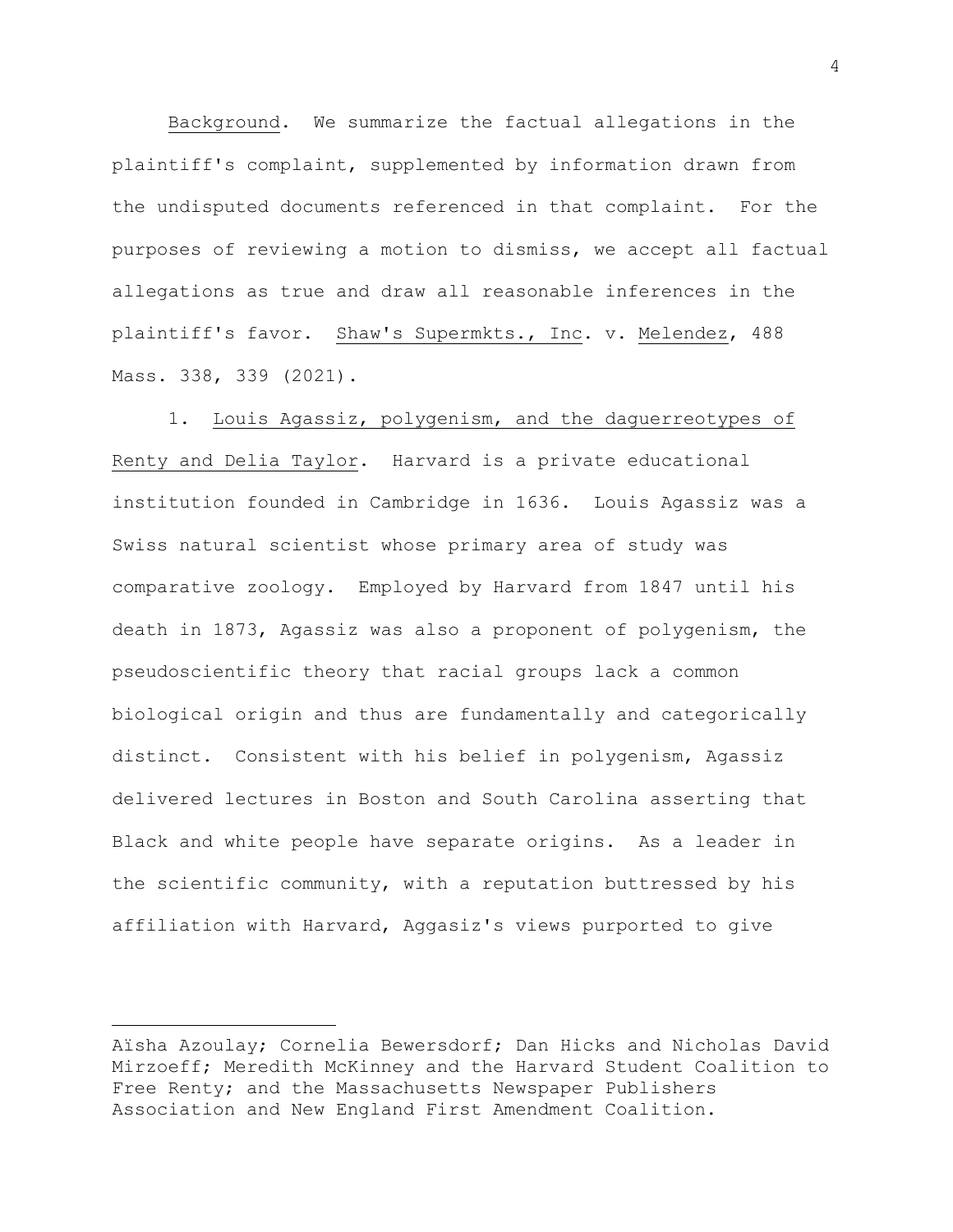scientific legitimacy to the myth of white racial superiority and the perpetuation of American slavery.

In 1850, three years after joining the Harvard faculty, Agassiz embarked on a tour of South Carolina plantations in search of people he believed were racially "pure" Africans whom he could study as evidence to support polygenism. At the B.F. Taylor plantation in Columbia, Agassiz selected several individuals from among the enslaved population, including Renty and Delia Taylor, to be photographed using the daguerreotype process. Renty and Delia were taken to the studio of photographer J.T. Zealy, where Renty was ordered to disrobe and Delia was stripped naked to the waist, following which Zealy photographed them in various poses and from different angles, according to Agassiz's instructions.

The daguerreotypes were sent to Agassiz, who used them to support the polygenist conclusions he proposed in an academic article entitled "The Diversity of Origin of the Human Races." It appears that in 1936, the daguerreotypes were transferred to the holdings of the Peabody Museum of Archaeology and Ethnology (Peabody Museum), where they remained in obscurity. In 1976, the daguerreotypes were discovered in a wooden cabinet in a corner of the Peabody Museum's attic by a museum researcher. Although the researcher who made the discovery expressed concern for the families of the men and women depicted in the

5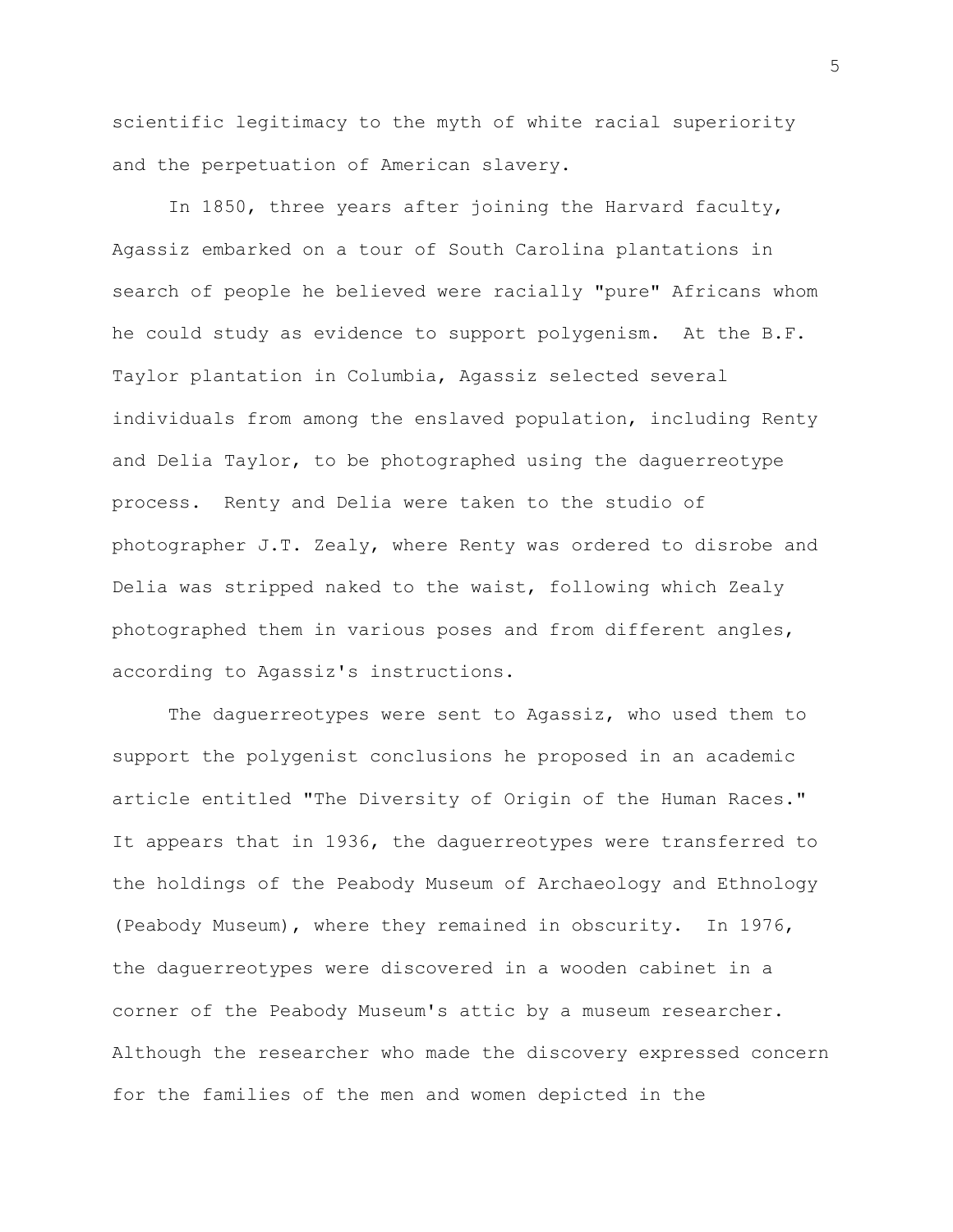daguerreotypes, Harvard did not act on the researcher's concerns. Rather, it simply claimed the daguerreotypes as its property. The discovery itself attracted national media attention, as the daguerreotypes were believed to be the "earliest known photographs of American slaves."<sup>5</sup>

2. The plaintiff's family history, her contacts with Harvard, and Harvard's use of the daguerreotypes. The plaintiff's mother, Mattye Thompson, often told the story of their family, which began with a man named Renty Taylor, also known as Papa Renty or "the Black African." Papa Renty was an indomitable man who defied slavery's tyranny by teaching himself and others to read and by conducting secret Bible readings and study on the plantation where he was enslaved. As a reminder to never forget the family history that began with Renty Taylor, Mattye Thompson repeatedly told her children and grandchildren, "Always remember we're Taylors, not Thompsons."

In 2010, as Thompson was nearing the end of her life, she implored her children to document their family history. After Thompson's death, the plaintiff set out to fulfill her wish, searching online resources and libraries and archives in South Carolina and speaking to anyone who might have information about

<sup>5</sup> Rensberger, Earliest Pictures of Slaves Found in Harvard Attic, N.Y. Times, May 31, 1977, https://www.nytimes.com/1977/05 /31/archives/earliest-pictures-of-slaves-found-in-harvard-attic .html [https://perma.cc/RU6V-JLAZ].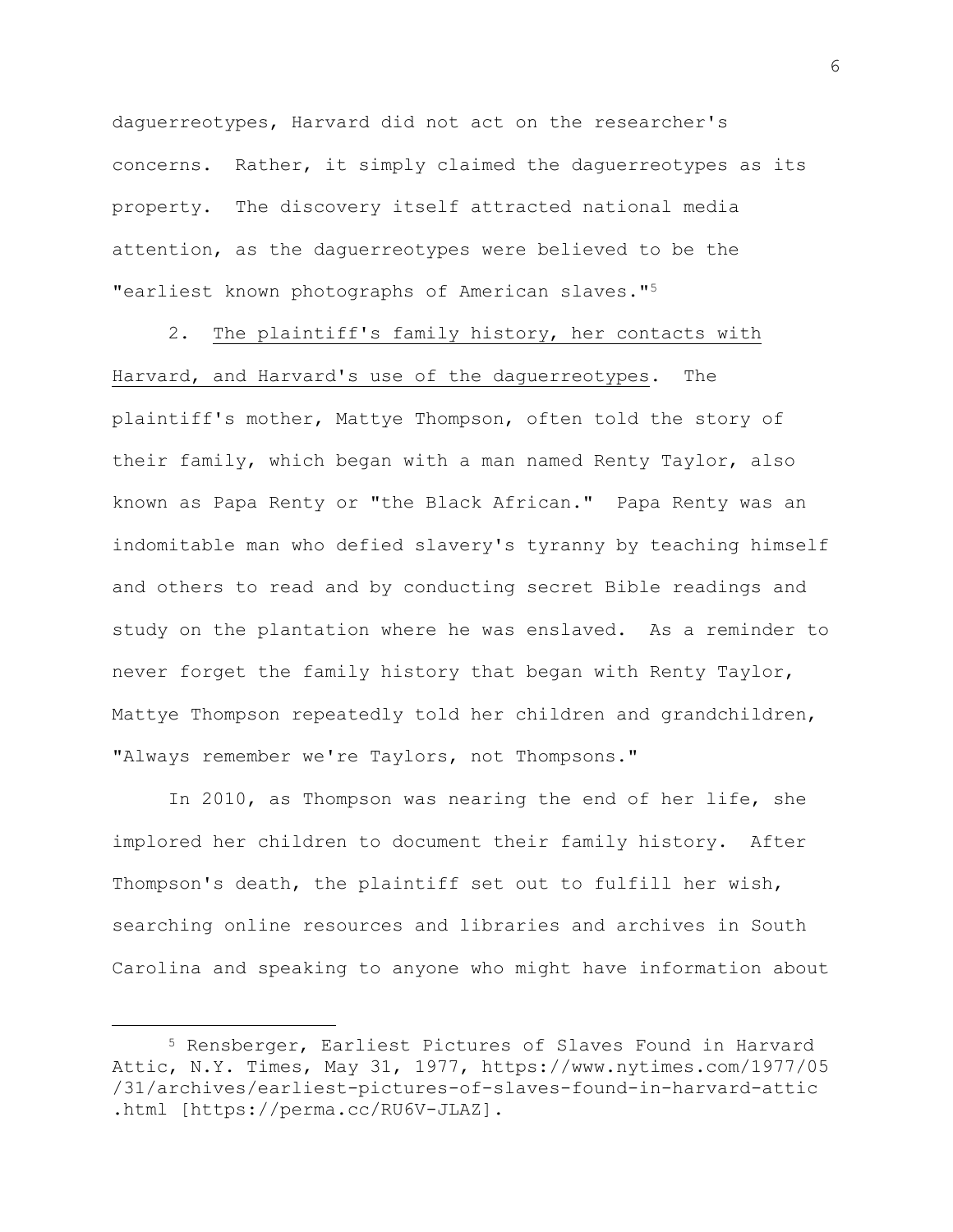their ancestors. Based on this research, Lanier concluded that she is the direct lineal descendant of Renty Taylor.

During her research, Lanier learned about the daguerreotypes of Renty and Delia Taylor at Harvard. In March  $2011,$ <sup>6</sup> she wrote to Drew Gilpin Faust, the president of Harvard University at the time, $7$  and stated that she had "historical and [United States] Census information" that "confirm[ed]" that two of the individuals depicted in the daguerreotypes were her ancestors. Lanier asked "to learn more about the slave daguerreotypes and how they have [been] or will be used," and for "a formal review of [her] documentation" to verify that Renty and Delia Taylor were indeed her ancestors.

In her response, Faust thanked the plaintiff for sharing her story. She noted that the plaintiff had been in touch with staff members at the Peabody Museum and had been given the opportunity to view the daguerreotypes. Faust also stated that the museum was "involved in an ongoing project regarding those daguerreotypes" and that the same staff members had "agreed to be in touch with you directly if they discover any new relevant

7

<sup>6</sup> The plaintiff's complaint identifies the date of her initial correspondence with Faust as May 2011, but her subsequent affidavit filed with the Superior Court, and the attached correspondence to Faust, both list the date of that communication as March 17, 2011.

 $7$  Faust, we note, is a distinguished historian of the antebellum South and the Confederacy.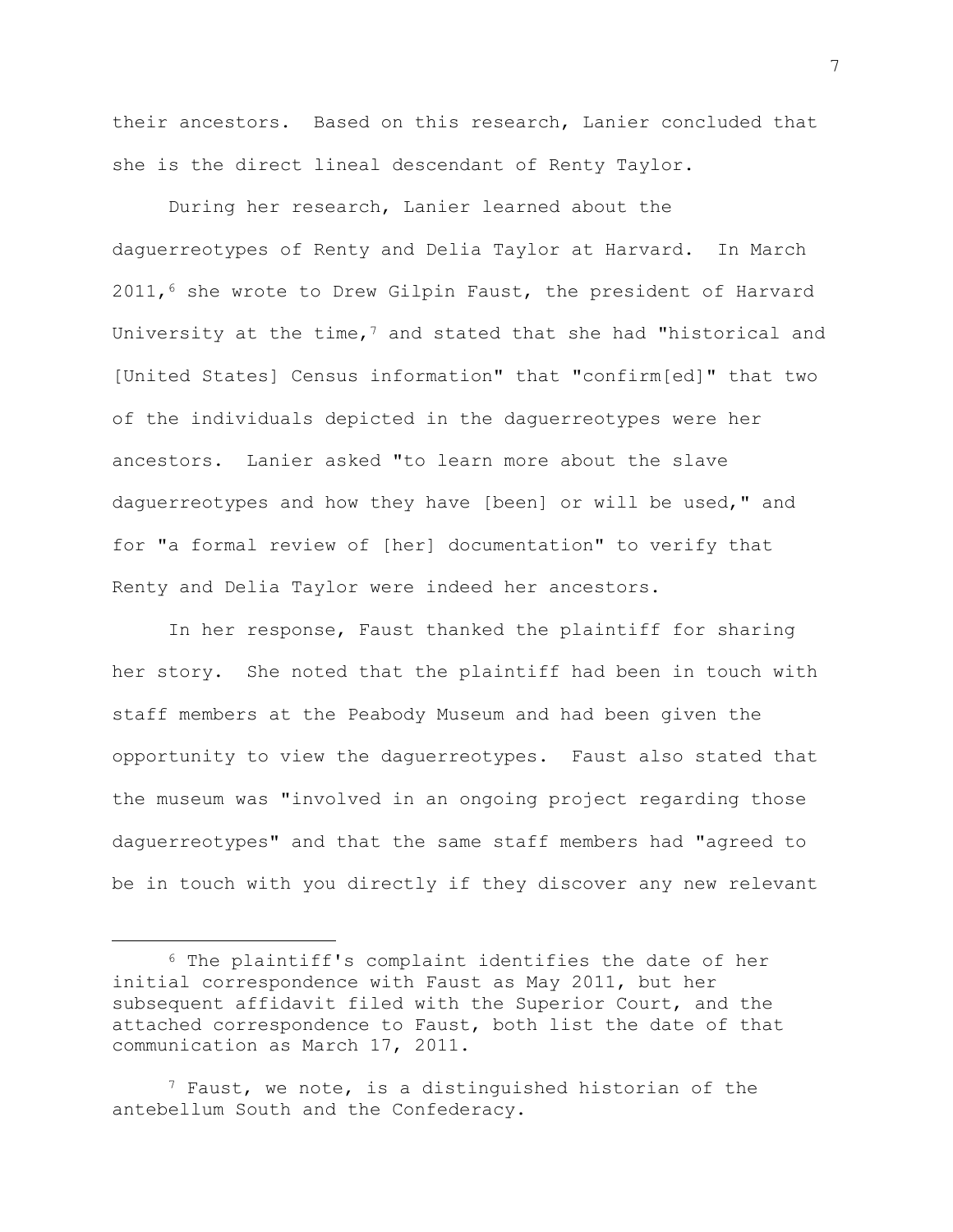information." But Harvard never contacted Lanier about any ongoing or future projects involving the daguerreotypes, nor did it contact her regarding the verification of her lineage and connection to the daguerreotypes.

In March 2014, Lanier's hometown newspaper, the Norwich Bulletin, published an article about the daguerreotypes and the plaintiff's research into her family connection with Renty and Delia. Both Lanier and a Peabody Museum staff member were interviewed about the plaintiff's connection to the daguerreotypes. In the Norwich Bulletin article, the director of external relations for the Peabody Museum was quoted as saying of Lanier: "She's given us nothing that directly connects her ancestor to the person in our photograph."

In 2017, Renty Taylor's image from one of the daguerreotypes at issue was used on the cover of the thirtieth anniversary edition of "From Site to Sight," a volume on anthropology and photography published and marketed by Harvard University Press. Harvard also used the image at a national academic conference it hosted on universities' historical connections with slavery in March of that year. At the conference, which the plaintiff attended with her own daughters, Renty's image was projected on a large screen onstage and was also featured on the front cover of the conference program, where it was accompanied by the following caption: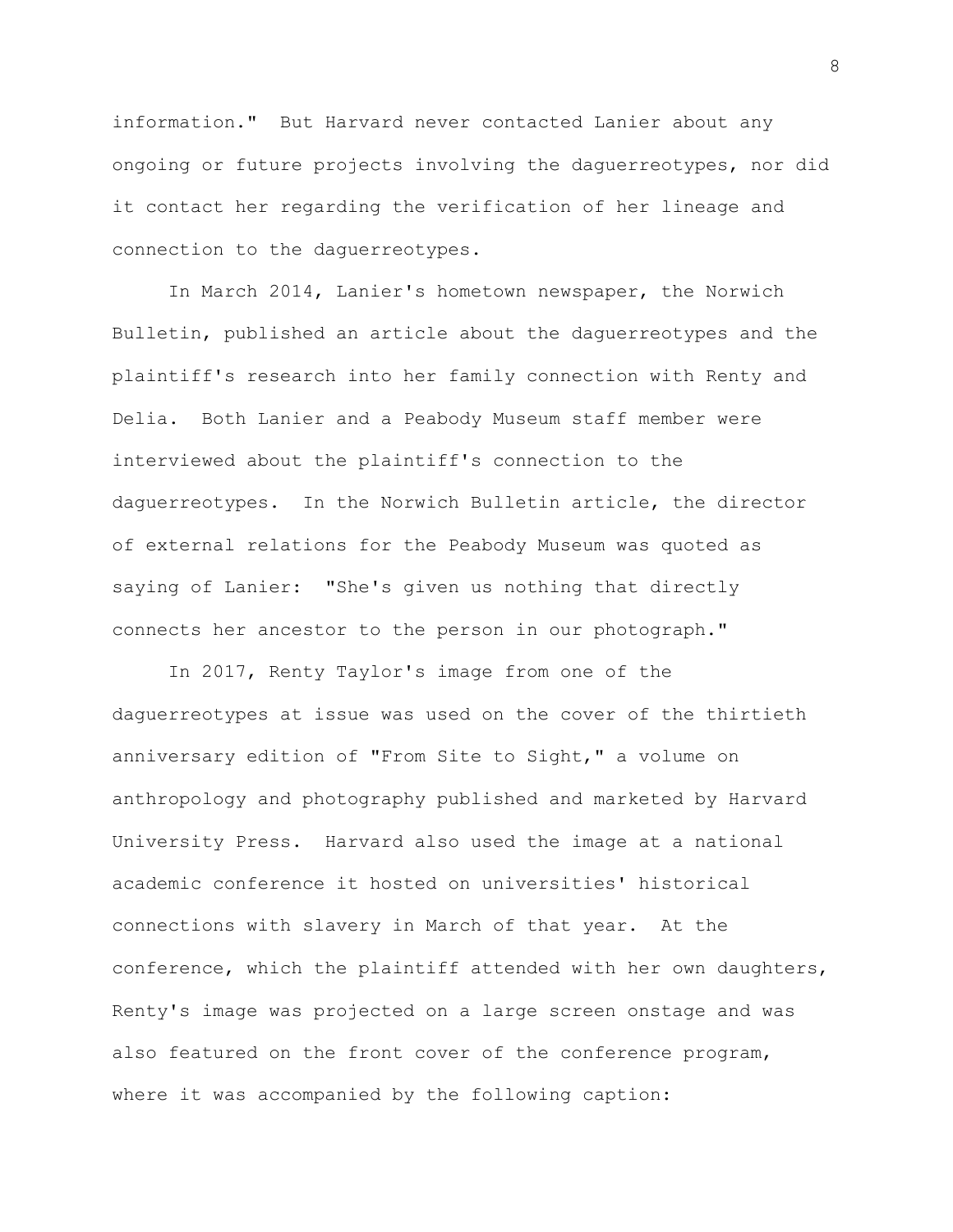"The man you see on the program's front cover, Renty, lived and worked as a slave in South Carolina in 1850, when his photograph was taken for the Harvard professor Louis Agassiz as a part of Agassiz's scientific research. While Agassiz earned acclaim, Renty returned to invisibility."

According to the plaintiff's complaint, this description "took [her] breath away," not only because it omitted the "racist and dehumanizing" nature of Agassiz's work, but also because it "relegate[d] Renty to 'invisibility,'" in "flagrant disregard for [her] repeated attempts to share Renty's story and restore a measure of the humanity that Agassiz [had] stripped from him."

Prompted by these events, Lanier sent another letter to Faust on October 27, 2017, in which she demanded that the daguerreotypes of Renty and Delia be "immediately relinquished" to her. Harvard responded to her letter on November 13, 2017, without acknowledging her demand.

The plaintiff then commenced this action in the Superior Court on March 20, 2019. She ultimately alleged seven counts against Harvard: replevin, conversion, unauthorized use of a portrait or picture, violation of the Massachusetts Civil Rights Act, intentional harm to a property interest, negligent infliction of emotional distress, and equitable restitution.<sup>8</sup>

<sup>8</sup> With respect to the count for unauthorized use of a portrait or picture, Lanier asserted a claim against Harvard for using the daguerreotypes of Renty and Delia Taylor for advertising and commercial purposes without consent, in violation of G. L. c. 214, § 3A. The motion judge dismissed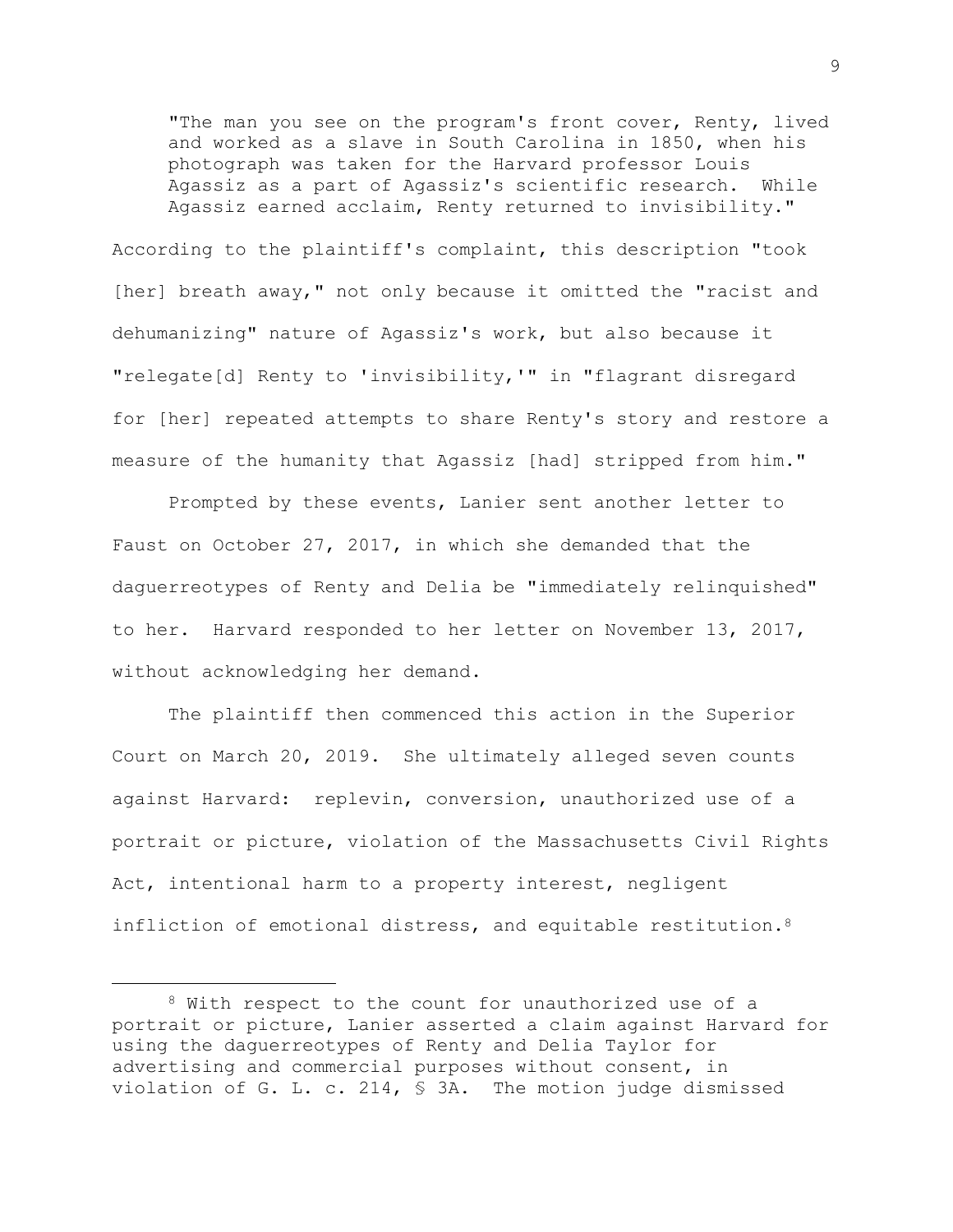When the motion judge granted Harvard's motion to dismiss the plaintiff's second amended complaint pursuant to Mass. R. Civ. P. 12 (b) (6), 365 Mass. 754 (1974), this appeal followed. We subsequently granted the plaintiff's application for direct appellate review.

Discussion. 1. Standard of review. We review the grant of a motion to dismiss de novo, accepting as true all wellpleaded facts alleged in the complaint, drawing all reasonable inferences therefrom in the plaintiff's favor, and determining whether the allegations plausibly suggest that the plaintiff is entitled to relief. See Sacks v. Dissinger, 488 Mass. 780, 783 (2021); Shaw's Supermkts., Inc., 488 Mass. at 339.

In undertaking this review, we also may consider uncontested documents that the plaintiff has referenced in her complaint, especially given that Lanier has attached such documents to her affidavit in opposition to Harvard's motion to dismiss and both parties have discussed them in their briefing. See Ryan v. Mary Ann Morse Healthcare Corp., 483 Mass. 612, 614

this claim on the ground that the statute does not provide that the right to sue survives the death of the person whose picture or portrait has been used. We need not discuss this claim further because the plaintiff's briefs fail to present any argument challenging the motion judge's ruling. See, e.g., Campatelli v. Chief Justice of the Trial Court, 468 Mass. 455, 477 (2014); Mass. R. A. P. 16 (a) (9) (A), as appearing in 481 Mass. 1628 (2019) ("The appellate court need not pass upon questions or issues not argued in the brief").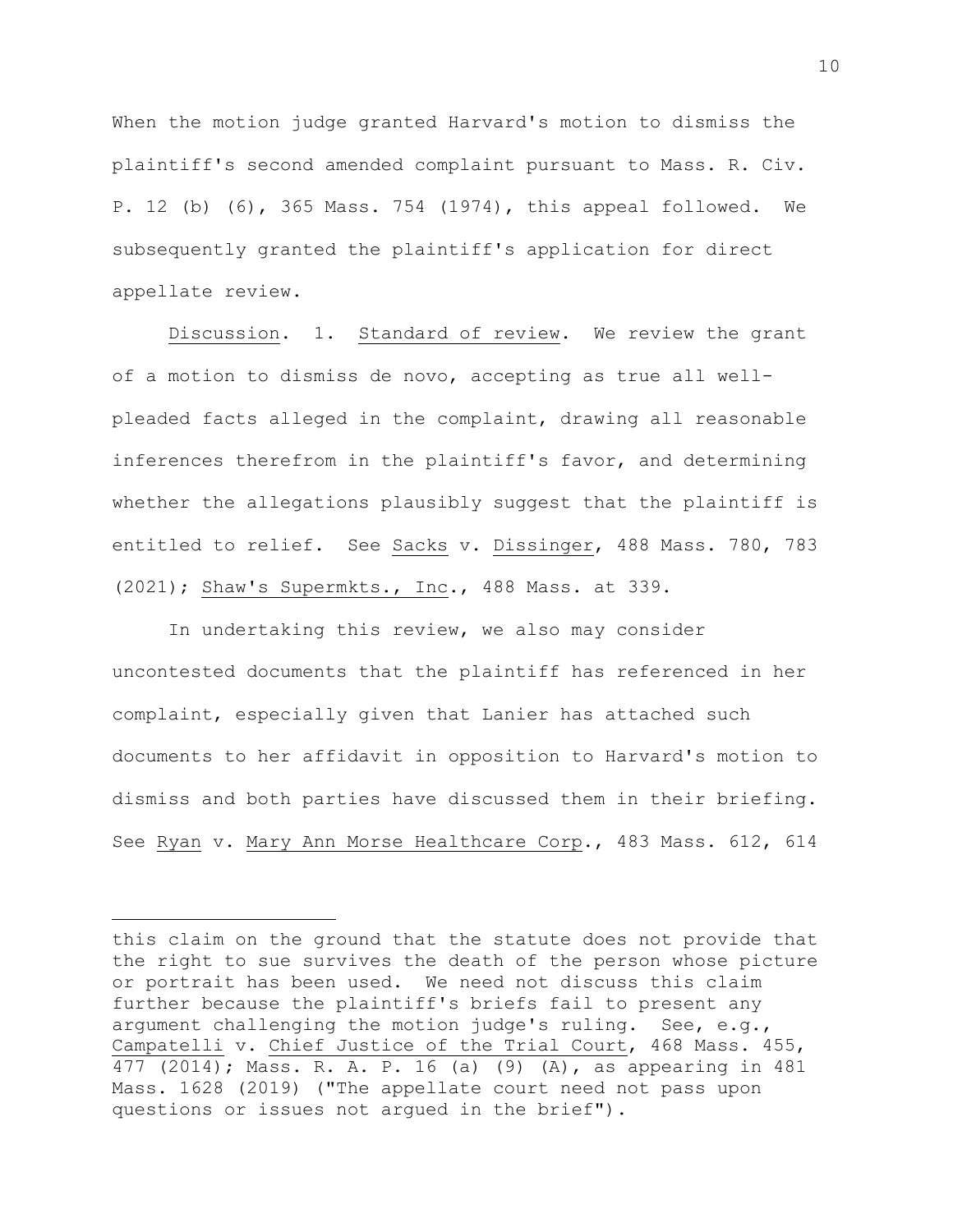n.5 (2019); Golchin v. Liberty Mut. Ins. Co., 460 Mass. 222, 224 (2011), S.C., 466 Mass. 156 (2013); Marram v. Kobrick Offshore Fund, Ltd., 442 Mass. 43, 45 n.4 (2004).

In addressing Lanier's various claims here, we separate claims for emotional distress from the property-related claims, namely replevin, conversion, intentional harm to a property interest, and equitable restitution, as we conclude that the former survive the motion to dismiss but that the latter do not.

2. Negligent infliction of emotional distress. To recover for negligently inflicted emotional distress, a plaintiff must prove "(1) negligence; (2) emotional distress; (3) causation; (4) physical harm manifested by objective symptomatology; and (5) that a reasonable person would have suffered emotional distress under the circumstances of the case." Payton v. Abbott Labs., 386 Mass. 540, 557 (1982). The requirement of physical harm is interpreted to include a broad range of symptoms; what is required is only enough "objective evidence" to "corroborate [plaintiffs'] mental distress claims." Sullivan v. Boston Gas Co., 414 Mass. 129, 137-138 (1993). Qualifying symptoms include those that "could be classified as more 'mental' than 'physical,'" provided that they go beyond "mere upset, dismay, humiliation, grief and anger." Gutierrez v. Massachusetts Bay Transp. Auth., 437 Mass. 396, 412 (2002), S.C., 442 Mass. 1041 (2004), quoting Sullivan, supra at 135-139.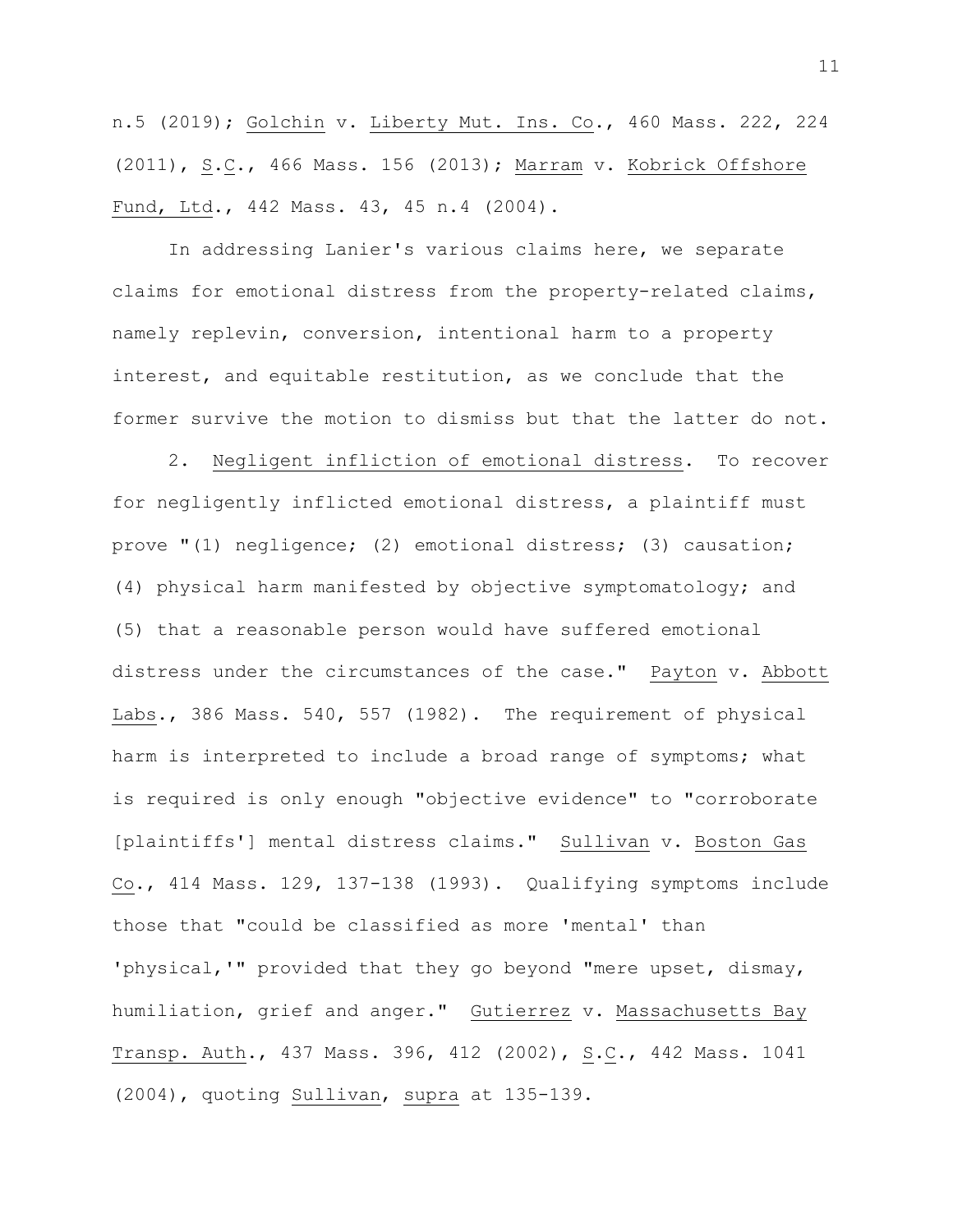To establish the first element of negligence, the plaintiff must show that the defendant owed a duty to the plaintiff and that the defendant's failure to exercise reasonable care resulted in a breach of that duty. See Helfman v. Northeastern Univ., 485 Mass. 308, 315, 327 (2020); Conley v. Romeri, 60 Mass. App. Ct. 799, 801 (2004) ("It is fundamental that there must be a showing of a duty of care owed to the plaintiff, because [t]here can be no negligence where there is no duty" [quotation and citation omitted]). Unless Harvard owed a duty of care to Lanier, then, she has no claim to relief for negligent infliction of emotional distress.

"Whether a defendant has a duty of care to the plaintiff in the circumstances is a question of law  $\ldots$ , to be determined by reference to existing social values and customs and appropriate social policy." O'Sullivan v. Shaw, 431 Mass. 201, 203 (2000), citing Davis v. Westwood Group, 420 Mass. 739, 743 (1995). We conclude that Harvard's present obligations cannot be divorced from its past abuses. In light of Harvard's complicity in the horrific actions surrounding the creation of the daguerreotypes, once Lanier communicated her understanding that the daguerreotypes depicted her ancestors and provided supporting documentation, we discern in both existing social values and customs and appropriate social policy a duty on Harvard's part to take reasonable care in responding to her.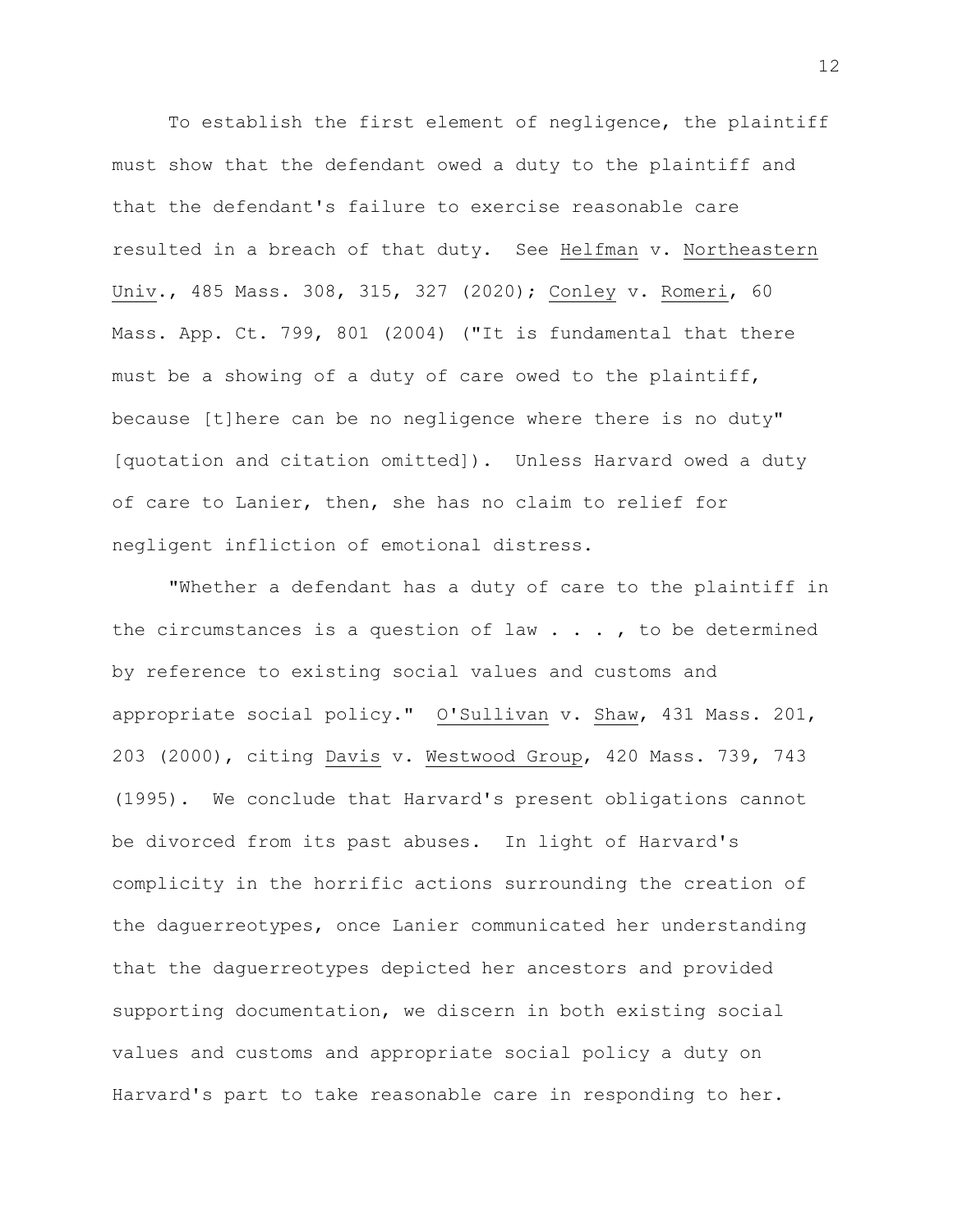Indeed, Harvard itself voluntarily undertook to apprise Lanier of any new information regarding the daguerreotypes, which would include information about her lineage from the individuals depicted in the daguerreotypes, and about how, going forward, the daguerreotypes would be used and displayed. We emphasize, however, that Harvard's duty did not arise simply out of its voluntary representation to Lanier that it would keep her informed. Cf. Cottam v. CVS Pharmacy, 436 Mass. 316, 323 (2002) ("A . . . person or entity . . . may voluntarily assume a duty that would not otherwise be imposed on it  $\ldots$  . The duty of care arose rather from what Lanier communicated to the university and from its involvement in the horrific conduct by which the daguerreotypes were created. To reiterate: given the university's horrific, historic role in the coerced creation of the degrading daguerreotypes, once Lanier approached Harvard as a descendant of the individuals depicted in these daguerreotypes, provided documentation to that effect, and requested further information, a duty to respond to her requests with due care was triggered.

Based on this duty, we conclude that the facts as alleged regarding Harvard's ongoing treatment of Lanier since her 2011 letter do not preclude a finding that Harvard has committed a breach of its duty of care to her. Without any prior notice to Lanier, Harvard publicly dismissed her claim of an ancestral

13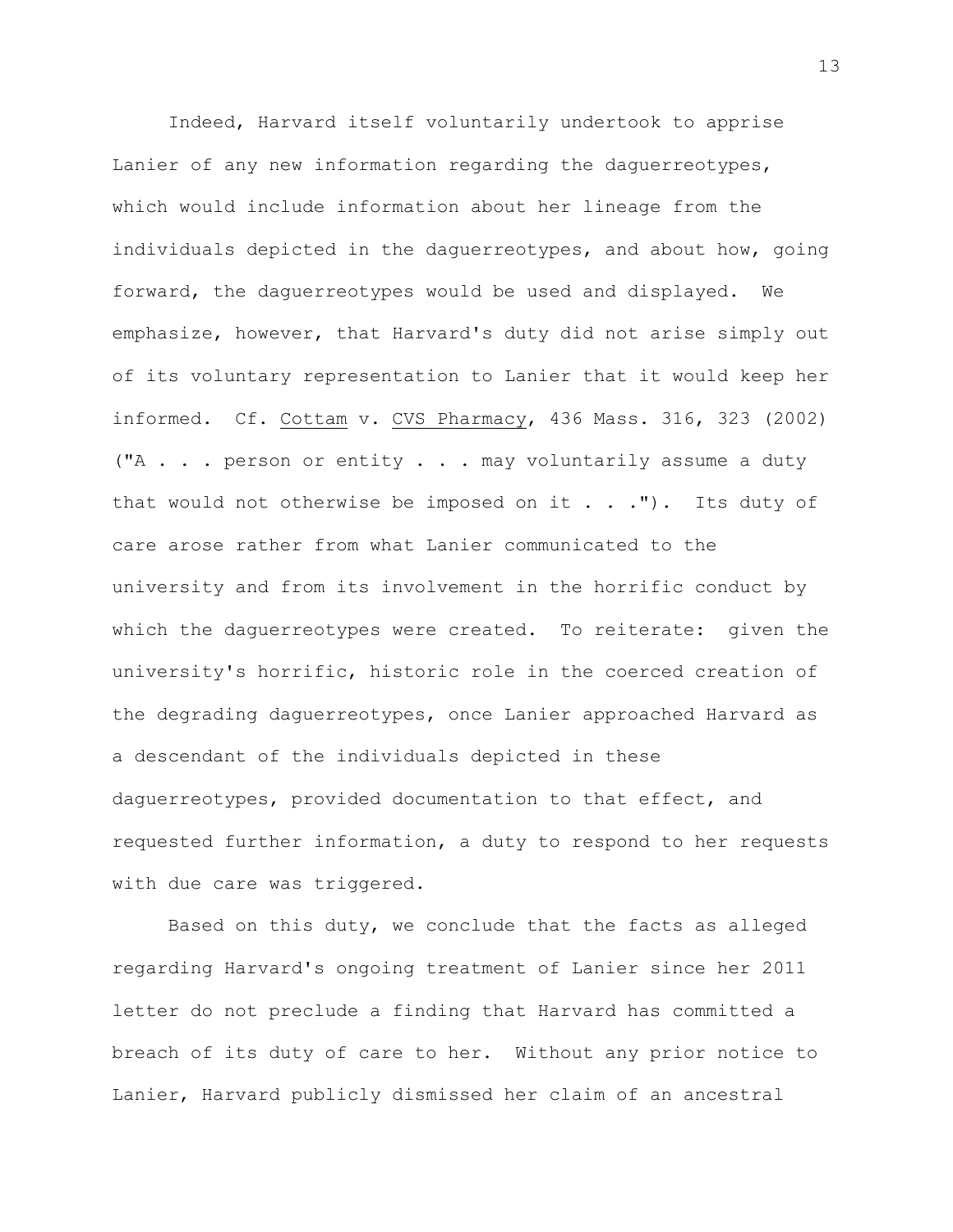connection to Renty and Delia in her local newspaper. The university also failed to contact her when it subsequently used Renty's image on the cover of a book it published, and prominently featured that same image in materials connected with a conference that it hosted. Harvard also rebuffed her attempts to tell "Renty's story," in the words of the complaint. In sum, despite its duty of care to her, Harvard cavalierly dismissed her ancestral claims and disregarded her requests, despite its own representations that it would keep her informed of further developments.

Moreover, Lanier has alleged that as a result of Harvard's mistreatment of her, she suffered emotional distress that produced physical symptoms of insomnia and nausea. A fact finder could determine both that this distress was the actual and foreseeable consequence of Harvard's conduct toward the plaintiff and that her distress was a reasonable reaction to that conduct.

Taken together, then, Lanier's various factual allegations are sufficient to "raise a right to relief" on her claim of negligent infliction of emotional distress "above the speculative level." Dunn v. Genzyme Corp., 486 Mass. 713, 721 (2021), quoting Iannacchino v. Ford Motor Co., 451 Mass. 623, 636 (2008).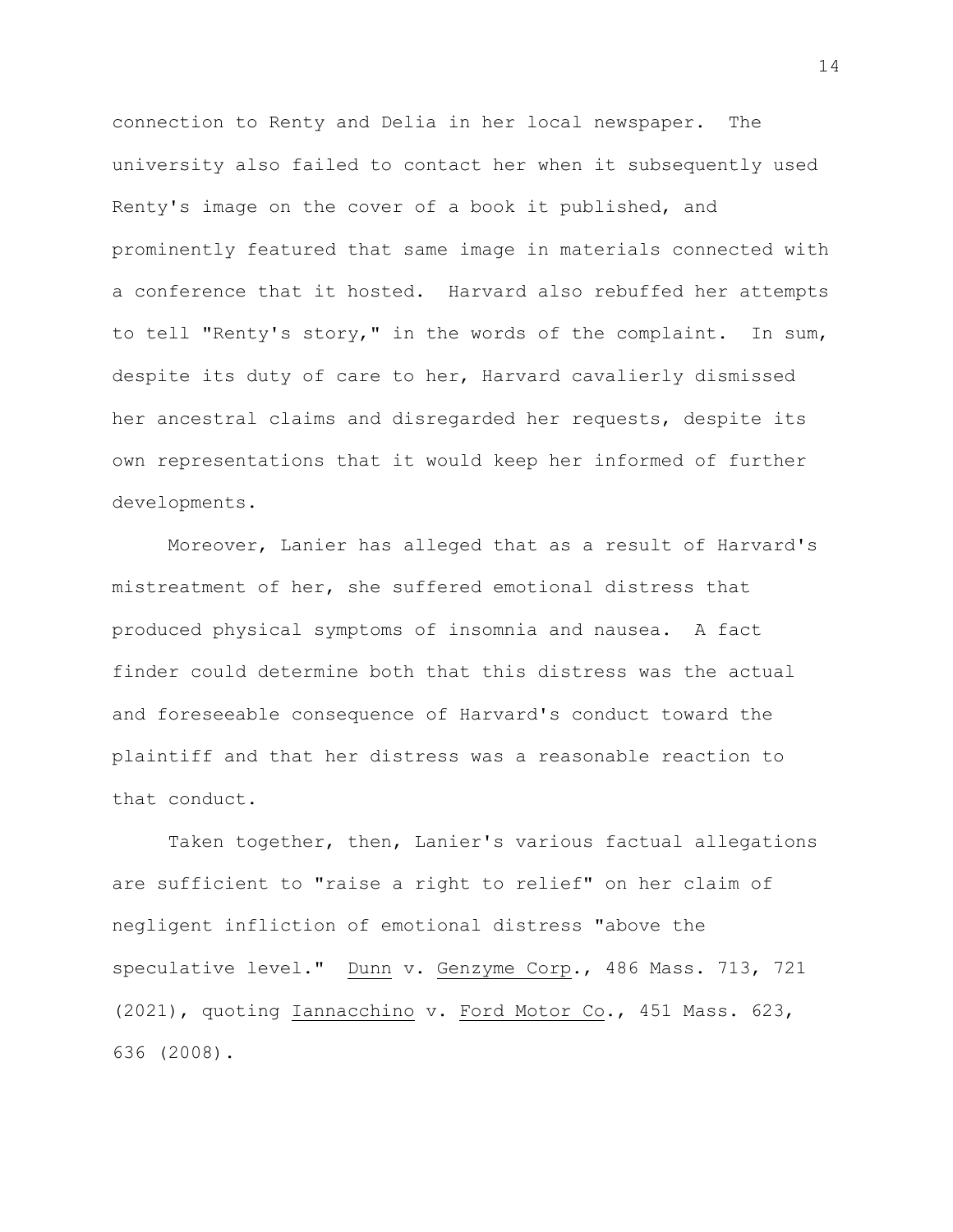Moreover, a cause of action for negligent infliction of emotional distress is not, on the alleged facts, untimely. As a tort action, a claim for negligent infliction of emotional distress must be brought "within three years next after the cause of action accrues." G. L. c. 260, § 2A. "Under our discovery rule, a cause of action for negligence accrues when 'a plaintiff knows or reasonably should know that [he or she] has sustained appreciable harm as a result of a defendant's negligence.'" Khatchatourian v. Encompass Ins. Co. of Mass., 78 Mass. App. Ct. 53, 57 (2010), quoting Massachusetts Elec. Co. v. Fletcher, Tilton & Whipple, P.C., 394 Mass. 265, 268 (1985). Although Lanier's complaint alleges that she suffered emotional distress because of Harvard's treatment of her, she does not indicate when she sustained this harm.

Nevertheless, even if she began to suffer emotional distress from Harvard's conduct more than three years before she commenced this action in March 2019, Lanier's claim is not time barred given the continuing nature of Harvard's negligent response to her requests. We have explained that where the tort complained of "has perdured for a period longer than the allowable period for bringing an action," then although "the plaintiff is barred from recovering damages for the time antedating the allowable period," nonetheless the "action is not barred" because the "continuing nature of the wrong keeps alive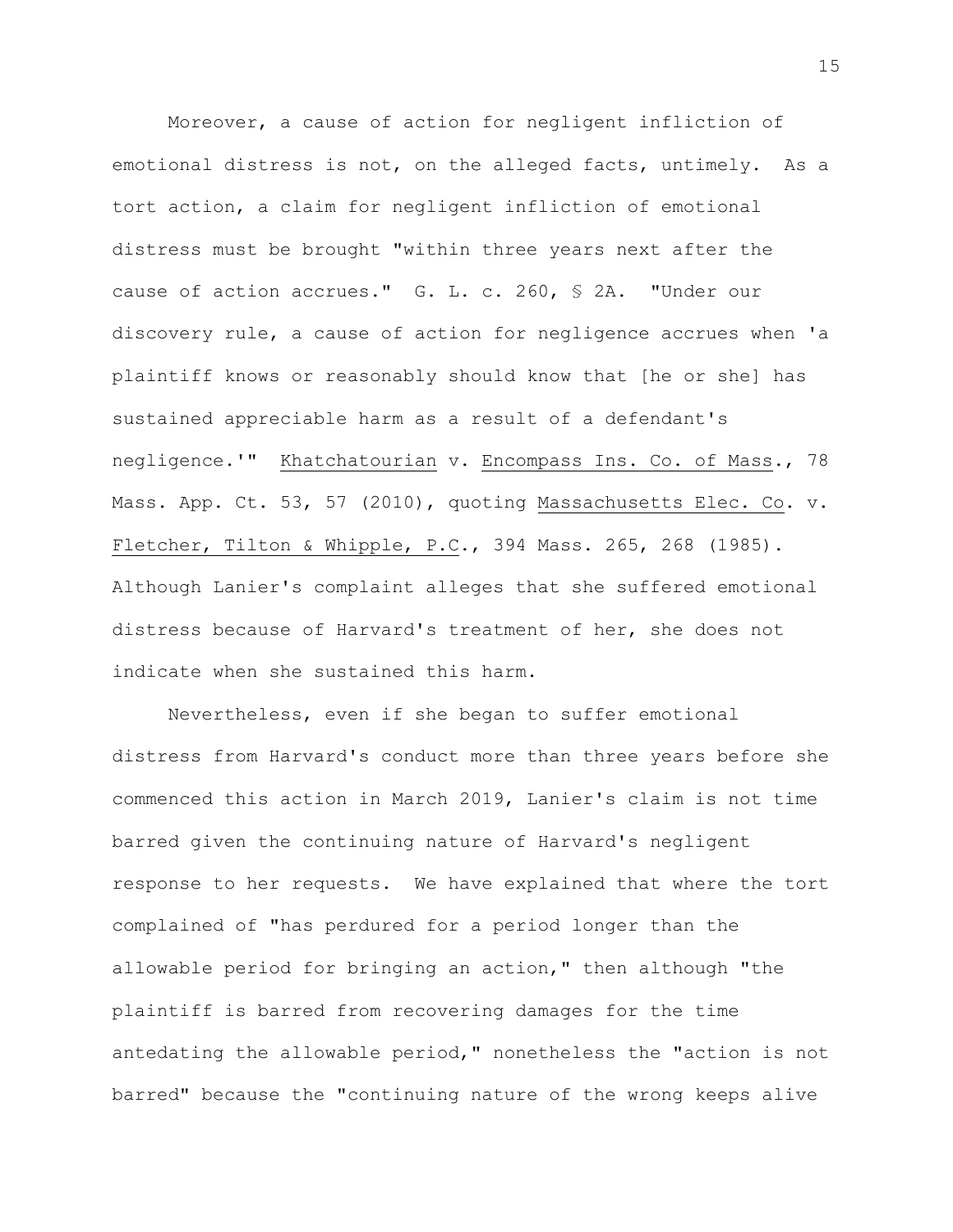the right to bring the action." Crocker v. Townsend Oil Co., 464 Mass. 1, 10 (2012), quoting J.R. Nolan & B. Henry, Civil Practice § 15.6, at 358 (3d ed. 2004).

3. Reckless infliction of emotional distress. Although a closer question, we also conclude that the plaintiff has adequately alleged facts to plausibly support a claim of reckless infliction of emotional distress. In the course of setting out allegations in support of her claim of negligent infliction of emotional distress, Lanier alleged that Harvard's conduct toward her was "undertaken in . . . reckless disregard for how it would affect [her]." Although she expressly sought relief only for negligent infliction of emotional distress specifically, we discern plausible support for a claim of reckless infliction of emotional distress in this and other allegations that Lanier has made.

In reaching this conclusion, we are guided by the understanding that this court's task in reviewing the allowance of a motion to dismiss is to determine "whether the factual allegations in the complaint are sufficient, as a matter of law, to state a recognized cause of action or claim, and whether such allegations plausibly suggest an entitlement to relief." Dunn, 486 Mass. at 717. For a claim to survive a motion to dismiss, the complaint need not recite that specific cause of action so long as the factual allegations are sufficient to support such a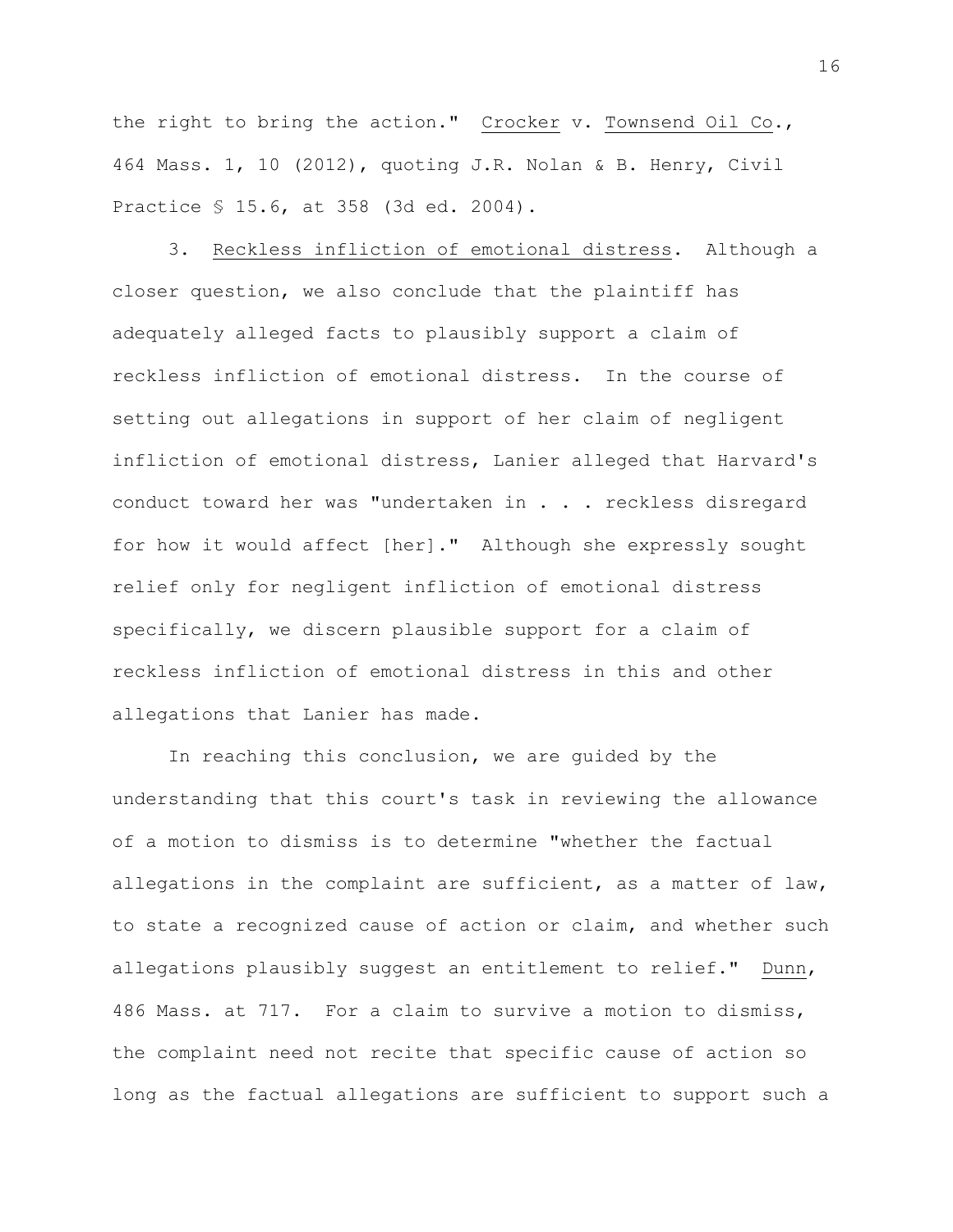claim. See Rafferty v. Merck & Co., 479 Mass. 141, 161 (2018) (vacating dismissal of suit by generic drug consumer against brand-name drug manufacturer and directing Superior Court to grant leave to plaintiff to amend his complaint to allege claim of reckless rather than negligent failure to warn); Cheney v. Automatic Sprinkler Corp. of Am., 377 Mass. 141, 150 (1979) (giving plaintiff opportunity to amend complaint where court "indicat[ed] for the first time . . . the relevant considerations concerning" his claim). Allowing a claim to go forward for further factual development is particularly appropriate when the claim for relief rests on a "fact-intensive and novel theory of recovery." Baker v. Wilmer Cutler Pickering Hale & Dorr LLP, 91 Mass. App. Ct. 835, 850 (2017), citing Ritchie v. Department of State Police, 60 Mass. App. Ct. 655, 663 n.14 (2004).

a. Elements of a reckless infliction of emotional distress claim. To recover on a claim of reckless infliction of emotional distress, a plaintiff must establish four elements. First, the plaintiff must show that the defendant "knew or should have known that emotional distress was the likely result of his conduct." Agis v. Howard Johnson Co., 371 Mass. 140, 144-145 (1976), citing Restatement (Second) of Torts § 46 comment i (1965). See Roman v. Trustees of Tufts College, 461 Mass. 707, 717 (2012), quoting Sena v. Commonwealth, 417 Mass.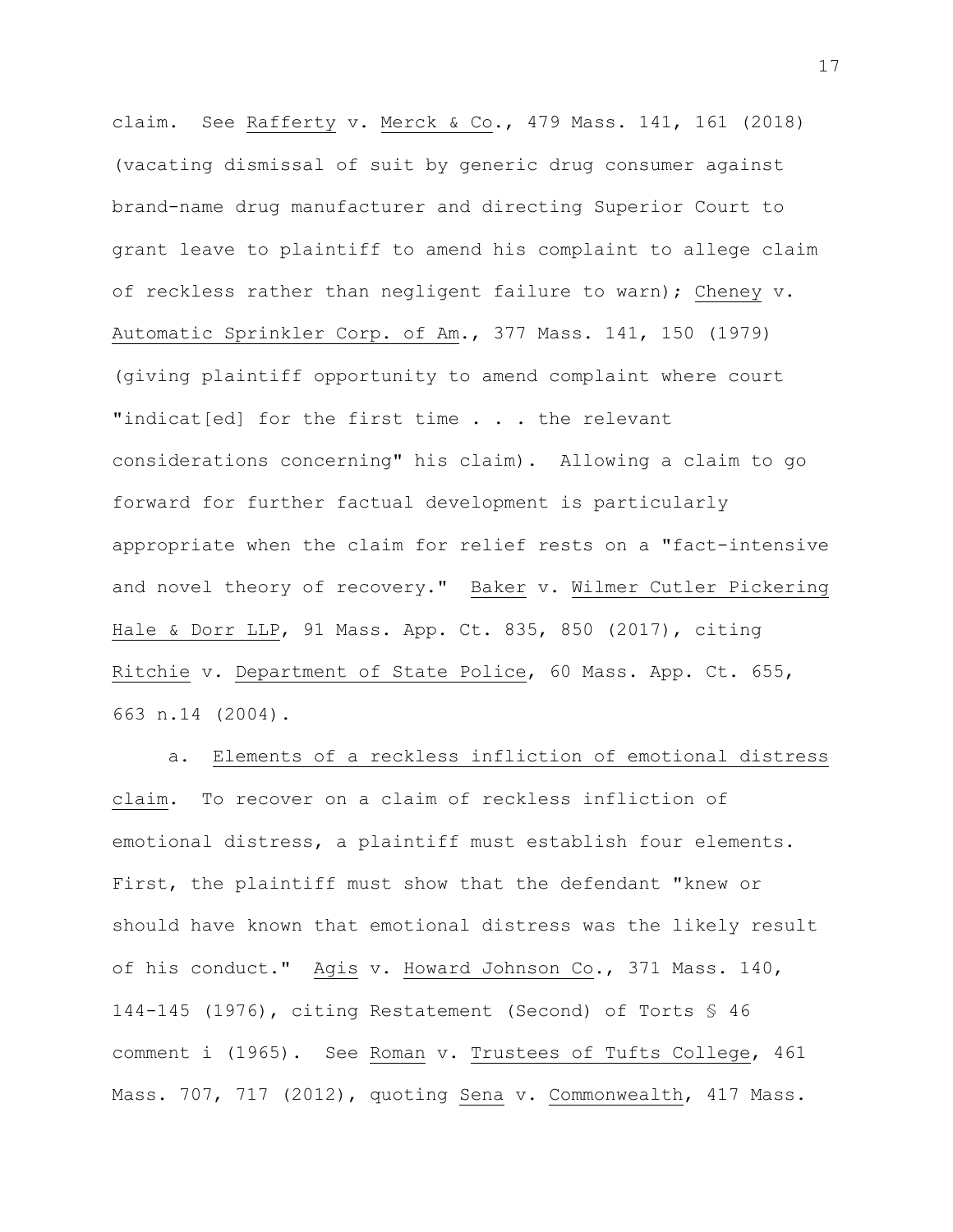250, 264 (1994) ("a plaintiff must show . . . that the defendant . . . should have known that his conduct would cause . . . emotional distress"). Second, the plaintiff must establish that the defendant's conduct was "extreme and outrageous." Agis, supra at 145, quoting Restatement (Second) of Torts § 46. Third, the defendant's conduct must have caused the plaintiff's distress. Agis, supra. Finally, the plaintiff must have suffered "severe" emotional distress, "of a nature 'that no reasonable man could be expected to endure it.'" Id., quoting Restatement (Second) of Torts § 46 comment j.

We conclude that Lanier has alleged sufficient facts relating to each of these elements to "raise a right to relief above the speculative level." Dunn, 486 Mass. at 721, quoting Iannacchino, 451 Mass. at 636. As explained above in connection with Lanier's negligent infliction of emotional distress claim, her allegations, if proved, are sufficient to establish that Harvard should have known that its conduct toward the plaintiff would likely result in emotional distress and that its conduct was the factual and legal cause of her distress. The fact that this distress has, as alleged, been manifested in symptoms such as nausea and insomnia is enough to plausibly suggest that Lanier has suffered severe distress.

18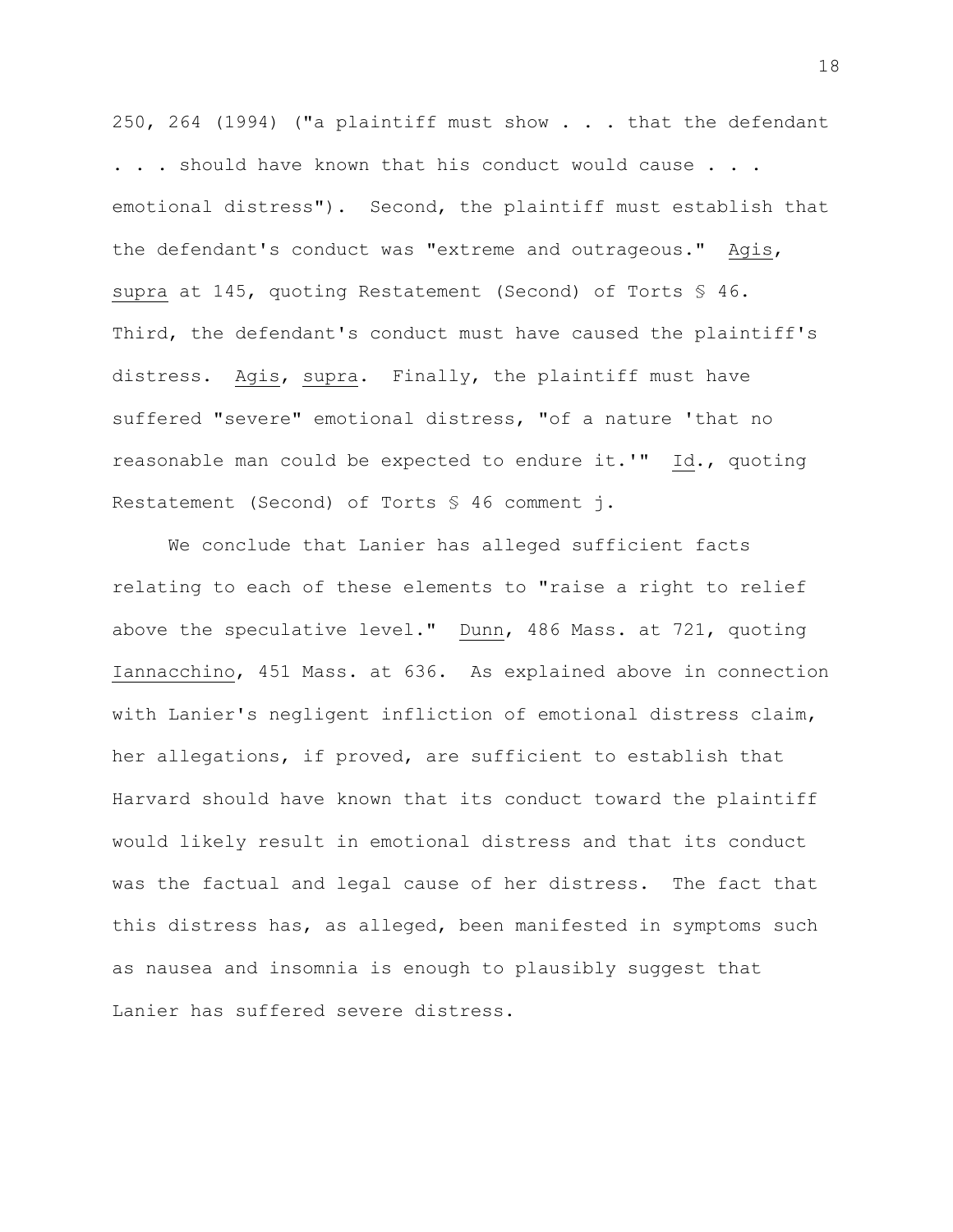The remaining issue, requiring further analysis, is whether Harvard's treatment of Lanier may qualify as extreme and outrageous conduct.

b. Extreme and outrageous conduct. The bar is high for a defendant's conduct to count as "extreme and outrageous" for purposes of an intentional or reckless infliction of emotional distress claim. "Conduct qualifies as extreme and outrageous only if it 'go[es] beyond all possible bounds of decency, and [is] regarded as atrocious, and utterly intolerable in a civilized community.'" Polay v. McMahon, 468 Mass. 379, 386 (2014), quoting Roman, 461 Mass. at 718. To qualify as extreme and outrageous, then, a defendant's actions must flout the most basic community standards of decency and propriety.

We have no doubt that Agassiz's actions in 1850 -- having Renty and Delia taken, stripped, and forced to pose for the daguerreotypes -- would have met these requirements. What is directly at issue here is, however, the separate question whether Harvard's conduct toward a descendant of Renty and Delia nearly 170 years later satisfies these stringent requirements. Nevertheless, as emphasized in connection with Lanier's negligent infliction of emotional distress claim, Harvard's present actions cannot be divorced from its past misconduct. Because Harvard's historic complicity in the objectionable

19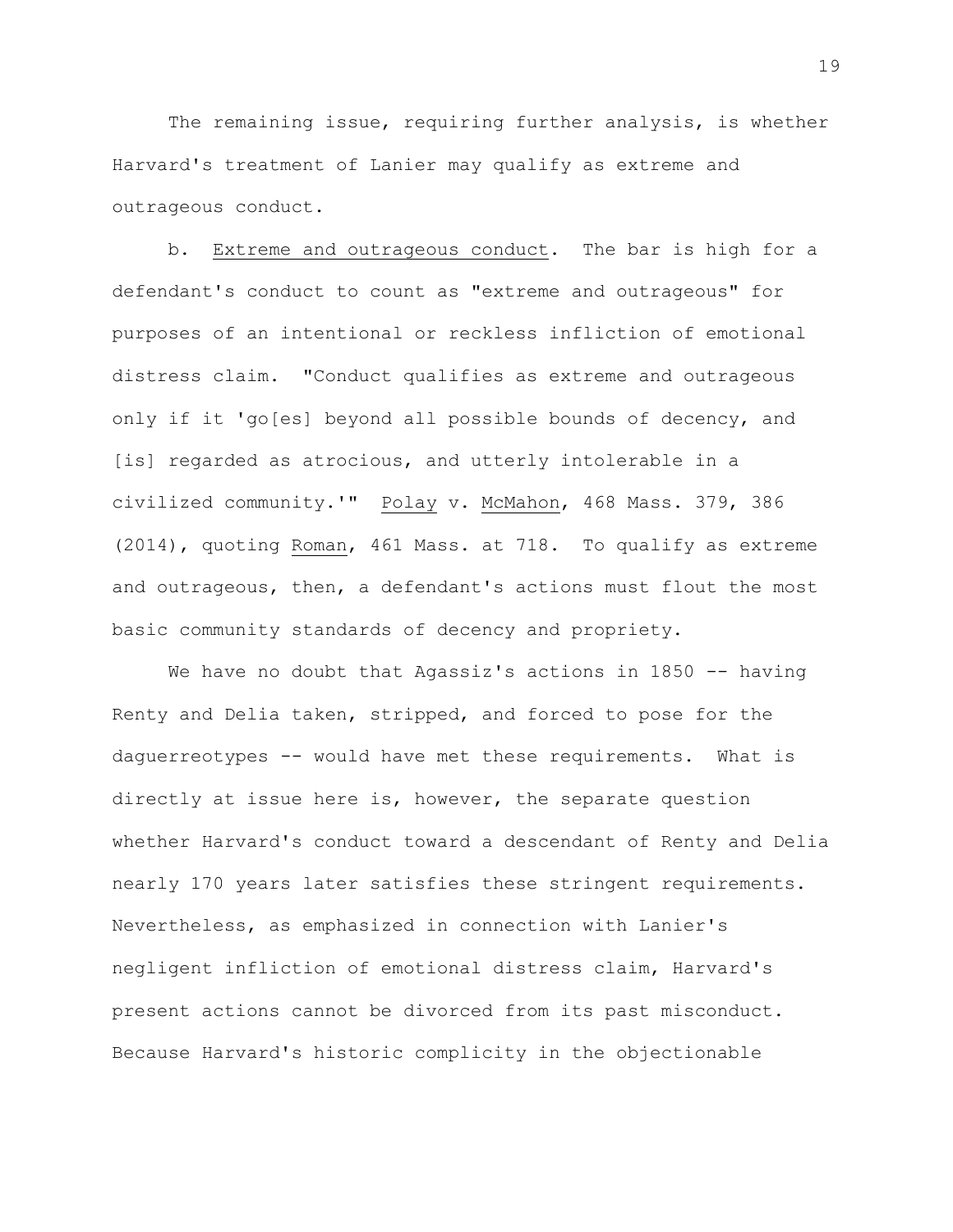origins of the daguerreotypes informs the legal significance of its contemporary treatment of Lanier, we analyze them together.

In 1850, slavery had long been abolished in Massachusetts. See Commonwealth v. Aves, 18 Pick. 193, 209 (1836) (holding that slavery had been abolished in Massachusetts no later than 1780, when Massachusetts Declaration of Rights became effective). If Agassiz had arranged for two persons to be taken against their will to a photography studio in Massachusetts, where they were then forced to disrobe and pose for daguerreotypes to be made of them, he should have faced criminal liability for an illegal conspiracy, whether to batter or to kidnap.<sup>9</sup>

In South Carolina, where the daguerreotypes were created, slavery was still recognized as a lawful institution. Under this institution, "founded in force, not in right," Aves, 18 Pick. at 215, persons who were enslaved had no legal right to control their own bodies and labor, being instead reduced to

<sup>&</sup>lt;sup>9</sup> "[A] combination of two or more persons, by some concerted action, to accomplish some criminal or unlawful purpose" was recognized as itself "an offence punishable by the laws of this Commonwealth." Commonwealth v. Hunt, 4 Met. 111, 122, 123 (1842). Physically taking another and confining him or her without consent was just such a criminal or unlawful purpose. See Commonwealth v. Blodgett, 12 Met. 56, 79 (1846) (by statute, it was punishable criminal offense to, "without lawful authority," "forcibly seize and confine, or . . . inveigle or kidnap any other person"); Commonwealth v. Clark, 2 Met. 23, 24 (1840) ("touching of another's person, wilfully or in anger, without his consent," was, "unless justifiable," unlawful "battery").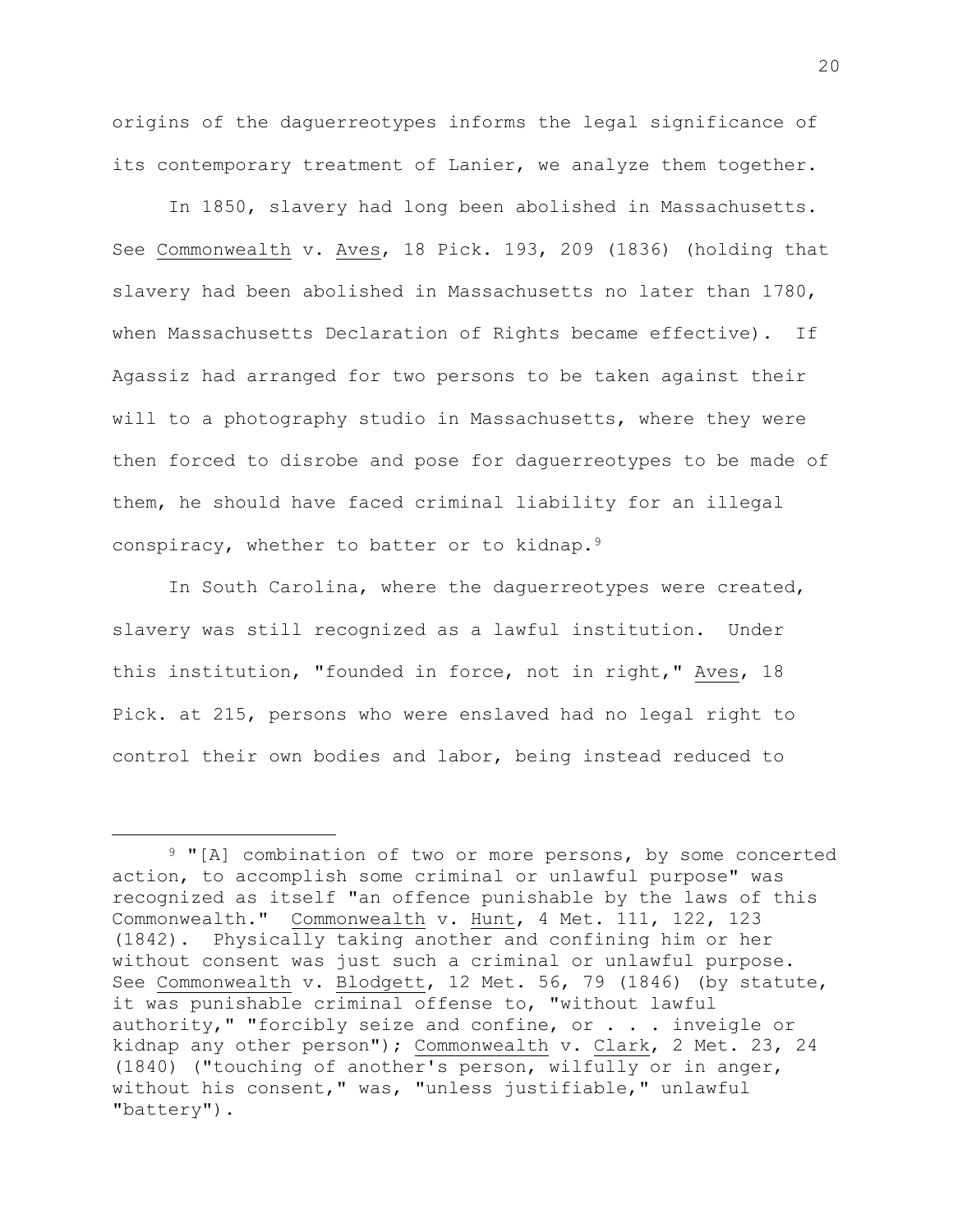"mere chattel[s] personal" with no legal protections against battery or kidnap. State v. Maner, 20 S.C.L. (2 Hill) 453, 454 (1834). Taking advantage of the continued existence of slavery in South Carolina, Agassiz therefore apparently faced no legal impediments in procuring Black people who were enslaved there to be stripped and photographed to further his pseudoscientific theories that Black and white people do not share a common origin and that the former are biologically inferior to the latter.

Seized and made to pose for the camera under conditions in which no valid consent could have been given, Renty and his daughter suffered not only a gross interference with their bodily autonomy but also an invasion of their personal privacy and an affront to their dignity. Any subsequent display and dissemination by Agassiz and his associates of the daguerreotypes resulting from this sordid episode, by exposing to public gaze degrading and dehumanizing images of Renty and Delia, would have compounded these harms.

In sum, Agassiz's actions in 1850 were extreme and outrageous. Harvard has not suggested otherwise. Indeed, there are few acts more extreme and outrageous than forcing another held in a condition that precludes giving valid consent to pose half-naked for a photograph, and subsequently displaying and exploiting the resulting images for one's own ends. Moreover,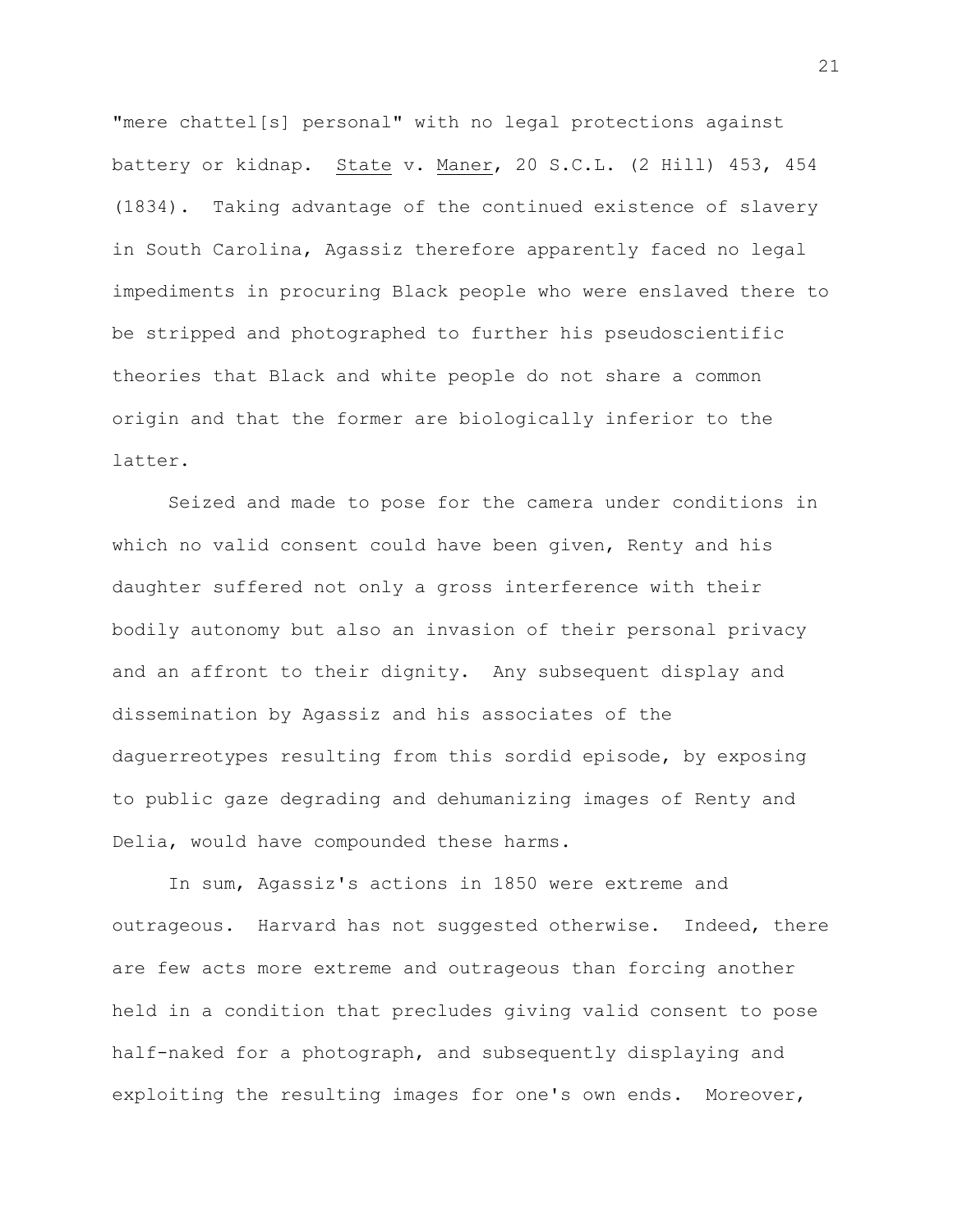Agassiz's extreme and outrageous conduct was undertaken while he served as a Harvard professor and in his role as an academic researcher.

Even long after the deaths of Renty and Delia Taylor, the degrading and dehumanizing daguerreotypes that Agassiz arranged to have made of them retained their capacity to wound. The Peabody Museum researcher who discovered the daguerreotypes in 1976 seemed to recognize this, expressing concern for the descendants of the individuals depicted in the daguerreotypes, apparently aware that such descendants would be intensely interested in and concerned about the past mistreatment, and the ongoing degrading display, of their half-naked ancestors. But despite being notified of Lanier's belief in her lineage from Renty and Delia, as well as receiving documentation supporting this belief, at no point did Harvard engage meaningfully with her to verify her potential family connection to the individuals portrayed in the daguerreotypes. Instead of engaging personally with Lanier, Harvard ignored her and -- without informing her - expressed its skepticism about her assertion of descent through a public statement given by the director of external relations for the Peabody Museum to Lanier's local newspaper that, from Harvard's perspective, she had given the museum "nothing that directly connect[ed] her ancestor to the person in [the museum's] photograph." Harvard also went on to repeatedly use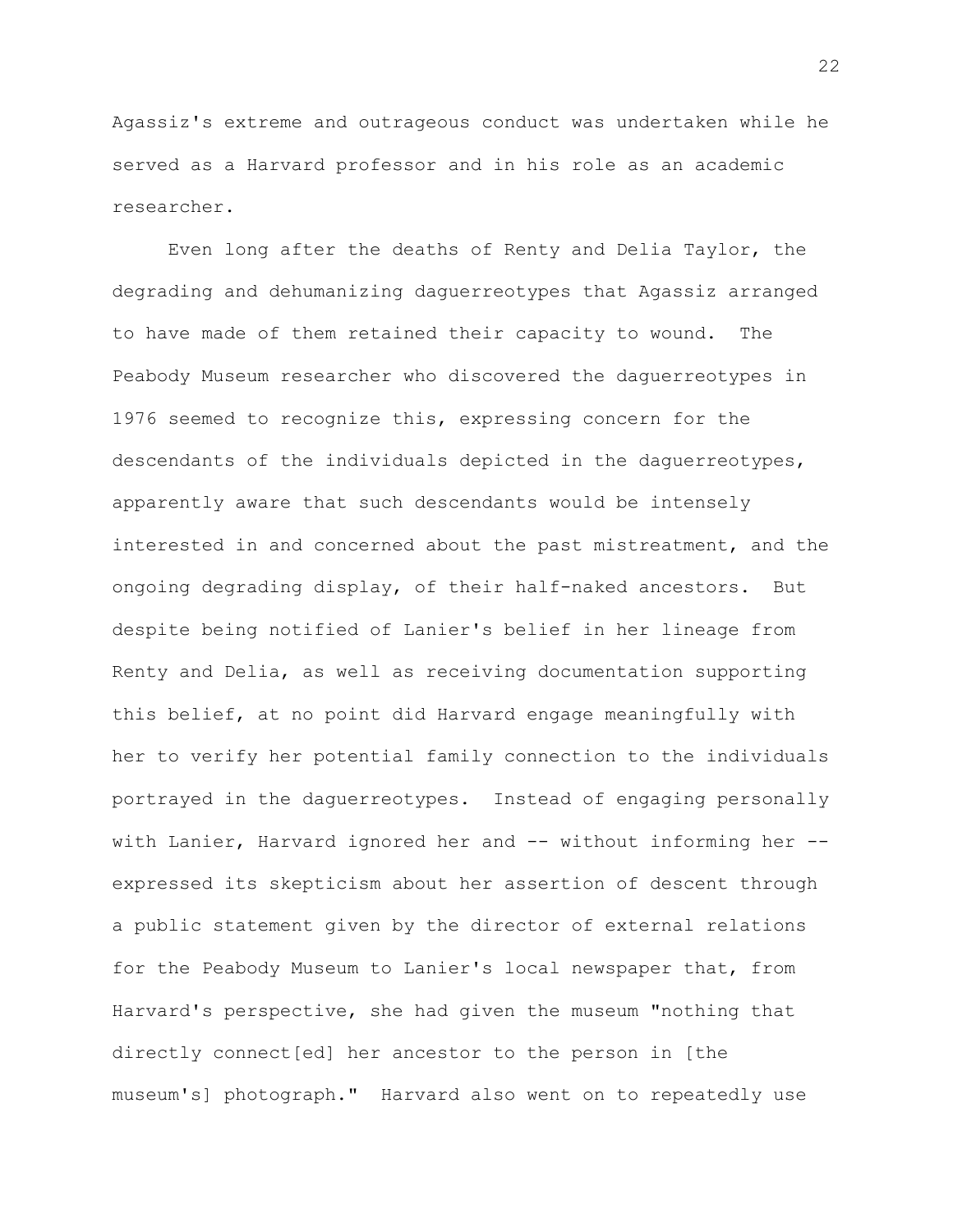the degrading daguerreotype of Renty in ways that exposed his image to public gaze, without at any time consulting with or even informing Lanier before doing so, or allowing her an opportunity to tell Renty's story.<sup>10</sup>

As we have already observed, Harvard's past complicity in the repugnant actions by which the daguerreotypes were produced informs its present responsibilities to the descendants of the individuals coerced into having their half-naked images captured in the daguerreotypes. Whether Harvard's response to Lanier's inquiries about the daguerreotypes resulted in a breach of basic community standards of decency cannot be evaluated without taking into account its historic responsibility for Agassiz's role in the horrific circumstances by which those very daguerreotypes were created.

<sup>10</sup> As thoughtfully explained in the concurrence by the Chief Justice and in the amicus brief submitted by Jarret Martin Drake, Harvard's actions in this regard starkly depart from standards of archival practice widely recognized today. In its Code of Ethics for Archivists, the Society of American Archivists (SAA), which is North America's largest organization of archivists, affirms the importance of respecting privacy in archival practice. The SAA's Code of Ethics recognizes the importance of "ensur[ing] that privacy and confidentiality are maintained, particularly for individuals and groups who have had no voice or role in collections' creation, retention, or public use." The Code also insists on "the respectful use of culturally sensitive materials" in archival collections, including by appropriate "consult[ation]" with stakeholders. Society of American Archivists, Core Values Statement and Code of Ethics, https://www2.archivists.org/statements/saa-corevalues-statement-and-code-of-ethics#code\_of\_ethics [https://perma.cc/KY75-LLJ2].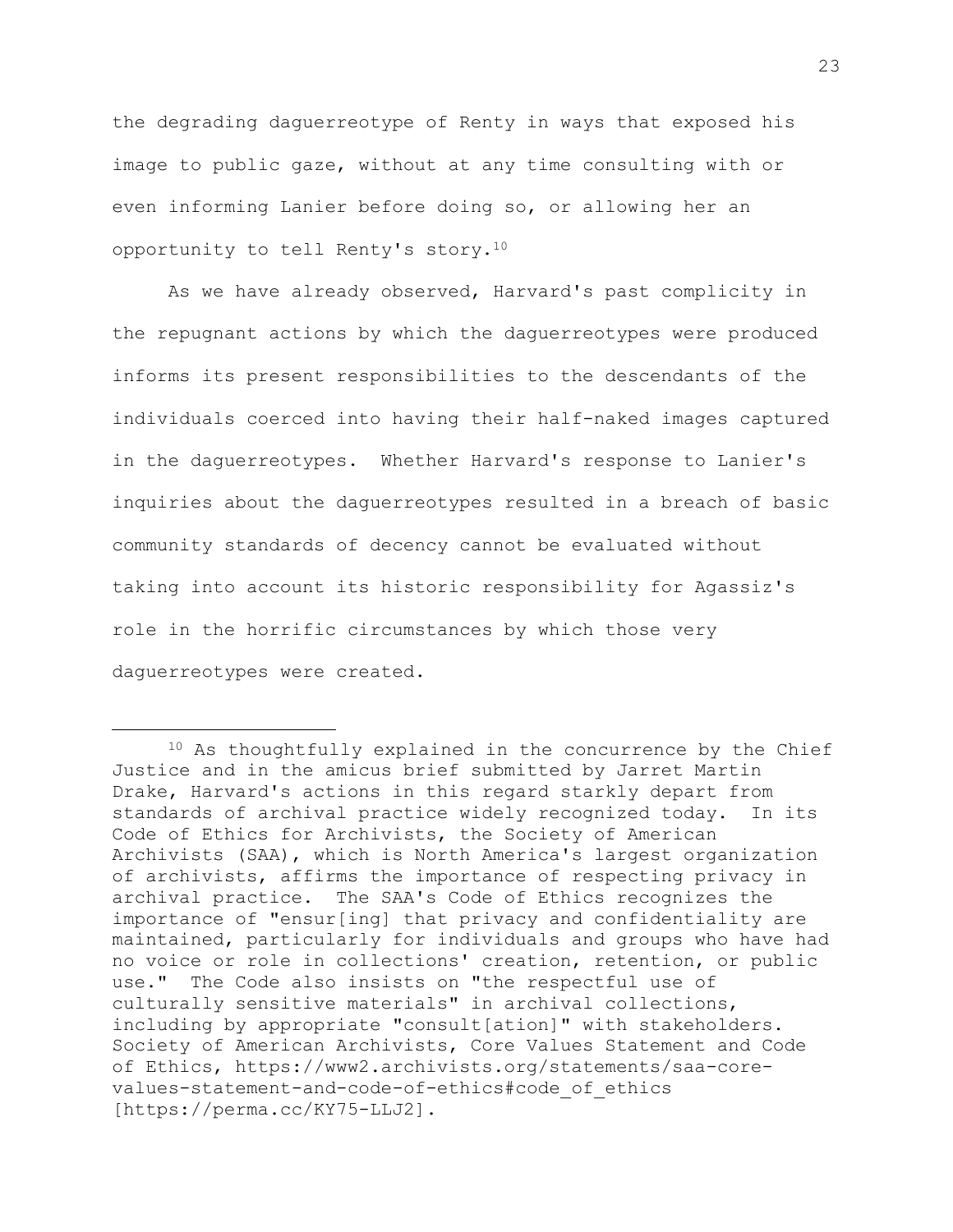When the plaintiff informed Harvard that the daguerreotypes of Renty and Delia Taylor that it had in its possession, and that it used according to its own purposes, were in fact photographic images of her ancestors, Harvard was put on notice that she would reasonably be greatly concerned about how the images -- created through coercion and depicting her ancestors in a degrading, dehumanizing light -- would be used, displayed, and disseminated. What was at stake for her was the continued exposure and exploitation of images of her ancestors, by the very institution complicit in the coerced and invasive creation of those images. In these circumstances, basic community standards of decency dictate that the institution complicit in the extreme and outrageous actions by which the degrading daguerreotypes of Lanier's ancestors were produced should, in the words of her complaint, "willingly make amends" for its past actions or at least "stop perpetuating the wrenching pain of its past" by engaging in good faith with her, both about her ancestral connection to the individuals depicted in the daguerreotypes, and about how these degrading and dehumanizing images would be used going forward, particularly in public displays. Because, as alleged, Harvard did just the opposite,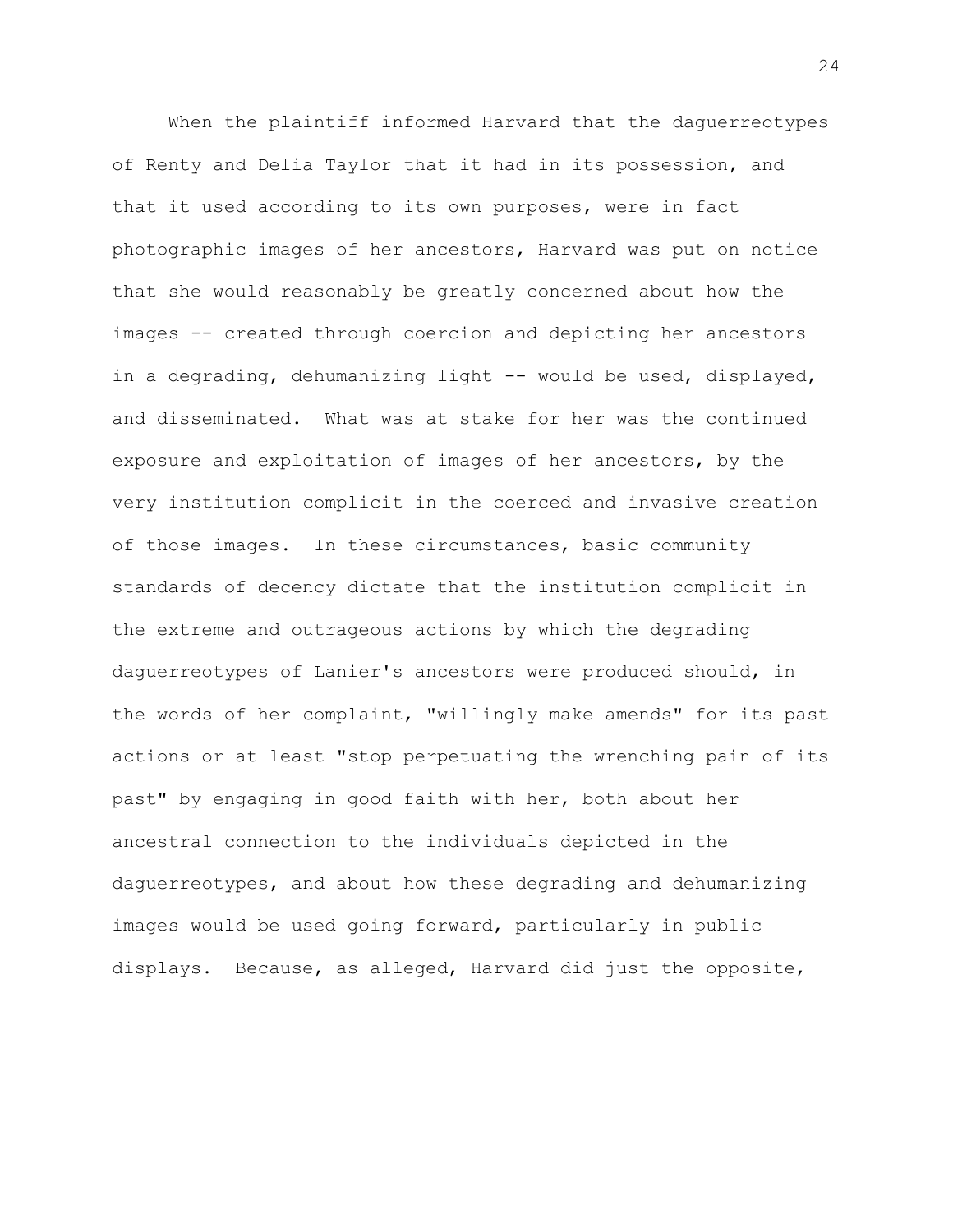its actions plausibly rose to the level of extreme and outrageous conduct.<sup>11</sup>

## 4. First Amendment limitations on tort liability.

Although we are persuaded that the plaintiff's allegations have plausibly suggested an entitlement to relief for infliction of emotional distress, any right, as well as any remedy that might ultimately be awarded, must be carefully delineated to respect the protections for freedom of speech under the First Amendment to the United States Constitution. This may limit what activity by Harvard may be taken into account in determining the university's liability for negligently or recklessly inflicting emotional distress on Lanier. In particular, even if shameful, Harvard's commentary on the daguerreotypes and Agassiz's role in their creation, presented in the context of an academic conference, would appear to be protected speech under the First Amendment; this includes Harvard's own characterization in the conference program of Agassiz's work as scientific research and of Renty as being rendered invisible.

We emphasize that the First Amendment "looks beyond written or spoken words as mediums of expression." Hurley v. Irish-

<sup>&</sup>lt;sup>11</sup> For the reasons discussed in connection with the plaintiff's claim of negligent infliction of emotional distress, a claim of reckless infliction of emotional distress would also not be barred by the three-year statute of limitations for tort actions.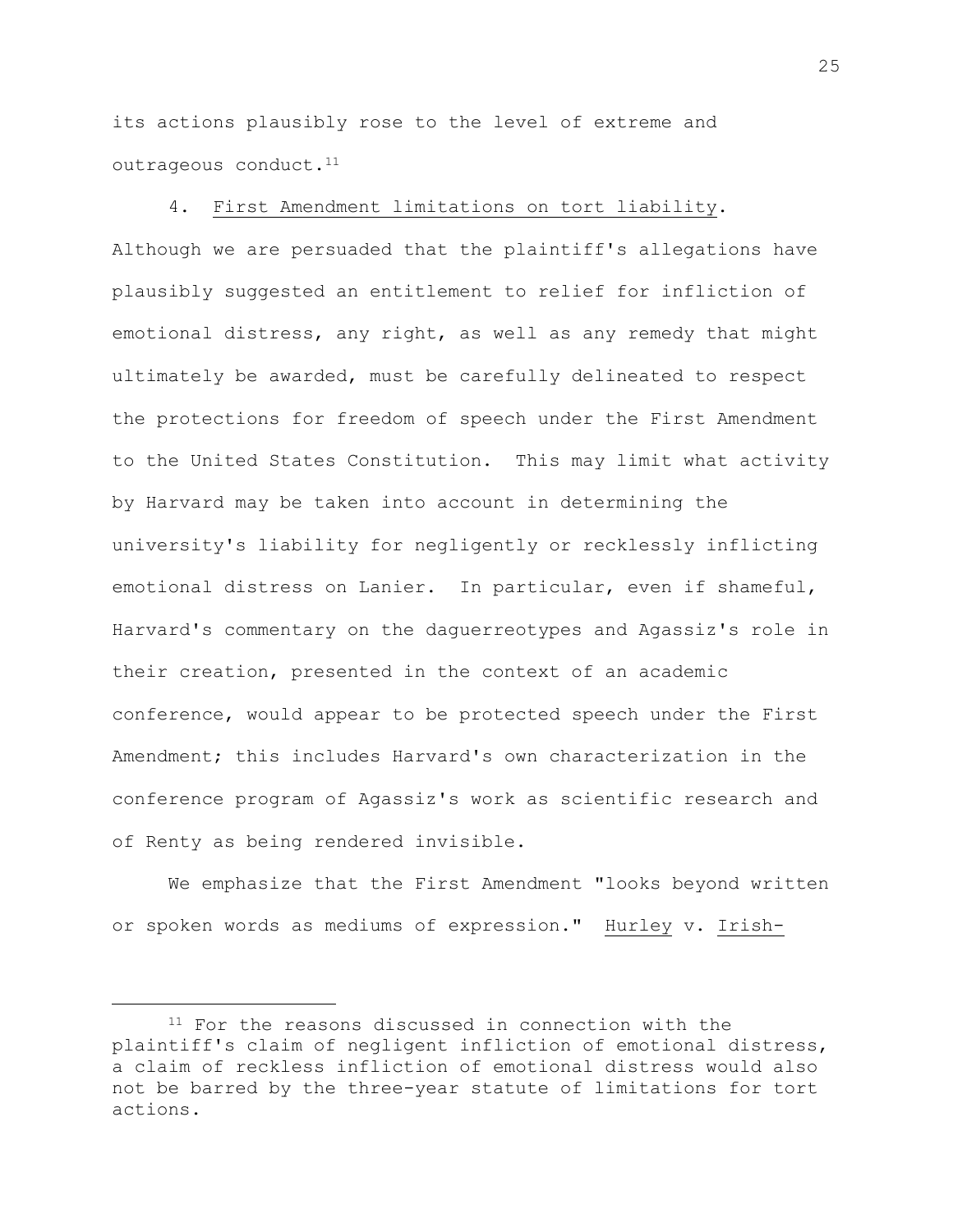American Gay, Lesbian & Bisexual Group of Boston, Inc., 515 U.S. 557, 569 (1995).<sup>12</sup> Imposing tort liability for how photographs -- including daguerreotypes -- are used to express and communicate ideas therefore raises First Amendment concerns. See ETW Corp. v. Jireh Publ., Inc., 332 F.3d 915, 924 (6th Cir. 2003) ("The protection of the First Amendment . . . includes . . . photographs . . .").

Whether and to what extent Harvard's expressive use of or commentary on the daguerreotypes can form the basis of liability for infliction of emotional distress depends on whether the speech activities at issue deal with matters of public concern or with private matters. A matter of public concern is a "matter of political, social, or other concern to the community" or "a subject of general interest and of value and concern to the public." Snyder v. Phelps, 562 U.S. 443, 453 (2011), first quoting Connick v. Myers, 461 U.S. 138, 146 (1983), then quoting San Diego v. Roe, 543 U.S. 77, 84 (2004). By contrast, "purely private" matters are those that "concern[] no public issue." Dun & Bradstreet, Inc. v. Greenmoss Bldrs., Inc., 472 U.S. 749, 759, 762 (1985).

<sup>12</sup> Photography is a medium that attracts First Amendment protection because it is a "significant medium for the communication of ideas" and an "organ of public opinion." Joseph Burstyn, Inc. v. Wilson, 343 U.S. 495, 501 (1952).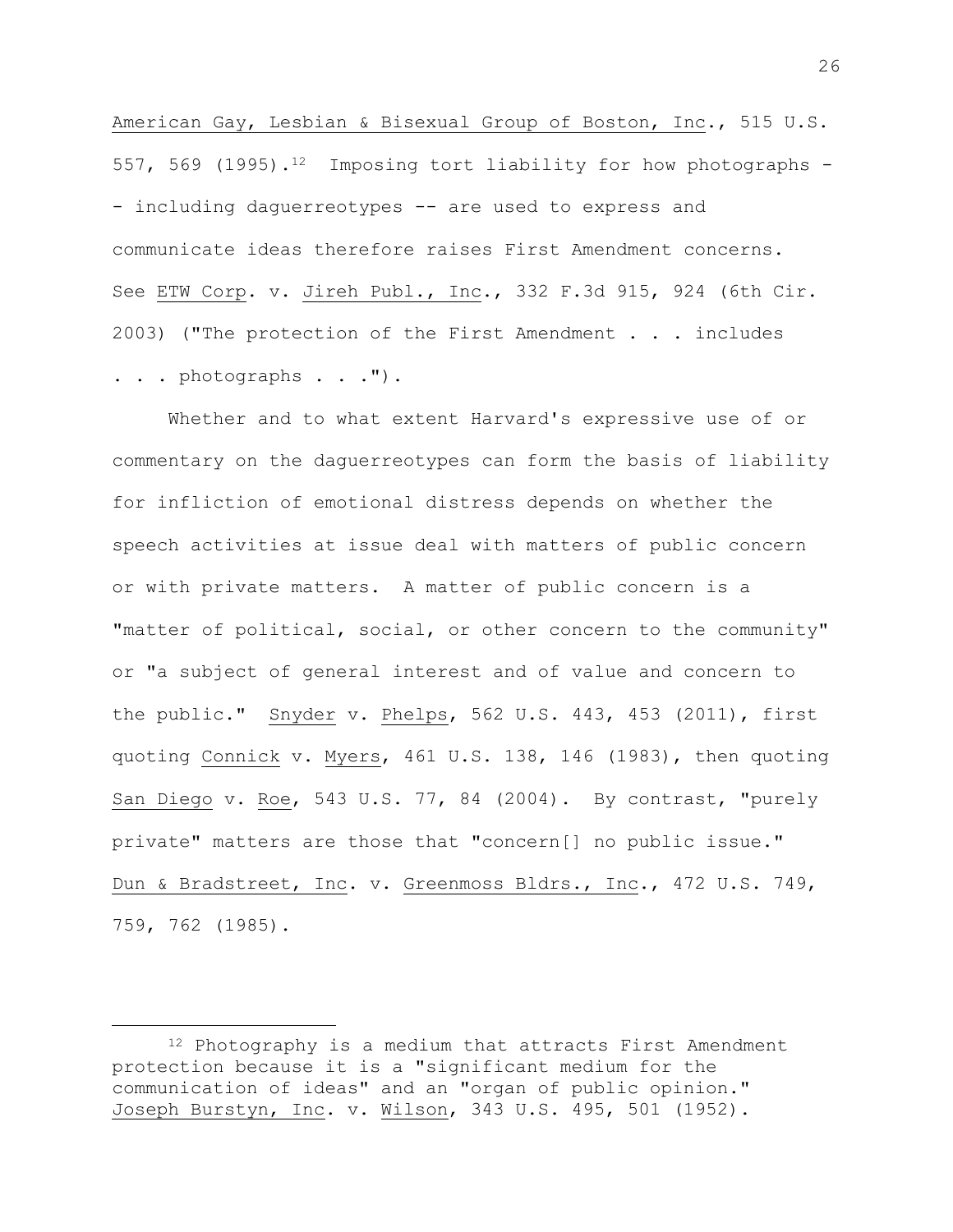Speech on a public matter "occupies the highest rung of the hierarchy of First Amendment values, and is entitled to special protection." Snyder, 562 U.S. at 452. Specifically, such speech may not be the basis of liability for infliction of emotional distress, even if that speech is extreme and outrageous, as "'[o]utrageousness' in the area of political and social discourse has an inherent subjectiveness about it which would allow a jury to impose liability on the basis of the jurors' . . . views." Hustler Magazine, Inc. v. Falwell, 485 U.S. 46, 55 (1988). Where, however, "matters of purely private significance are at issue, First Amendment protections are often less rigorous." Snyder, supra. With respect to speech of only private concern, then, there is no First Amendment impediment to holding defendants liable in tort for causing emotional distress.

Distinguishing which aspects of Harvard's interactions with the plaintiff qualify as speech of public rather than private concern is a fact-intensive question that cannot be fully resolved at this early stage of proceedings. See Snyder, 562 U.S. at 453, quoting Dun & Bradstreet, Inc., 472 U.S. at 761 ("Deciding whether speech is of public or private concern requires us to examine the 'content, form, and context' of that speech, 'as revealed by the whole record'").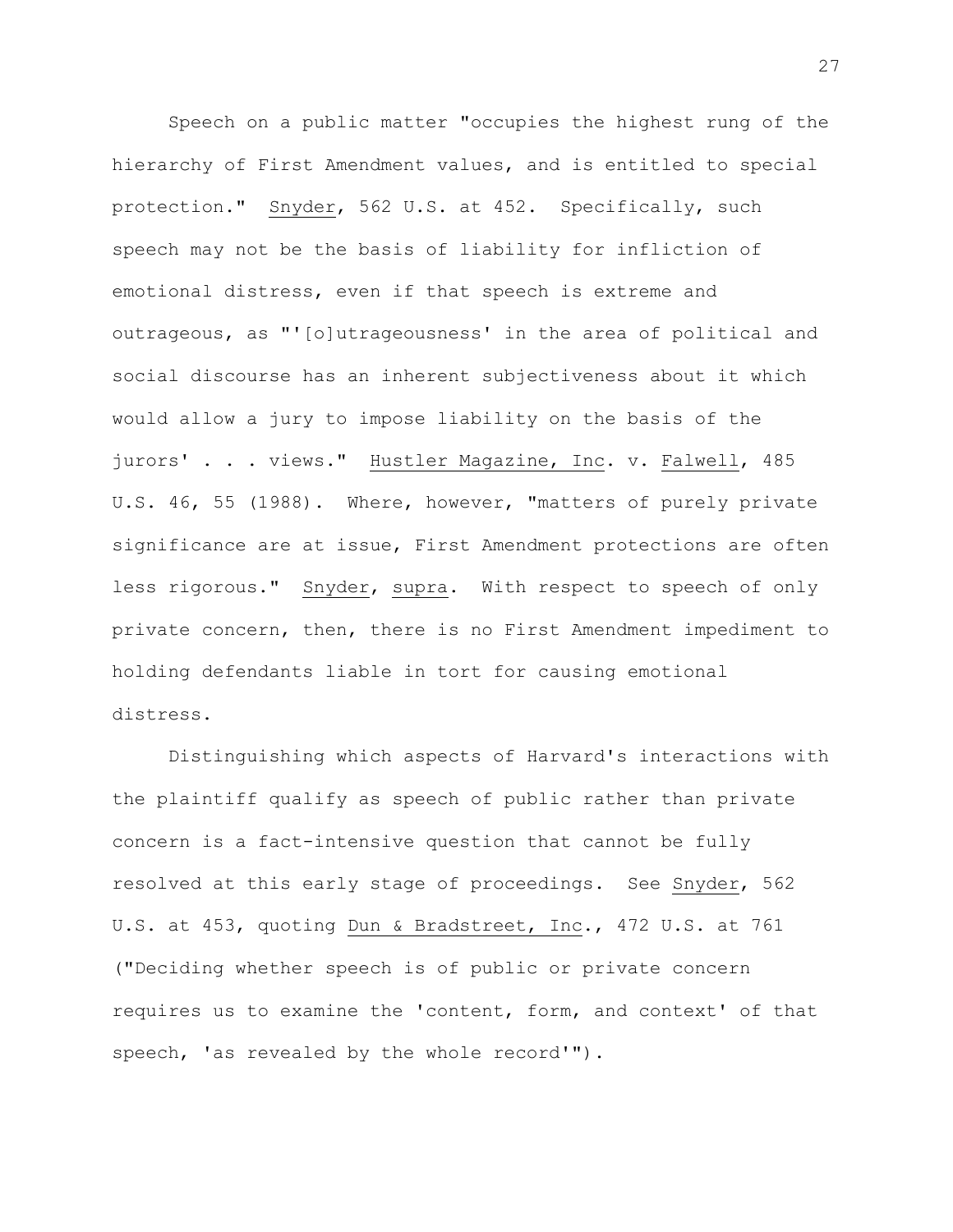Nevertheless, the broad strokes of the distinction between the public and private aspects of Harvard's expressive activities are already apparent at this early stage. We note, first, that the daguerreotypes at issue here are significant in understanding the history of American slavery. At the time of their discovery in 1976, the daguerreotypes attracted public attention as the earliest known photographic images of individuals enslaved in the United States. Today, they continue to serve as damning proof of the evils of American slavery itself, and of Harvard's own complicity in this evil history, especially when the daguerreotypes are contextualized with the full facts surrounding their creation. The history and legacy of slavery in this country is, without doubt, a matter of public concern. Indeed, confronting the history of slavery and its ongoing impacts and lingering harms is a matter of utmost importance in the public life of our nation. For this reason, Harvard's expressive use of the daguerreotypes to characterize the history of American slavery and comment on its past and present significance is speech on a matter of public concern that is insulated from tort liability by stringent First Amendment protections. This is true even if Harvard was complicit in this evil history, and not describing and accepting responsibility for its own misconduct.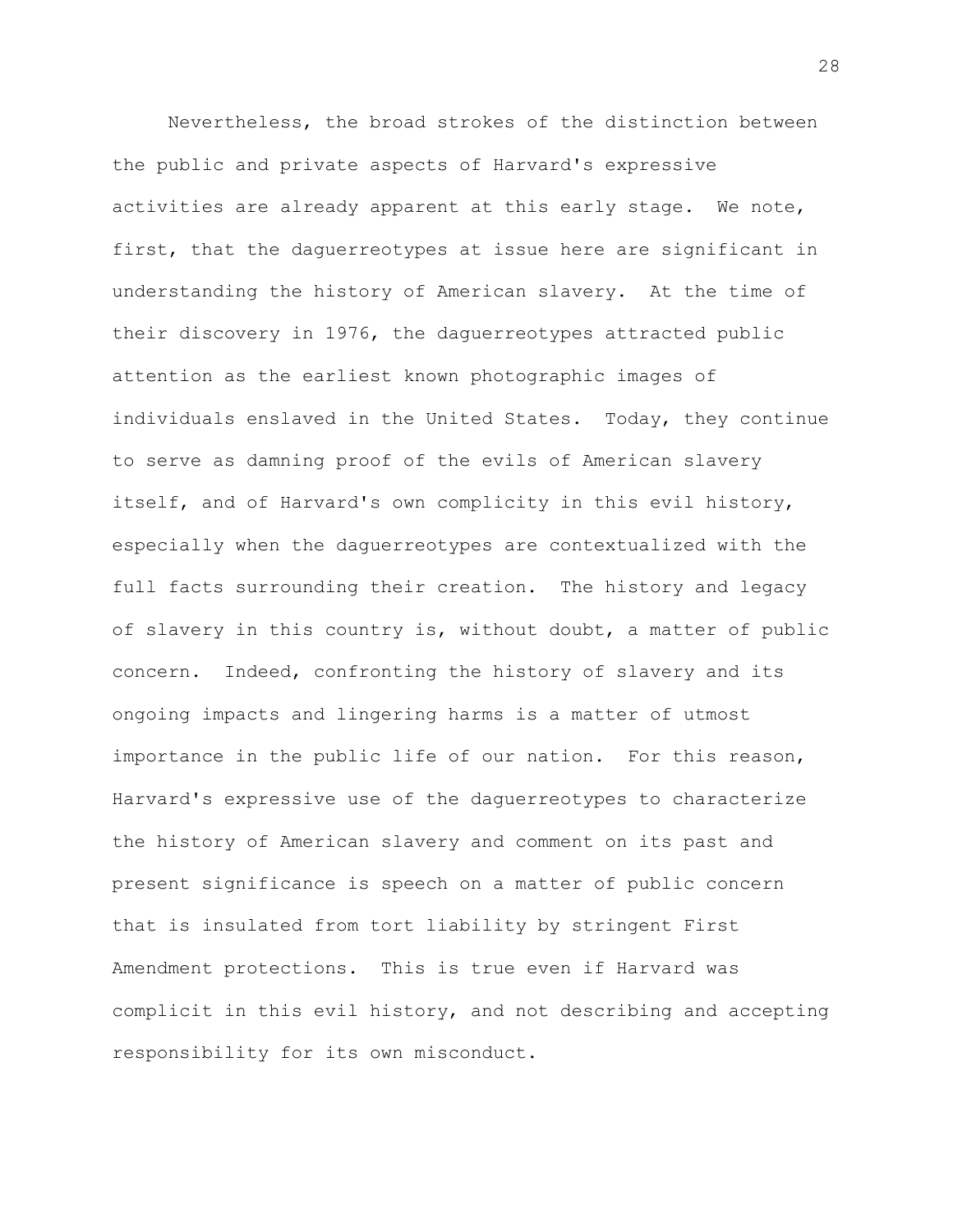On the other hand, Harvard's dismissive and disrespectful response to Lanier's inquiries about her ancestral connection to Renty and Delia, and about how the images of her ancestors would be used, touches on matters solely of interest to the specific litigants in this case, not to the public at large. These personal interactions between Harvard and Lanier "did not address a public concern" and hence may constitutionally incur tort liability. Snyder, 562 U.S. at 453, quoting Roe, 543 U.S. at 84.

5. Property claims. Although we discern claims for infliction of emotional distress that survive dismissal, we conclude that Lanier's property claims were properly dismissed. She has argued that because the daguerreotypes at issue were created in the context of "multiple tortious and criminal violations" of Renty and Delia's rights, it was Renty and Delia, not Agassiz or Harvard, who held possessory rights over the daguerreotypes from the time they were made. She further argues that as a descendant of Renty and Delia, she is entitled to possession of the daguerreotypes. We determine that Lanier's property claims do not survive dismissal for two reasons. To begin with, the claims were not timely brought. On the more complicated question whether, on the merits, Lanier has alleged sufficient facts to plausibly make out her property claims, we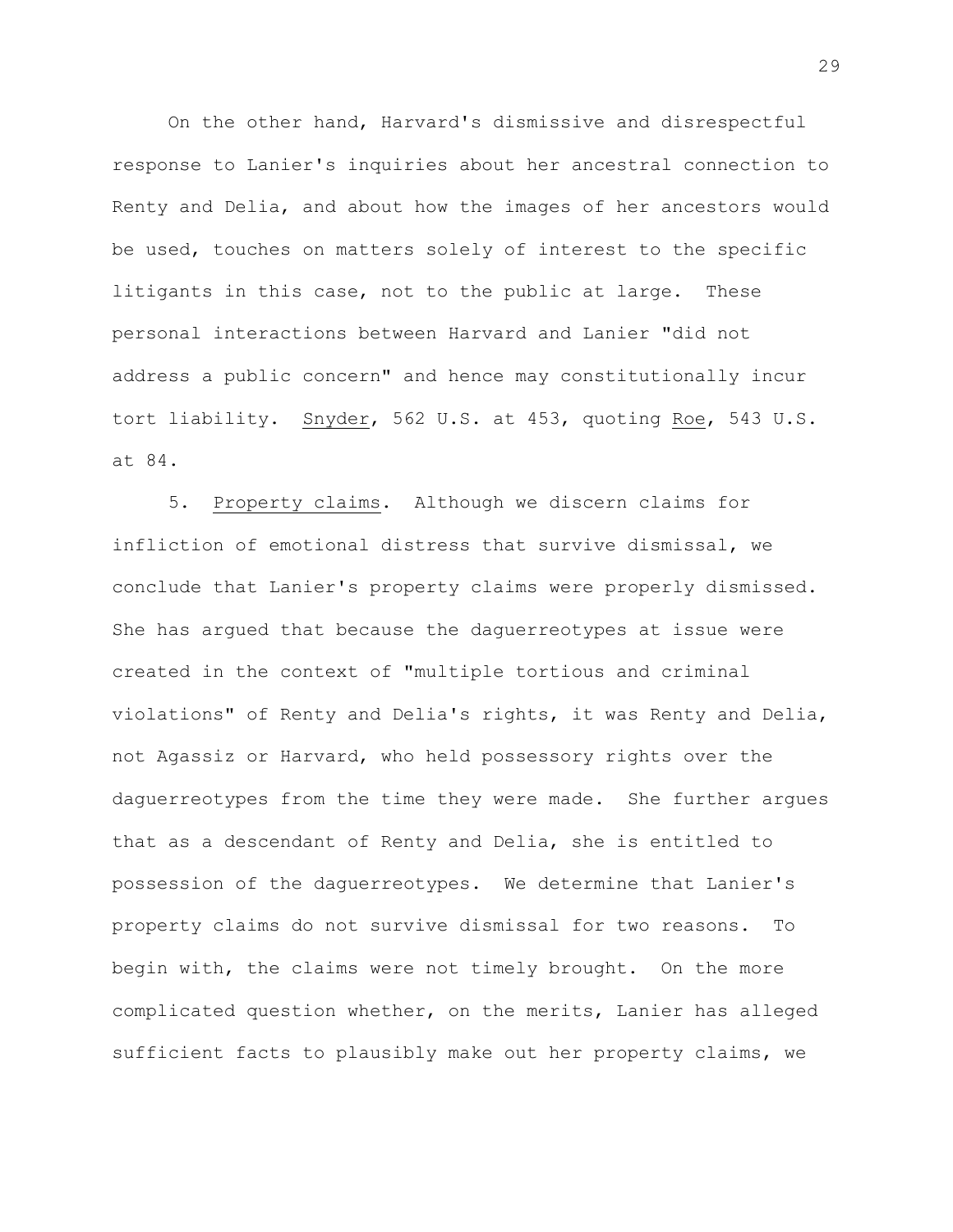determine that she has no cognizable property interest in the daguerreotypes.

Lanier's claims of replevin, conversion, and intentional harm to a property interest are subject to the three-year statute of limitations for tort and replevin actions. See G. L. c. 260, § 2A ("actions of tort . . . and actions of replevin, shall be commenced only within three years next after the cause of action accrues").13 Lanier's equitable restitution claim is likewise subject to the three-year limitations period in G. L. c. 260, § 2A. Where an equitable claim such as restitution is not explicitly covered in the statutes of limitations, we look to the analogous claim at law to determine the applicable statute of limitations. See Sacks, 488 Mass. at 791 n.14 (claim for unjust enrichment predicated on tortious conduct presumed to be governed by statute of limitations for torts). Here, Lanier's equitable restitution claim is premised on the allegation that although she is the "rightful owner" of the daguerreotypes of Renty and Delia, Harvard has unlawfully

<sup>13</sup> The text of G. L. c. 260, § 2A, explicitly includes "actions of replevin." The statute also applies to claims for conversion, which is a tort action. See Patsos v. First Albany Corp., 433 Mass. 323, 327 n.6 (2001). The plaintiff's claim for intentional harm to a property interest, which has not to date been recognized as a cause of action in Massachusetts, is premised on Restatement (Second) of Torts § 871 (1979). Assuming but not deciding that such a cause of action is available in Massachusetts, it would be a tort action subject to G. L. c. 260, § 2A.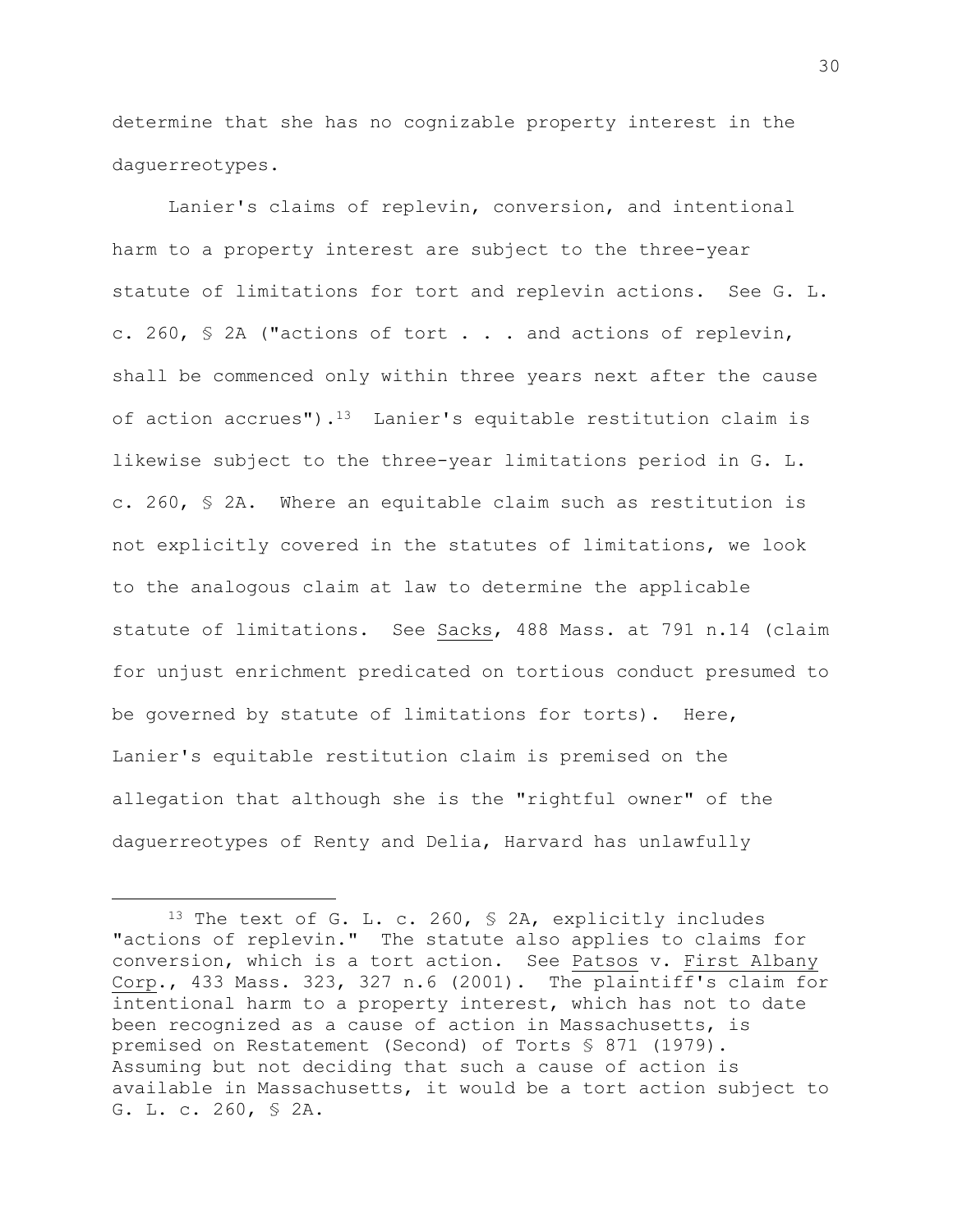retained possession of them. Her equitable restitution claim is thus analogous to her replevin claim, for which the limitations period is three years.

Under the discovery rule, a plaintiff's cause of action accrues, and the limitations period begins to run, "when the plaintiff discovers or with reasonable diligence should have discovered that (1) he has suffered harm; (2) his harm was caused by the conduct of another; and (3) the defendant is the person who caused that harm." Harrington v. Costello, 467 Mass. 720, 727 (2014).

With respect to her property claims, the alleged harm suffered by Lanier is Harvard's wrongful possession of and control over the daguerreotypes. Her March 2011 letter to Faust indicated her awareness by that time of the circumstances surrounding the creation of the daguerreotypes and that Harvard was in possession of them; it also demonstrated that she already believed then that she descends from Renty and Delia. The March 2014 article in the Norwich Bulletin again revealed Lanier's knowledge at the time that Harvard was in possession of daguerreotypes depicting individuals she believed to be her ancestors. In addition, the statement by the Peabody Museum's director of external relations reported in the article reasonably put her on notice that Harvard rejected her assertion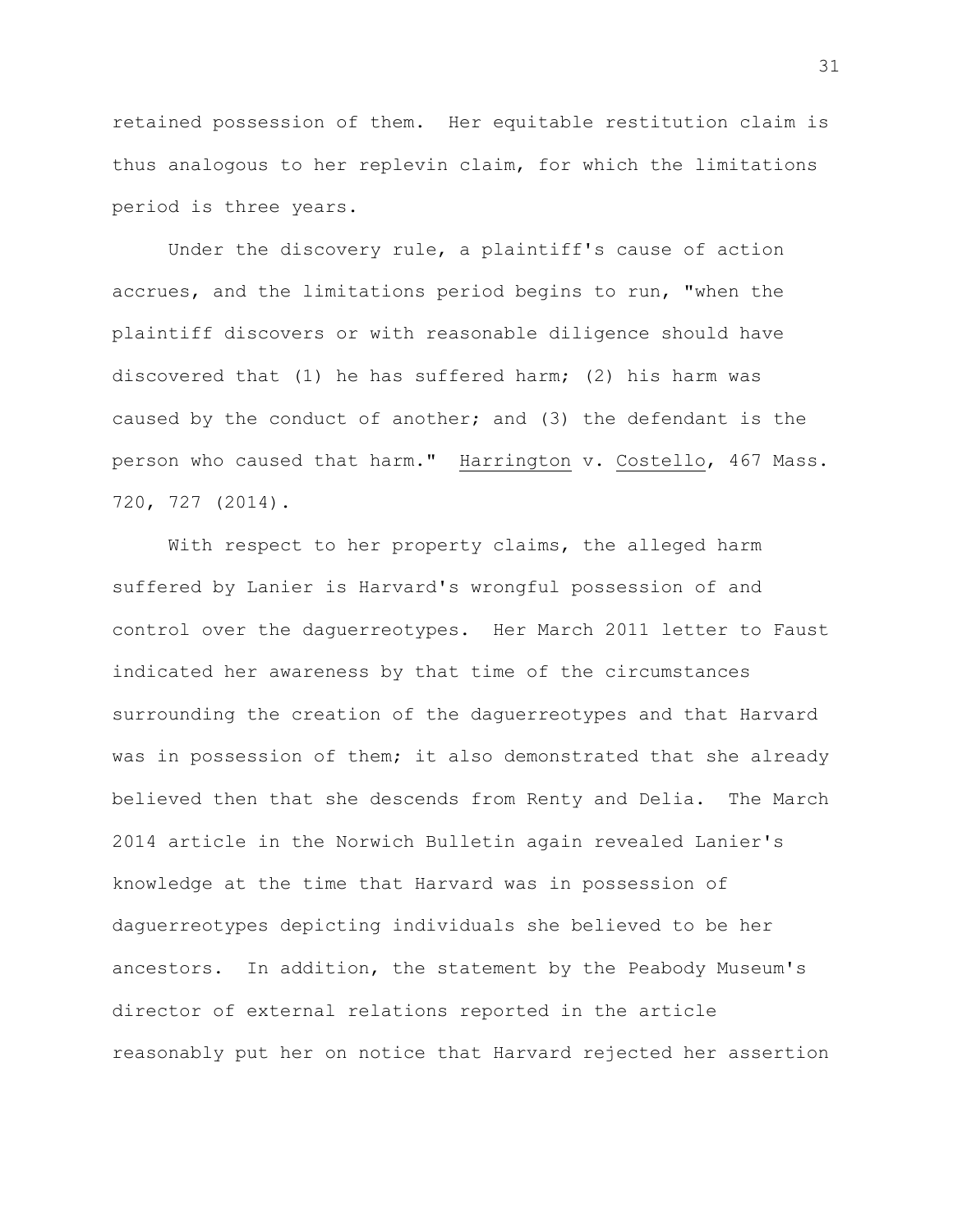of descent and hence any property rights she might have in the daguerreotypes.

Consequently, the plaintiff's factual allegations and exhibits indicate that, at the latest by March 2014, she had discovered or reasonably should have discovered that Harvard wrongfully took and retained possession of the daguerreotypes of Renty and Delia, which, she believed, were rightfully hers. As such, under the discovery rule, her property-based causes of action accrued no later than March 2014. Her property claims filed in March 2019 were therefore barred by the relevant statutes of limitations.

As for the merits of her property claims, absent the extraordinary circumstances surrounding the creation of the daguerreotypes, Lanier would have no property rights in them. In general, the photographer and not the subject owns "the negative [and] the photographs printed from it." Thayer v. Worcester Post Co., 284 Mass. 160, 163-164 (1933). Accord Ault v. Hustler Magazine, Inc., 860 F.2d 877, 883 (9th Cir. 1988), overruled on other grounds by Unelko Corp. v. Rooney, 912 F.2d 1049 (9th Cir. 1990) (photograph is "the property of the photographer"). Likewise, those whose likenesses are reproduced in a photograph do not, simply for that reason, have a property interest in it. See Continental Optical Co. v. Reed, 119 Ind. App. 643, 652 (1949) ("the subject of a photograph does not own

32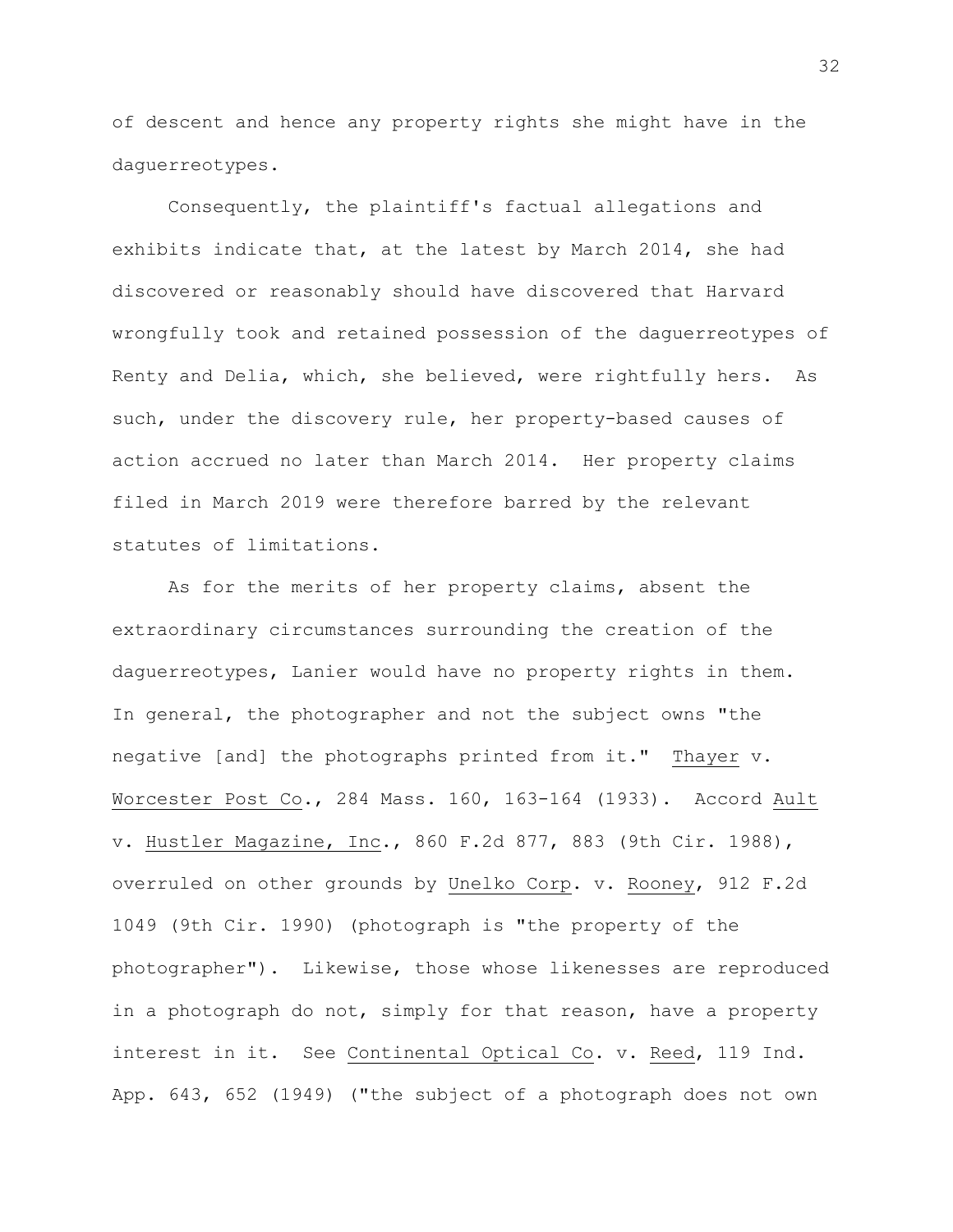the negative or have any property rights therein"). In the ordinary course then, the daguerreotypes would be the property of the person who made them or who contracted for them to be made, who could then freely transfer ownership over them to others. A descendant of someone whose likeness is reproduced in a daguerreotype would not therefore inherit any property right to that daguerreotype.

Even in egregious circumstances like those described here, property transfers to private parties have not been ordered. Consider G. L. c. 272, § 105 (b), which provides that whoever "willfully photographs, videotapes or electronically surveils another person who is nude or partially nude" when that person is in a "place and circumstance" where he or she "would have a reasonable expectation of privacy in not being so photographed," and "without that person's knowledge and consent," is criminally liable. General Laws c. 272, § 105 (c), further prohibits willfully and knowingly "disseminat[ing]" a "visual image" of another person taken in violation of § 105 (b), when done "without consent" of the person depicted. This statute recognizes, and seeks to protect by the imposition of criminal penalties, individuals' privacy interests in avoiding the nonconsensual photographic reproduction by another of their nude or partially nude likeness and the subsequent public distribution of any such invasive images. See Commonwealth v.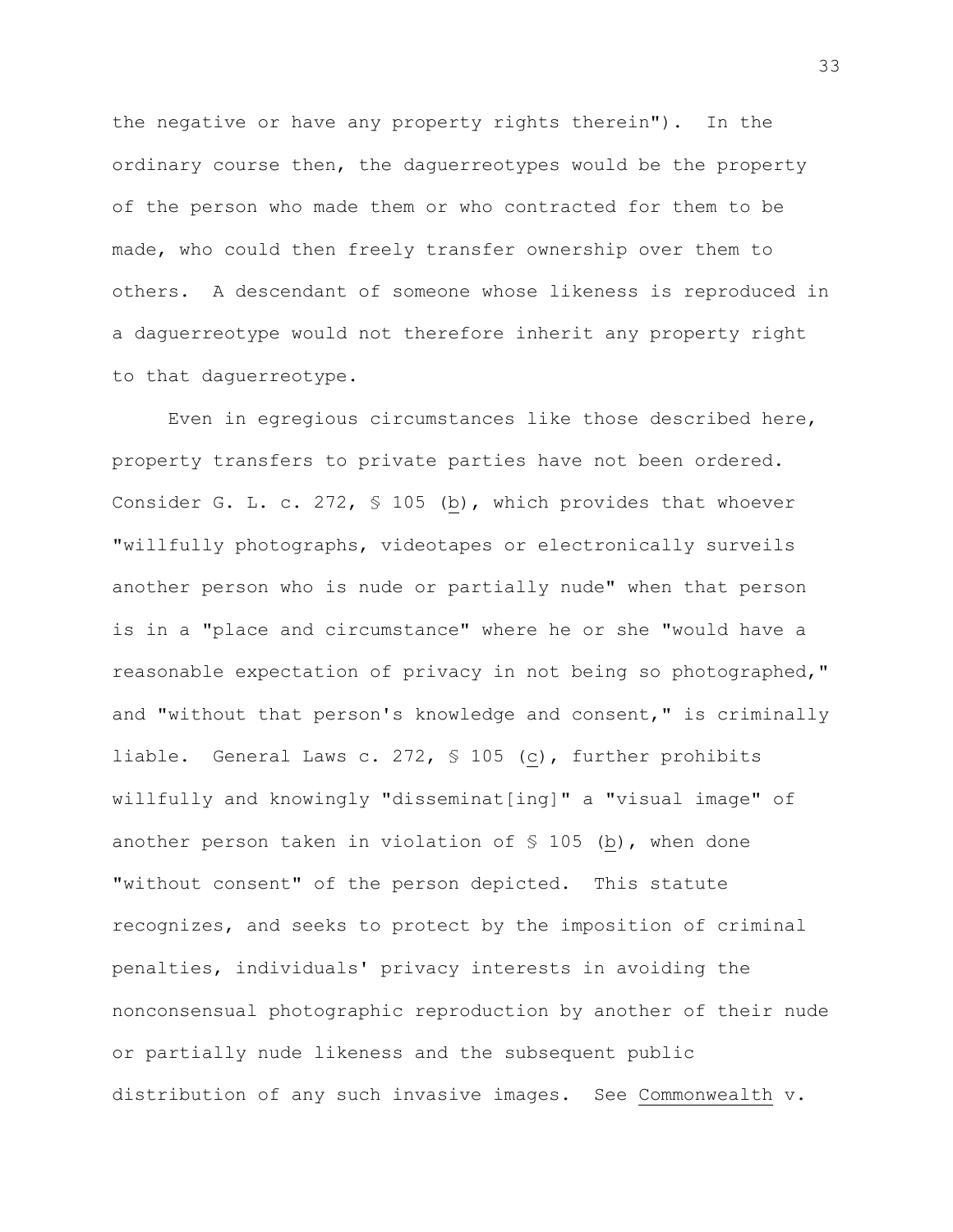Wassilie, 482 Mass. 562, 570 (2019) (purpose of § 105 [b] is to "protect the victim's privacy and to penalize the invasion of that privacy"). Nevertheless, it notably does not provide for the conferral of ownership rights in the offending photographs or video footage on the persons depicted in them or their descendants.

Although there are also statutory provisions for forfeiture of property because of that property's connection to criminal activity, these provisions are mostly offense-specific and likewise do not order property transfers to private parties. They instead require forfeiture of the property implicated in the criminal activity to the Commonwealth. See, e.g., G. L. c. 90, § 24W (providing for forfeiture to Commonwealth of motor vehicles owned by persons convicted of drunk driving offenses); G. L. c. 269, § 10 (e) (providing for confiscation of firearm by Commonwealth upon conviction of illegal possession of firearm); G. L. c. 94C, § 47 (providing for forfeiture to Commonwealth of property used or intended for use in illegal manufacture, delivery, and distribution of controlled substances); G. L. c. 265, § 56 (providing for forfeiture to Commonwealth of property used or intended for use in human trafficking).<sup>14</sup>

<sup>14</sup> We note that G. L. c. 276, §§ 1 and 3, provide for property seized as evidence during a search to be returned to the rightful owners if the property was stolen, embezzled,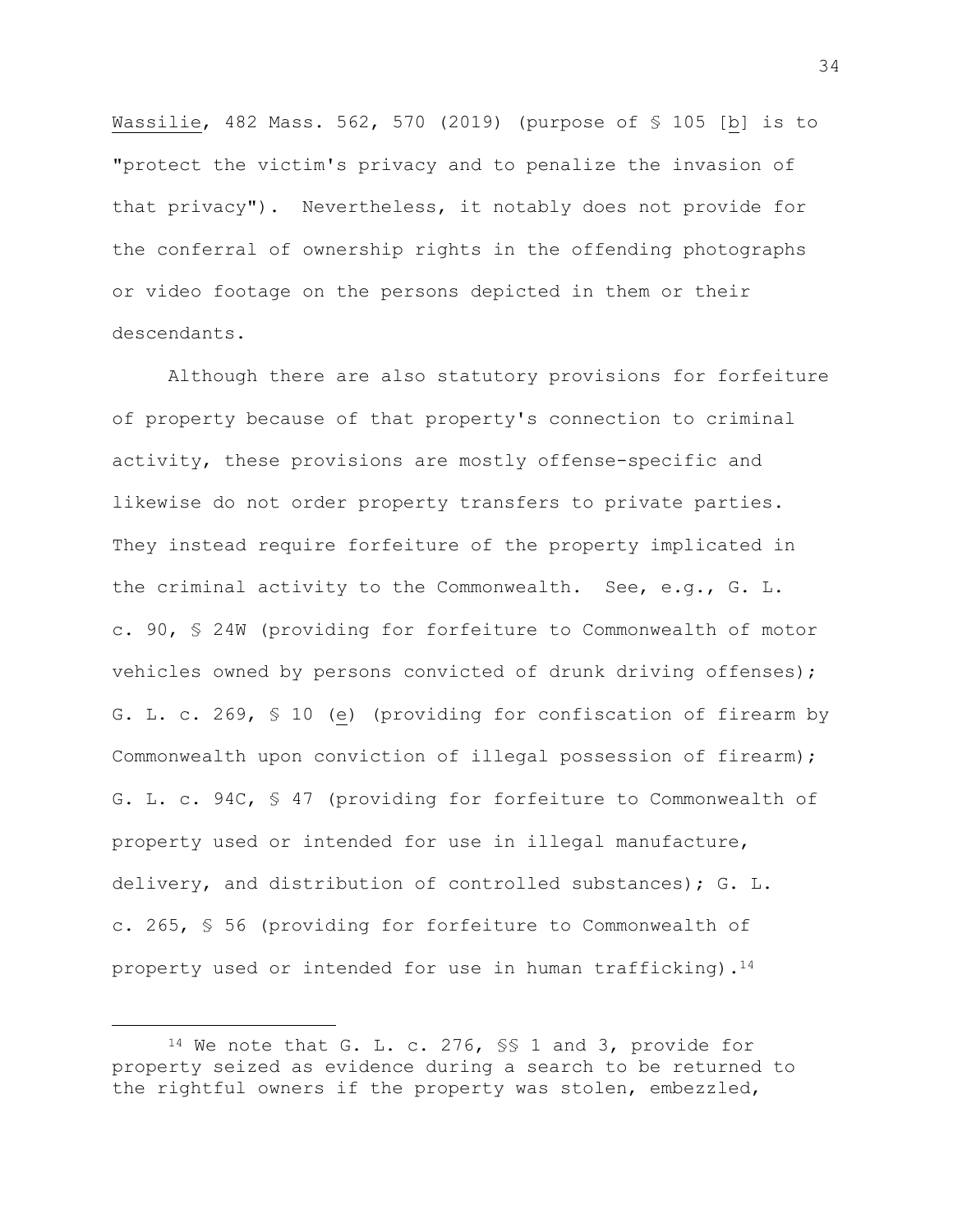Here, we have neither a criminal conviction nor a specific statute providing for forfeiture or transfer of property under the factual circumstances alleged. The most closely analogous statutes, as explained above, would require forfeiture of the property associated with the criminal activity to the Commonwealth, not the transfer of such property to a private party. Lanier has also not identified any judicial decisions providing for compelled forfeiture or transfer to a private party in these circumstances,  $15$  nor are we aware of any such decisions.

<sup>15</sup> In Commonwealth v. Wiseman, 356 Mass. 251, 258-259 (1969), cert. denied, 398 U.S. 960 (1970), S.C., 360 Mass. 857 (1971), this court acted in very exceptional circumstances to limit the full possessory rights of a filmmaker to use and distribute film footage he had made, for the sake of the privacy interests of those depicted in the film. The Wiseman court determined that because the film displayed mentally ill inmates of a correctional facility "in situations which would be degrading to a person of normal mentality and sensitivity," such as being portrayed nude or while undergoing distressing symptoms of mental illness, distribution of the film to the general public would work an "indecent intrusion into the most private aspects of the lives of [the inmates depicted]." Id. at 258. For that reason, the court enjoined showing the film to the general public, while allowing viewings by specialized

obtained by false pretenses, or "otherwise obtained in the commission of a crime," and for the seized property to be forfeited "as the public interest requires." However, these provisions only apply to property seized in the course of a search conducted "in the execution of a search warrant." There was no criminal investigation of Agassiz, and no search warrant that issued targeting him or his property. General Laws c. 276, §§ 1 and 3, therefore do not provide any authority for transferring the daguerreotypes to Lanier.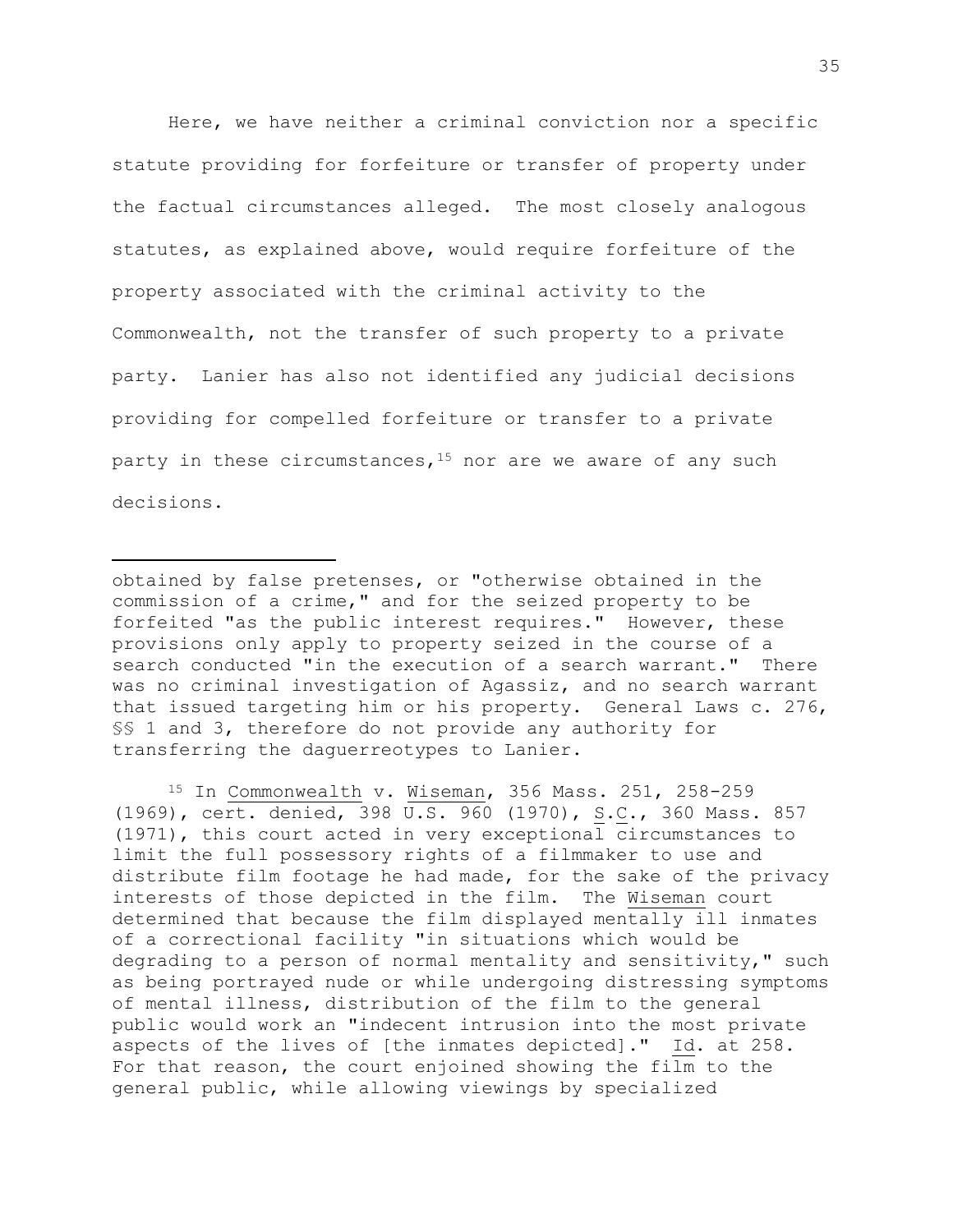6. The creation of a new common-law right. We can also identify no support in the common law of this Commonwealth or any other State for the new cause of action that Justice Cypher's concurrence would create to allow descendants of persons who were enslaved to obtain possession of artifacts that resulted from the enslavement of their ancestors.

As more thoroughly explained in the concurrence by the Chief Justice, the new right proposed in Justice Cypher's concurrence does not derive from common-law reasoning, which is a precedent-based, evolutionary decision-making process providing both for continuity and change.<sup>16</sup> Rather, a right and remedy, without precedent, would be created anew. $17$ 

audiences. It did not, however, require the filmmaker to transfer possession of the film to those portrayed in it or confer ownership rights on them. Indeed, it allowed the filmmaker to charge for viewings of the film by specialized audiences as permitted under the injunction. Id. at 262-263.

<sup>16</sup> See B.N. Cardozo, The Nature of the Judicial Process 67 (1921) (common law develops through judges "extend[ing] or restrict[ing]" "existing rules," giving due weight to "certainty and uniformity and order and coherence" of system of legal rules); F. Schauer, Thinking Like a Lawyer 119 (2009) ("commonlaw rules" are "developed incrementally and by accretion over time"); D.A. Strauss, The Living Constitution 37, 38 (2010) (common law develops "over time, not at a single moment" by "emerg[ing] from [an] evolutionary process through the development of a body of precedents").

<sup>17</sup> Cf. Strauss, supra at 38 ("Present-day interpreters" of common law may contribute to its evolution, "but only by continuing the evolution, not by ignoring what exists and starting anew").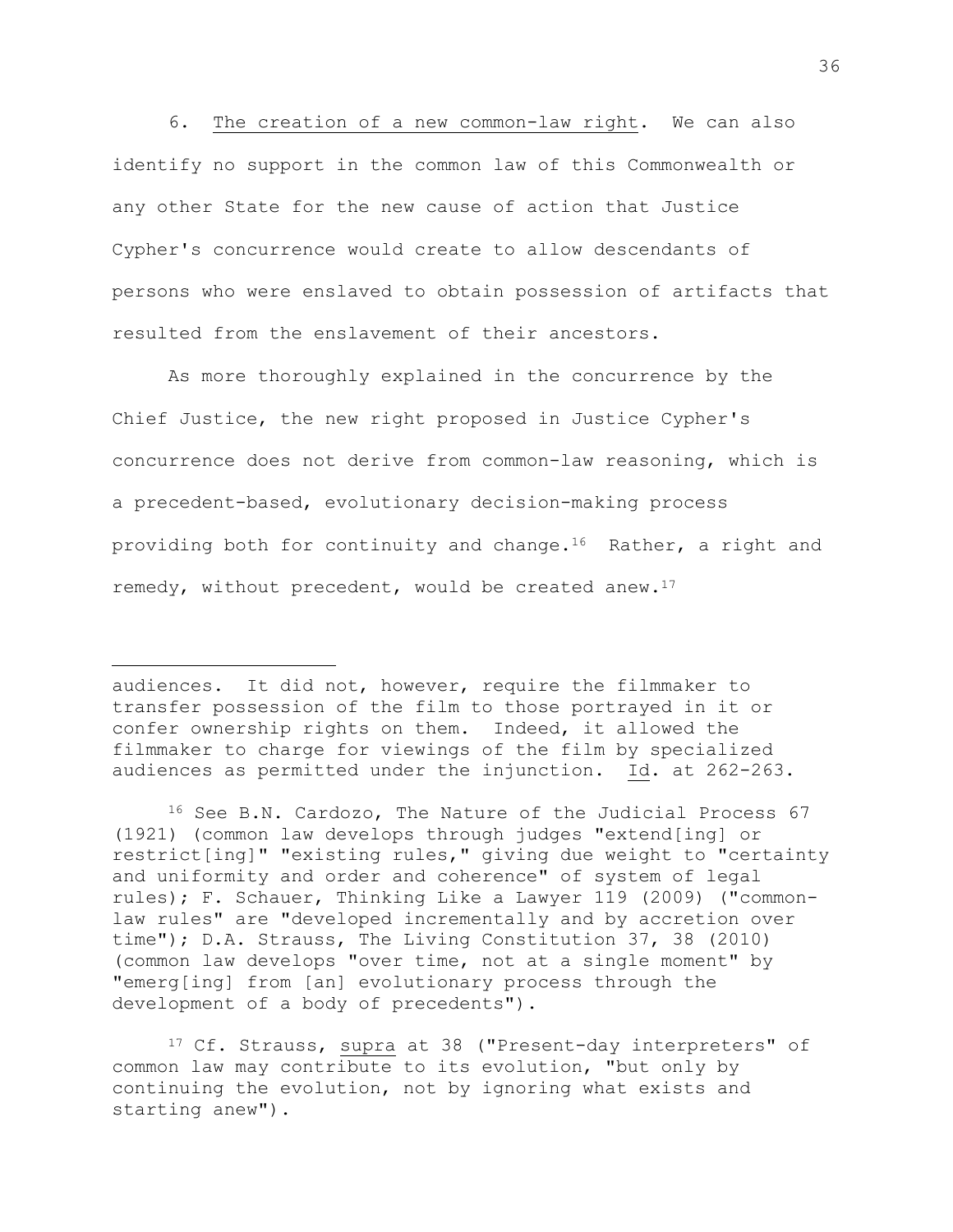Although arising out of a case, the proposed new cause of action is in certain ways more comparable to remedial schemes providing for the repatriation of cultural items or for reparations that have hitherto been accomplished only by legislative action. See, e.g., Native American Graves Protection and Repatriation Act of 1990, 25 U.S.C. §§ 3001-3013 (legislation providing for repatriation of Native American human remains and cultural items held by Federal agencies and institutions receiving Federal funds to lineal descendants and culturally affiliated tribes). Notably, perhaps the most serious attempt to date to achieve a program of reparations with the force of law for the historic enslavement of Black Americans has taken the form of a bill introduced in the United States Congress. See Commission to Study and Develop Reparation Proposals for African Americans Act, H.R. Rep. 40, 117th Cong., 1st Sess. (2021).<sup>18</sup> Such open-ended power to create and assign new legal rights and duties properly belongs to the Legislature, not the judiciary. See 1 L.H. Tribe, American Constitutional Law 982 (3d ed. 2000) ("The open-ended discretion to choose ends is the essence of legislative power"). For this reason, and for

<sup>18</sup> For an overview of the history of the struggle for reparations for Black Americans, including the contrast between the strategy of achieving reparations through litigation and strategies seeking legislative solutions, see J.C. Torpey, Making Whole What Has Been Smashed: On Reparations Politics 107-132 (2006).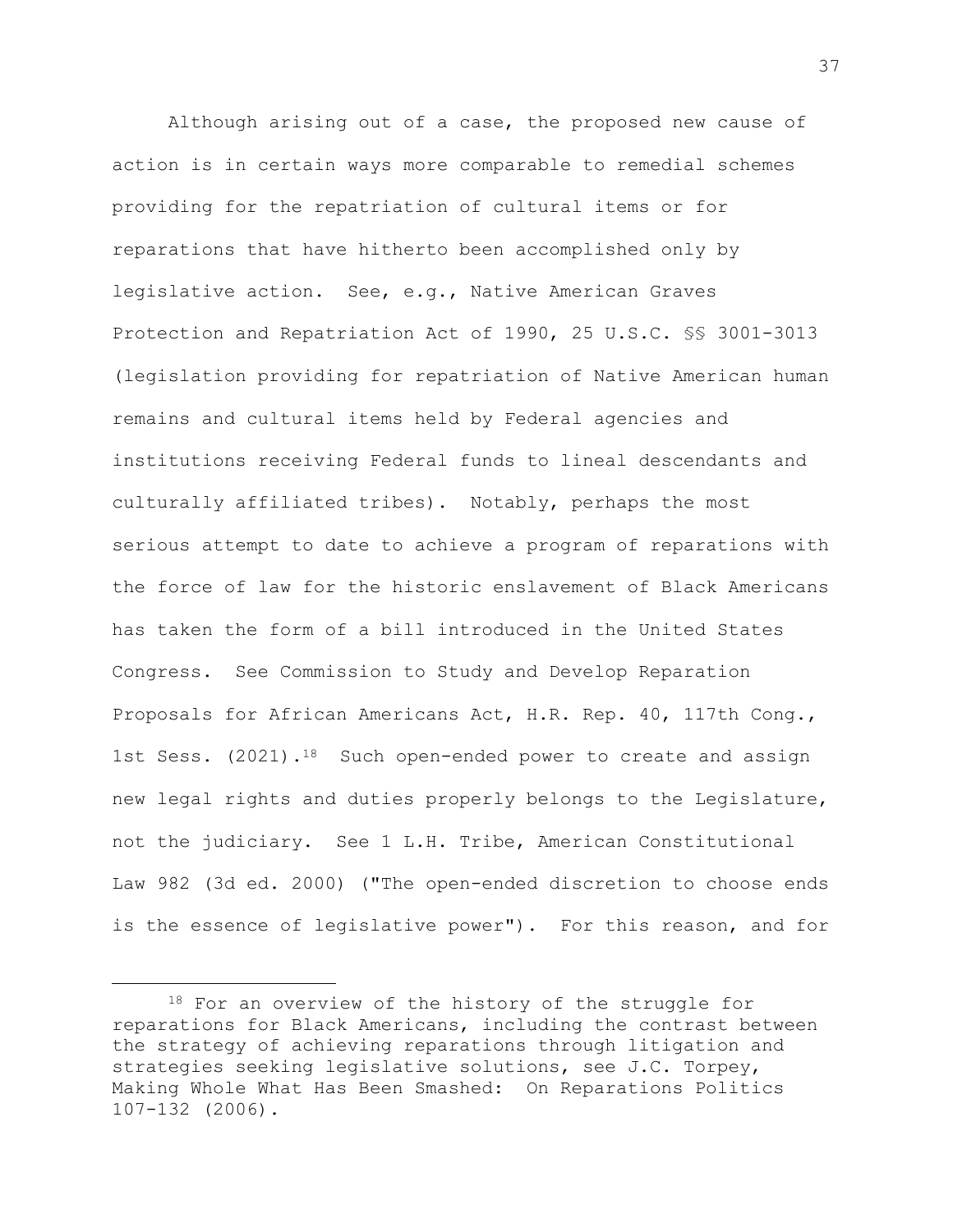the reasons explained in our earlier discussion of Harvard's liability for causing Lanier emotional distress, we look to existing tort law to provide the appropriate remedy here.

7. Massachusetts Civil Rights Act claim. In her complaint, Lanier alleged that Harvard, acting through administrators appointed pursuant to the State Constitution, buttressed the racist ideology underlying slavery and otherwise advocated for a slave-based economy in the period "between approximately 1846 and 1861." Because by then this court had held that slavery was unlawful under the Massachusetts Constitution, Lanier contends that Harvard's advocacy for slavery, particularly those of its efforts that relied on the use of Renty Taylor's image, amounted to a violation of his State constitutional rights, which entitles her to relief under the Massachusetts Civil Rights Act, G. L. c. 12, § 11I.

The motion judge properly granted Harvard's motion to dismiss this claim. The Massachusetts Civil Rights Act creates a private right of action for "[a]ny person whose exercise or enjoyment . . . of rights secured by the constitution or laws of the commonwealth, has been interfered with, or attempted to be interfered with." G. L. c. 12, § 11I. However, a plaintiff may only bring such an action "in his own name and on his own behalf." Id. The allegations in Lanier's complaint that Agassiz used Renty's image to support pseudoscientific theories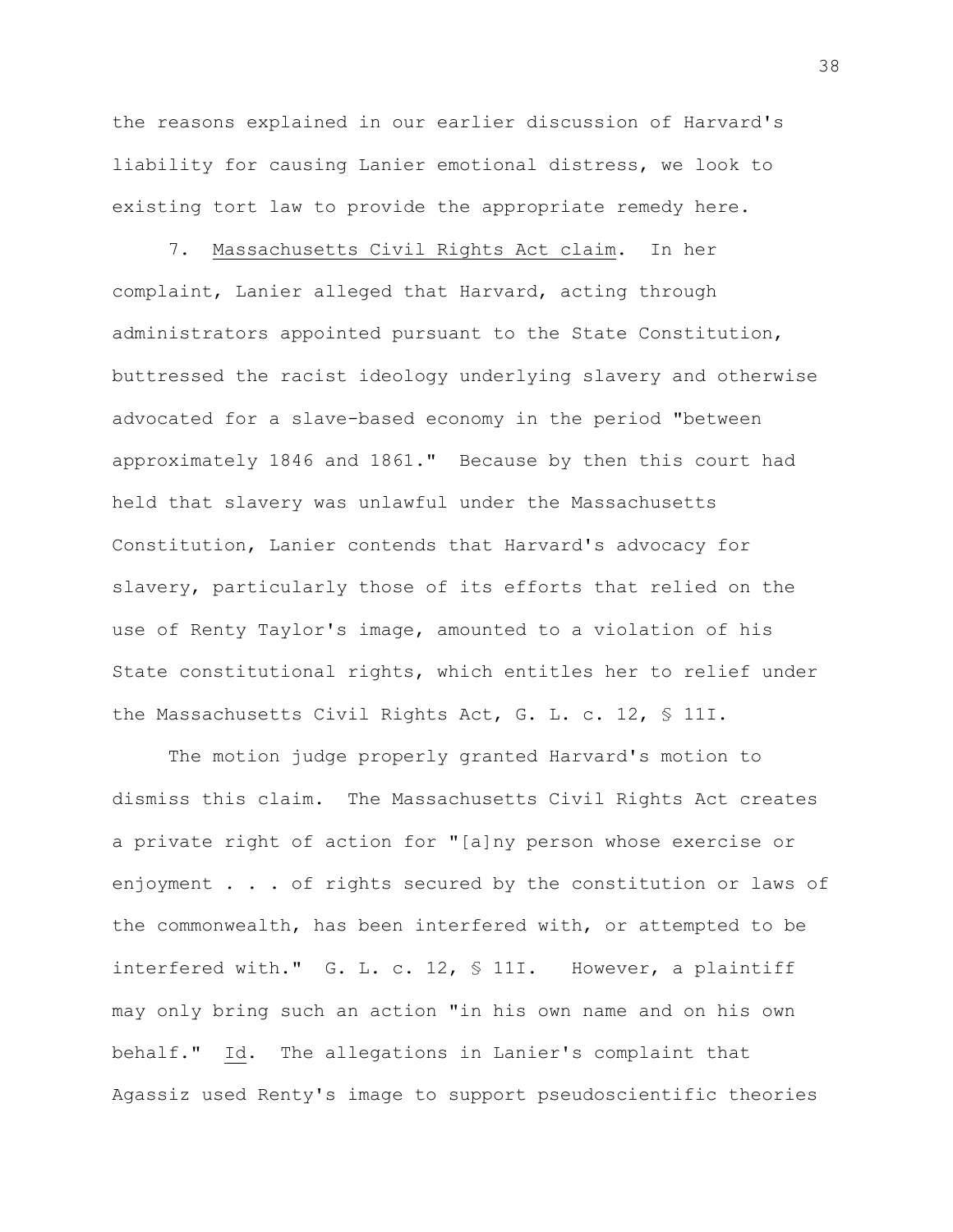of racial hierarchy pertain to an alleged interference with Renty's constitutional rights, not to any interference with her own rights. Because there is no provision in the Massachusetts Civil Rights Act that allows Lanier to bring a claim for a violation of the State constitutional rights of her ancestor that took place more than one and one-half centuries ago, her State civil rights claim cannot succeed on the alleged facts.

Conclusion. We vacate the motion judge's allowance of Harvard's motion to dismiss Lanier's claim for negligent infliction of emotional distress, and remand the case to the Superior Court with directions to allow the plaintiff to amend her complaint to incorporate a claim of reckless infliction of emotional distress. We affirm, however, the motion judge's dismissal of the property claims and the Massachusetts Civil Rights Act claim.

## So ordered.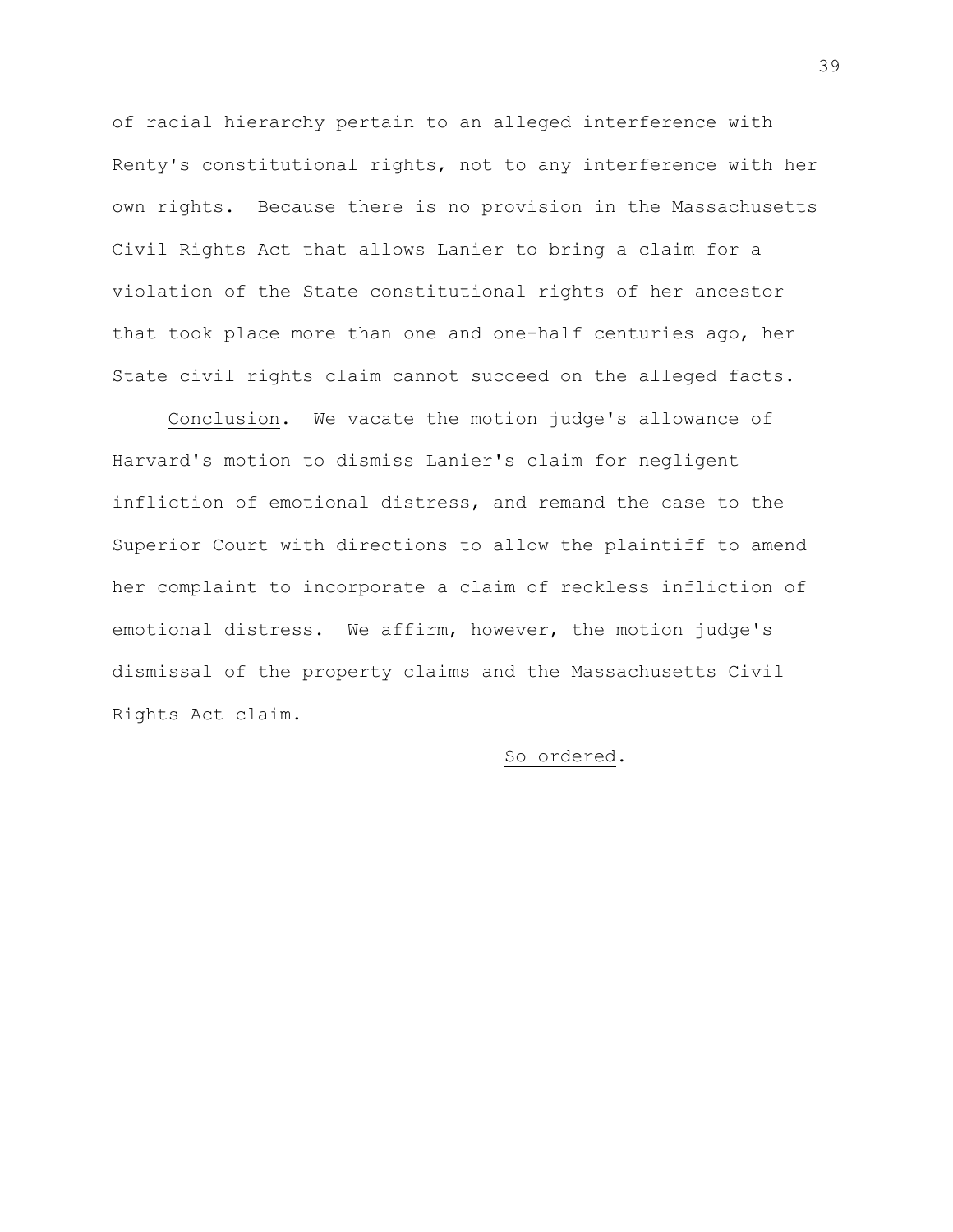BUDD, C.J. (concurring). I agree with the court that Tamara Lanier has stated a claim for negligent infliction of emotional distress (NIED), and that she should be permitted to amend her complaint to add a claim for reckless infliction of emotional distress (RIED). I further agree that her remaining claims properly were dismissed. I write separately to emphasize that the alleged conduct of the defendants (collectively, Harvard) here clearly transgressed moral standards broadly adopted by archival institutions. It thus ran afoul of Harvard's duty of care to Lanier and could be found to be extreme and outrageous. Finally, although I am not persuaded that Justice Cypher's proposed cause of action is the proper course, I remain open to the possibility that a legal theory could be developed by which plaintiffs similarly situated to Lanier could be afforded fuller relief than that which the court affords Lanier today.

1. I agree with the court's holding that Harvard's exploitation of the enslavement of Lanier's ancestors forges a special relationship between Harvard and Lanier that obligates Harvard to exercise reasonable care in responding to Lanier's claim that the daguerreotypes in its possession depict her ancestors. Ante at . As the court explains, because Lanier plausibly alleges facts that would support a finding that Harvard woefully failed to satisfy this duty of care, thereby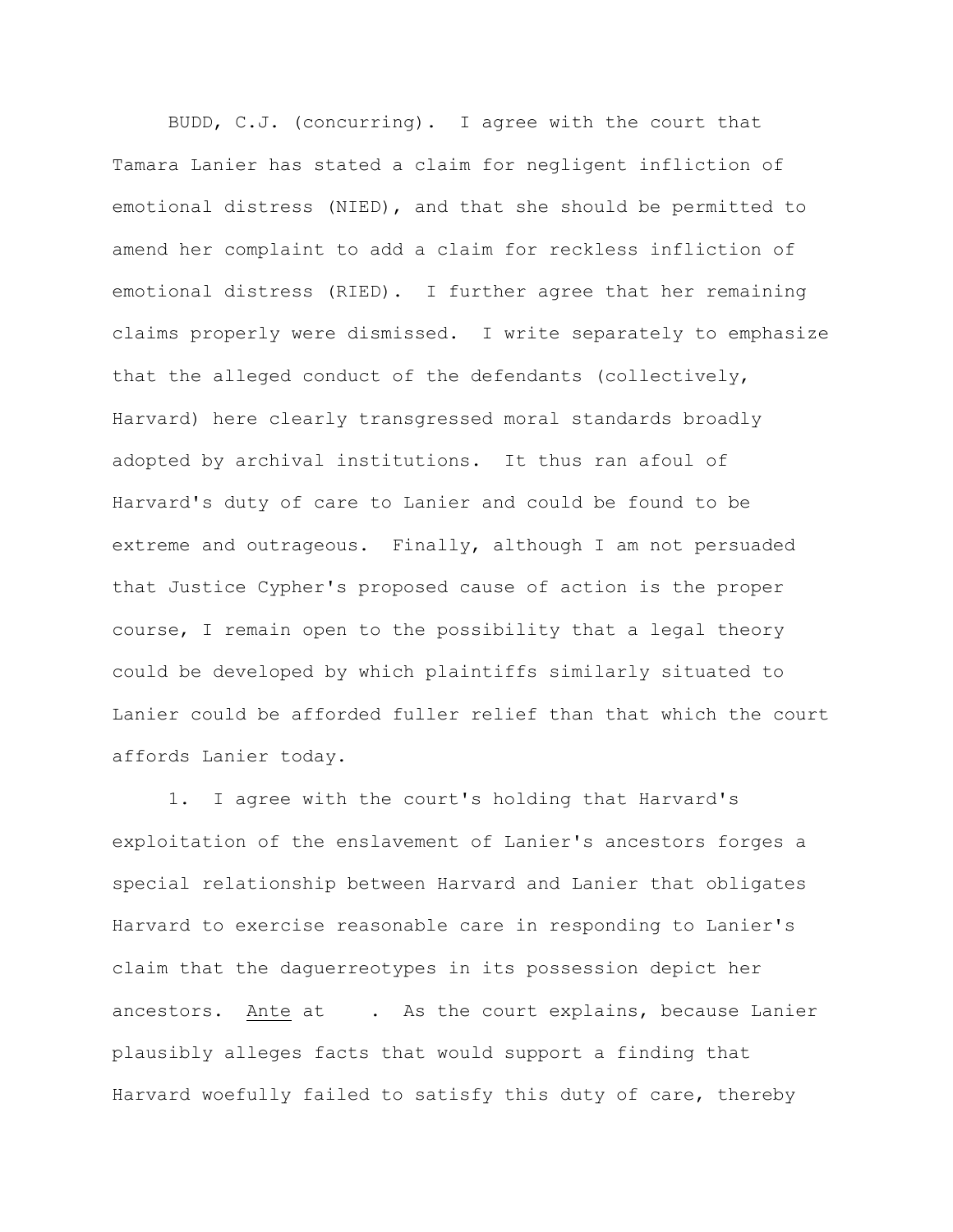causing Lanier emotional distress -- an undoubtedly reasonable reaction in these circumstances, with physical manifestations -- Lanier has stated a claim for NIED against Harvard. Id. at See Payton v. Abbott Labs., 386 Mass. 540, 557 (1982).

I further agree that Lanier has stated a claim for RIED against Harvard because the facts that she alleges additionally would support a finding that Harvard "knew or should have known that emotional distress was the likely result of [its] conduct," this conduct was "extreme and outrageous," and the distress that it caused Lanier was "severe." Agis v. Howard Johnson Co., 371 Mass. 140, 144-145 (1976), quoting Restatement (Second) of Torts  $$46$  & comment j (1965).<sup>1</sup> Ante at

The court's conclusion that each of these claims legally is viable rests on its evaluation of the ethical standards of our modern community. These standards are the guidepost for determining that Harvard owes a special duty of care to Lanier, see Correa v. Schoeck, 479 Mass. 686, 693 (2018), quoting Jupin v. Kask, 447 Mass. 141, 143 (2006) ("duty of care is derived from 'existing social values and customs and appropriate social policy'"), as well as for determining that its conduct could be found "extreme and outrageous," see Polay v. McMahon, 468 Mass.

<sup>&</sup>lt;sup>1</sup> I also agree with the court that neither an NIED nor an RIED claim is time barred because of the continuing nature of Harvard's tortious response to Lanier's outreach. Ante at note 11.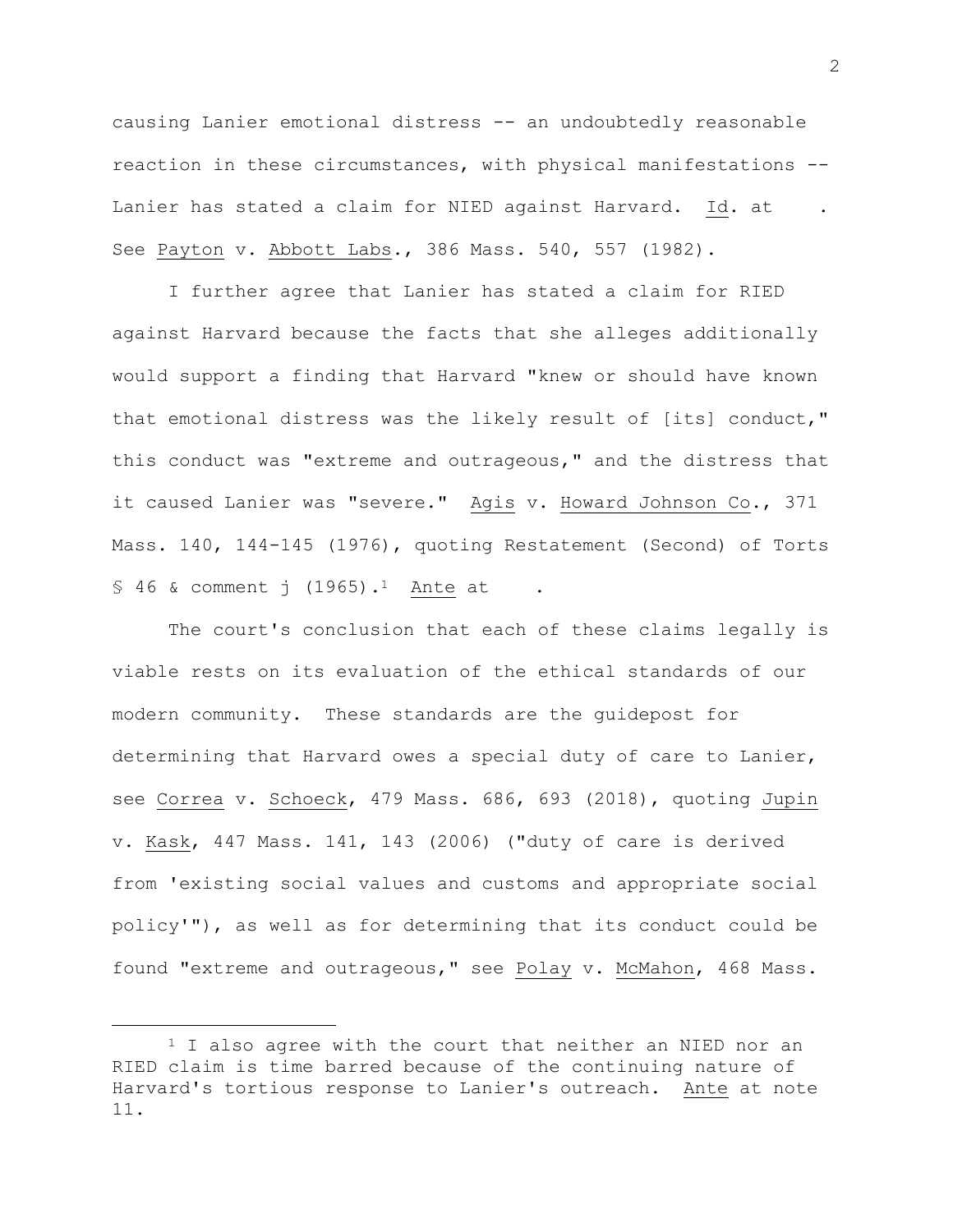379, 386 (2014), quoting Roman v. Trustees of Tufts College, 461 Mass. 707, 718 (2012) ("Conduct qualifies as extreme and outrageous" if "regarded as atrocious, and utterly intolerable in a civilized community"). I write separately to emphasize that Harvard's alleged conduct here indeed transgresses contemporary standards and values adopted by museums and research institutions nationally and internationally, including by Harvard itself.

As the court notes, ante at note 10, the Society of American Archivists (SAA), North America's largest organization of archivists, has published a code of ethics that urges archivists to "establish procedures and policies to protect the interests of the . . . individuals . . . whose public and private lives and activities are documented in archival holdings." Society of American Archivists, Core Values Statement and Code of Ethics, "Privacy" (rev. Aug. 2020), https://www2.archivists.org/statements/saa-core-values-statement -and-code-of-ethics#code of ethics [https://perma.cc/KY75-LLJ2]. The SAA code of ethics additionally encourages archivists to "consult with those represented by records" in order to "promote the respectful use of culturally sensitive materials in their care." Id.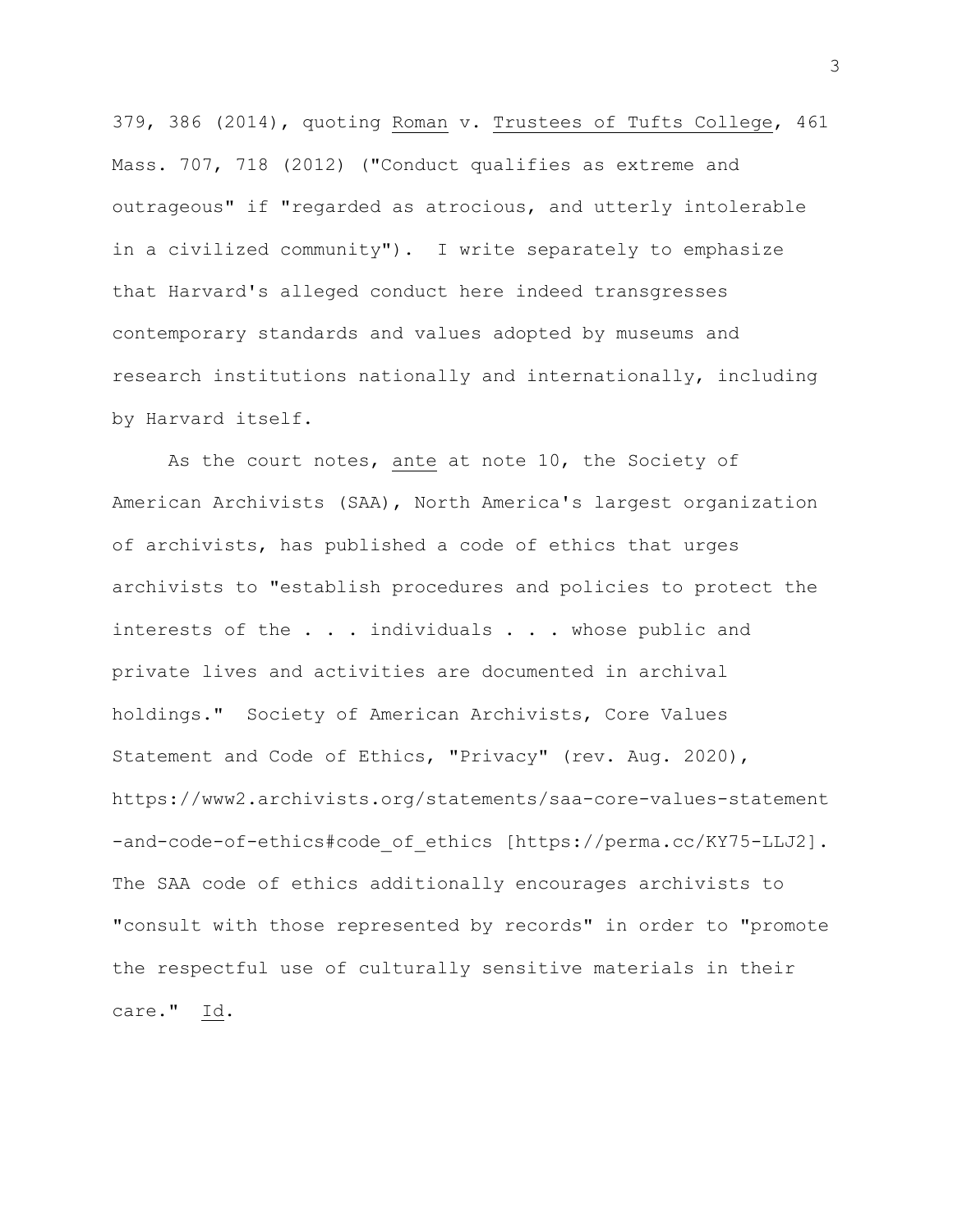The American Alliance of Museums (AAM), of which Harvard's Peabody Museum of Archaeology and Ethnology is a member,  $2^2$ similarly has published an ethical code that provides that "competing claims of ownership that may be asserted in connection with objects in [a museum's] custody should be handled openly, seriously, responsively and with respect for the dignity of all parties involved." See American Alliance of Museums, AAM Code of Ethics for Museums, "Collections" (amended 2000), https://www.aam-us.org/programs/ ethics-standards-andprofessional-practices/code-of-ethics-for-museums [https://perma .cc/BK9D-QUAD].

The International Council of Museums (ICOM) likewise has a code of ethics, which "reflects principles generally accepted by the international museum community" and is presented as a "minimum standard for museums." See International Council of Museums, ICOM Code of Ethics for Museums (2017) (preamble), https://icom.museum/wp-content/uploads/2018/07/ICOM-code-Enweb.pdf [https://perma.cc/4TLR-J3Y3]. The code observes:

"Museum collections reflect the cultural and natural heritage of the communities from which they have been derived. As such, they have a character beyond that of ordinary property, which may include strong affinities with national, regional, local, ethnic, religious or political identity. It is important therefore that museum policy is responsive to this situation."

 $2$  See American Alliance of Museums, Find a Member Museum, https://ww2.aam-us.org/about-museums/find-a-museum [https: //perma.cc/HJV8-Y7WC].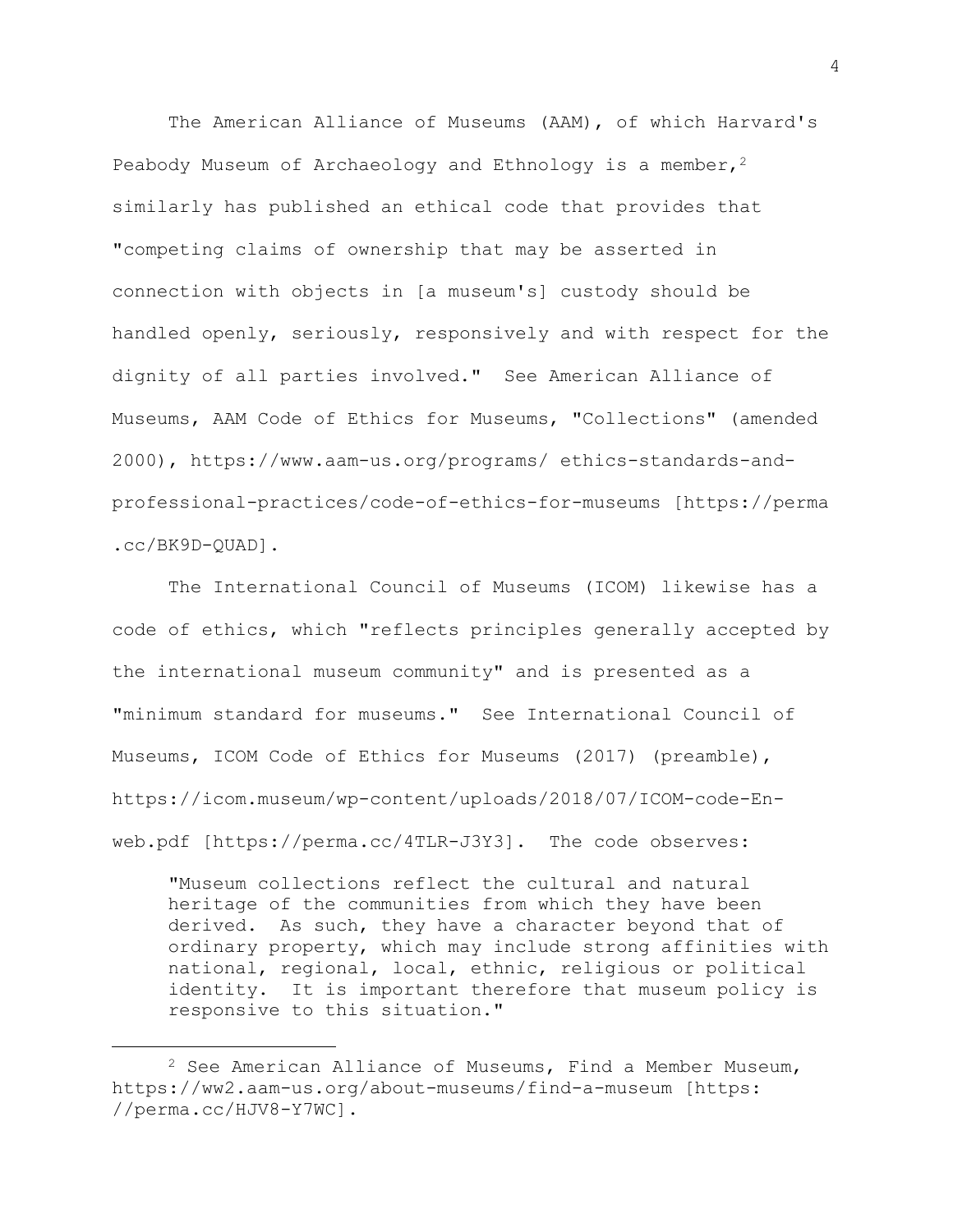Id. at 33. In line with this guiding principle, the ICOM ethical code directs that "[w]here museum activities involve a contemporary community or its heritage, . . . [r]espect for the wishes of the community involved should be paramount." Id. at 34.

These various ethical codes show that museums and research institutions across the United States and the world realize their special ethical obligations to the communities from whom their collections have too frequently been wrongfully extracted. They demonstrate a uniform commitment to proactive examination of the provenance of held artifacts and to respectful and transparent consideration of competing ownership claims to these artifacts.

This is so even where these institutions hold valid legal title to the artifacts at issue. For example, the Smithsonian Institution (Smithsonian) has created an ethical returns working group that is in the process of developing an institution-wide policy for scrutinizing its collection practices and addressing any wrongs. See McGlone, Why the Smithsonian Is Changing Its Approach to Collecting, Starting with the Removal of Looted Benin Treasures, Wash. Post, Jan. 6, 2022 (McGlone); Stevens, Smithsonian to Return Most of Its Benin Bronze Collection to Nigeria, N.Y. Times, Mar. 8, 2022 (Stevens). The working

5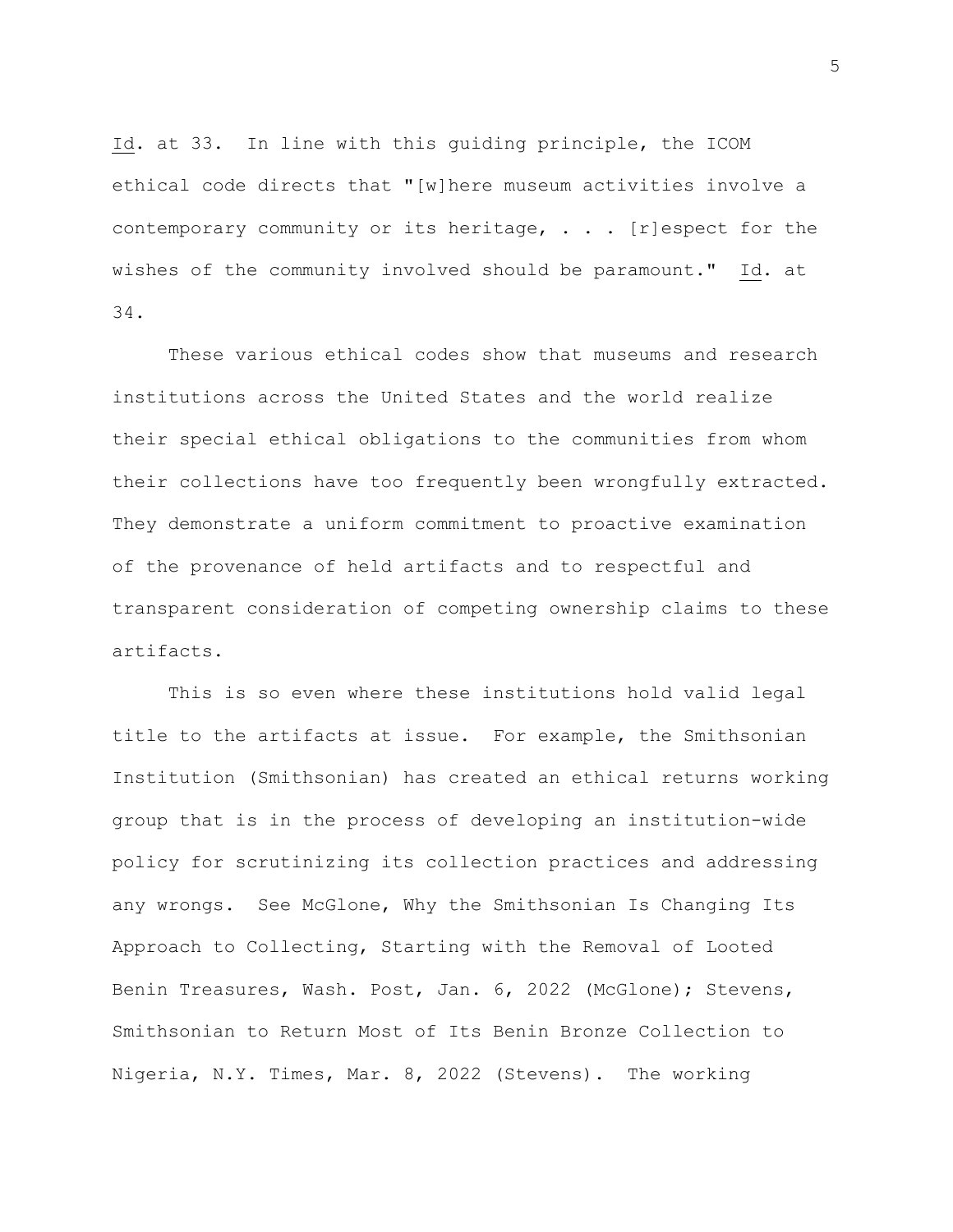group's focus is not on technical questions of legal title, but "on ethics." McGlone, supra. According to Kevin Gover, the undersecretary for museums and culture at the Smithsonian, the institution is "going beyond legal title and asking, should we own this, knowing the circumstances under which it came into our ownership?" Stevens, supra. Similarly, Christine Mullen Kreamer, the deputy director of the African Art Museum and a member of the Smithsonian's ethical returns working group, stated that the institution is scrutinizing "past collecting practices in light of current ethical concerns," prioritizing "[e]ngagement with communities," and "giving voice to individuals, communities and institutions that have not always had a voice." McGlone, supra. In connection with this effort, the Smithsonian recently removed eighteen Benin Kingdom Court Style works from its cases -- which had been looted by British soldiers during a raid of Benin City (in modern Nigeria) -- and is working to repatriate the pieces to Nigeria, although it is not legally obligated to do so. See id.; Stevens, supra.

As another example, in 2010 the Museum of Fine Arts, Boston (MFA), realized that four Seventeenth Century tapestries in its possession once had been owned by an art dealership in Berlin, Germany, managed by Jakob and Rosa Oppenheimer, who were Jewish. See Museum of Fine Arts Boston, Ownership Resolutions, https://www.mfa.org/collections/provenance/ownership-resolutions

6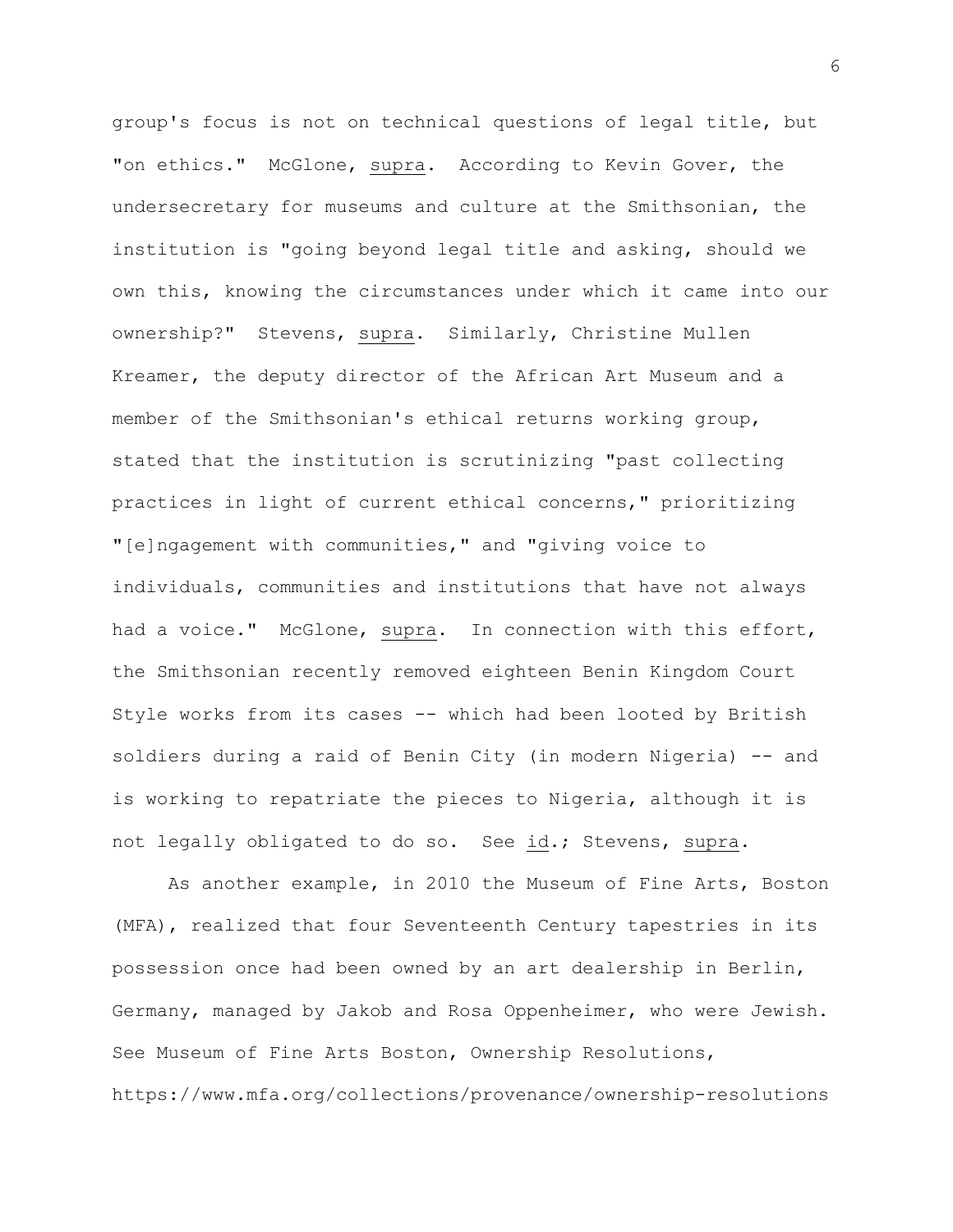[https://perma.cc/4699-VMD4]. The Oppenheimers had fled Germany to escape Nazi persecution, and the art from their dealership subsequently had been sold at an auction. Id. On learning this history, the MFA contacted the Oppenheimers' heirs, who allowed the MFA to retain the tapestries as part of a settlement agreement. Id.

Particularly illuminating here, a case study published by the SAA describes how an archival institution dealt with the discovery that it possessed photographs of a Sun Dance, "a sacred, week-long ceremony that was distinctive of the Great Plains tribes during the [E]ighteenth and [N]ineteenth centuries." E.M. Ryan, Society of American Archivists, Case Studies in Archival Ethics, Case #3: Identifying Culturally Sensitive American Indian Material in a Non-tribal Institution, at 3 (Sept. 2014), https://www2.archivists.org/sites/all/files /AmericanIndianMaterial\_CEPC-CaseStudy3.pdf [https://perma.cc /2QWX-M4PR]. The institution surmised that "the images were most likely taken without the knowledge or consent of the tribal members," and therefore contacted the director of the Shoshone-Bannock Tribes' language and cultural preservation department to arrange a meeting to discuss "proper handling of the images given their sensitive content." Id. at 4. In the meantime, the institution removed the sensitive photographs from its online digital collection. Id. After discussion with tribal leaders,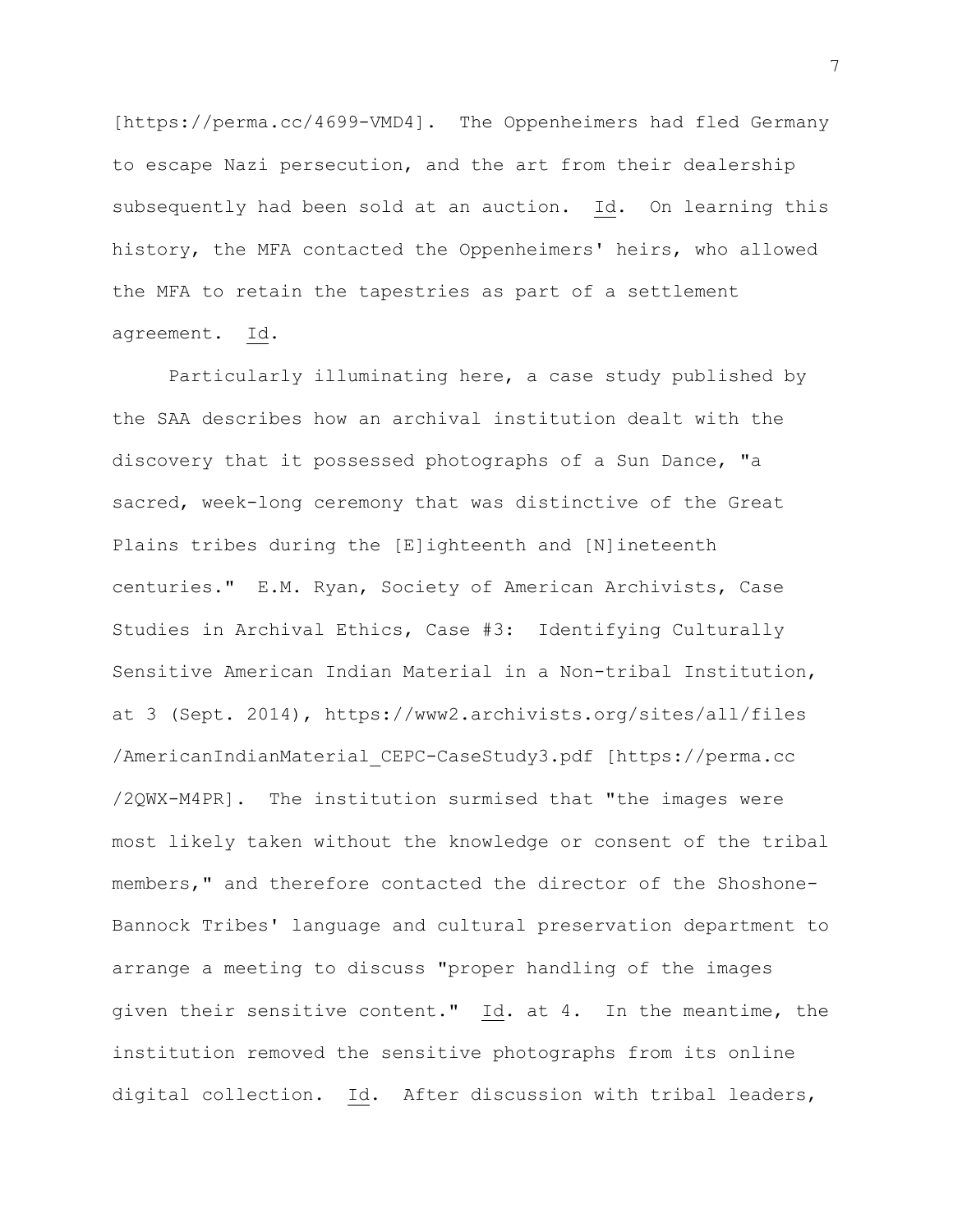the institution agreed to restrict public access to the sensitive photographs, which remained in the institution's files only to be viewed by "[f]amilies of those depicted in the images." Id. at 5.

These three examples show how archival institutions deal respectfully with individuals who are connected to pieces in their collections and prioritize those individuals' wishes for how the pieces should be used or displayed, particularly where the pieces were created or acquired under conditions of duress, violence, or nonconsent. Such practices reflect a shared recognition on the part of these institutions that to disregard such individuals' concerns would be to signal that the inequitable power structures that enabled the archival institution to possess the contested pieces live on. To send this signal is itself a form of violence.<sup>3</sup>

Harvard's alleged conduct here inflicted just this sort of violence on Lanier. It brushed her off, publicly dismissed her ancestral claim, and continued to display and profit from the daguerreotypes without Lanier's input or involvement. This departs from every ethical code quoted supra. By failing to

<sup>3</sup> Indeed, when the Smithsonian removed the looted Benin pieces from its shelves, it replaced them with photographs and a sign that states in part: "We recognize the trauma, violence and loss such displays of stolen artistic and cultural heritage can inflict on the victims of those crimes, their descendants, and broader communities." McGlone, supra. See Stevens, supra.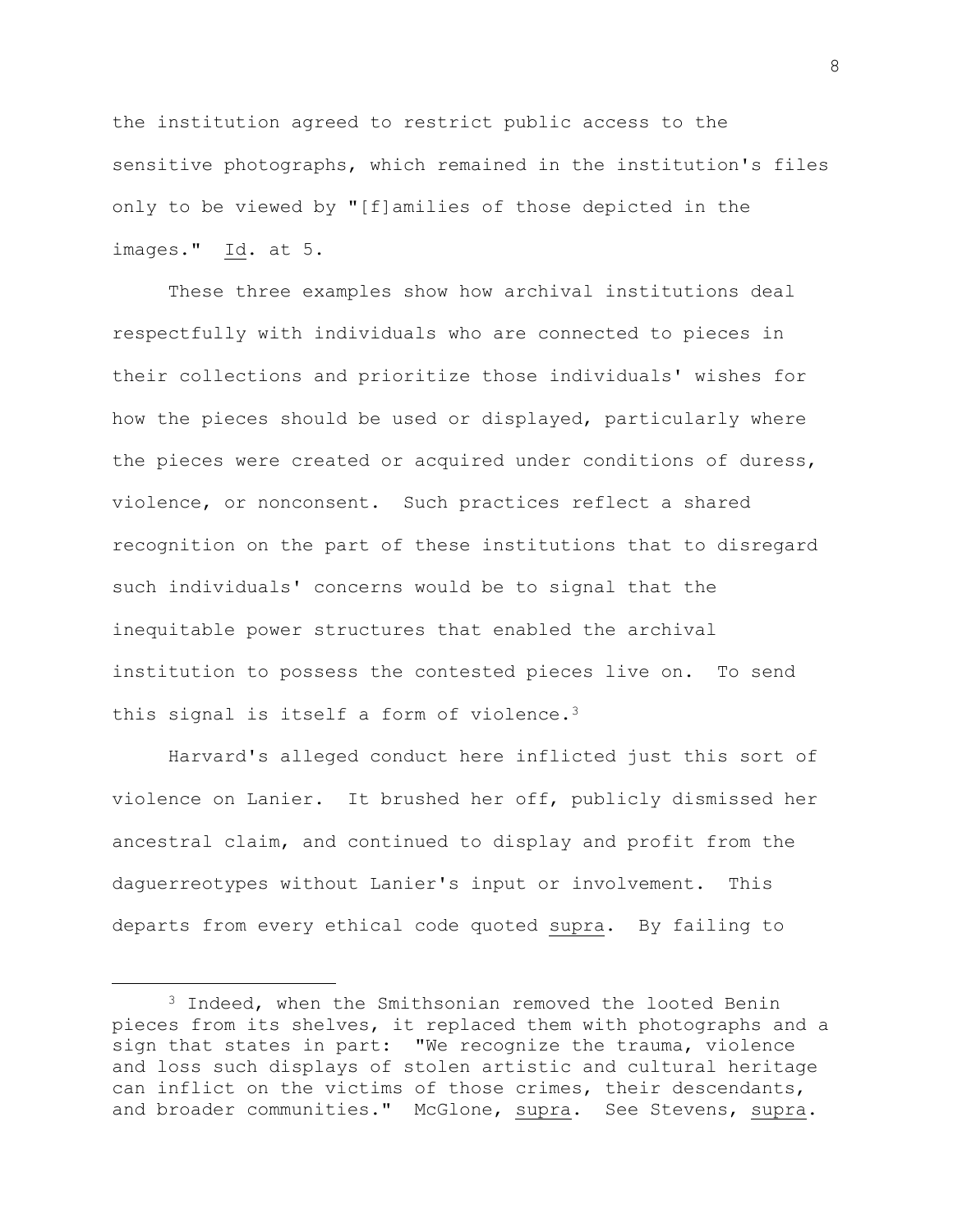engage respectfully and transparently with Lanier when she approached the university to explain her connection to the daguerreotypes, Harvard transgressed archival institutions' values, selfishly putting itself and its agenda before any effort to reckon with its past or make amends in the present.

Indeed, Harvard transgressed what it now upholds as its own values. Harvard recently released a report detailing the university's historic ties to slavery and recommending reparative action. See Presidential Committee on Harvard & the Legacy of Slavery, Harvard & the Legacy of Slavery (Apr. 25, 2022), https://

radcliffe-harvard-edu-prod.s3.amazonaws.com/b2c5a41d-8bfd-4d04- 933c-858670839e50/HLS-whole-report FINAL 2022-04-25FINAL-ua.pdf [https://perma.cc/52W5-X8YA]. The report proclaims: "Today, Harvard University . . . embraces reckoning with its past," and is "seeking to make amends for these wrongs." Id. at 5, 56. It specifically describes Louis Agassiz's racist work, id. at 33- 38, including his procurement of the Zealy daguerreotypes, id. at 35-36, and acknowledges that Agassiz's research "produce[d] devastating consequences in the [Nineteenth] and [Twentieth] [C]enturies," id. at 11, among them, "intellectual justification for continued subjugation" of Black people in the United States. Id. at 29. The report declares that "[t]he damage caused by Harvard's entanglements with slavery and its legacies warrant

9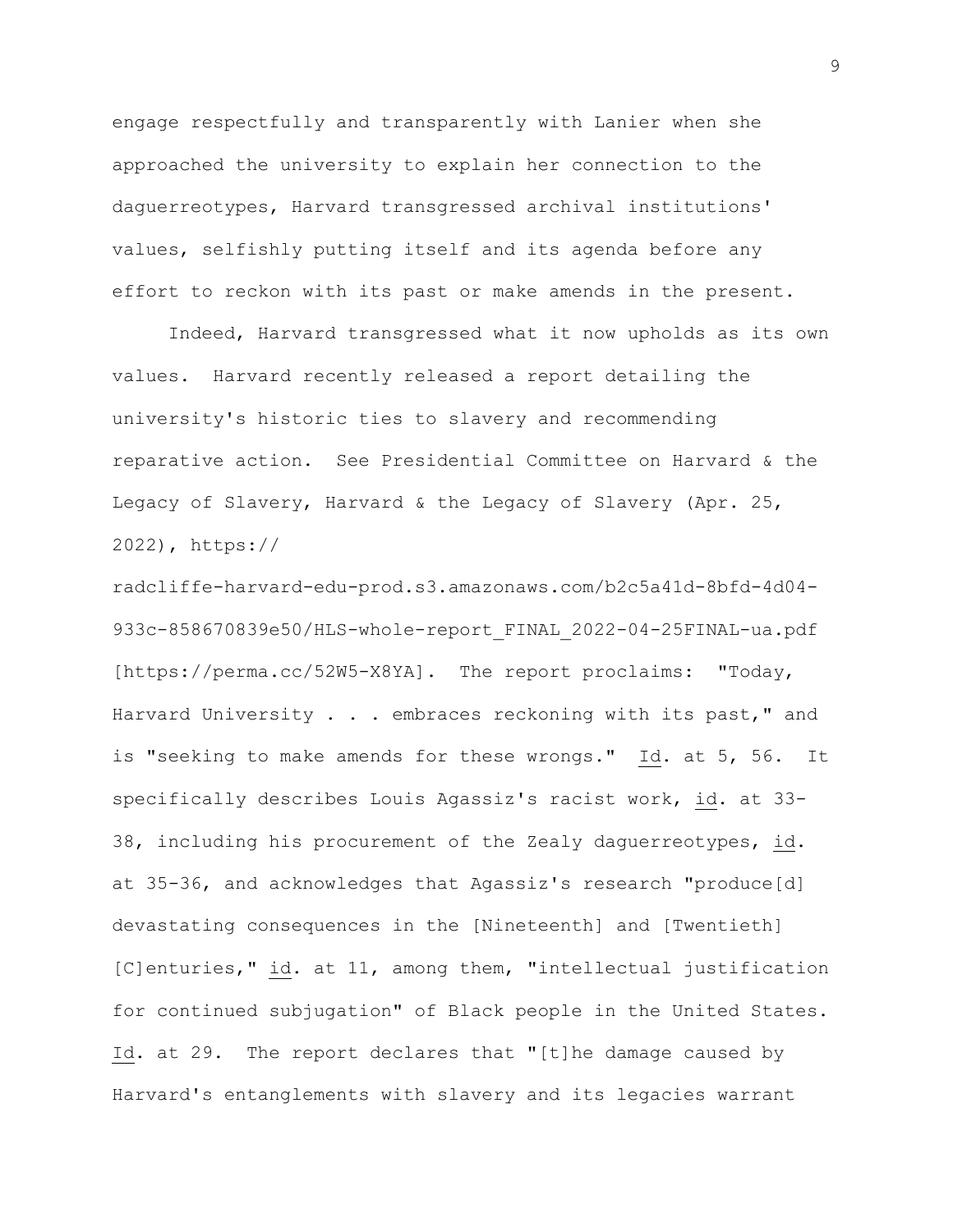action," even in "the absence of a legal requirement" to act. Id. at 57. The report presents recommendations "that seek to remedy harms to descendants," id. at 58, in ways that are "visible, lasting, grounded in a sustained process of engagement, and linked to the nature of the damage done," id. at 57. One such recommendation is to "support direct descendants" of enslaved individuals who labored on Harvard's campus or were enslaved by Harvard staff through "dialogue" and "relationship building," with an aim of enabling these descendants to "recover their histories" and "tell their stories." Id. at 60.

Lanier's ancestors did not labor on Harvard's campus or suffer from enslavement directly by Harvard staff, but it is without question -- as detailed in the Harvard report, id. at 29, 33-38, and described by the court, ante at  $-$ -that Harvard, through its agent Agassiz, exploited Renty and Delia's (and others') enslaved condition to extract from them value then used in furtherance of a white supremacist agenda. Thus, the spirit of the report would appear to encompass dialogue and relationship building with the descendants of those pictured in the Zealy daguerreotypes, as well as pursuit of a visible and lasting remedy to the harm worked by Agassiz and Harvard against them. Lanier suggests such a remedy. Harvard's refusal even to discuss respectfully with Lanier her request to possess the daguerreotypes of Renty and Delia flies in the face of its

10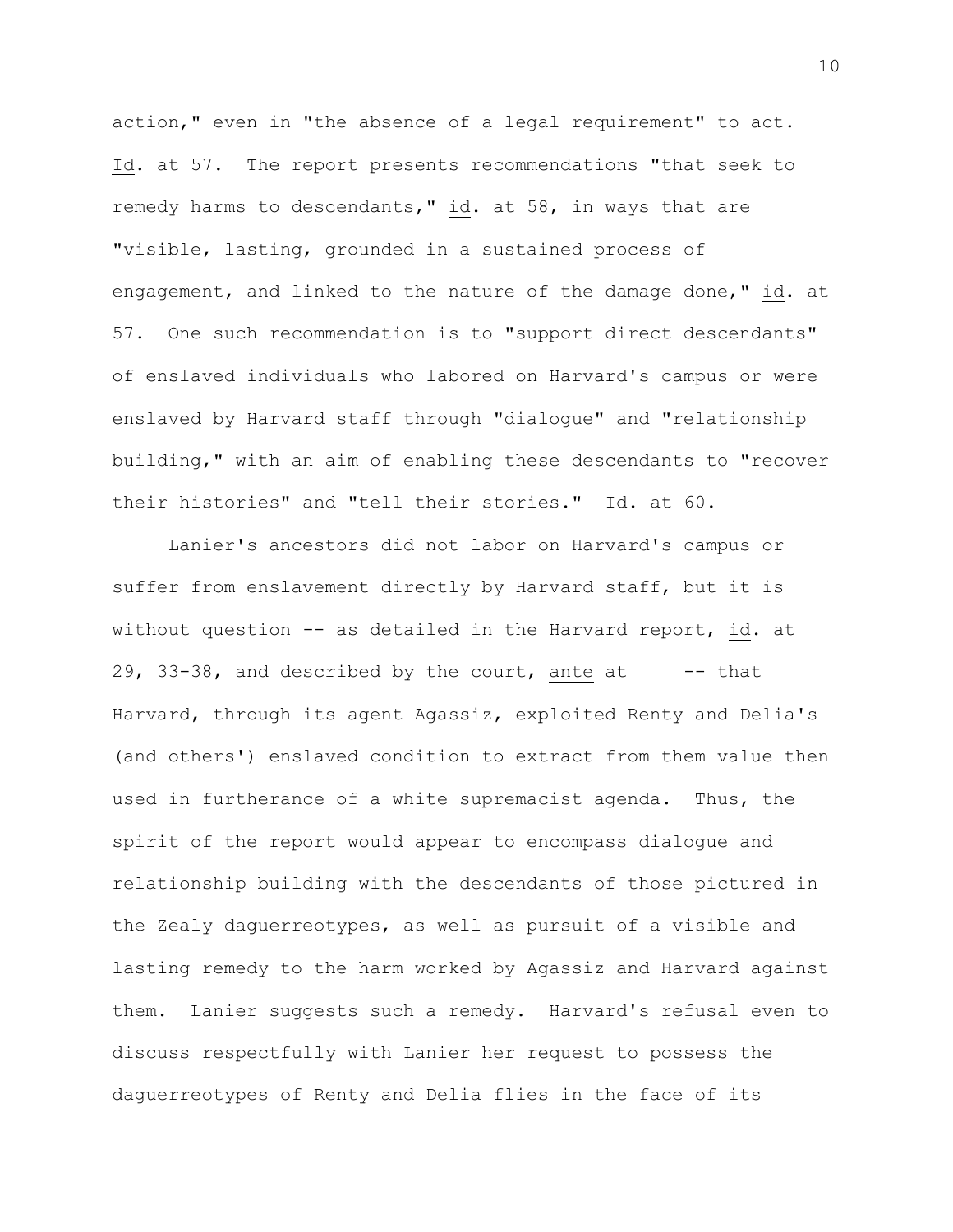aspirational report. Harvard's conduct thus belies its purported commitment to enable descendants to "recover their histories," to "tell their stories," or to repair meaningfully the harm it has done to them.

For the reasons stated by the court, Harvard's alleged treatment of Lanier is inconsistent with its special duty of care to her -- a duty derived from values espoused by museums and other archival institutions across the country and world, and to which Harvard itself pays lip service -- and a jury soundly could find that it was "extreme and outrageous."

2. Lanier alleges that the Zealy daguerreotypes depict her enslaved ancestors and are possessed by Harvard -- the very institution whose exploitation of her ancestors enabled the daguerreotypes' creation. Harvard's continued retention of the daguerreotypes despite Lanier's competing claim to them is patently unjust. However, this court cannot remedy a perceived wrong based solely on a strongly held moral belief. Cf. Holland v. Florida, 560 U.S. 631, 649 (2010), quoting Lonchar v. Thomas, 517 U.S. 314, 323 (1996) ("courts of equity 'must be governed by rules and precedents no less than the courts of law'"); State v. Lead Indus. Ass'n, Inc., 951 A.2d 428, 436 (R.I. 2008), quoting B.N. Cardozo, The Nature of the Judicial Process, at 141 (1921) (judges "exercise a discretion informed by tradition, methodized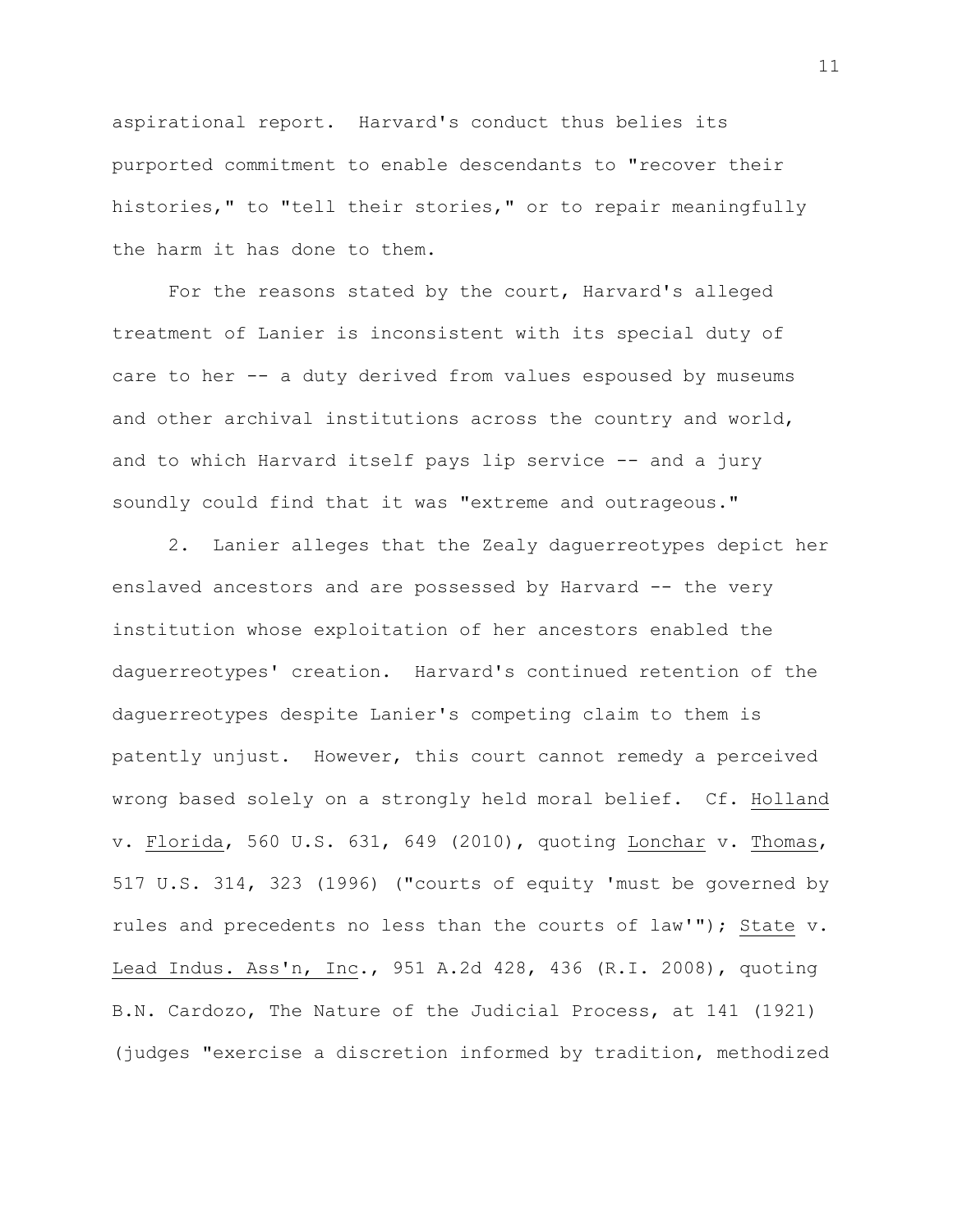by analogy, disciplined by system, and subordinated to 'the primordial necessity of order in the social life'").

Courts are constrained to evaluate the matters that are brought before them, and the arguments raised by either side must be grounded in our constitutional, statutory, or common law. Although we do not abandon our moral instincts and sense of justice when we attempt to resolve them, we are obligated to work within the bounds of precedent together with principles that are adapted incrementally to new circumstances that come before us. See, e.g., Mohr v. Commonwealth, 421 Mass. 147, 159 (1995), quoting Roe v. Catholic Charities of the Diocese of Springfield, 225 Ill. App. 3d 519, 524 (1992) ("common law traditionally grows" by extending established common-law doctrines, not through "dramatic, radical departure[s] from the well-established common law"); PM Group Life Ins. Co. v. Western Growers Assur. Trust, 953 F.2d 543, 547 (9th Cir. 1992) ("the common law decisionmaking process is inherently incremental in nature;" it "calls for devising a rule that does not stray too far from the existing regime"); Rafaeli, LLC v. Oakland County, 505 Mich. 429, 472–473 (2020) ("The common law is . . . incremental in adapting to society's changing circumstances, developing gradually to reflect our policies, customs, norms, and values"); R.J. Aldisert, Logic for Lawyers 8 (3d ed. 1997) (Aldisert) ("The genius of the common law is that it proceeds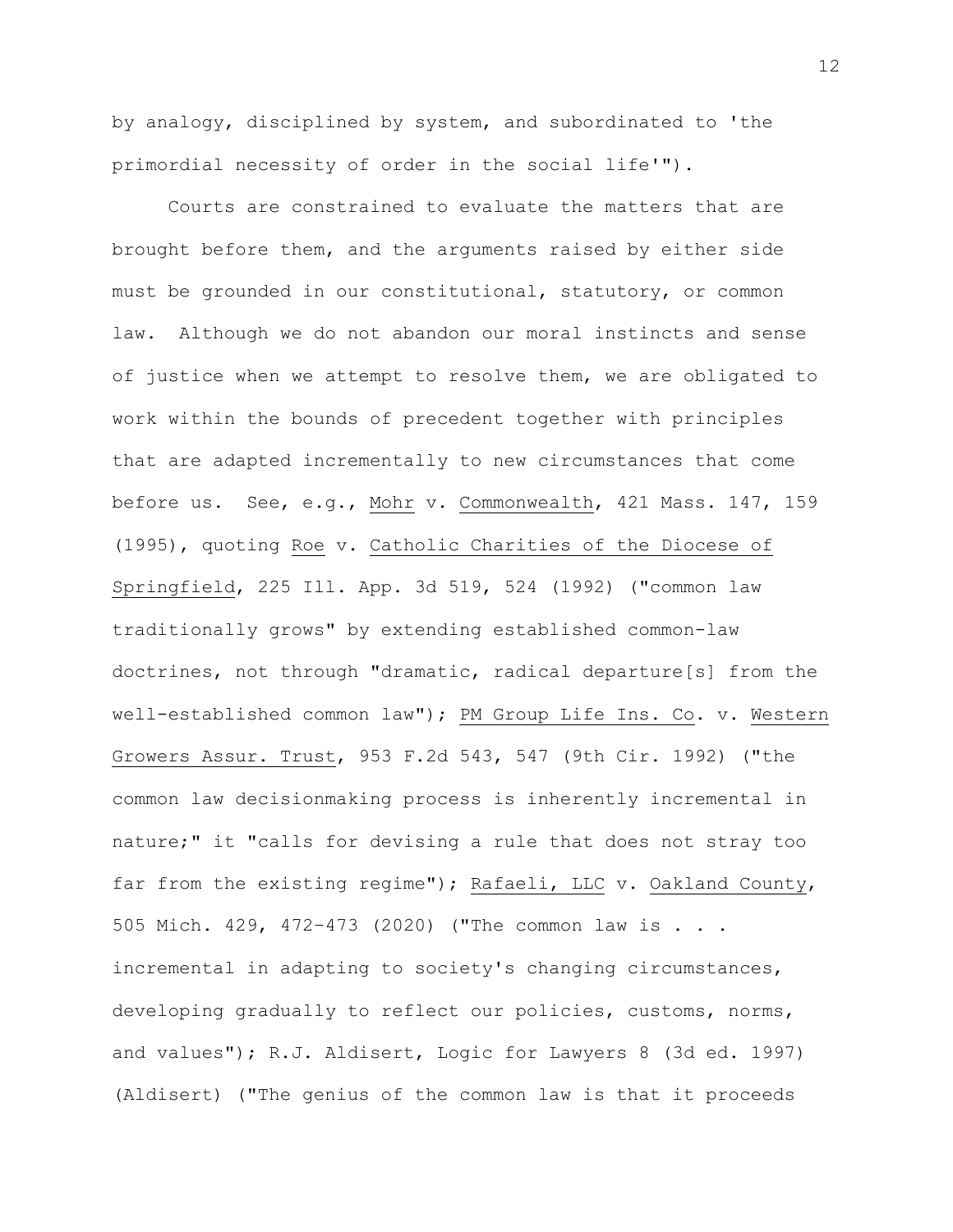empirically and gradually, testing the ground at every step  $\ldots$  . ").

As explained by the court, none of the arguments that Lanier sets forth for possession of the daguerreotypes fits within our common-law precedent or any incremental adaptation thereto, nor do they have a statutory or constitutional basis. These arguments, therefore, provide no ground for the specific relief that the plaintiff seeks by way of claims under property law.

Further, although I fully support Justice Cypher's effort to create a new common-law cause of action, I am not persuaded that the one she proposes is anchored sufficiently in legal precedent -– either our own or that of other jurisdictions.4 I agree that courts are charged with, among other things, remedying injustices. And to be sure, Justice Cypher's

<sup>4</sup> Contrast, e.g., Mohr, 421 Mass. at 156-161 (recognizing cause of action for wrongful adoption after analyzing cases from other jurisdictions that had done same and analogizing to existing cause of action under our common law); Viccaro v. Milunsky, 406 Mass. 777, 780-782 (1990) (recognizing cause of action for wrongful birth after surveying cases demonstrating that "almost all courts have allowed" such claims); Alberts v. Devine, 395 Mass. 59, 66-69, cert. denied sub nom. Carroll v. Alberts, 474 U.S. 1013 (1985) (recognizing cause of action for violation of physician-patient duty of confidentiality after determining that most courts to have considered question had provided for similar cause of action); Agis, 371 Mass. at 142- 144 (recognizing cause of action for intentional or reckless infliction of severe emotional distress after analyzing "history of actions for emotional distress").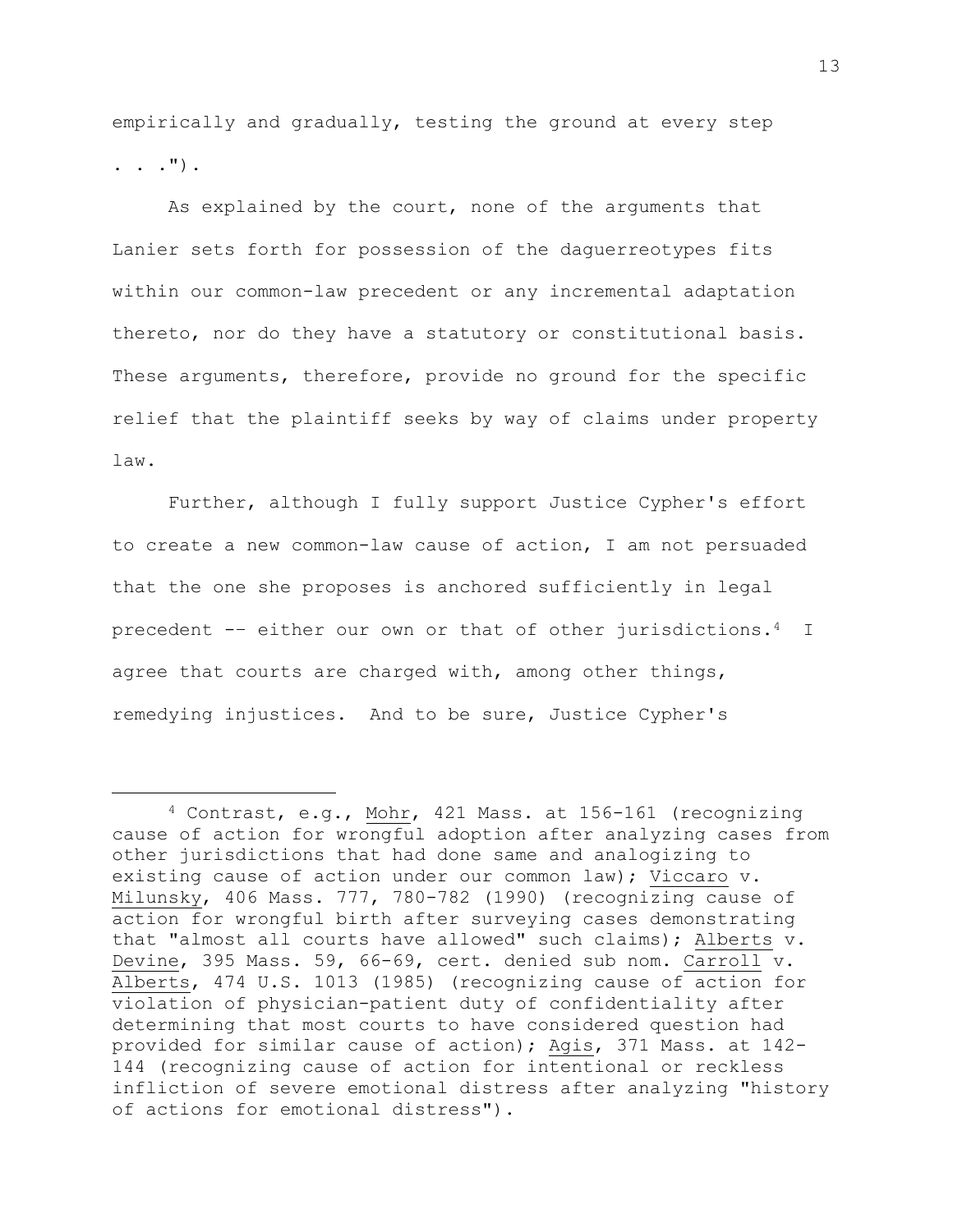suggested course of action comports with an intuitive sense of what is just and fair. However, an appeal to the abstract notion of justice by itself cannot justify the judicial creation of new rights and remedies. Courts are required to reason from analogy to existing, concrete applications of the law. See Aldisert, supra at 8. This is not to say that the common law is stagnant or change unwelcome. Indeed, "[t]he genius of the common law . . . is its capacity for orderly growth," see Fergerstrom v. Hawaiian Ocean View Estates, 50 Haw. 374, 376 (1968), quoting Lum v. Fullaway, 42 Haw. 500, 502 (1958), and "[n]o litigant is automatically denied relief solely because [s]he presents a question on which there is no Massachusetts judicial precedent." Alberts v. Devine, 395 Mass. 59, 68 (1985), cert. denied sub nom. Carroll v. Alberts, 474 U.S. 1013 (1985). See Lewis v. Lewis, 370 Mass. 619, 628 (1976). But common-law growth must have some order to it if we are to avoid rule by bare judicial instinct.<sup>5</sup>

<sup>5</sup> The development of the common-law right to privacy exemplifies how the common law properly evolves in an orderly fashion, expanding upon recognized legal rights after discerning an underlying principle that they reflect. See Pavesich v. New England Life Ins. Co., 122 Ga. 190, 193 (1905) (leading case by State court of last resort recognizing common-law right of privacy; "[t]he entire absence . . . of a precedent for an asserted right should have the effect to cause the courts to proceed with caution before recognizing the right, . . . but such absence . . . is not conclusive of the question as to the existence of the right"); Lawrence v. A.S. Abell Co., 299 Md. 697, 699-702 (1984) (overview of this historical development).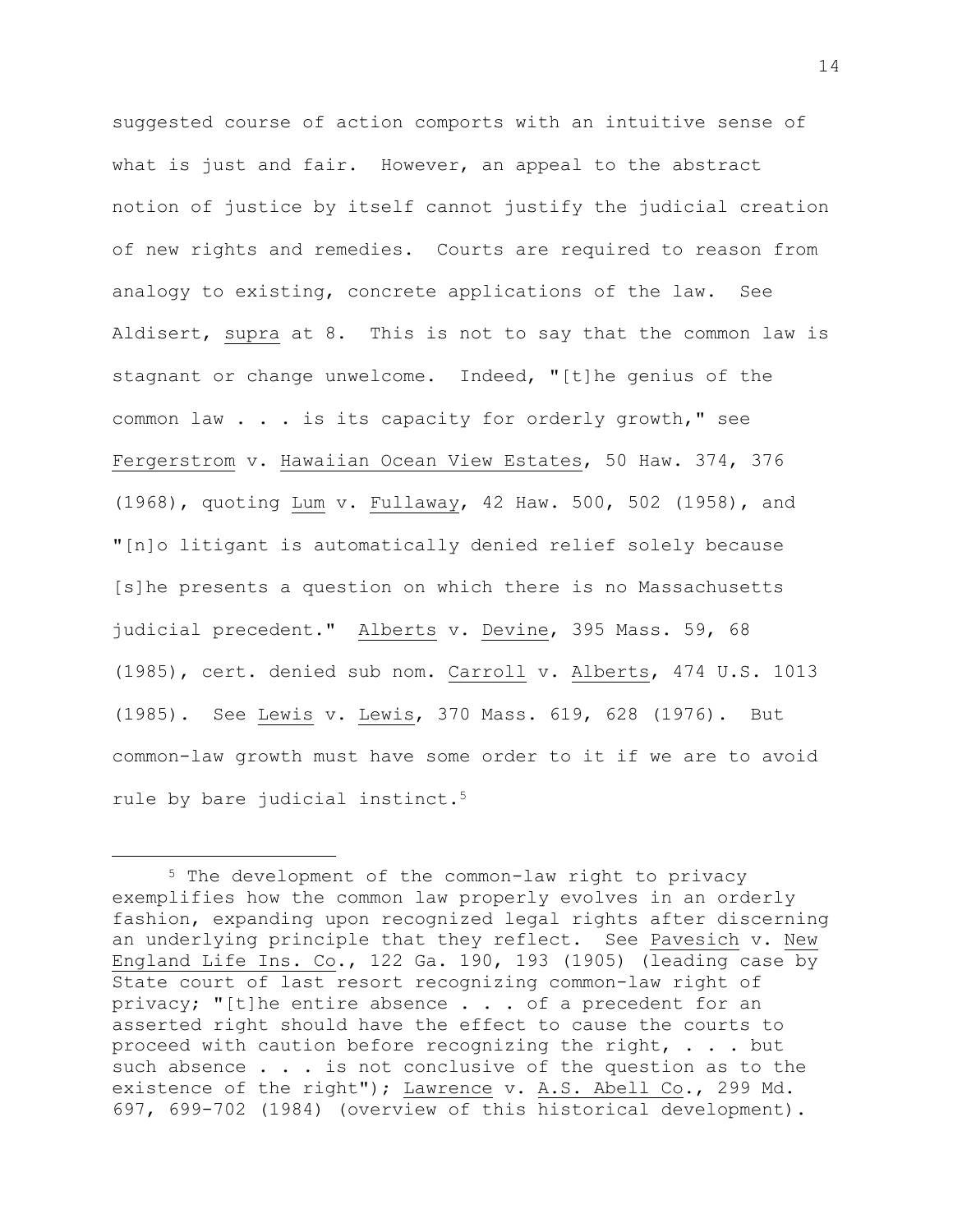My concern with Justice Cypher's cause of action is not that it is unprecedented per se, but that she does not explain how she gets from the very abstract legal principles that she invokes to the very specific cause of action that she proposes, other than by looking to the facts of the instant case. Although this case indeed presents novel facts, the legal issues presented lie at the intersection of bedrock areas of common law: tort, property, and equity. Our existing case law has much to say on these issues. Comparisons to recognized legal claims could be made, and deviations justified.6 Although this is how common-law development normally works, Justice Cypher's concurrence is not reasoned this way. Contrast Agis, 371 Mass. at 142-144; Pavesich, 122 Ga. at 193. Because I am not persuaded that Justice Cypher's proposed cause of action has a proper foundation in our common law**,** I cannot join her concurrence.<sup>7</sup>

<sup>&</sup>lt;sup>6</sup> I sketch out a rough outline, infra, of one potential approach, using an unjust enrichment claim as a comparator. As Justice Cypher's cause of action is unlike any recognized common-law claim, it eludes such comparison altogether.

<sup>7</sup> However, I disagree with the court that Justice Cypher's proposed cause of action violates separation of powers principles. Ante at . The adjudication of common-law claims for equitable transfers of property to remedy discrete injustices on a case-by-case basis falls squarely within the ambit of the judicial branch. Although Justice Cypher's proposed cause of action is analogous to certain provisions of the Native American Graves Protection and Repatriation Act of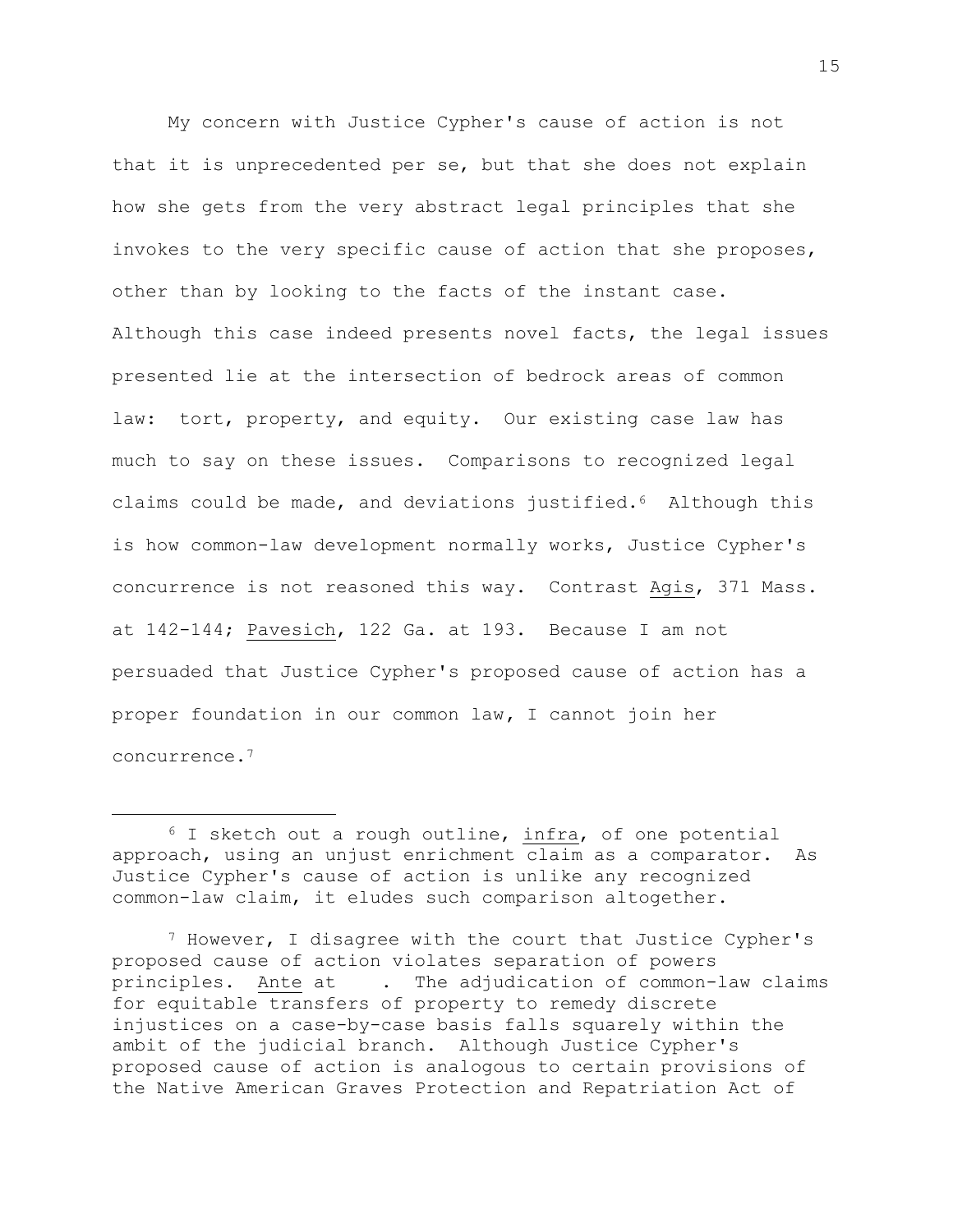By declining to join Justice Cypher's opinion today, I do not mean to discourage future litigants similarly situated to Lanier from advancing novel theories for recovery. To the contrary, I am open to the possibility that a viable legal theory could be advanced that would permit this court to provide a plaintiff similarly situated to Lanier with an adequate remedy for a harm such as that which Lanier here alleges. Cf., e.g., Alberts, 395 Mass. at 68-69 (newly recognizing cause of action for violation of physician-patient duty of confidentiality).

Essentially, Lanier seeks an equitable transfer of property from Harvard to her, based on Harvard's having obtained the property through wrongdoing to her ancestors. This sounds in unjust enrichment. See Salamon v. Terra, 394 Mass. 857, 859 (1985), quoting Restatement (First) of Restitution § 1 (1937)

<sup>1990,</sup> see 25 U.S.C. § 3005(c), this does not imply that it is beyond the reach of our common-law powers. Compare Alberts, 395 Mass. at 67-68 ("G. L. c. 233, § 20B, creates an evidentiary privilege as to confidential communications between a psychotherapist and a patient. The fact that no such statutory privilege obtains with respect to physicians generally and their patients does not dissuade us from declaring that in this Commonwealth all physicians owe their patients a duty [of confidentiality], for violation of which the law provides a remedy . . ." [citation omitted]). Cf. J.A. Pojanowski, Private Law in the Gaps, 82 Fordham L. Rev. 1689, 1743 (2014) ("When, as in most federal cases today, courts are understood to lack general common law powers, the inapplicability of any statute entails that a plaintiff fails to state a claim. In state courts . . . that conclusion does not follow. Rather, the court could treat the question as one governed by private law norms operating within the court's common law residuary").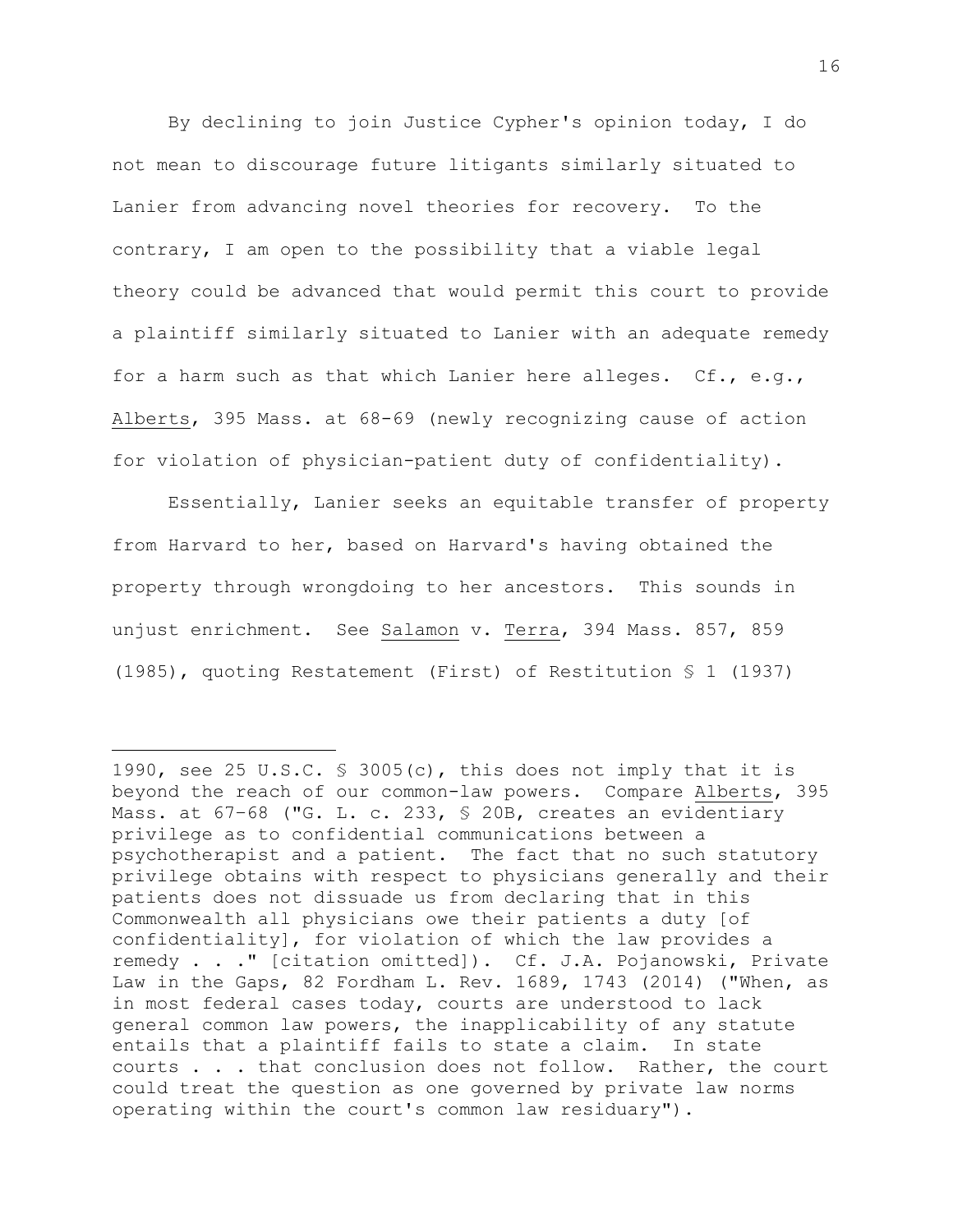("A person who has been unjustly enriched at the expense of another is required to make restitution to the other"); Restatement (Third) of Restitution and Unjust Enrichment § 44 (2011) ("A person who obtains a benefit by conscious interference with a claimant's legally protected interests [or in consequence of such interference by another] is liable in restitution as necessary to prevent unjust enrichment . . ."). In the Commonwealth, we have typically used unjust enrichment for quasi contractual matters or to undo property transfers tainted by fraud, bad faith, or violation of a duty, see, e.g., Metropolitan Life Ins. Co. v. Cotter, 464 Mass. 623, 644 (2013); Maffei v. Roman Catholic Archbishop of Boston, 449 Mass. 235, 246 (2007), cert. denied, 552 U.S. 1099 (2008), neither of which fits the circumstances before us. However, there may also be "cases in which the remedy for unjust enrichment gives the plaintiff something -- typically, the defendant's wrongful gain -- that the plaintiff did not previously possess." Restatement (Third) of Restitution and Unjust Enrichment § 1 comment a. Here, although Renty and Delia never possessed the daguerreotypes, Harvard acquired them through wrongdoing against Renty and Delia, and unjust enrichment principles dictate that this wrongful gain be disgorged.

The problem is, to whom? Unjust enrichment supports transferring to the wronged party the defendant's wrongfully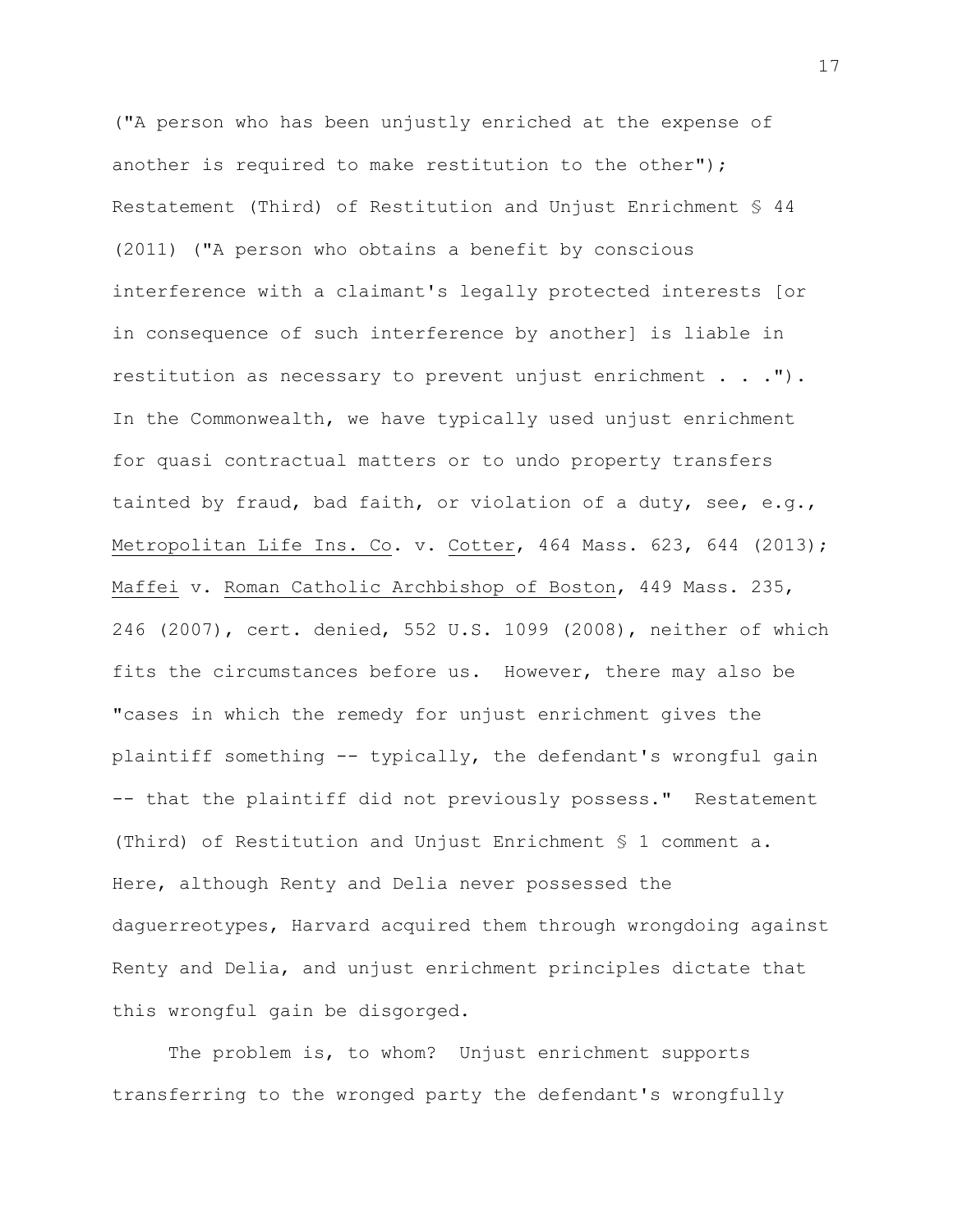acquired gain. But here we have before us not Renty and Delia, but their descendant, Lanier. Under traditional conceptions, Lanier would appear to lack standing to bring an unjust enrichment claim against Harvard based on harms inflicted by Harvard against her ancestors. See In re African-American Slave Descendants Litig., 471 F.3d 754, 759-761 (7th Cir. 2006), cert. denied, 552 U.S. 941 (2007). Cf. Schumann v. Loew's Inc., 144 N.Y.S.2d 27, 29 (1955) ("the few cases which have permitted recovery for the publication of the name or picture of a deceased person . . . contain no suggestion that . . . descendants of a person whose name or portrait is published without authorization . . . would possess a good cause of action for violation of a right of privacy" [quotation omitted]).

Our Commonwealth courts are not limited by the justiciability restrictions of art. III of the Federal Constitution. Contrast In re African-American Slave Descendants Litig., 471 F.3d at 759-761. Still, we generally adhere to traditional standing principles, and there are sound reasons undergirding that adherence. See Slama v. Attorney Gen., 384 Mass. 620, 624 (1981) ("To have standing in any capacity, a litigant must show that the challenged action has caused the litigant injury"). For an unjust enrichment claim to be viable in these circumstances, we would need reasoned argumentation for why an ancestor of an enslaved person should be permitted to sue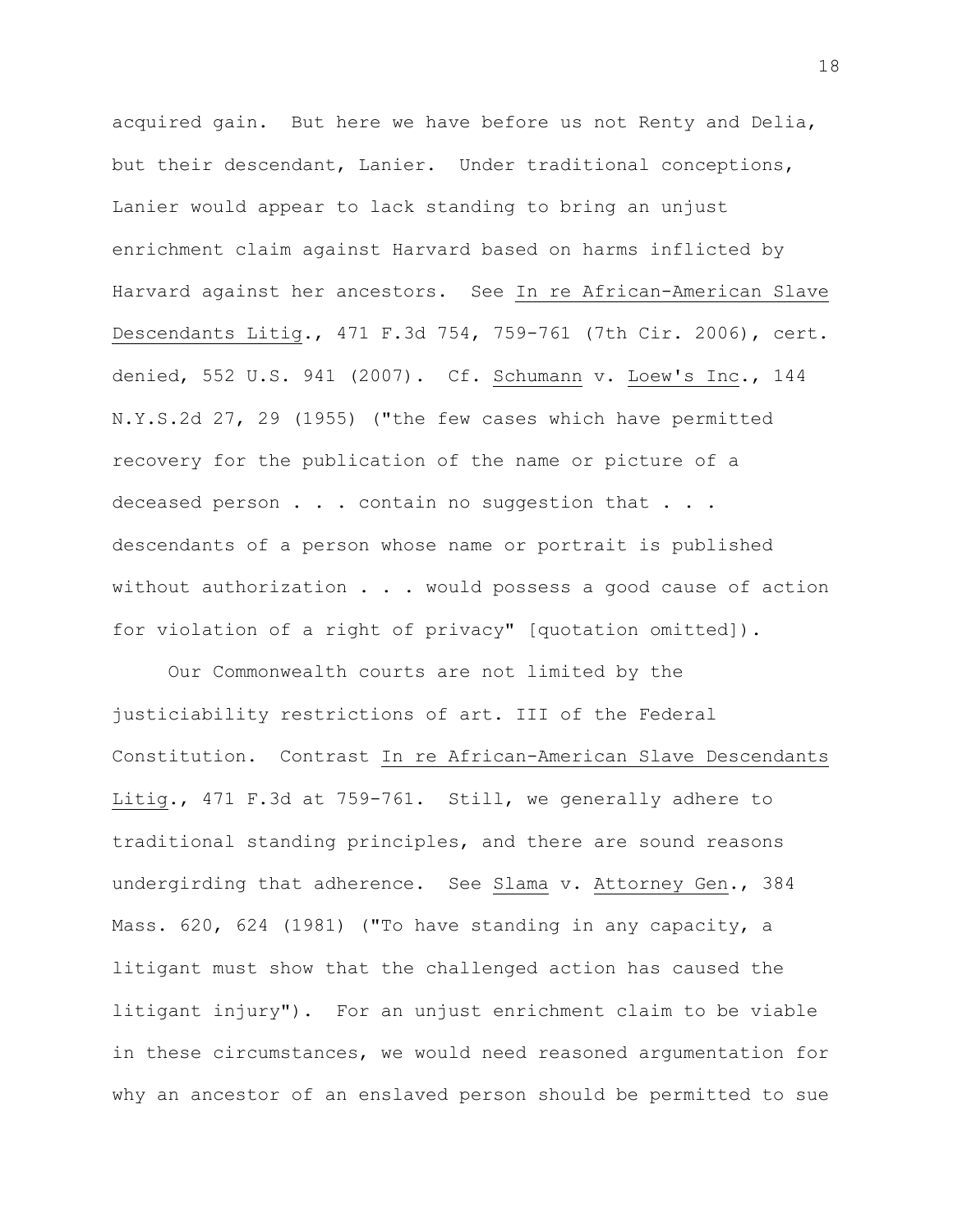on behalf of and recover in the place of her enslaved ancestor. Compare Committee for Pub. Counsel Servs. v. Chief Justice of the Trial Court (No. 1), 484 Mass. 431, 447, S.C., 484 Mass. 1029 (2020) (discussing representative standing); Planned Parenthood League of Mass., Inc. v. Bell, 424 Mass. 573, 578, cert. denied, 522 U.S. 819 (1997) (same). There may be further challenges to the type of unjust enrichment claim I have gestured at here, or other arguments undergirding a different remedy altogether. I note simply that we have yet to be presented with such a nuanced theory,<sup>8</sup> and that, if we were, it would receive careful and rigorous consideration, as we consider all arguments that come before us.

<sup>&</sup>lt;sup>8</sup> Ideally, such a theory would be advanced by a litigant; courts properly are wary of developing the law without "a clash of adversary argument exploring every aspect of a multifaceted situation embracing conflict and demanding interests." Flast v. Cohen, 392 U.S. 83, 97 (1968), quoting United States v. Fruehauf, 365 U.S. 146, 157 (1961).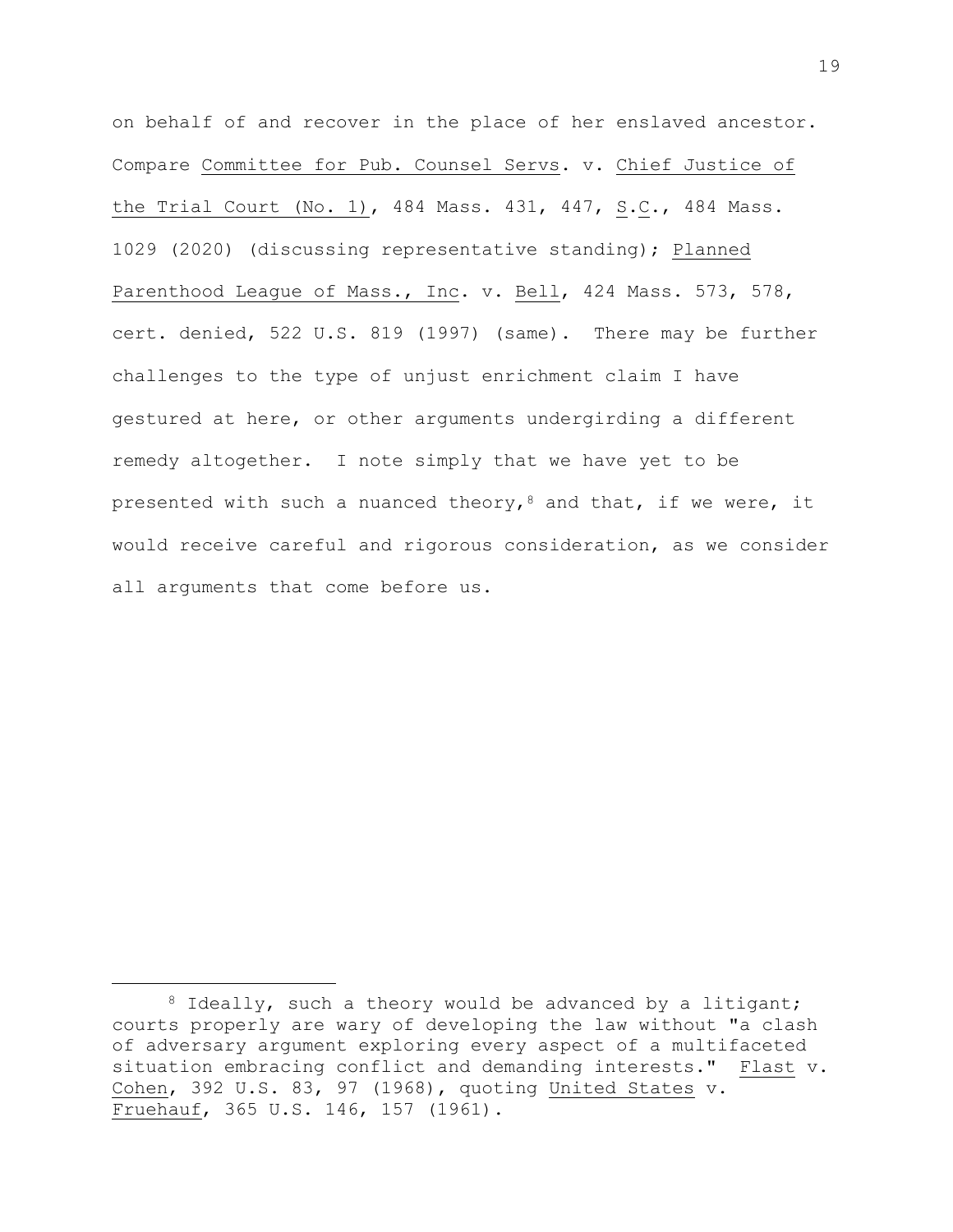CYPHER, J. (concurring). 1. Introduction. The plaintiff, Tamara Lanier, brought this action against the defendants, President and Fellows of Harvard College, the Harvard Board of Overseers, Harvard University, and the Peabody Museum of Archaeology and Ethnology (collectively, Harvard), seeking possession of daguerreotypes<sup>1</sup> of her ancestors, Renty and Delia,<sup>2</sup> who were enslaved in South Carolina in the 1800s. The plaintiff also sought monetary damages, but the primary form of relief requested in her complaint and in the case before this court was Harvard's surrender of the daguerreotypes to her. Although I agree with the court that Harvard may be liable for negligent or reckless infliction of emotional distress, I disagree that the plaintiff has no interest in the daguerreotypes that this court may recognize. Thus, I write separately to discuss the legal

 $2$  Renty and Delia were enslaved on the plantation of B.F. Taylor and thus share the last name "Taylor." I therefore refer to them by their first names.

<sup>1</sup> A daguerreotype was a precursor to the modern photograph. The daguerreotype process was the first publicly available and commercially successful photographic-like process. The daguerreotype process created "a highly detailed image on a sheet of copper plated with a thin coat of silver without the use of a negative." Library of Congress, The Daguerreotype Medium, https://www.loc.gov/collections/daguerreotypes/articlesand-essays/the-daguerreotype-medium [https://perma.cc/DB76- SQLN]. Exposure times initially ranged from three to fifteen minutes, but improvements in the process "soon reduced the exposure time to less than a minute." Id. Due to the lack of negative, each daguerreotype contains a unique image. Id.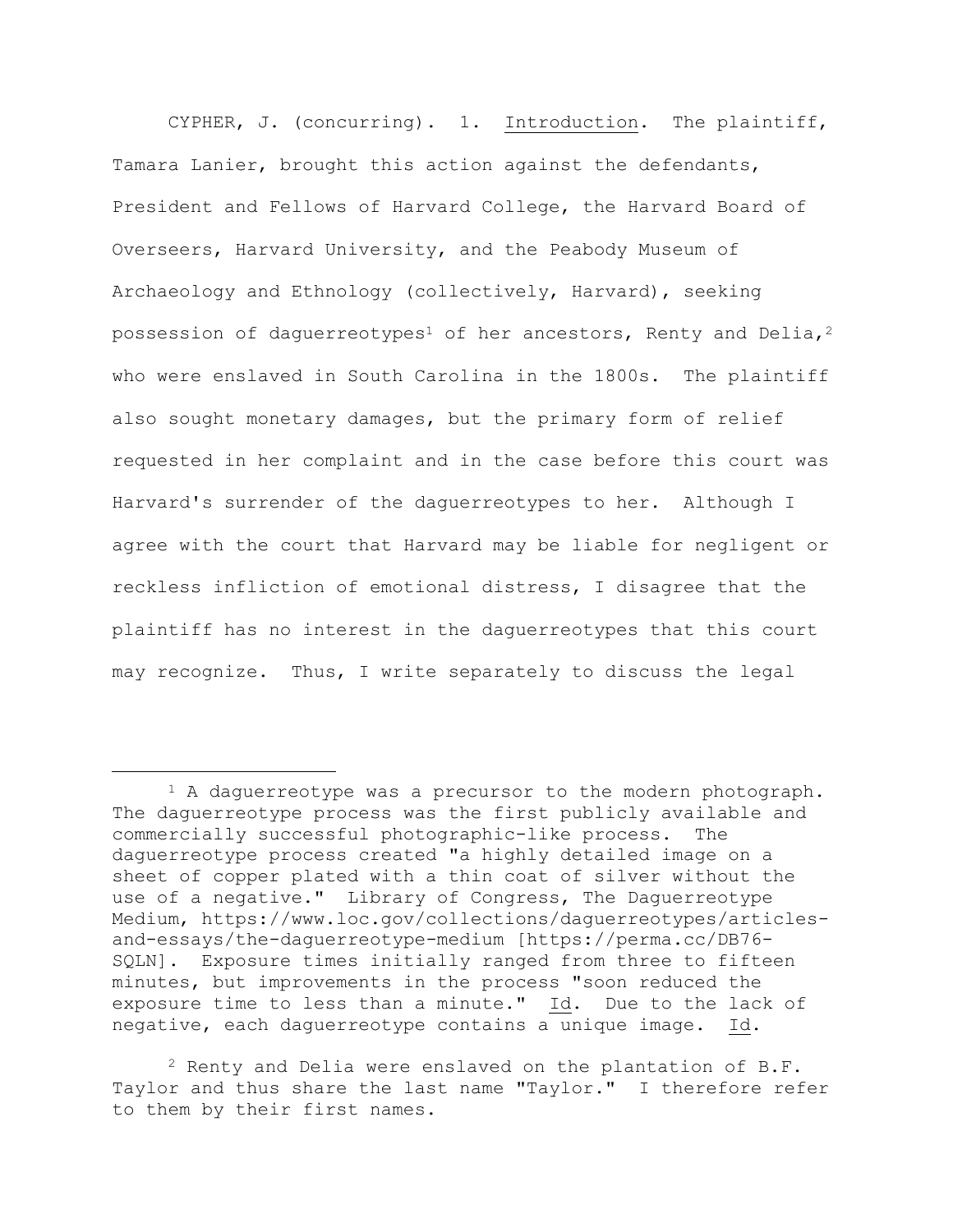avenue by which I believe the plaintiff could be permitted to pursue possession of the daguerreotypes.

To survive a motion to dismiss pursuant to Mass. R. Civ. P. 12 (b) (6), 365 Mass. 754 (1974), the factual allegations in the complaint must "'plausibly suggest[]' . . . an entitlement to relief." Iannacchino v. Ford Motor Co., 451 Mass. 623, 636 (2008), quoting Bell Atl. Corp. v. Twombly, 550 U.S. 554, 557 (2007). The "factual allegations 'must be enough to raise a right to relief above the speculative level.'" Dunn v. Genzyme Corp., 486 Mass. 713, 721 (2021), quoting Iannacchino, supra. Massachusetts is a notice pleading jurisdiction. Dunn, supra at 719. "Under the Massachusetts practice of notice pleading, 'there is no requirement that a complaint state the correct substantive theory of the case.'" Berish v. Bornstein, 437 Mass. 252, 269 (2002), quoting Gallant v. Worcester, 383 Mass. 707, 709 (1981). All that is required under Mass. R. Civ. P. 8 (a) (1), 365 Mass. 749 (1974), is "a short and plain statement of the claim . . . which affords fair notice to the defendant of the basis and nature of the action against him" (quotation and citation omitted). Berish, supra. Taking the plaintiff's allegations as true and drawing "every reasonable inference in favor of the plaintiff" for the purposes of deciding a motion to dismiss, Heath-Latson v. Styller, 487 Mass. 581, 582 n.3, 584 n.8 (2021), I think that the factual allegations in the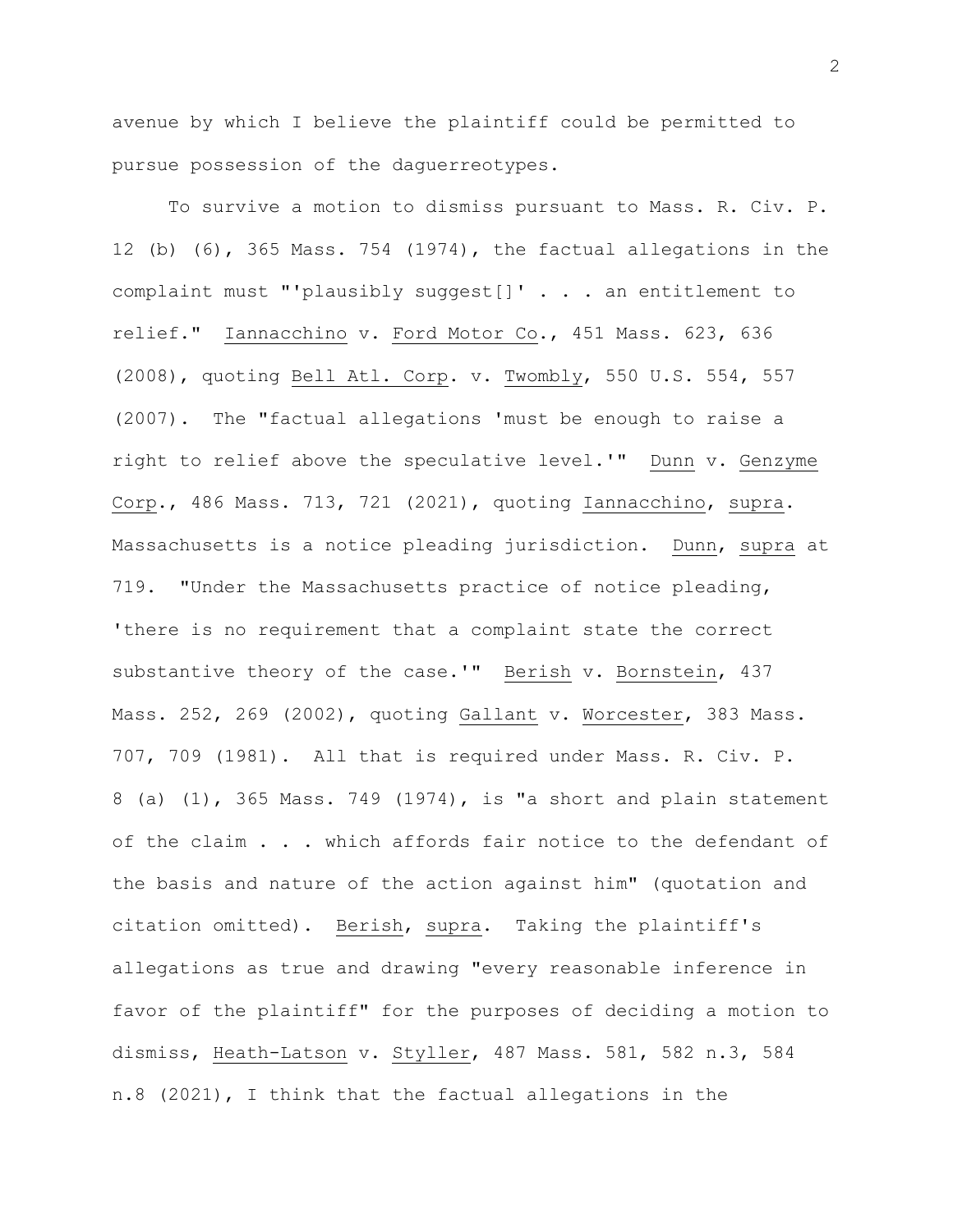plaintiff's complaint plausibly suggest that she is entitled to possession of the daguerreotypes under a common-law cause of action that I understand to be within the authority of this court to recognize.

2. The need for a remedy. The making of the daguerreotypes was a horrific harm to Renty and Delia, inflicted by their enslavers and by Louis Agassiz, a Harvard professor who ordered that the daguerreotypes be created. I agree with the court that the judge properly dismissed the specific property causes of action pleaded in the plaintiff's complaint based on our existing jurisprudence. However, if the plaintiff ultimately prevails on the surviving tort causes of action articulated by the court, the trial court will not be able to award the plaintiff with possession of the daguerreotypes, which was the plaintiff's primary reason for bringing suit.

Further, the plaintiff's claim is no ordinary claim that can be rooted in our traditional jurisprudence. As the court concludes, our current law does not provide the plaintiff with an identifiable cause of action whereby she may seek possession of the daguerreotypes. However, this court should not ignore that this fact derives from the legal fiction, inflicted on Renty and Delia, "that turn[ed] humans to chattel property." Washington, Critical Race Feminist Bioethics: Telling Stories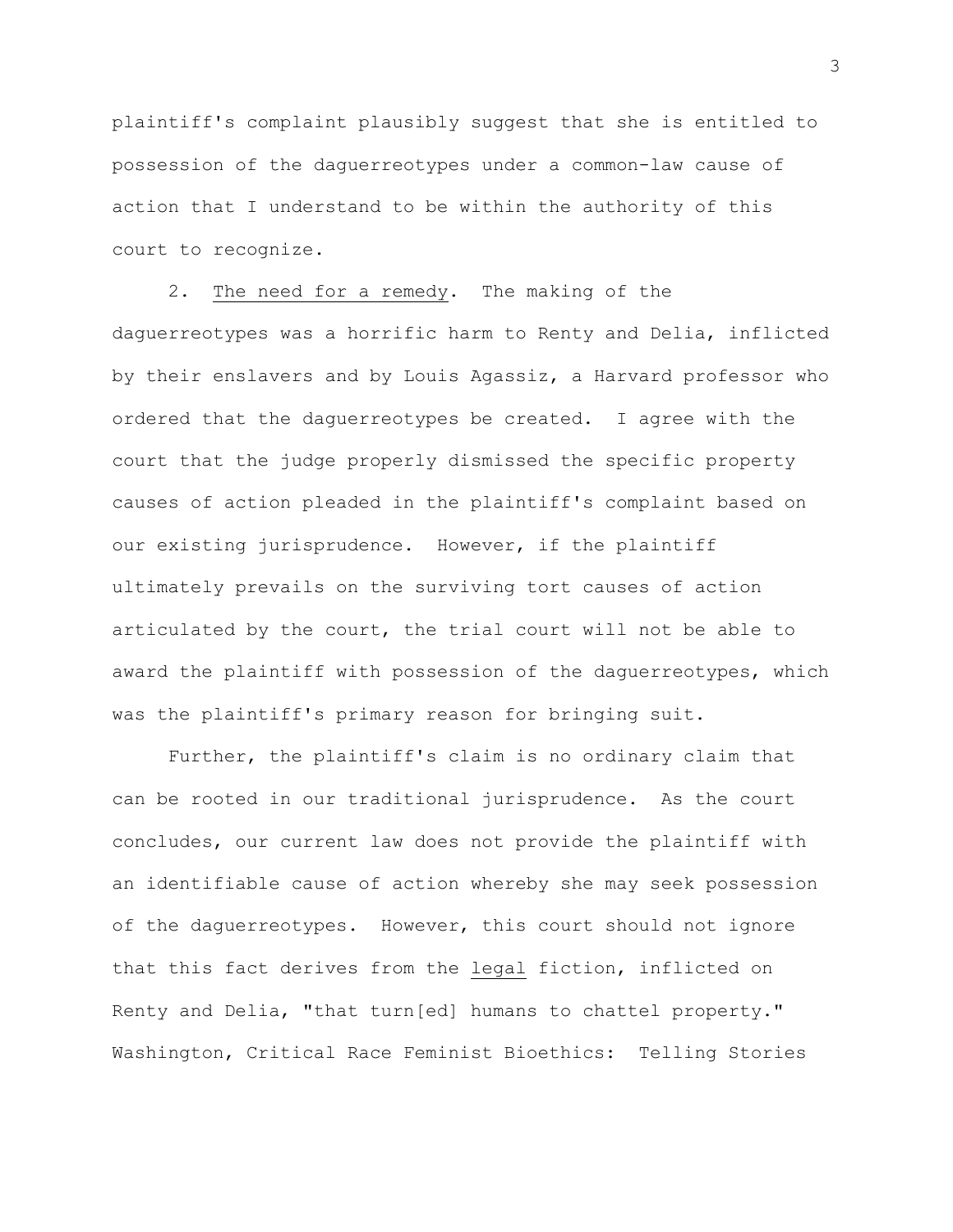in Law School and Medical School in Pursuit of "Cultural Competency," 72 Alb. L. Rev. 961, 962 (2009).

Although it is easy to point to American chattel slavery as the direct instrument of Renty's and Delia's disenfranchisement, repressive legislation such as Black Codes and Jim Crow laws, and the indifference of many white Americans to the plight of Black Americans, systemically perpetuated the deprivation of rights of formerly enslaved individuals and their descendants, and led to their continued exclusion from many legal protections, even after slavery was legally abolished. See D.A. Blackmon, Slavery by Another Name: The Re-Enslavement of Black Americans from the Civil War to World War II 111 (2008) ("In the eyes of the vast majority of white Americans, the refusal of the southern states [after the Civil War] to fully free or enfranchise former slaves and their descendants was not an issue worthy of any further disruption to the civil stability of the United States"); C. Galland, Love Cemetery: Unburying the Secret History of Slaves 81 (2007) ("the 'store system' [and] debt peonage" were "very much a part of the Jim Crow era" and were "often as restrictive and cruel as the institution of slavery itself"); N.I. Painter, Creating Black Americans: African-American History and Its Meanings, 1619 to the Present 154 (2007) (Painter) ("In three court cases decided between 1895 and 1903, the [United States] Supreme Court ruled against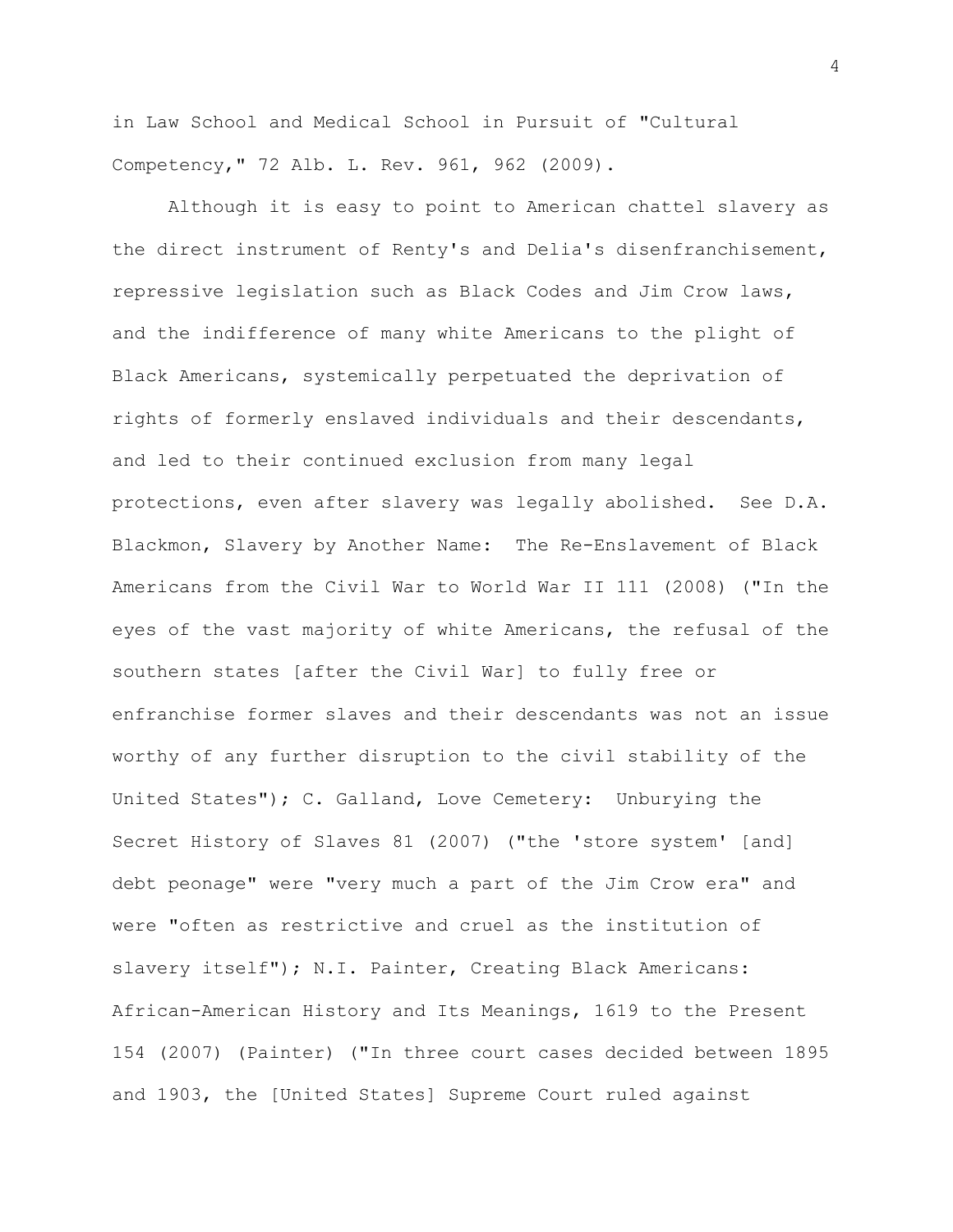[B]lack men who had sued their states for racist disenfranchisement . . . . Taken together, these decisions of the . . . Supreme Court signaled the end of the larger reconstruction by supplying the legal basis for the segregation, disenfranchisement, and racial degradation that characterized the South -- and much of the North -- during the first half of the [T]wentieth [C]entury"). As a result, the plaintiff now faces a legal system several generations later devoid of a sufficient remedy for the injuries and injustices she has faced as a descendant of enslaved Africans and African-Americans.

3. The common law. "The courts of this Commonwealth enjoy common law powers." Loffredo v. Center for Addictive Behaviors, 426 Mass. 541, 545-546 (1998). Where the common law is "founded . . . upon 'justice, fitness and expediency,'" and is "designed to meet and be susceptible of being adapted 'to new institutions and conditions of society'" and "new usages and practices, as the progress of society in the advancement of civilization may require,'" Commonwealth v. Gallo, 275 Mass. 320, 333 (1931), quoting Commonwealth v. Temple, 14 Gray 69, 74 (1859), it can and should provide a remedy where none currently exists.

According to former Supreme Judicial Court Chief Justice Oliver Wendell Holmes,

"The very considerations which judges most rarely mention, and always with an apology, are the secret root from which the law draws all the juices of life. I mean, of course,

5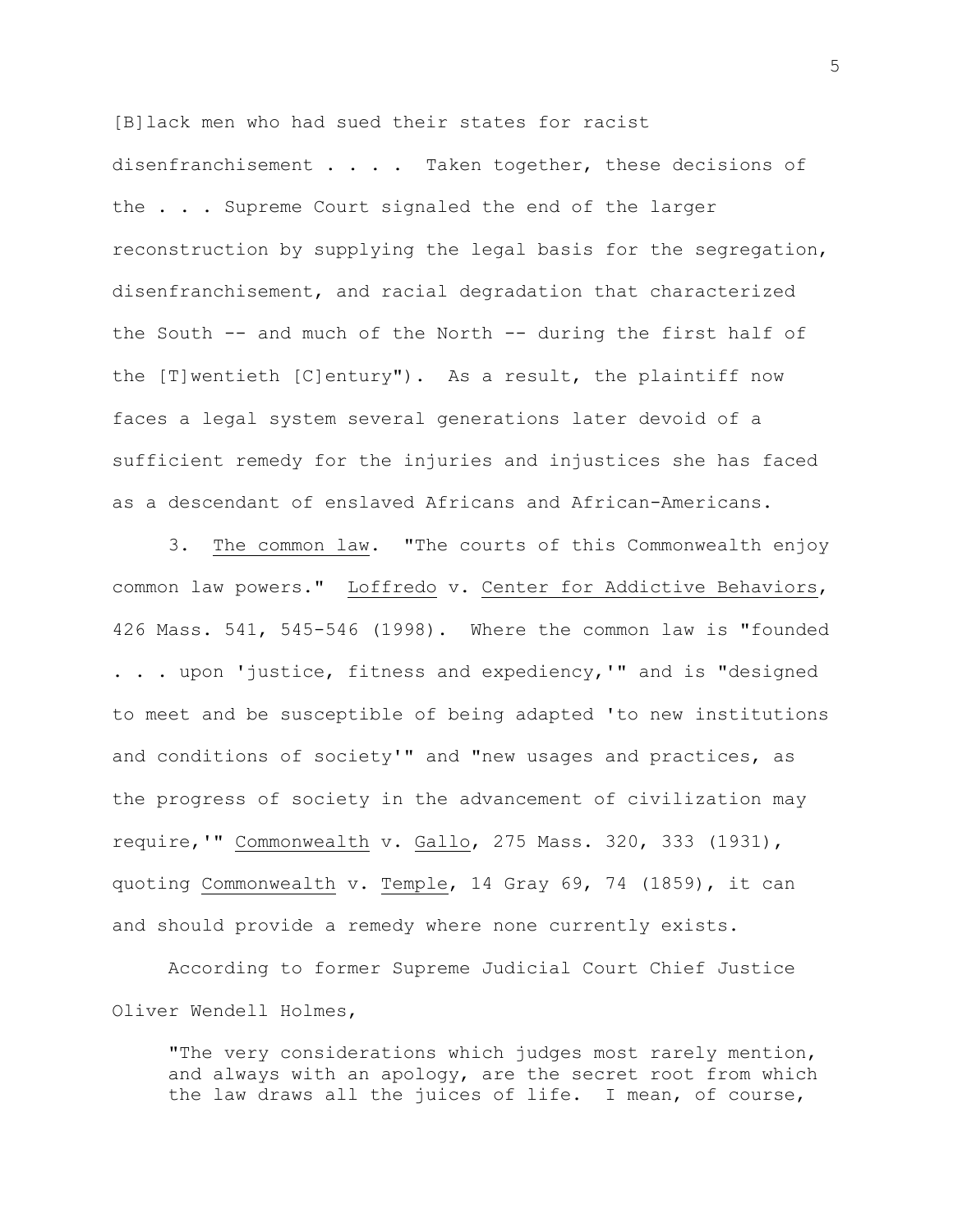considerations of what is expedient for the community concerned. Every important principle which is developed by litigation is in fact and at bottom the result of more or less definitely understood views of public policy; most generally, to be sure, under our practice and traditions, the unconscious result of instinctive preferences and inarticulate convictions, but nonetheless traceable to views of public policy in the last analysis."

Gregory v. Ashcroft, 501 U.S. 452, 466 (1991), quoting O.

Holmes, The Common Law 35–36 (1881).

More recently, former Chief Justice Ralph D. Gants

remarked:

"We are responsible [for] and the sole arbiter of the common law of Massachusetts. The common law of Massachusetts is ours. We are responsible for it. If it turns out that it does not work, it is our fault. That is part of our obligations. And ultimately within the rubric of all those three things that we do [interpreting the Massachusetts Constitution, interpreting Massachusetts statutes and regulations, and developing the common law], probably the single most important thing . . . is that it is our obligation to correct miscarriages of justice. Our job here is ultimately to do justice. If [we] are writing a decision and [we] are finding it to be unjust, that should cause [us] to think harder as to whether or not that decision is compelled, perhaps by controlling authority by the United States Supreme Court. Not by controlling authority from us, because if we did something which turns out now in retrospect to be unjust, it is our obligation to change it. So we don't walk away from miscarriages of justice. We don't generally say, 'well, we rely upon the importance of continuity, so if it was an injustice that occurred a while ago, we're just going to leave it be.' Our obligation is to correct a miscarriage of justice whenever it happens, and that is part of what is bred in our bone."

R.D. Gants, C.J., Welcome Remarks (Aug. 31, 2020).

As the Supreme Court has stated, "the common law is susceptible of growth and adaptation to new circumstances and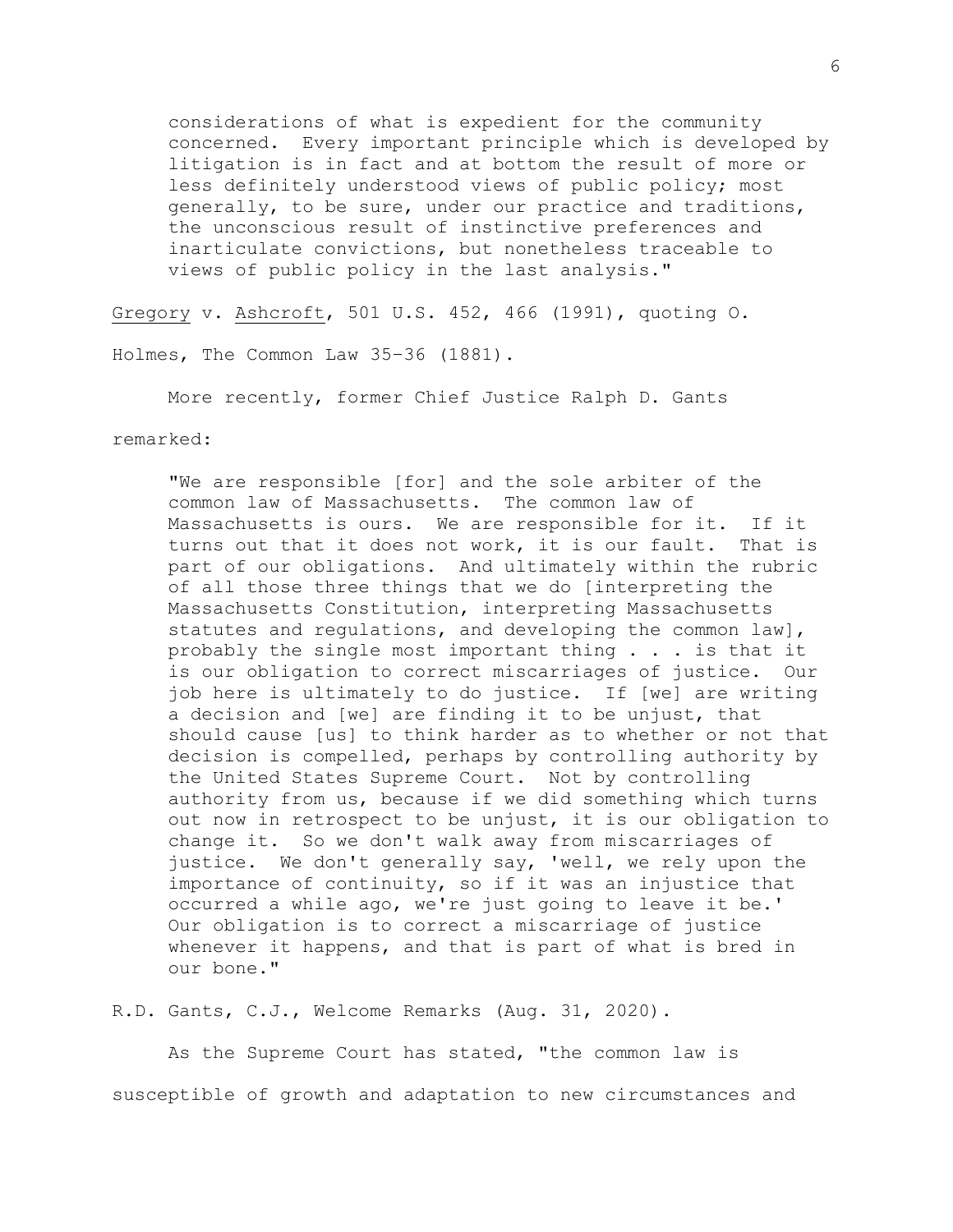situations, and . . . the courts have power to declare and effectuate what is the present rule in respect of a given subject . . . . The common law is not immutable, but flexible, and upon its own principles adapts itself to varying conditions." Dimick v. Schiedt, 293 U.S. 474, 487 (1935), citing Funk v. United States, 290 U.S. 371 (1933). "The common law, unlike a constitution or statute, provides no definitive text; it is to be derived from the interstices of prior opinions and a well-considered judgment of what is best for the community." Gregory, 501 U.S. at 466. The common law "draw[s] 'its inspiration from every fountain of justice'" and has "a 'flexibility and capacity for growth and adaptation' which [is] 'the peculiar boast and excellence' of the system" (citation omitted). Funk, supra at 383.

This court also finds its authority to prevent and correct injustices through its equitable powers. This court "has full equity jurisdiction," Gargano v. Pope, 184 Mass. 571, 574 (1904), "of all cases and matters cognizable under the general principles of equity jurisprudence," Parkway, Inc. v. United States Fire Ins. Co., 314 Mass. 647, 651 (1943), and has "broad and flexible powers to fashion remedies,"<sup>3</sup> Recinos v. Escobar,

<sup>3</sup> "Equitable remedies are flexible tools to be applied with the focus on fairness and justice." Demoulas v. Demoulas, 428 Mass. 555, 580 (1998).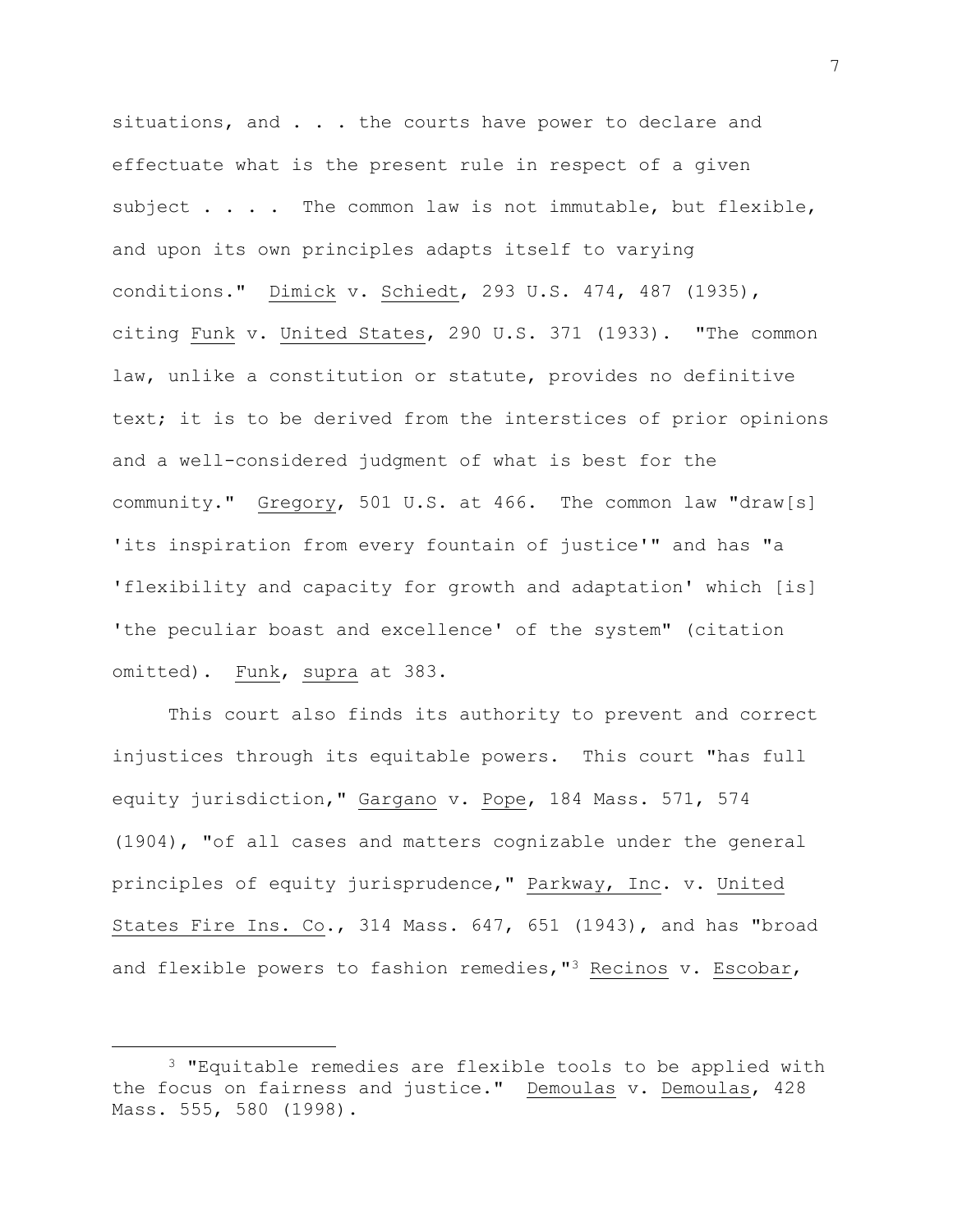473 Mass. 734, 740 (2016), quoting Judge Rotenberg Educ. Ctr., Inc. v. Commissioner of the Dep't of Mental Retardation (No. 1), 424 Mass. 430, 463 (1997). See G. L. c. 214, § 1. "These powers . . . extend to actions necessary to afford any relief in the best interests of a person under their jurisdiction." Recinos, supra at 741, quoting Matter of Moe, 385 Mass. 555, 561 (1982). "A fundamental maxim of general equity jurisprudence is that equity will not suffer a wrong to be without a remedy." Recinos, supra.

Although once separate, today, common law and equity have merged throughout the history of American law such that the common law now is in many ways based on equitable principles. See Bone, Mapping the Boundaries of the Dispute: Conceptions of Ideal Lawsuit Structure from the Field Code to the Federal Rules, 89 Colum. L. Rev. 1, 10 (1989) (discussing merger of law and equity); Chapter One: The Intellectual History of Unjust Enrichment, 133 Harv. L. Rev. 2077, 2090 (2020), quoting C.L. Roberts, The Restitution Revival and the Ghosts of Equity, 68 Wash. & Lee. L. Rev. 1027, 1032 (2011) ("The law is . . . littered with 'remnants of equitable tests that continue to operate as prerequisites for access to certain remedies'"). Compare Recinos, 473 Mass. at 741 ("equity will not suffer a wrong to be without a remedy"), with Shields v. Gerhart, 163 Vt. 219, 223 (1995) ("the common law . . . provides a remedy for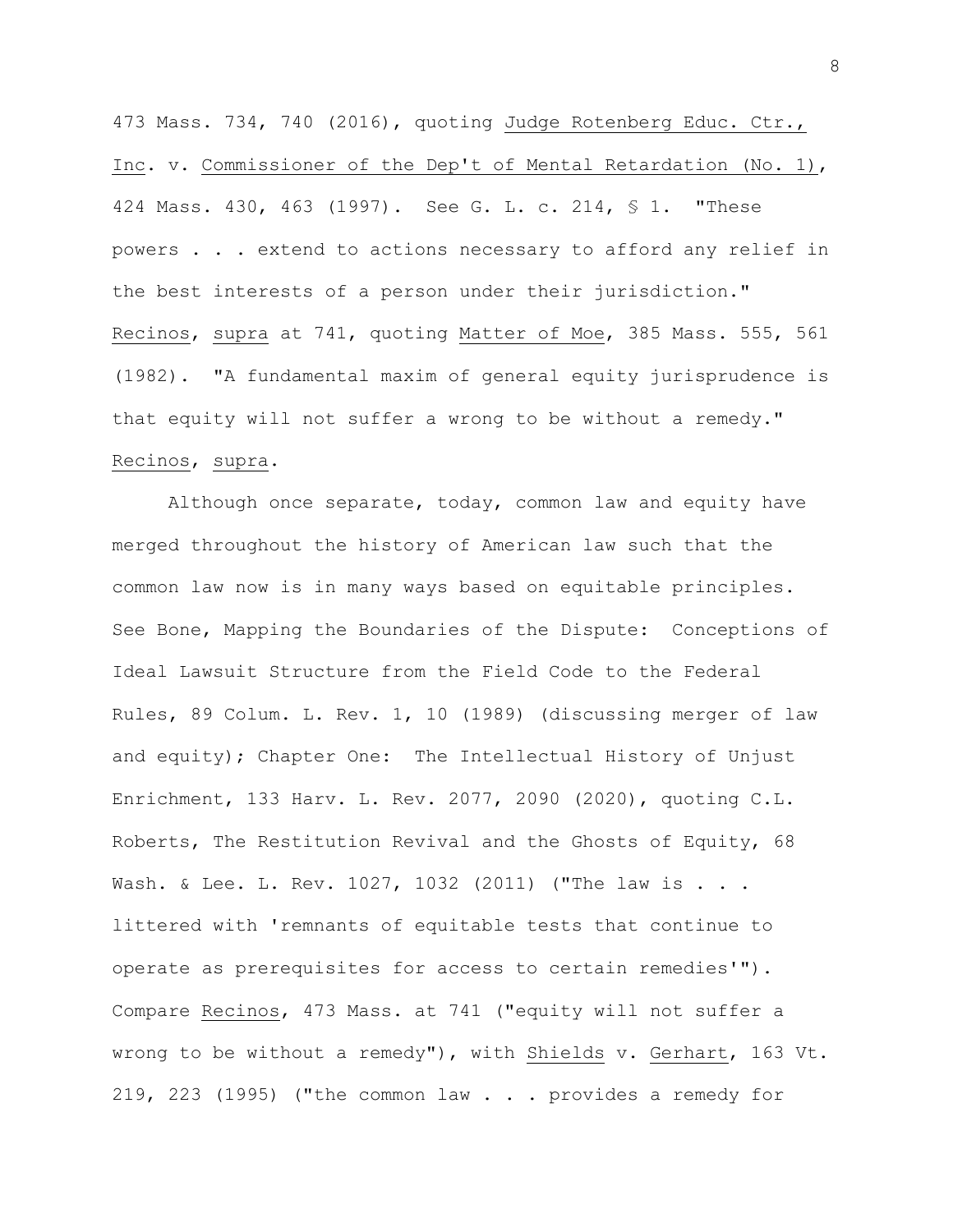every wrong"). Therefore, we may develop the common law by recognizing new causes of action when warranted.4 Compare Labonte v. Giordano, 426 Mass. 319, 322 (1997) (new cause of action may be warranted where insufficient remedies available under current law and plaintiff presents sufficient reasons for expanding those remedies by creating new cause of action), with Fletcher v. Dorchester Mut. Ins. Co., 437 Mass. 544, 547, 550

<sup>4</sup> Other courts have similarly expanded the common law in their jurisdictions to appropriately include new causes of action where existing remedies were lacking. For a thorough overview of decisions in other jurisdictions that have recognized the inherent authority of courts to recognize new causes of action, whether constitutionally rooted or arising at common law, see Binette v. Sabo, 244 Conn. 23, 33, 39-41 (1998). See also, e.g., Fergerstrom v. Hawaiian Ocean View Estates, 50 Haw. 374, 375-376 (1968) (recognizing cause of action for invasion of privacy, despite lack of recognition at "ancient common law," and noting that "[t]he common law system would have withered centuries ago had it lacked the ability to expand and adapt to the social, economic, and political changes inherent in a vibrant human society"); Walinski v. Morrison & Morrison, 60 Ill. App. 3d 616, 617-620 (1978) (recognizing cause of action for "money damages . . . based on a violation of the rights provided for by Article I, Section 17," of the Illinois Constitution, which states that "[a]ll persons shall have the right to be free from discrimination on the basis of race, color, creed, national ancestry and sex in the hiring and promotion practices of any employer or in the sale or rental of property," where factual allegations pleaded in complaint and reasonable inferences therefrom were sufficient to state such claim); Mouret v. Godeaux, 886 So. 2d 1217, 1221 (La. Ct. App. 2004) (discussing judicial creation of "avowal action" by which biological father may "establish [his] paternity to children born during the mother's marriage to another man despite the statutory presumption of the husband's paternity," creating "'dual paternity,' where the mother's husband is the child's legal father, but the biological father may also assert some parental rights").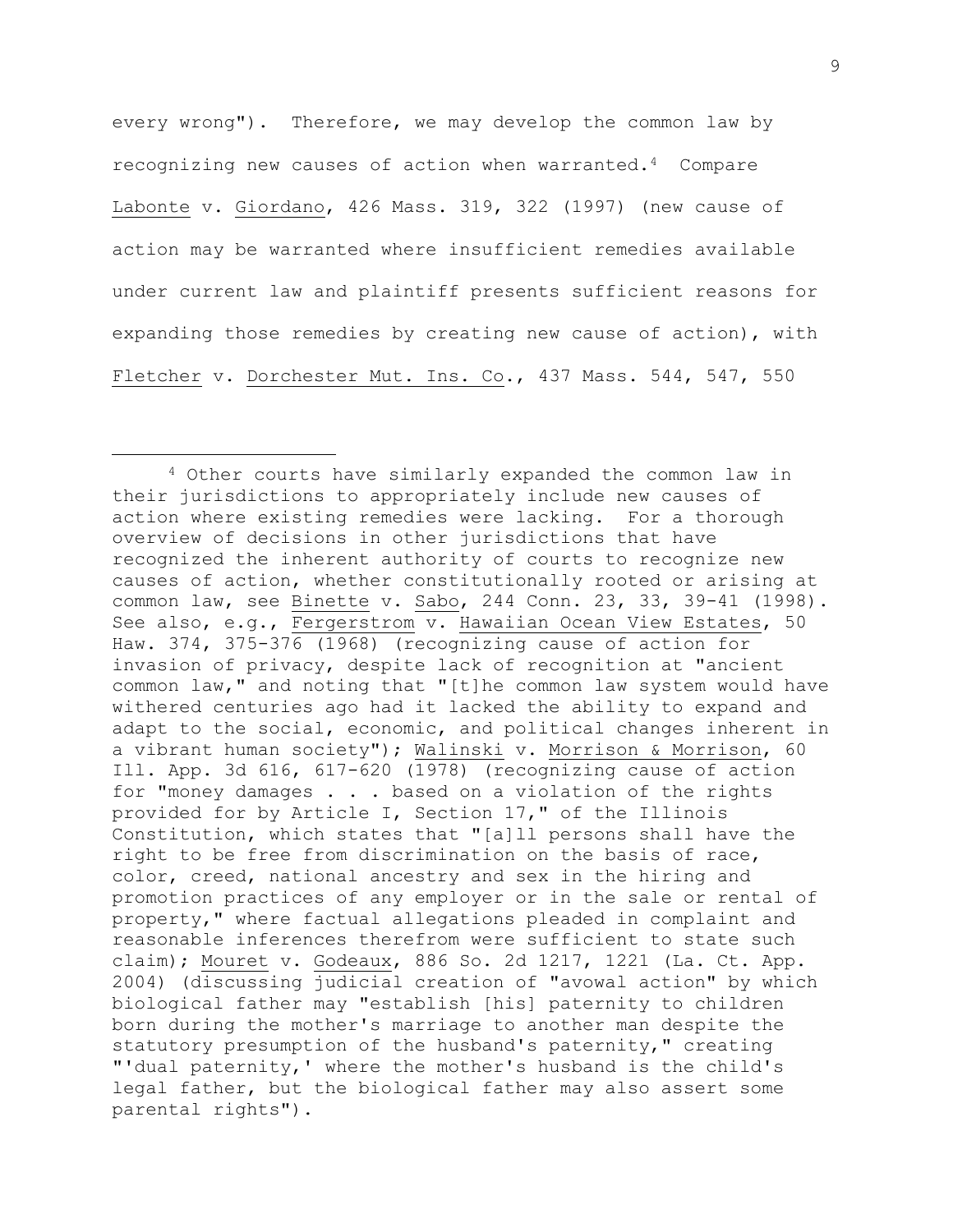(2002) (declining to recognize cause of action for spoliation of evidence where remedy already exists "within the context of the underlying civil action"). See also, e.g., Mohr v. Commonwealth, 421 Mass. 147, 159 (1995) (recognizing cause of action for wrongful adoption); Viccaro v. Milunsky, 406 Mass. 777, 779-782 (1990) (recognizing cause of action for wrongful birth); Alberts v. Devine, 395 Mass. 59, 60-61, 70-71, cert. denied, 474 U.S. 1013 (1985) (recognizing cause of action for inducing violation of physician's duty of confidentiality); Agis v. Howard Johnson Co., 371 Mass. 140, 144-145 (1976) (recognizing cause of action for intentional or reckless infliction of severe emotional distress without resulting bodily injury).

This flexibility permits development of the law to follow evolving societal norms surrounding what is reasonable and tolerable, and conversely what is unreasonable and intolerable. "The maxim nullus commodum capere potest de injuria sua propria [no advantage may be gained from one's own wrong] has long been applied by courts of law and equity." Shrader v. Equitable Life Assur. Soc'y of the U.S., 20 Ohio St. 3d 41, 44 (1985). However, where the plaintiff alleges that Harvard employed Agassiz and facilitated -- and is thus culpable for -- the harms caused to Renty and Delia in the creation of the daguerreotypes, the Commonwealth's existing causes of action, which appear to

10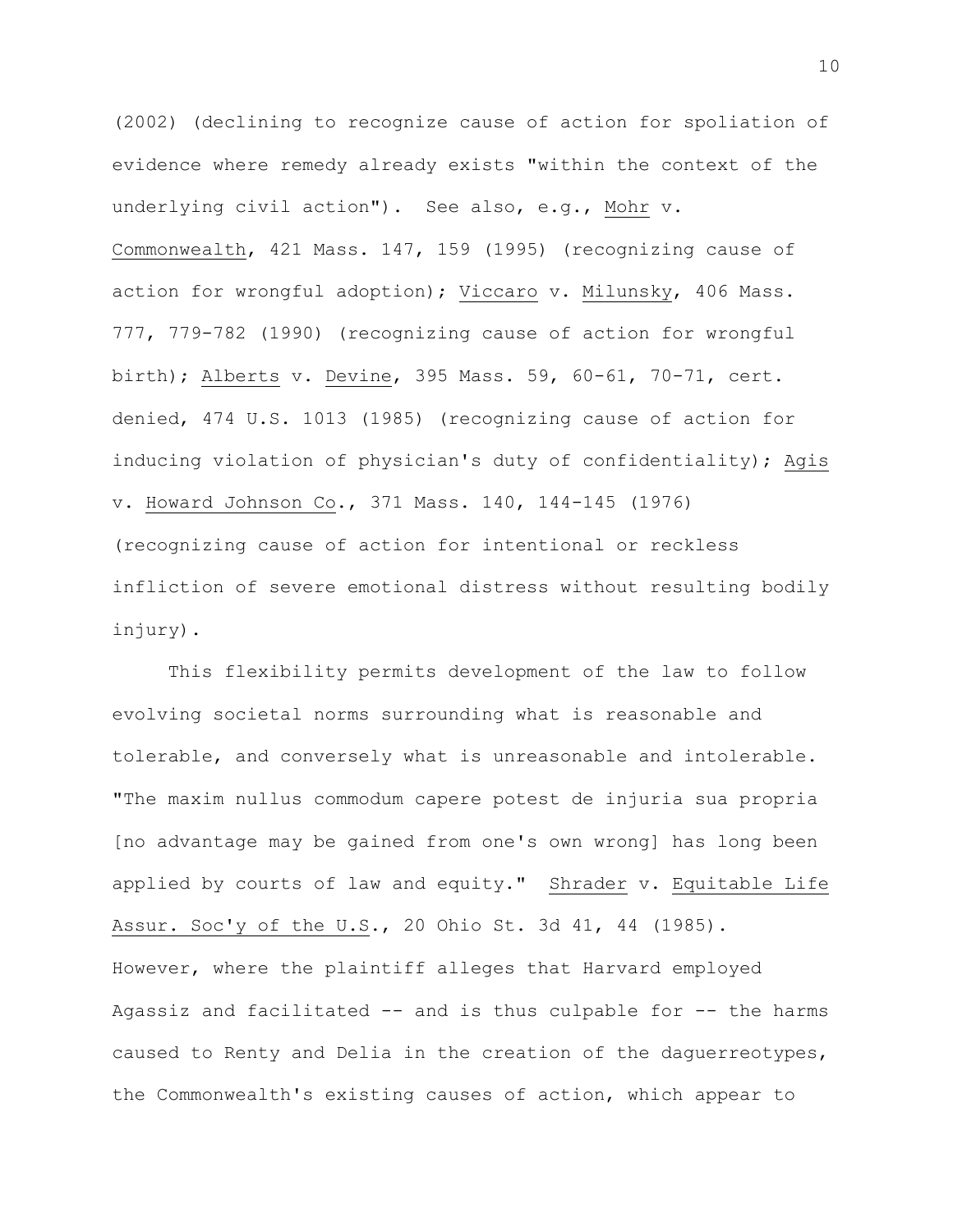allow Harvard's continued retention of the daguerreotypes and leave the plaintiff without redress, lead to a violation of this well-established maxim. Thus, as the plaintiff has observed, current law impermissibly "rewards wrongdoers -- even criminals -- and their sponsors with the spoils of their wrongdoing." Rather than perpetuate the common law in a manner violative of one of the common law's most established maxims, I would permit it to evolve to ensure that the maxim that one should not be allowed to profit from one's own wrongful conduct is not rendered meaningless.<sup>5</sup>

Here, the plaintiff has asserted among other things that (1) the daguerreotypes, currently in Harvard's possession, "are all that is left to connect [her] to her ancestors," Renty and Delia; $6$  and (2) Harvard's continued possession of the

 $6$  The plaintiff asserts that, "[g]iven that these four [daguerreotypes] are all that is left to connect Lanier to her ancestors, it cannot be gainsaid there is anything more dear to this family."

<sup>5</sup> "There is not a rule of the common law in force today that has not evolved from some earlier rule of common law, gradually in some instances, more suddenly in others, leaving the common law of today when compared with the common law of centuries ago as different as day is from night." Lembke v. Unke, 171 N.W.2d 837, 844 (N.D. 1969), quoting State v. Culver, 23 N.J. 495, 505, cert. denied, 354 U.S. 925 (1957). Contrary to the court's assertion, ante at , I do not understand our authority to recognize new common-law rights to be unlimited. The cause of action I would recognize today is -- as the evolution of the common law must be -- based on the adaptation of existing legal maxims and principles to conform to modern society's understanding of what constitutes intolerable conduct.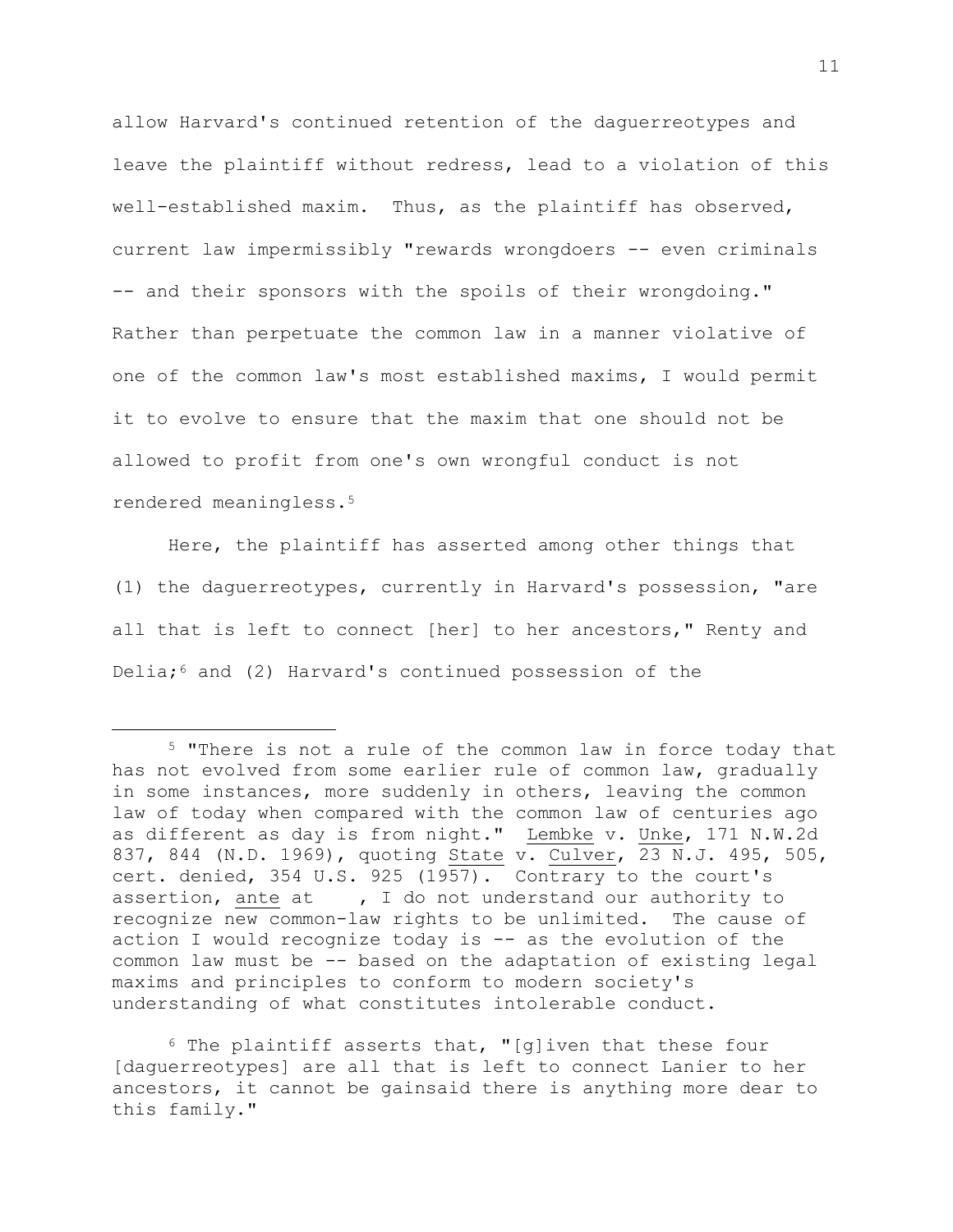daguerreotypes amounts to rewarding wrongdoers with the spoils of their wrongdoing, and concepts of fairness and justice demand the recognition of a cause of action to remedy that harm. If the plaintiff's allegations are proved, Harvard's continued retention of the daguerreotypes allows it to profit from its own wrongful conduct -- including the participation in the enslavement of Renty and Delia decades after slavery was abolished in the Commonwealth -- in a manner violative of a well-established common-law maxim. Where it is within our power to develop the common law to ensure that there is no miscarriage of justice in this case, I think we should not allow the law to continue to leave the plaintiff without any avenue for redress for the harms she has suffered and continues to suffer as a result of Harvard's wrongful conduct. Accordingly, in light of the unique facts and circumstances of this case, I would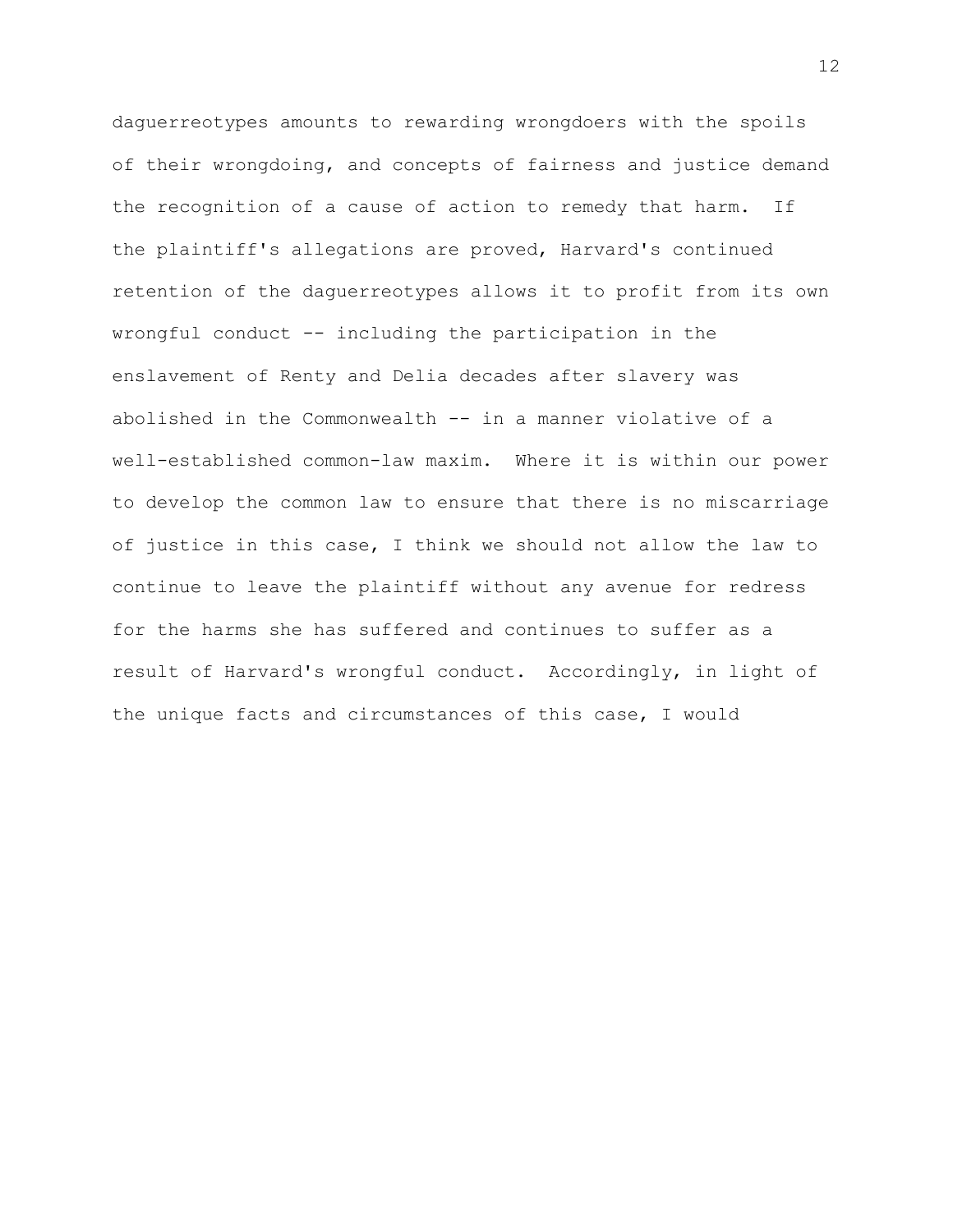recognize a cause of action that would provide a limited remedy for the harm the plaintiff alleges.<sup>7,8</sup>

 $7$  The situation presented to us is rare in that (1) the daguerreotypes, artifacts from the 1800s, are likely still in existence today due to being in archival protection for most of their existence; (2) given Agassiz's historical notoriety and Harvard's prominence in the Commonwealth, there was meticulous documentation surrounding the creation and use of the daguerreotypes; and (3) Harvard as a purportedly wrongdoing entity today existed in largely the same form as a wrongdoing entity in 1850. Thus, contrary to the court's concern that legislation is the only way to repatriate such an artifact, this case presents a very specific claim that this court is well equipped to resolve.

<sup>8</sup> The court and the Chief Justice's concurrence conclude that the cause of action I propose has no foundation in our common law where it does not resemble an established cause of action and cannot be analogized to the facts of another case. See ante at , . The Chief Justice's concurrence further asserts that I could have made comparisons to "recognized legal claims" and then justified any deviations therefrom. Id. at . However, no examples are provided of any such legal claims that I might have used, nor has my research revealed any, suggesting that there are as yet no recognized legal claims that could serve as a useful comparator here.

Given that Black Americans have long been deprived of the rights and the access to the legal system that others have enjoyed, see supra, and thus to my knowledge no court in this country has yet seen a descendant of enslaved persons prevail on a claim remotely resembling the plaintiff's, it is hardly surprising that other cases have not been resolved as I propose this case could be. To rely on the premise that because we have no precedent there can be no new claims or rights does not acknowledge that the people who now assert such a claim or right previously were not recognized by the legal system. And although the facts are unique, as discussed supra and infra, the legal principles underlying the cause of action I would apply them to are well established under the common law and this court's equitable powers. As discussed infra, we have in the past rendered decisions with significant implications for issues of slavery and race, most notably when, in response to a series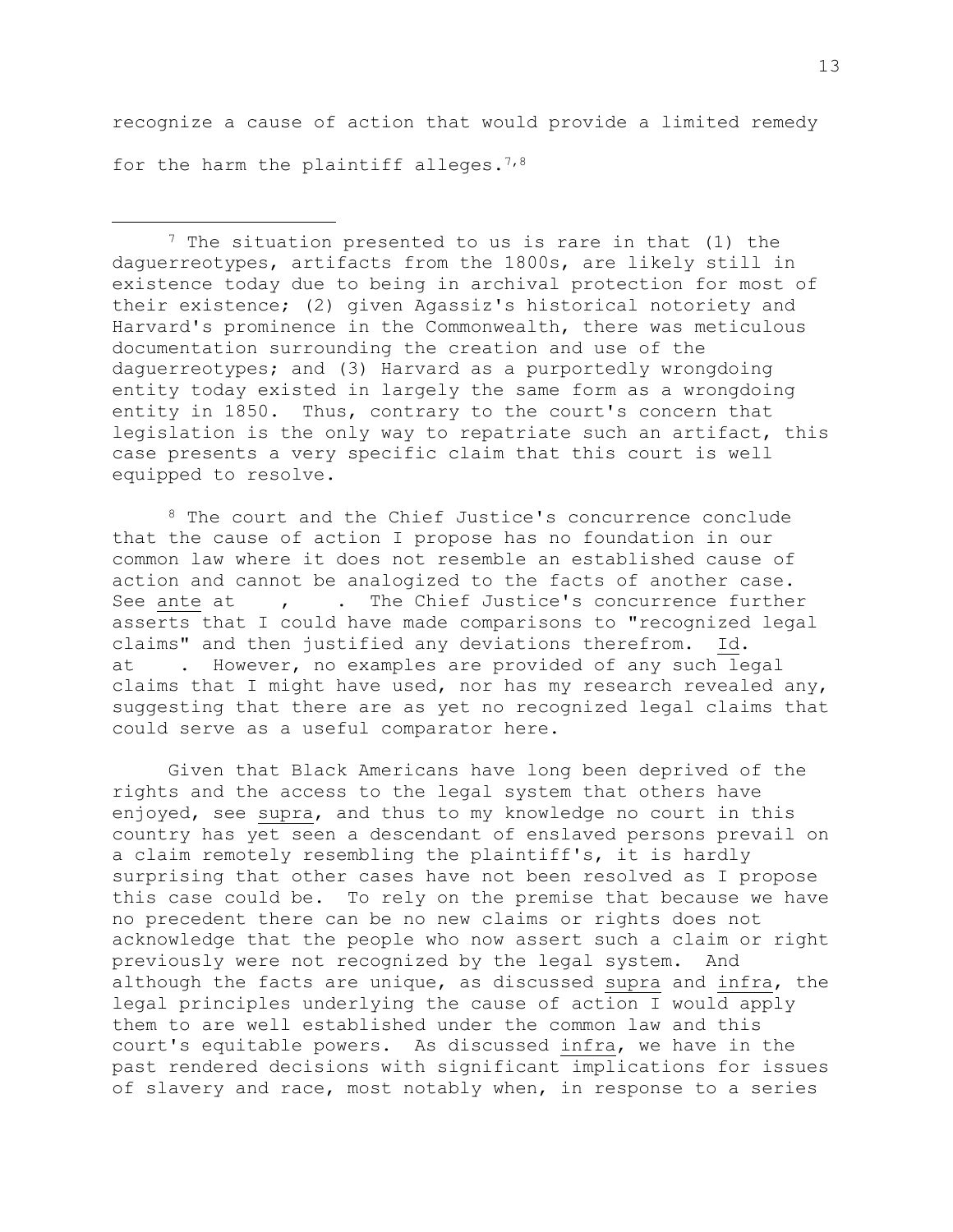The wrong the plaintiff alleges, and that I would address, is Harvard's continued wrongful retention of the daguerreotypes, which were created specifically as a consequence of the enslavement of the plaintiff's ancestors and concomitant wrongdoing by Agassiz and Harvard, are a vital component of the plaintiff's family lineage, and are a source of a meaningful familial connection, physically and emotionally, between the plaintiff and her ancestors.<sup>9</sup> So long as the daguerreotypes

of freedom suits brought by enslaved African-Americans, this court judicially abolished slavery in Commonwealth vs. Jennison (1783) (unreported). See A. Zilversmit, The First Emancipation: The Abolition of Slavery in the North 113 (1967) ("In a new series of freedom cases, the abolitionists succeeded in persuading the courts to interpret the constitution in a way that was probably never intended by its framers"). Thus, I understand this court's historical decisions in this area to provide precedent for the cause of action I propose today.

<sup>9</sup> It is significant to me, as it is to the court and the Chief Justice's concurrence, that Harvard's posture in this case is questionable. Harvard is not an ignorant third party who happens to possess the daguerreotypes. Agassiz, and by extension Harvard, directly benefited from the enslavement of Renty and Delia by using them to create the daguerreotypes, by Agassiz using the daguerreotypes in turn to promote racist, pseudoscientific theories, and by Harvard continuing to control and benefit from them in the manner it has. Since the rediscovery of the daguerreotypes in 1976, Harvard has continued to profit from this exploitation by allowing use of the images only with Harvard's permission and upon the payment of a substantial licensing fee. Harvard also has used the daguerreotypes to publish works it has sold for profit. See, e.g., To Make Their Own Way in the World: The Enduring Legacy of the Zealy Daguerreotypes (I. Barbash, M. Rogers, & D. Willis, eds., 2020).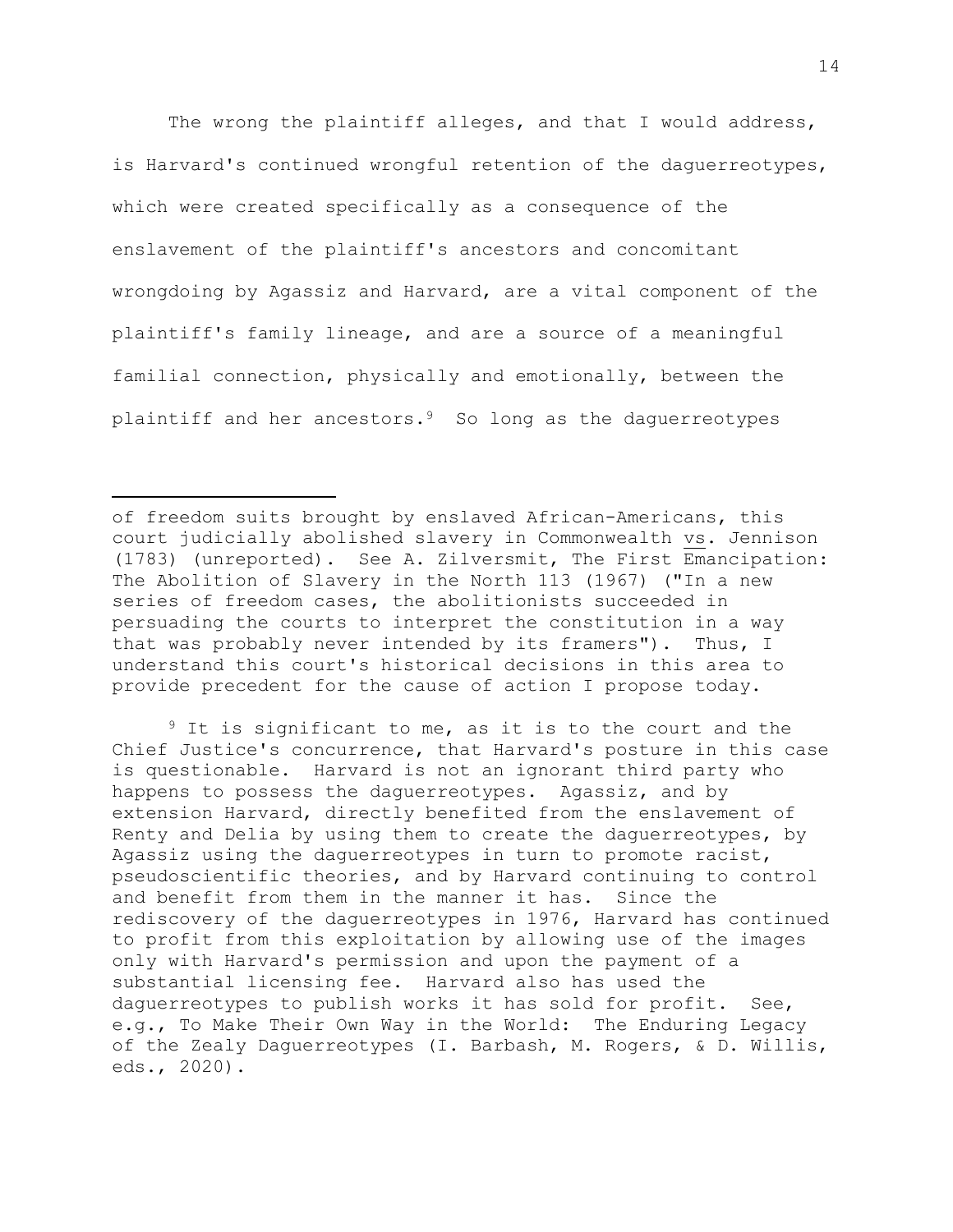remain under the defendants' control, Renty and Delia remain cherished members of the plaintiff's family who are relegated to an existence as "enslaved subjects trapped inside the frame - subjects who, from the very first exposure, were intended to exist more as objects and symbols of American slavery than as fully realized human beings with the ability either to represent themselves through -- or withhold themselves from -- the camera." H.L. Gates, Jr., Foreword, To Make Their Own Way in the World: The Enduring Legacy of the Zealy Daguerreotypes 9 (I. Barbash, M. Rogers, & D. Willis, eds., 2020) (Barbash). See D.R. Berry, The Price for Their Pound of Flesh: The Value of

The defendants seem alone in failing to acknowledge the legacy of their own complicity in this case. Agassiz's descendants expressed in their amicus brief that creating a remedy by which the plaintiff legally can pursue possession of the daguerreotypes is a necessary step to "acknowledge and move towards repair" of the incalculable harm to the plaintiff's lineage, wrought by Agassiz and Harvard in the pursuit of false arguments of scientific racism. As the Chief Justice's concurrence notes, Harvard recently released a report discussing the university's "entanglements with slavery and its legacies" and making seven specific recommendations for reparative action. Presidential Committee on Harvard & the Legacy of Slavery, Harvard & the Legacy of Slavery 10, 57-60 (Apr. 25, 2022), https://radcliffe-harvard-edu-prod.s3.amazonaws.com/b2c5a41d -8bfd-4d04-933c-858670839e50/HLS-whole-report\_FINAL\_2022-04 -25FINAL-ua.pdf [https://perma.cc/52W5-X8YA]. I wholly agree with her analysis that Harvard's conduct in this case - including its refusal to acknowledge that its past and current conduct related to the daguerreotypes harms Lanier as a descendant of Renty and Delia -- undermines its professed commitment to reckon with its ties to slavery and make amends to descendants of enslaved individuals who were exploited by Harvard.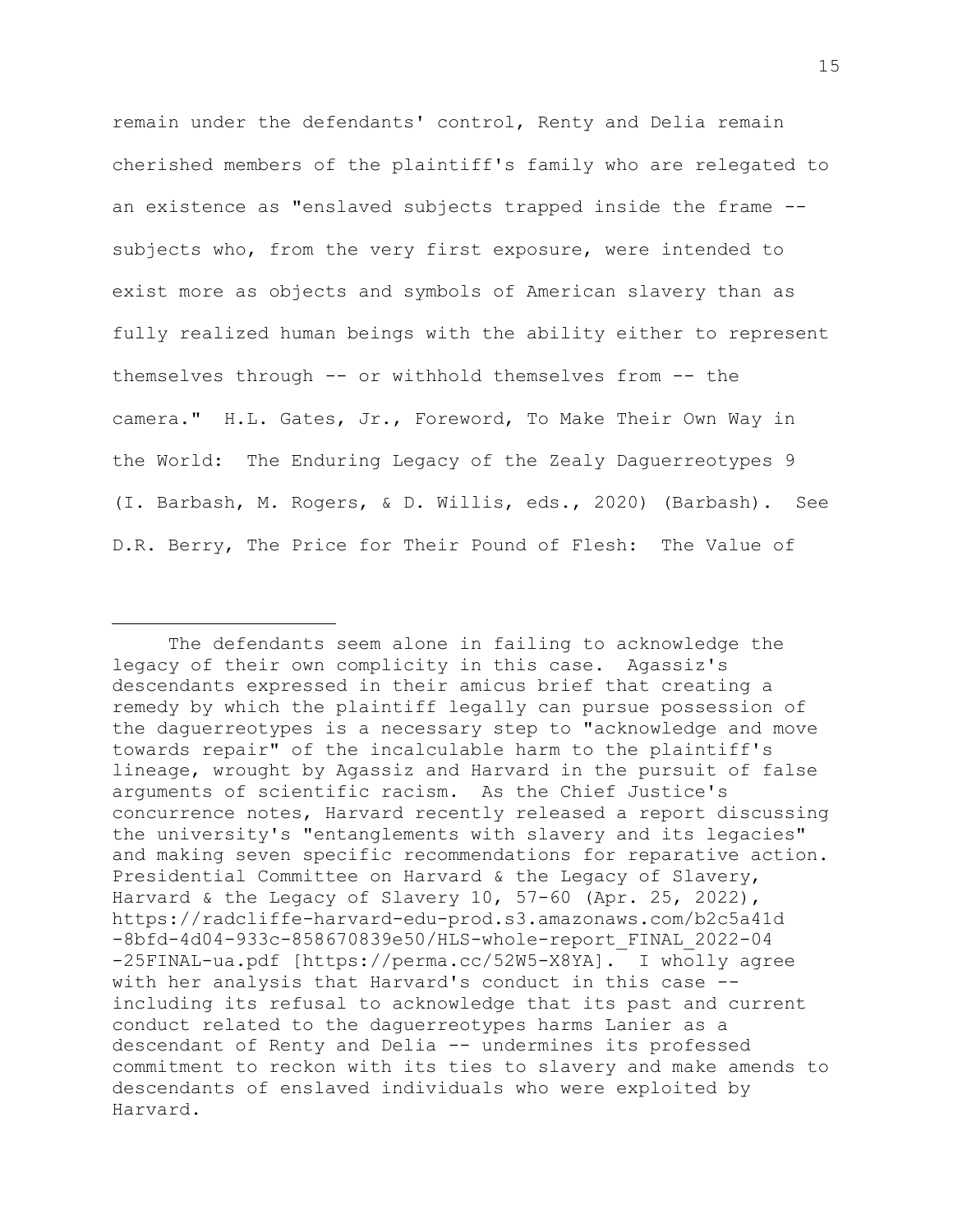the Enslaved, from Womb to Grave, in the Building of a Nation 195 (2017) ("death did not end the[] commodification [of the enslaved]"). Agassiz, and by extension Harvard, exercised control over Renty and Delia and their images during their lives. Concepts of fairness and equity demand that Harvard be prohibited from continuing to control Renty's and Delia's legacy in perpetuity.<sup>10</sup>

4. The abolition of slavery in Massachusetts. To understand why I think that we have the ability to remedy this

<sup>10</sup> The plaintiff asserts that "[t]he daguerreotypes are all that remain of her ancestors[,] Renty and Delia," and that "Harvard's refusal to return Renty['s] and Delia's images to [the plaintiff] is a continuation of Renty['s] and Delia's enslavement and a perpetuation of Harvard's legacy of white supremacy." Moreover, Harvard University and Harvard's Peabody Museum of Archaeology and Ethnology have adopted policies to research the provenance of artifacts in the institution's possession to determine rightful ownership where such artifacts were obtained after theft or other illegal transactions and to then return such artifacts to their rightful owners. See Harvard University, Steering Committee on Human Remains in Harvard Museum Collections, https://www.harvard.edu /president/news/2021/steering-committee-on-human-remains-inharvard-museum-collections [https://perma.cc/LK4T-ZUMR]; Harvard University, Message from the Peabody Museum Director, https://peabody.harvard.edu/news/message-peabody-museum-director [https://perma.cc/6PZZ-WT7E]. I think the daguerreotypes constitute such artifacts. It is widely recognized that human remains and related objects have inherent cultural and communal significance to the kin of the individuals those remains and objects represent. See, e.g., 25 U.S.C. § 3001(3) (Native American Graves Protection and Repatriation Act); Steering Committee on Human Remains in Harvard Museum Collections, supra. Where, as the plaintiff asserts, the daguerreotypes are Renty's and Delia's final tangible impression on this Earth, they likewise have inherent cultural and communal significance to the plaintiff as their lineal descendant.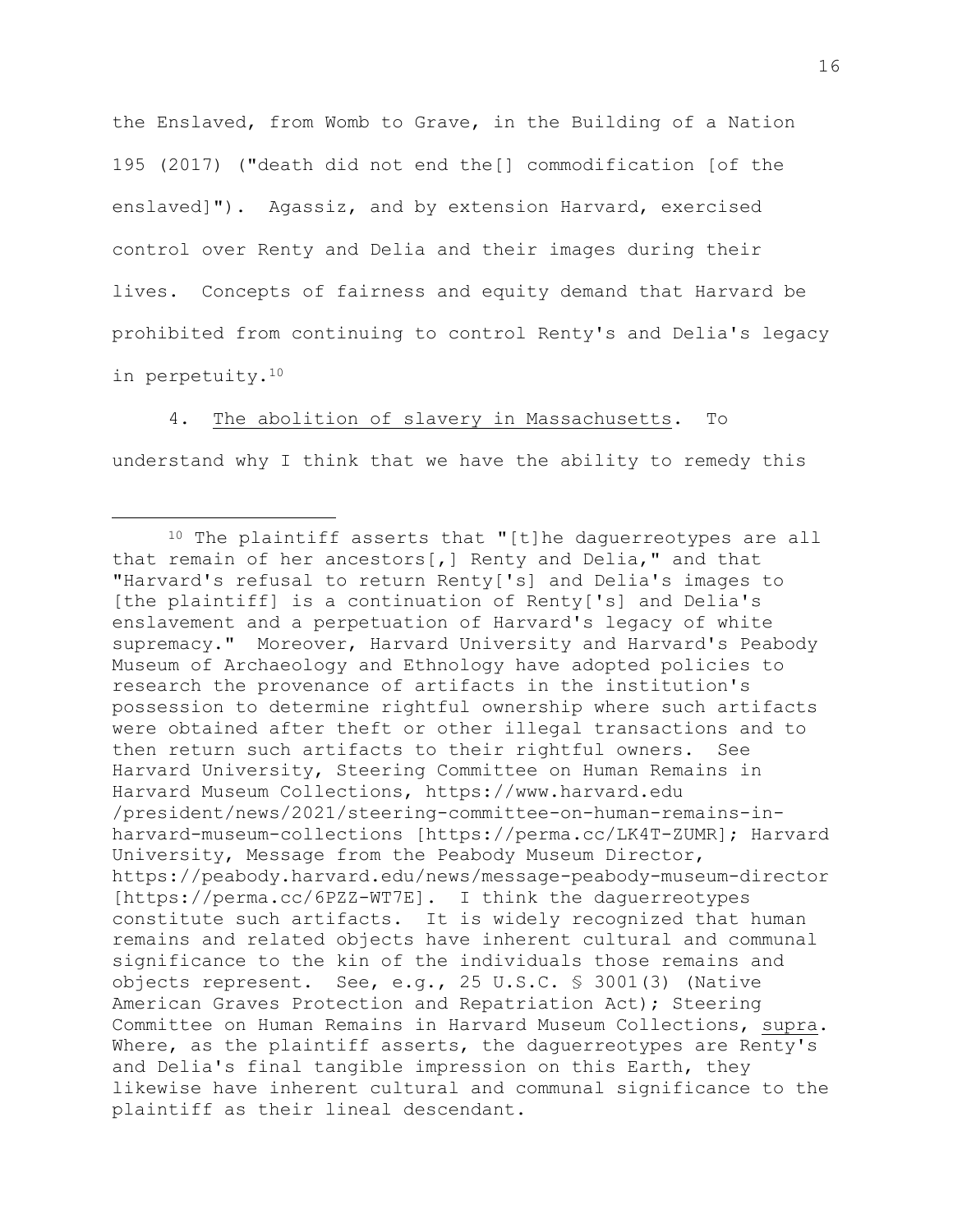particular wrong, it is necessary to examine the history of slavery and its abolition in Massachusetts, as our ability to right this wrong derives from this history. Throughout much of the Eighteenth Century, individuals -- including enslaved individuals -- repeatedly lobbied the General Court to abolish slavery legislatively. A. Zilversmit, The First Emancipation: The Abolition of Slavery in the North 100-103 (1967). In 1703 the General Court enacted a statute to make manumission, the release of an individual from slavery, more onerous by imposing a fee on enslavers who freed those they had enslaved. Id. at 18. In later years, the General Court changed course and "made several attempts to end slavery and the slave trade." Id. at 100.

At the same time that enslaved Africans and African-Americans were lobbying the General Court to abolish slavery, they were also seeking the judicial abolition of slavery through a series of cases that have become known as "freedom suits" - cases in which enslaved persons sued for their freedom. Id. at 101-103. "John Adams recalled that the arguments in the freedom cases . . . '[arose] from the rights of mankind.'"<sup>11</sup> Id. at 104. After ratification of the Massachusetts Constitution in 1780,

<sup>&</sup>lt;sup>11</sup> We acknowledge that, earlier, John Adams had argued on behalf of an enslaver in one such freedom suit. Zilversmit, supra at 103.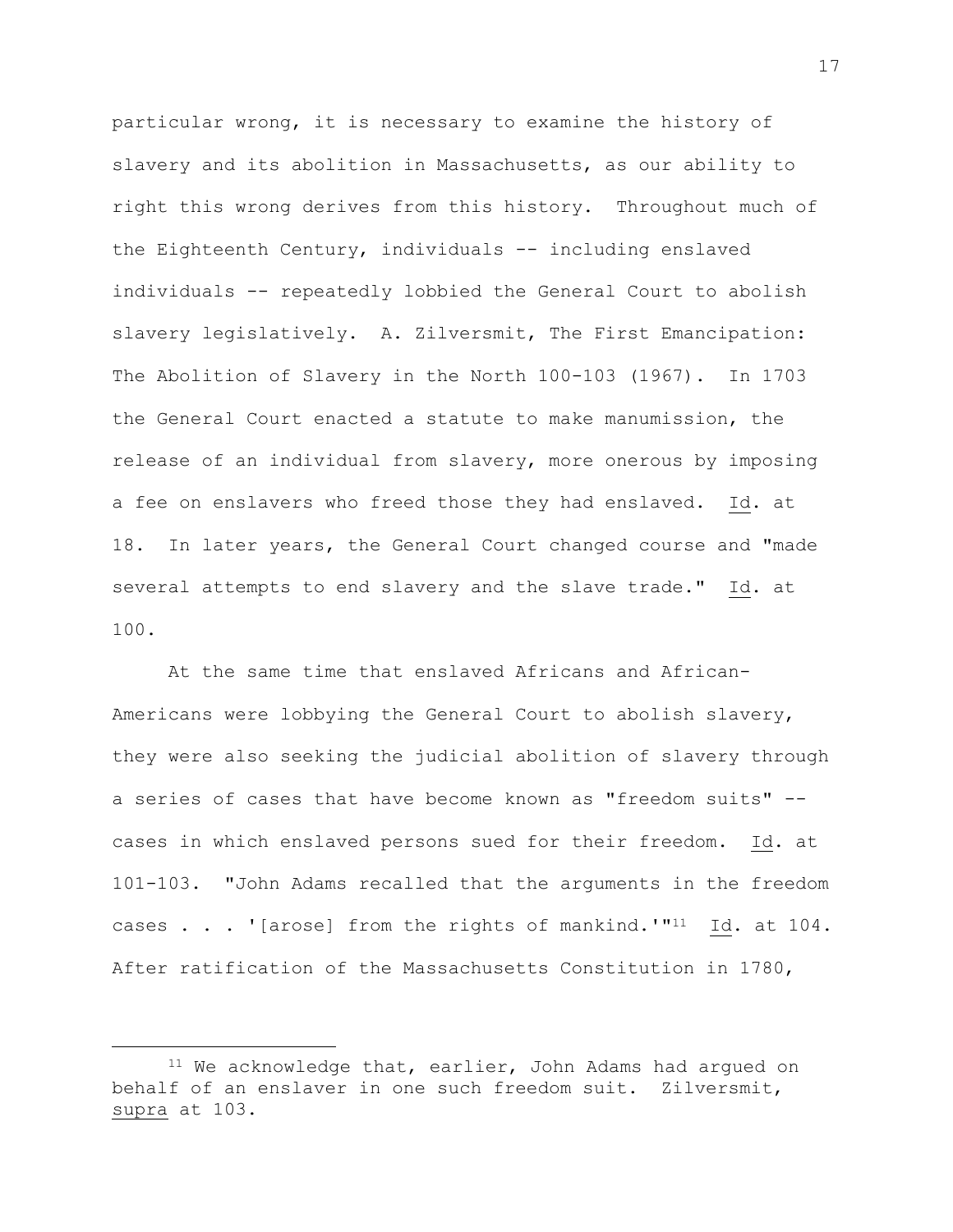which declared that "[a]ll men are born free and equal, "<sup>12</sup> these freedom suits ultimately succeeded in bringing about the abolition of slavery through judicial interpretation of that provision of the Constitution. Id. at 112-113. See Massachusetts Constitution and the Abolition of Slavery, https://www.mass.gov/guides/massachusetts-constitution-and-theabolition-of-slavery [https://perma.cc/74QQ-FB2X].

Thus, for the abolition of slavery in Massachusetts, we owe a great debt to the brave men and women who, while enslaved, went to courts that had so far permitted their enslavement to challenge the existence of slavery in Massachusetts and to argue for their freedom, among them, Adam, Priscilla, Juno, Timon, 13

<sup>13</sup> As the Senate recognized in 2009, one of the indignities suffered by those enslaved was the stripping of their given names. Sen. Con. Res. 26, 111th Cong., 1st Sess. (2009). Although some, like Renty and Delia, were made to use the surname of their enslaver, others were allowed no surname at all. Thus, the case names created when these individuals sued for their freedom often listed only a first name for the plaintiff. See Blanck, Seventeen Eighty-Three: The Turning Point in the Law of Slavery and Freedom in Massachusetts, 75 New Eng. Q. 24, 27 n.8 (2002).

<sup>12</sup> Article 1 of the Massachusetts Declaration of Rights has since been amended to provide that "[a]ll people are born free and equal" (emphasis added). Art. 106 of the Amendments to the Massachusetts Constitution.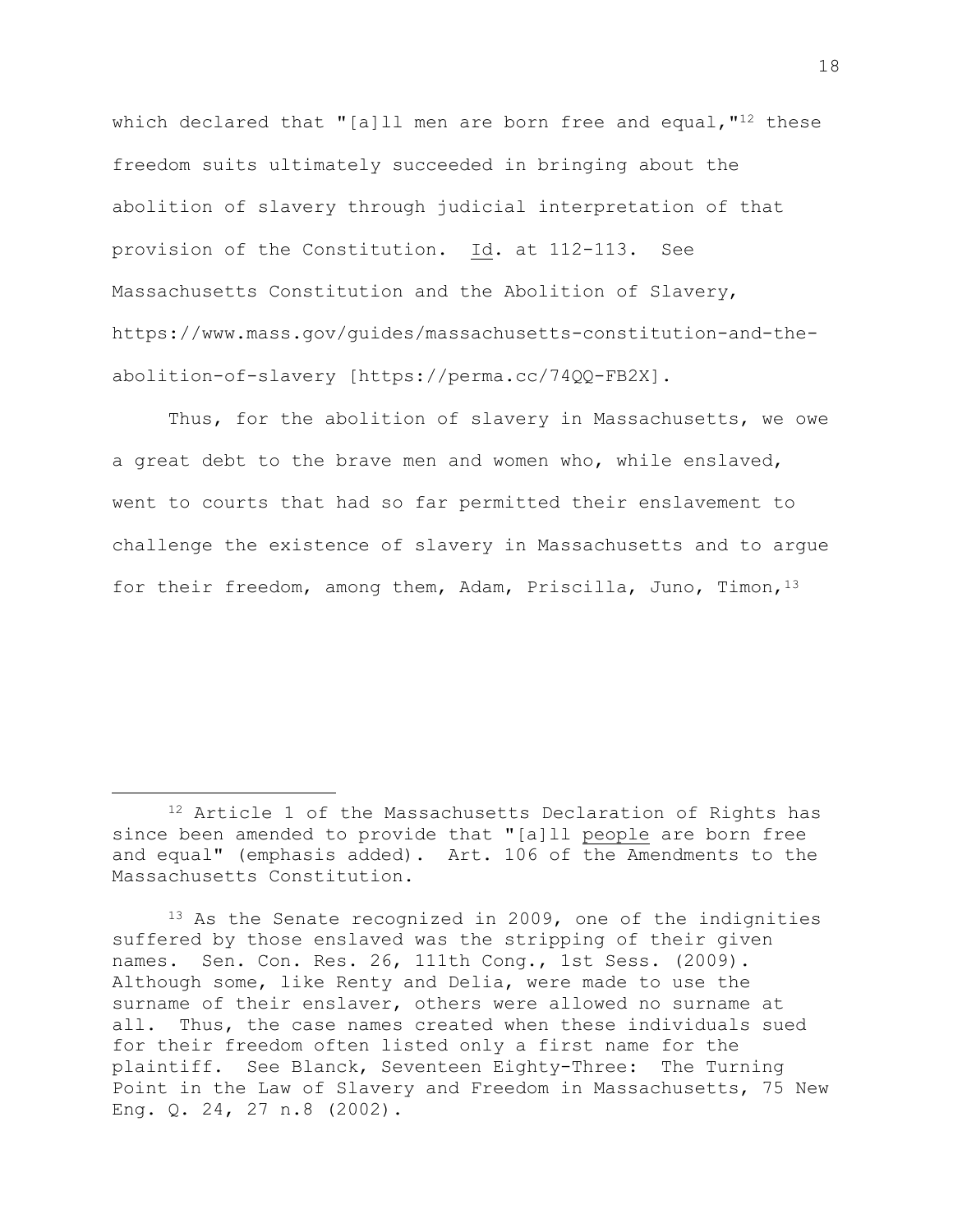Elizabeth Freeman,  $^{14}$  and Ouock Walker.<sup>15</sup> They led this court to recognize, in 1783, that under the Massachusetts Constitution, slavery was "as effectively abolished as it [could] be by the granting of rights and privileges wholly incompatible and repugnant to [slavery's] existence," and that "perpetual servitude [could] no longer be tolerated."<sup>16</sup> J.D. Cushing, The Cushing Court and the Abolition of Slavery in Massachusetts: More Notes on the "Quock Walker Case," 5 Am. J. Legal Hist. 118,

<sup>14</sup> When enslaved, Elizabeth Freeman was known as "Mum Bett," the name she used in her freedom suit. Massachusetts Constitution and the Abolition of Slavery, https://www.mass.gov /guides/massachusetts-constitution-and-the-abolition-of-slavery [https://perma.cc/74QQ-FB2X]. After winning her freedom, she changed her name to Elizabeth Freeman. National Women's History Museum, Elizabeth Freeman, https://www.womenshistory.org /education-resources/biographies/Elizabeth-freeman [https: //perma.cc/Q7GC-F2C9]. I therefore use the name she chose for herself as a free woman.

<sup>15</sup> Blanck, 75 New Eng. Q. at 27 n.8. Massachusetts Constitution and the Abolition of Slavery, https://www.mass.gov /guides/massachusetts-constitution-and-the-abolition-of-slavery [https://perma.cc/74QQ-FB2X].

<sup>16</sup> Chief Justice William Cushing included these remarks in his instructions to the jury in the case of Commonwealth vs. Jennison (1783) (unreported), in which Nathaniel Jennison was charged with assault and battery related to his enslavement of Quock Walker. J.D. Cushing, The Cushing Court and the Abolition of Slavery in Massachusetts: More Notes on the "Quock Walker Case," 5 Am. J. Legal Hist. 118, 130-132 (1961). Similar instructions were adopted in a unanimous opinion of the court in Inhabitants of Littleton vs. Tuttle (1796) (unreported). Later cases recognized these two rulings as having abolished slavery judicially. See, e.g., Inhabitants of Winchendon v. Inhabitants of Hatfield, 4 Mass. 123, 128-129 (1808) (recounting jury instructions in Jennison and Tuttle cases).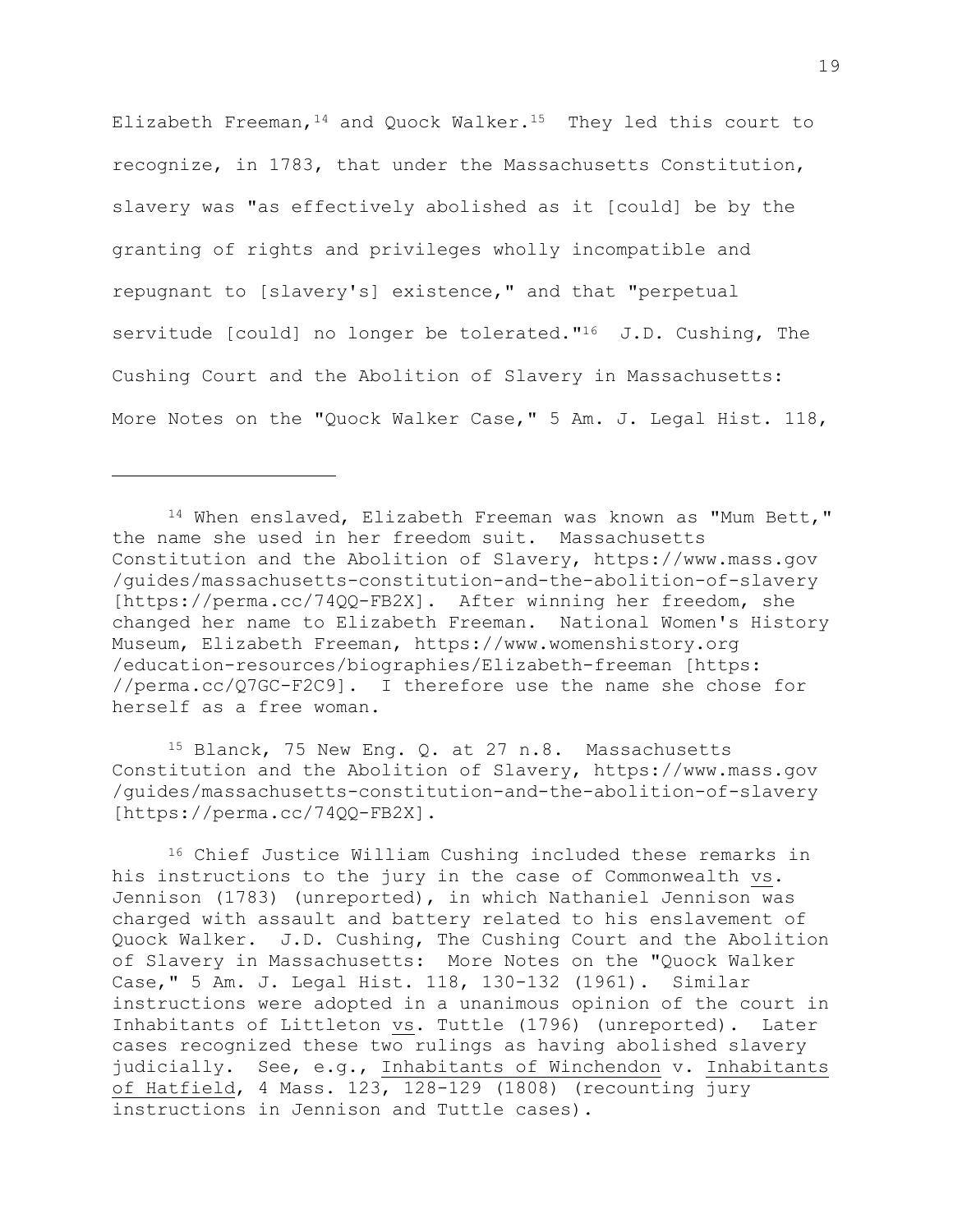133 (1961). See Massachusetts Constitution and the Abolition of Slavery, https://www.mass.gov/guides/massachusetts-constitutionand-the-abolition-of-slavery [https://perma.cc/74QQ-FB2X].

This court played a critical role in the abolition of slavery in Massachusetts, but we should not ignore that the court's history with slavery and some of the important racerelated issues since then has not always been a paradigm of freedom and equality. For example, although this court held in Commonwealth v. Aves, 18 Pick. 193, 217 (1836), superseded by the Thirteenth Amendment to the United States Constitution, that an enslaved person who was brought into the Commonwealth by her enslaver became free on entering Massachusetts and thus could not be removed forcibly from the Commonwealth by her enslaver, the court declined to extend that holding to "fugitives," meaning those enslaved individuals who had fled their captivity to assert their right to be free.

This court also has the unfortunate distinction of being one of the first courts to develop the "separate but equal" doctrine, $17$  later relied on and endorsed by the Supreme Court in the infamous decision in Plessy v. Ferguson, 163 U.S. 537, 540-

<sup>17</sup> See Roberts v. Boston, 5 Cush. 198, 206, 209 (1849), superseded by St. 1855, c. 256, §§ 1-5 (separate schools for Black and white children did not violate their right to be "equal before the law").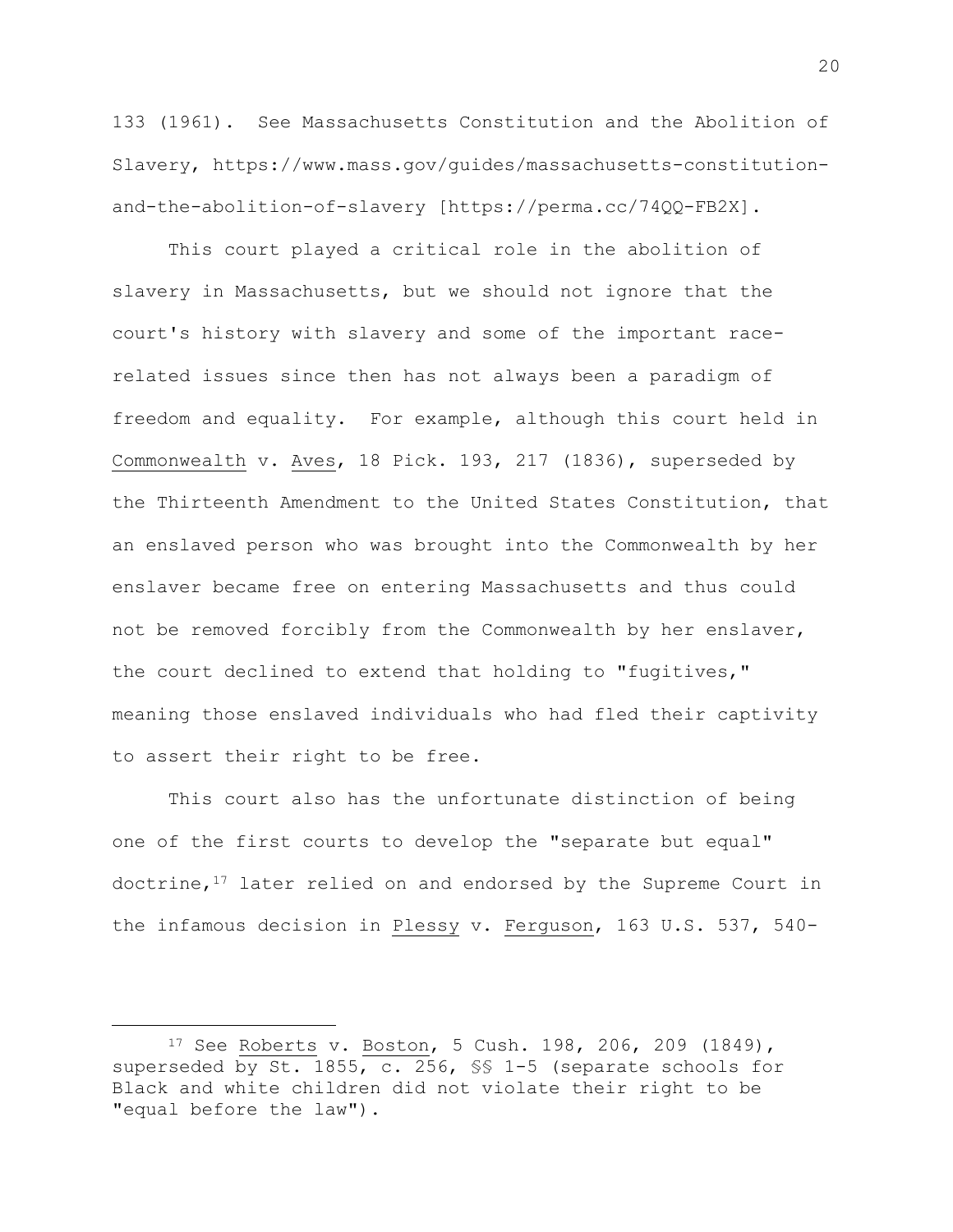541, 548-550 (1896), overruled by Brown v. Board of Educ. of Topeka, 347 U.S. 483, 494-495 (1954).

In light of this checkered history, I understand this court to have a continuing responsibility to ensure, to the fullest extent that our role as Justices may permit, that the common law provides a remedy for every substantial wrong. See, e.g., Recinos, 473 Mass. at 741; Shields, 163 Vt. at 223. To fulfill that responsibility, I think we may do what common-law courts always have been empowered to do and recognize a judicial remedy to ensure that where, as here, an aggrieved litigant has pleaded a violation of her rights, she has access to an appropriate judicial remedy tailored to the facts of her case.

5. An appropriate remedy.<sup>18</sup> I conclude that the factual allegations in the plaintiff's second amended complaint

<sup>18</sup> I do not attempt, nor purport to possess the authority to recognize, a sweeping remedy akin to reparations. See art. 30 of the Massachusetts Declaration of Rights. All that I do today, and all that it is within our authority to do, is provide a potential remedy to a plaintiff who is properly before us, and who has pleaded a specific harm suffered due to allegedly wrongful conduct of the defendants. Contrary to the court's assertion, see ante at , this narrow cause of action is entirely dissimilar to a comprehensive statutory and regulatory scheme such as that created by the Native American Graves Protection and Repatriation Act of 1990 (NAGPRA), 25 U.S.C. §§ 3001-3013, and is entirely dissimilar to the type of sweeping reparations to which the court compares it. Although the differences between my proposed cause of action and legislation such as NAGPRA are vast, a primary one is that, with a cause of action such as the one I propose, a plaintiff may only recover if she affirmatively brings suit in the first instance, and it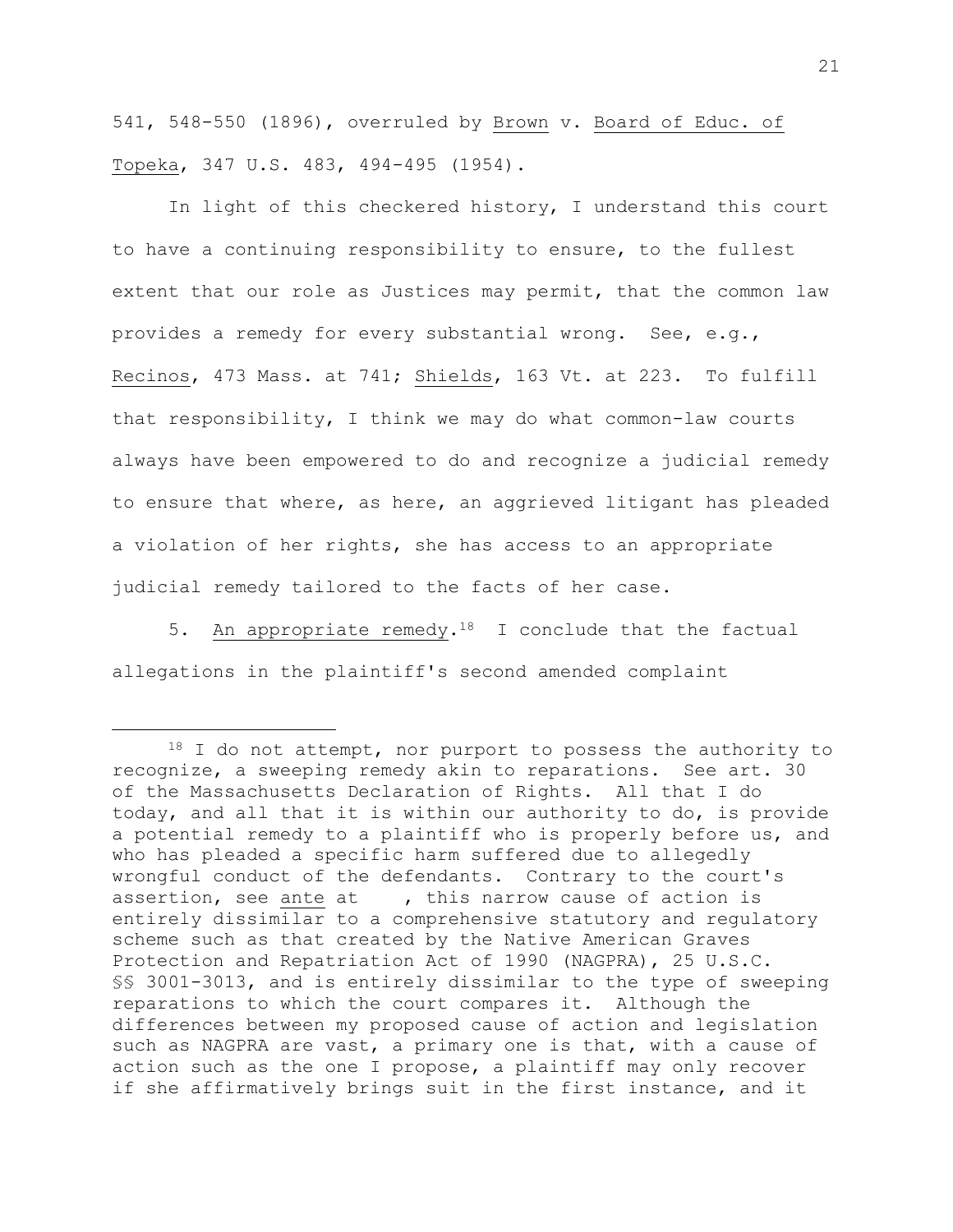plausibly raise an entitlement to relief under a cause of action I would recognize as follows: a plaintiff must show that (1) she is a direct lineal descendant of a specific individual or individuals enslaved in the United States or in a colony that later became a part of the United States;<sup>19</sup> (2) the defendant has possession of an artifact,  $20$  which was created or obtained as a consequence of the enslavement of the plaintiff's ancestors; (3) the defendant participated, either directly or indirectly, in the wrongful creation or attainment of such artifact; (4) the artifact provides a meaningful connection between the plaintiff and her ancestors; and (5) the plaintiff has made a request or

<sup>19</sup> I define "enslaved individual" in this case to encompass only those who were subjected to the institution of American chattel slavery. Although other people came to this land in positions that were less than free, such as those who indentured themselves to another in payment for their voyage, such forms of servitude are beyond the scope of this particular remedy.

 $20$  I use the term "artifact" to mean "an object[, such as a tool or instrument,] remaining from a particular period," namely, the period of American chattel slavery. See Merriam-Webster Online Dictionary, Artifact, https://www.merriamwebster.com/dictionary/artifact [https://perma.cc/E588-A7QK].

would be the plaintiff's burden to prove that she, as a specific individual, has fulfilled all the elements of the cause of action such that she is entitled to possession of the specific artifact to which she claims such entitlement. Conversely, pursuant to the framework created by NAGPRA, Federal agencies and museums have affirmative duties, in consultation with tribal governments, to inventory their holdings to identify any artifacts subject to NAGPRA. 25 U.S.C. § 3003. The cause of action I propose would place no similar affirmative duty on any potential defendants.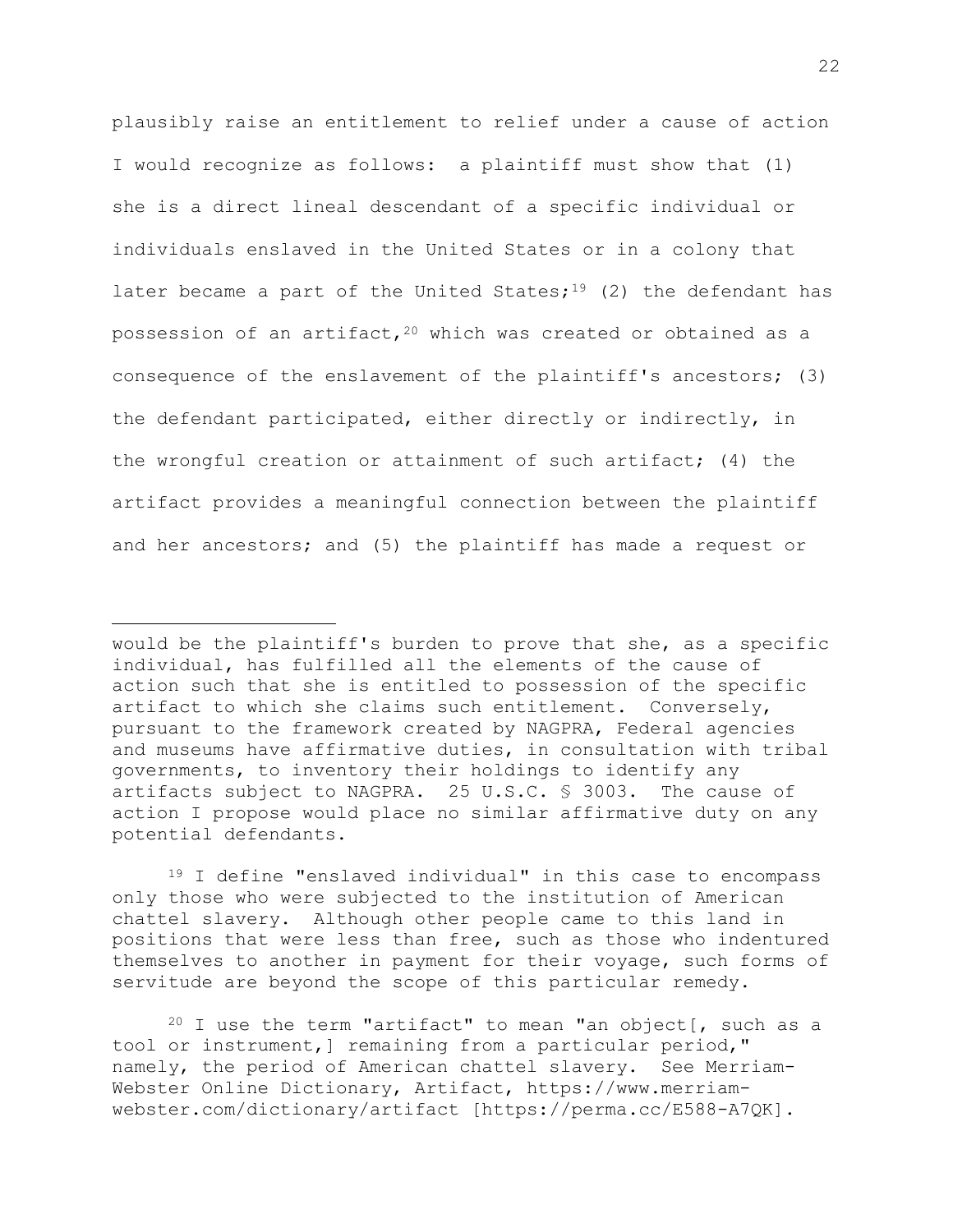demand to the defendant to relinquish the artifact to the plaintiff, which the defendant has refused or ignored. On establishment of the foregoing elements, as the sole remedy for this cause of action, the plaintiff would be entitled to the specific performance of transfer of possession of the artifact from the defendant to the plaintiff.<sup>21</sup>

<sup>&</sup>lt;sup>21</sup> The court asserts, ante at  $\qquad$ , that the transfer of the daguerreotypes to the plaintiff would be inappropriate where Harvard has not been convicted of any crime in relation to the daguerreotypes and there is no statute "providing for forfeiture or transfer of property under the factual circumstances alleged." First, this ignores that, as noted supra, the plaintiff's circumstances are rare, if not unique, in several respects. A claimant pleading the cause of action I would recognize would need to identify an artifact from the era of chattel slavery that exists today and show that his or her ancestor had a connection to it, both of which become more difficult with the passage of time. The daguerreotypes have survived this long because they have been in archival protection for most of their existence. Many other artifacts of that time period have likely been degraded or destroyed altogether by this point. Further, Agassiz's status as a historical celebrity is also unique, meaning the level of meticulous documentation surrounding his creation and use of the artifacts may also well be unique or rare. As a result, this plaintiff's ability to establish a connection to the daguerreotypes is extremely rare in how strong it is and suggests that the potential class of litigants who may seek such a remedy is quite small. It is therefore unsurprising that no judicial decisions addressing a similar factual scenario have been identified. It does not necessarily follow, however, that this plaintiff must be resigned to go without a full remedy for the harm she has suffered.

Second, the successful prosecution of nearly every civil case results in the judicially ordered forfeiture of property by the defendant to the plaintiff, either via an award of monetary damages or the imposition of injunctive relief. Courts of the Commonwealth have long been empowered to impose injunctive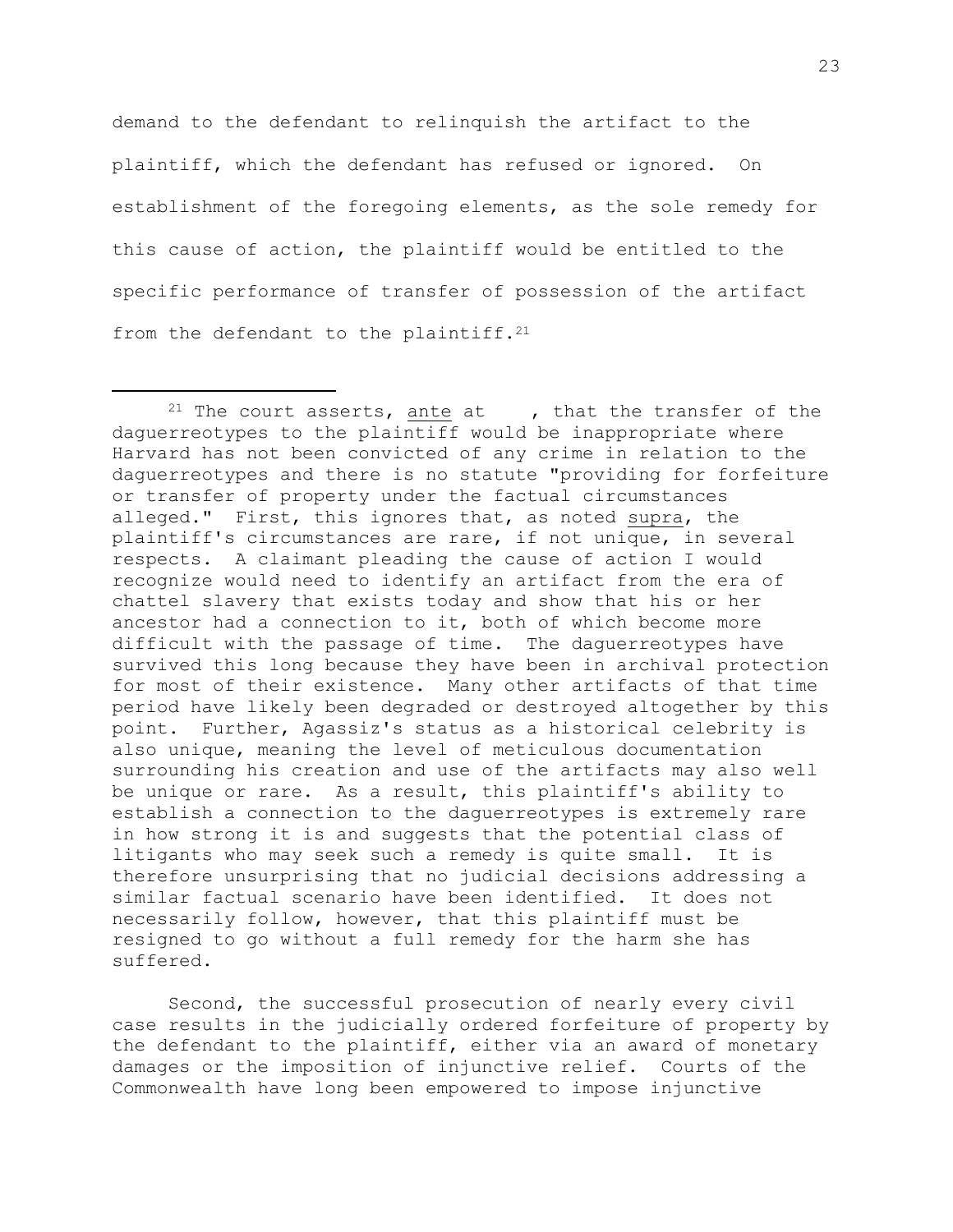I now turn to the question whether, considering the factual allegations in the complaint, the plaintiff has plausibly suggested an entitlement to relief under this cause of action. I think she did. The plaintiff has alleged that (1) she is a

Thus, if the plaintiff prevails on remand on her claims of negligent and reckless infliction of emotional distress claims, it will result in the transfer of property from Harvard to the plaintiff in the form of monetary damages. However, although the court considers a claim for reckless infliction of emotional distress to be part of established tort law, I note that this court did not recognize such a claim until 1976, and it is thus relatively new in the context of the long history of the common law. Compare Agis v. Howard Johnson Co., 371 Mass. 140, 144 (1976) (recognizing for first time cause of action for intentional or reckless infliction of severe emotional distress in absence of resulting bodily injury), with George v. Jordan Marsh Co., 359 Mass. 244, 255 (1971) (recognizing cause of action for intentional infliction of severe emotional distress with resulting bodily injury and declining to rule on availability of claim for reckless infliction of severe emotional distress).

relief that requires the transfer of property from one party to another. See, e.g., Tucker v. Connors, 342 Mass. 376, 378, 381- 382 (1961) (affirming order requiring transfer of property to option holder as "a usual equity power"); Limpus v. Armstrong, 3 Mass. App. Ct. 19, 20-22, 24 (1975) (ordering specific performance of agreement to sell property to plaintiff despite plaintiff's failure to perform on date specified for closing where time was not of the essence). Additionally, money is property. See Ryan v. Mary Ann Morse Healthcare Corp., 483 Mass. 612, 628 n.17 (2019), citing G. L. c. 93, § 76 (a); Commonwealth v. Alleged Gaming Apparatus & Implements & Money, 335 Mass. 223, 224 (1957); Commonwealth v. Hays, 14 Gray 62, 64 (1859); Sheldon v. Root, 16 Pick. 567, 569 (1835). As such, an award of monetary damages for a plaintiff also requires the forfeiture of property by the unsuccessful party and transfer of the same to the prevailing party. This also means that, every time this -- or any -- court has recognized a new cause of action, it has allowed for the transfer of property between parties in novel circumstances.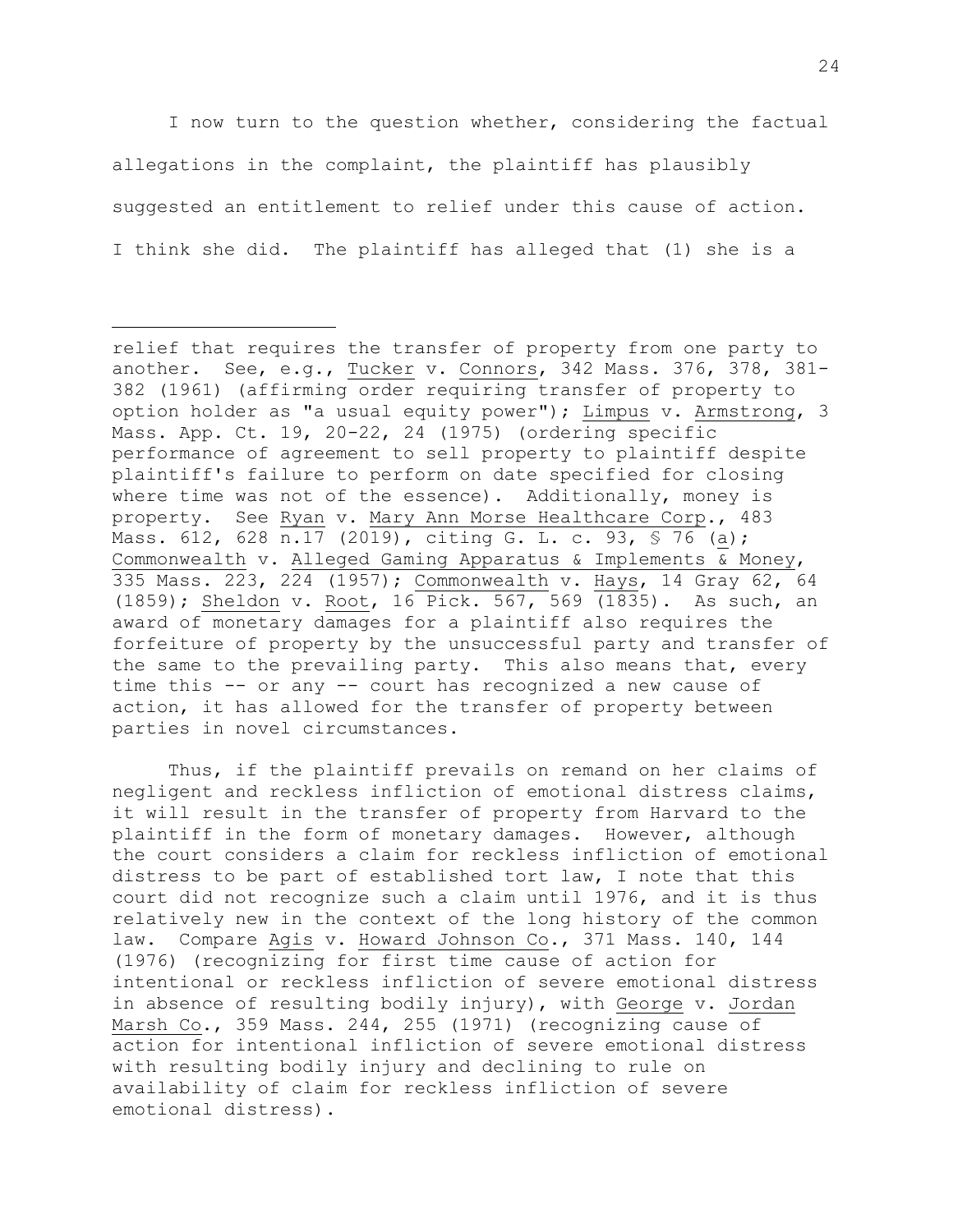direct lineal descendant of Renty and Delia, who were enslaved in the United States in the 1850s; (2) Harvard possesses the daguerreotypes, which were both created according to Agassiz's orders and obtained by Harvard as a consequence of Renty's and Delia's enslavement; (3) the daguerreotypes were created by Agassiz's exploitation of enslaved labor at a time when slavery was unlawful in the Commonwealth, with Agassiz acting as an agent and employee of Harvard; (4) the daguerreotypes represent the plaintiff's only remnant of any tangible connection to Renty and Delia; and (5) the plaintiff has demanded that Harvard relinquish the daguerreotypes to her, and Harvard has refused to do so. Thus, taking the factual allegations in the plaintiff's complaint as true, the plaintiff has stated a claim under the cause of action I would recognize today, and thus, she should be entitled to the opportunity to prove that claim at trial. See Alberts, 395 Mass. at 75 (recognizing new cause of action and reversing grant of summary judgment for defendants). $2^2$  See also Labonte, 426 Mass. at 322-323 (declining to recognize new cause of action for tortious interference with expectancy under will

<sup>22</sup> Other examples of cases where a court has simultaneously recognized a new cause of action and reversed dismissal of the case or judgment for the defendant in order to allow for trial on the merits include Byrne v. Avery Ctr. for Obstetrics & Gynecology, P.C., 327 Conn. 540, 572 (2018); Theama v. Kenosha, 117 Wis. 2d 508, 528 (1984); Shockley v. Prier, 66 Wis. 2d 394, 404-405 (1975).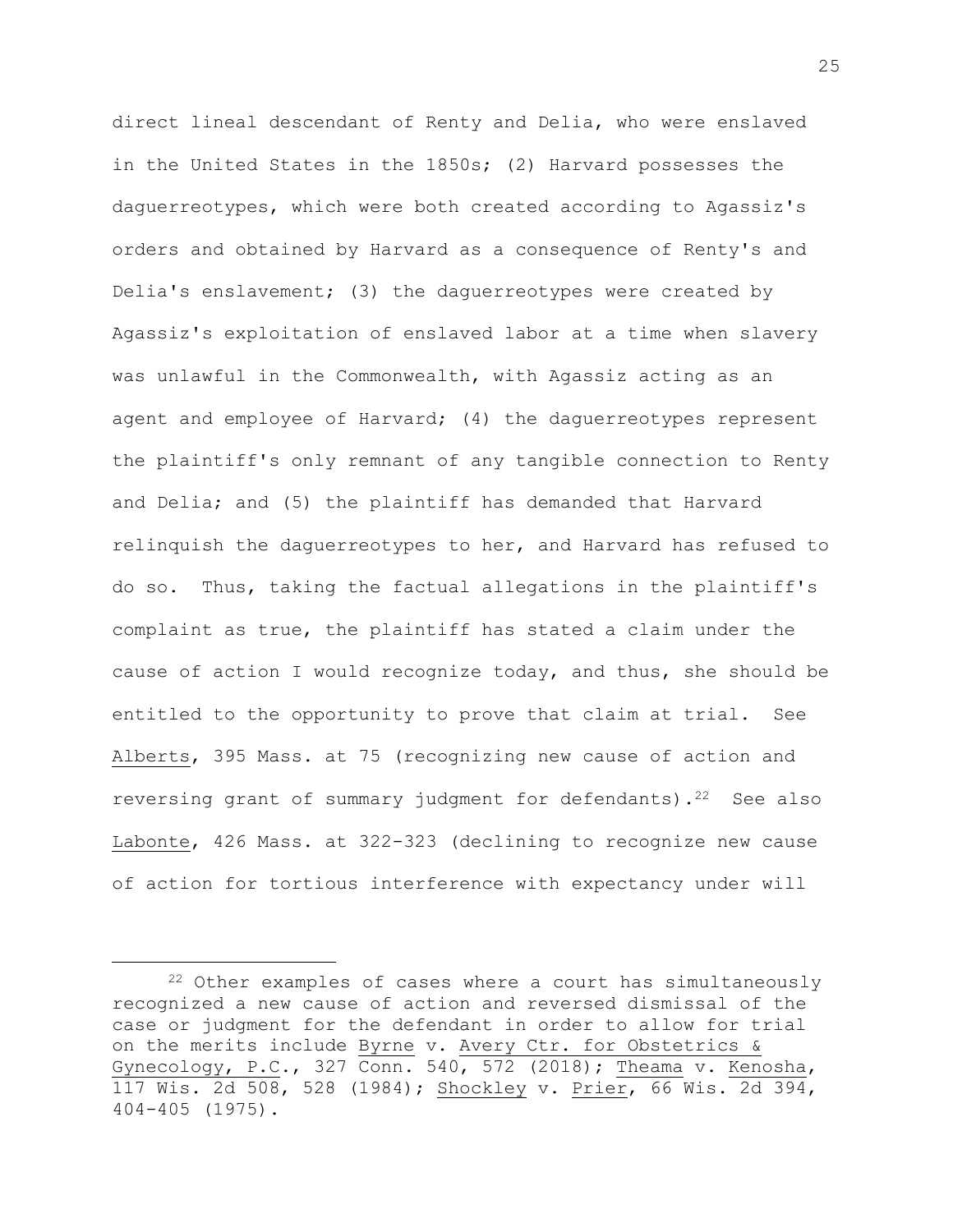while donor is alive, but remanding case to allow plaintiff to amend complaint where donor died during pendency of appeal).

6. Statute of limitations. A statute of limitations generally applies equally at equity as in law. Baldassari v. Public Fin. Trust, 369 Mass. 33, 43 (1975), superseded on other grounds by G. L. c. 93A, § 9 (1), as appearing in St. 1979, c. 406, § 1. International Paper Co. v. Commonwealth, 232 Mass. 7, 13 (1919). Because the cause of action I would recognize is not based on breach of contract, I think it is most analogous to a tort, $23$  and thus the three-year statute of limitations set forth in G. L. c. 260, § 2A, would apply. A statute of limitations period generally begins to run when "the cause of action accrues." See, e.g., G. L. c. 260, § 2A.

Pursuant to the discovery rule, "a cause of action accrues when the plaintiff discovers or with reasonable diligence should have discovered that (1) he has suffered harm; (2) his harm was caused by the conduct of another; and (3) the defendant is the person who caused that harm." Harrington v. Costello, 467 Mass. 720, 727 (2014). The "harm" referred to in the discovery doctrine is limited to legally cognizable harm. See Sudbury v. Massachusetts Bay Transp. Auth., 485 Mass. 774, 781 (2020)

<sup>23</sup> Black's Law Dictionary defines "tort" as "[a] civil wrong, other than breach of contract, for which a remedy may be obtained, usu[ally] in the form of damages." Black's Law Dictionary 1792 (11th ed. 2019).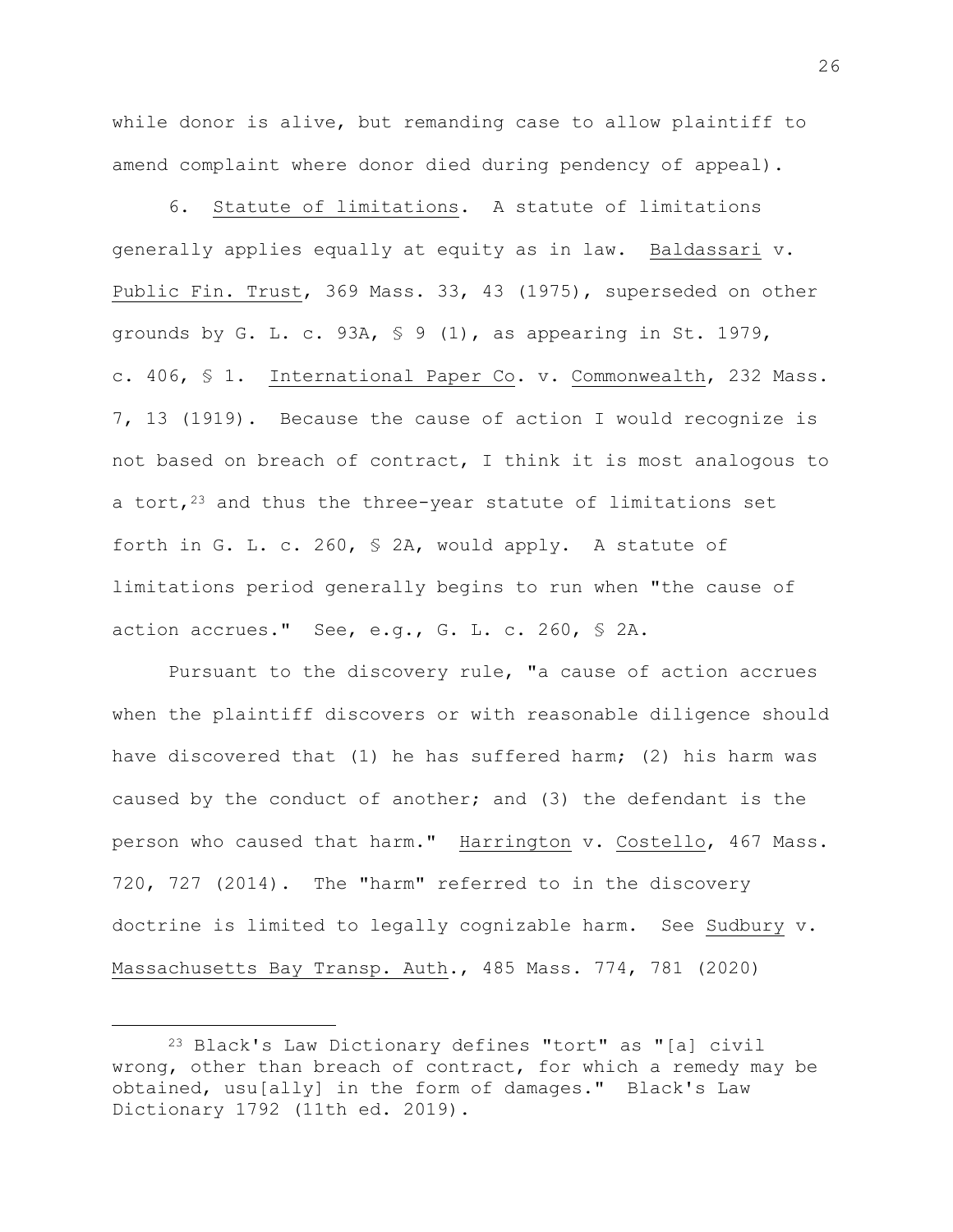(asserted harm not legally cognizable). The cause of action I would recognize has, as one of its elements, that a defendant in possession of an artifact has rejected the plaintiff's demand to relinquish the artifact. Because a cause of action cannot accrue until, at a minimum, all of the elements of the claim have occurred, the cause of action I would recognize would accrue no earlier than when the plaintiff knows or should know that the defendant has refused the plaintiff's demand to relinquish such artifact.<sup>24</sup>

Here, the plaintiff alleges that she completed sufficient research to reasonably know that she is a descendant of Renty and Delia in 2017. She demanded Harvard relinquish the daguerreotypes to her on October 27, 2017, less than one year later. Harvard's response to the letter ignored the demand. Thus, the date of such reply, November 13, 2017, would be the

 $24$  Of course, as a predicate to such a demand, the plaintiff should know or reasonably be able to know that she is a direct lineal descendant of a person enslaved during the period of American chattel slavery described supra, and that the defendant possesses an object created or obtained through the specific enslavement of that ancestor. Where a demand is a required element of a claim, the demand must be made within a reasonable time, which generally means "the time limited for bringing an action at law" as set forth in the relevant statute of limitations. Kelley v. Thomas G. Plant Corp., 274 Mass. 102, 106 (1931). However, under the cause of action I would recognize, the time to make such a demand would depend on when the plaintiff knows or reasonably should know that she is a descendant of an enslaved person and that the defendant possesses an object created or obtained through the enslavement of that ancestor.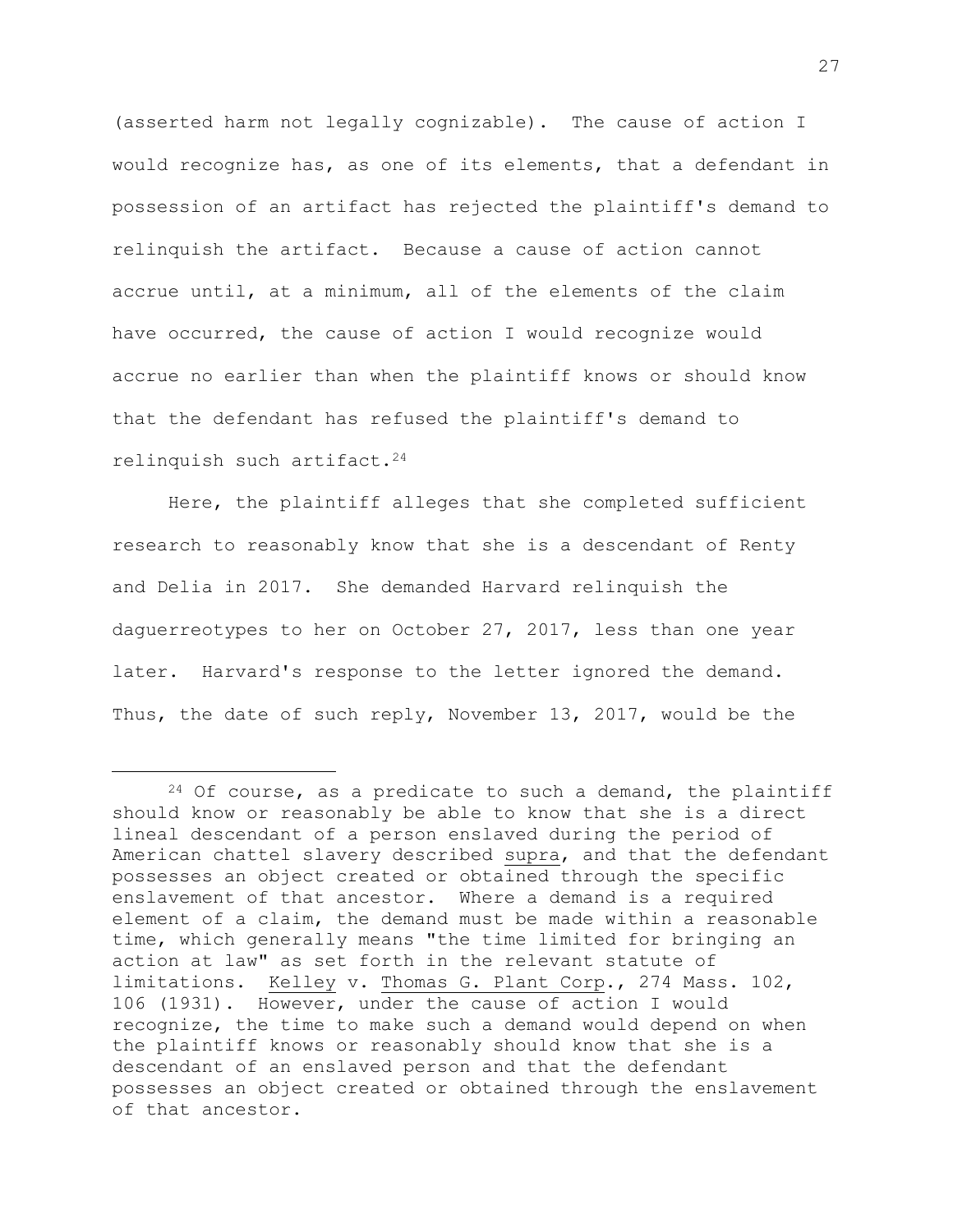earliest point at which the plaintiff's cause of action accrued. The plaintiff commenced this action on March 20, 2019. Taking the plaintiff's factual allegations as true, as we must, if the court were to recognize the cause of action I have articulated, it would appear that the plaintiff's case was timely brought.

7. First Amendment considerations. It has been suggested by Harvard and certain amici that where the plaintiff's claim to the daguerreotypes derives from Renty's and Delia's status as subjects depicted therein, concerns under the First Amendment to the United States Constitution are implicated, specifically as related to freedom of the press and freedom of (the defendants') speech. I defer to the court's reasoning on freedom of speech as it relates to the negligent and reckless infliction of emotional distress claims, to the extent that those concerns, should they arise on remand, must be factually developed and litigated by the parties in the trial court.

I doubt, however, that the freedom of the press or freedom of speech are implicated by the remedy I propose, which would potentially transfer ownership and control of the daguerreotypes from one private entity to another. It is well established that the First Amendment rights to both freedom of expression and freedom of the press are limited by a private individual's rights related to his or her private property, and thus the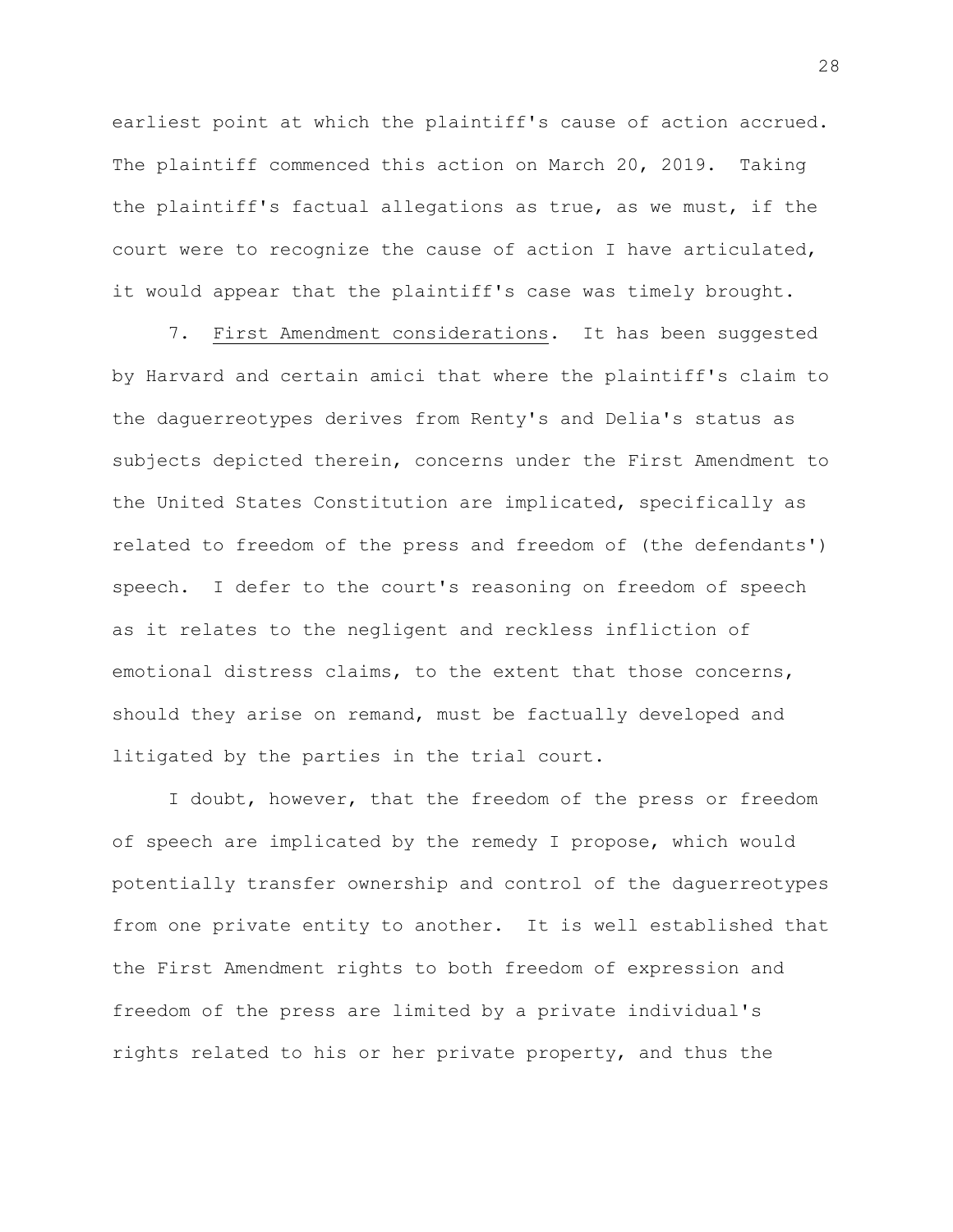First Amendment would not be implicated by the cause of action I would recognize.

Here, we have daguerreotypes that are and would continue to be privately possessed -- by either Harvard or the plaintiff. Thus, I fail to see how this dispute between purely private parties, none of whom has an obligation to provide access to the daguerreotypes to the press or the public, implicates the rights of freedom of the press or freedom of expression secured by the First Amendment. As to the right to freedom of expression, although the case law addressing the interaction between the First Amendment and tangible property has dealt only with the interaction between a speaker's First Amendment rights and an individual's right to exclude others from their real property,  $2^5$ I conclude that the analysis is applicable to personal property as well, where the range of a person's rights in either type of property includes the right to exclude others. "[A] speaker must seek access to public property or to private property dedicated to public use to evoke First Amendment concerns." Cornelius v. NAACP Legal Defense & Educ. Fund, Inc., 473 U.S.

<sup>25</sup> See, e.g., Hudgens v. National Labor Relations Bd., 424 U.S. 507, 509, 513, 521 (1976) (shopping center did not violate picketers' First Amendment rights by prohibiting picketing on its property because "the constitutional guarantee of free expression is a quarantee only against abridgment by government, [F]ederal or [S]tate").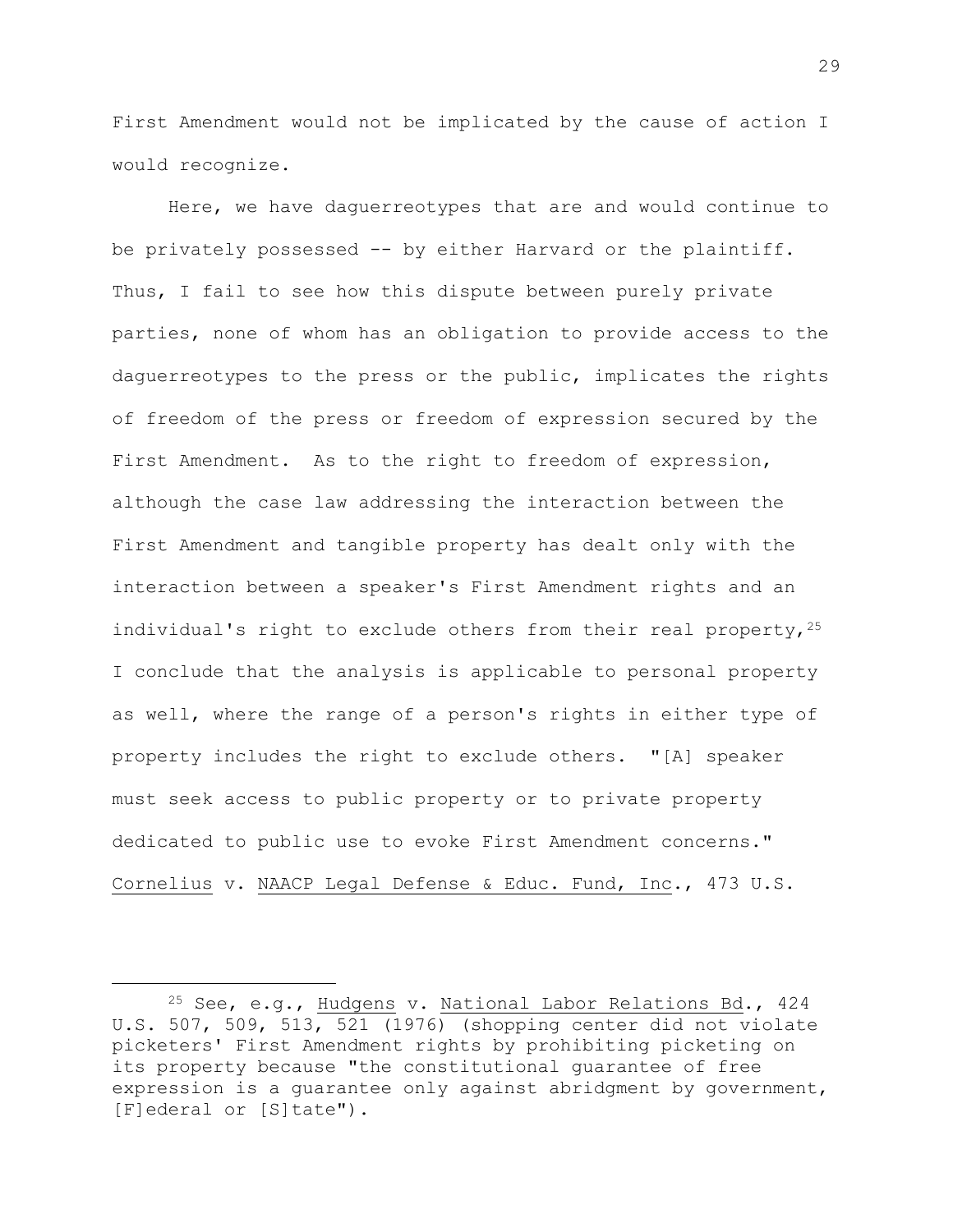788, 801 (1985). See Nollan v. California Coastal Comm'n, 483 U.S. 825, 831 (1987).

As a practical matter, where Harvard's current exercise of control over the daguerreotypes involves a prohibition on viewing the daguerreotypes or using the related images without Harvard's consent and a substantial licensing fee, the press would be no more legally restricted in its access to the daguerreotypes -- and thus its First Amendment rights would be no more burdened -- if the daguerreotypes were owned and controlled by the plaintiff than if they remained in Harvard's possession and control. Thus, the First Amendment does not prevent recognition of a cause of action whereby ownership of the daguerreotypes may be transferred from one private party to another.

Additionally, the photography-related cases relied on by Harvard and the motion judge in dismissing the plaintiff's property-related claims are inapplicable where, as here, the cause of action does not concern a photograph, but a unique artifact. A daguerreotype fundamentally is distinct from a photograph: photography results in an image designed to be easily reproduced ad infinitum. Where an individual takes a photograph, such photograph is generally the property of the photographer, and the use of such photograph is generally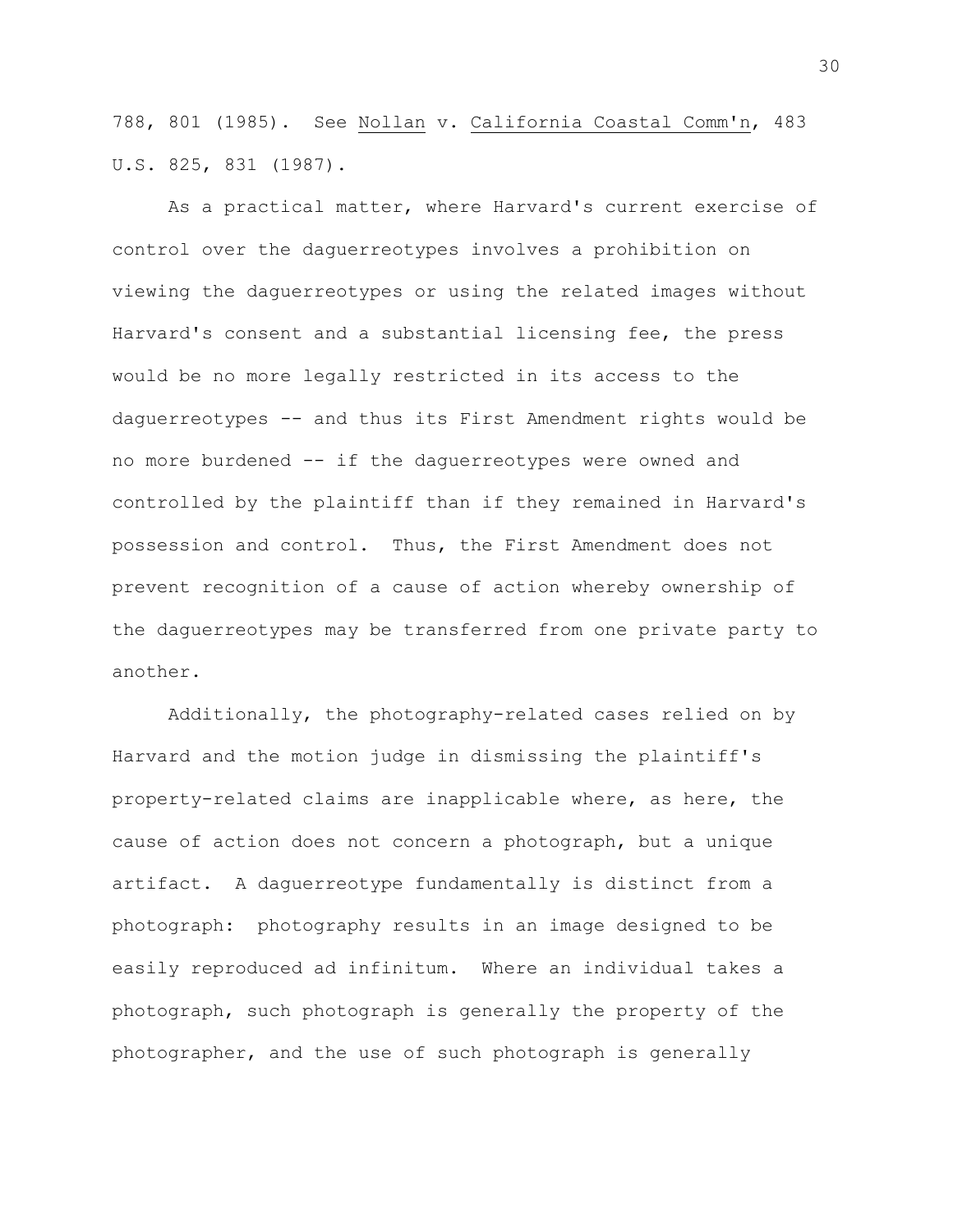protected under Federal copyright law.26 Even a photographer hired by a private party may expect to retain ownership over the photographic negative, depending on the terms of any contract between the parties. But because the daguerreotype process results in a unique image on a single sheet of copper, dageurreotypists in 1850 would not have had a similar expectation of retention of the product of their work. Instead, a resulting daguerreotype is simultaneously the original,

It is also worth noting that the rule that a photographer owns the photograph taken is not absolute; exceptions exist. For example, where a person commits sexual abuse of a child or adult and photographs such abuse, the resulting imagery is forfeited to the State as the fruit of the crime and may, in the case of child sexual abuse, itself constitute a crime. See G. L. c. 276, §§ 1, 3 (evidence not "stolen, embezzled or obtained by false pretenses" and seized pursuant to search warrant "may be forfeited and either sold or destroyed, as the public interest requires"; stolen property to be returned to rightful owner); G. L. c. 272, § 29C (criminalizing possession of child sexual abuse material); Beldotti v. Commonwealth, 41 Mass. App. Ct. 185, 188-190 (1996), cert. denied, 520 U.S. 1173 (1997) (declining to return to defendant photographs depicting rape of victim where there was "connection between the property that [the defendant sought] to have returned to him and the crime he committed"). It rightly never has been suggested, however, that a journalist's First Amendment rights are threatened by this exception to the general rule that photographers own their photographs.

<sup>26</sup> I note that the question of property rights in a tangible photograph is distinct from the question of copyright in a photograph. I also observe that "[p]hotographs did not receive federal copyright protection until the Act of March 3, 1865, 38th Cong., 2d Sess., 16 Stat. 198." SHL Imaging, Inc. v. Artisan House, Inc., 117 F. Supp. 2d 301, 306 (S.D.N.Y. 2000). Thus, the daguerreotypes, created in 1850, would not have been subject to Federal copyright protections.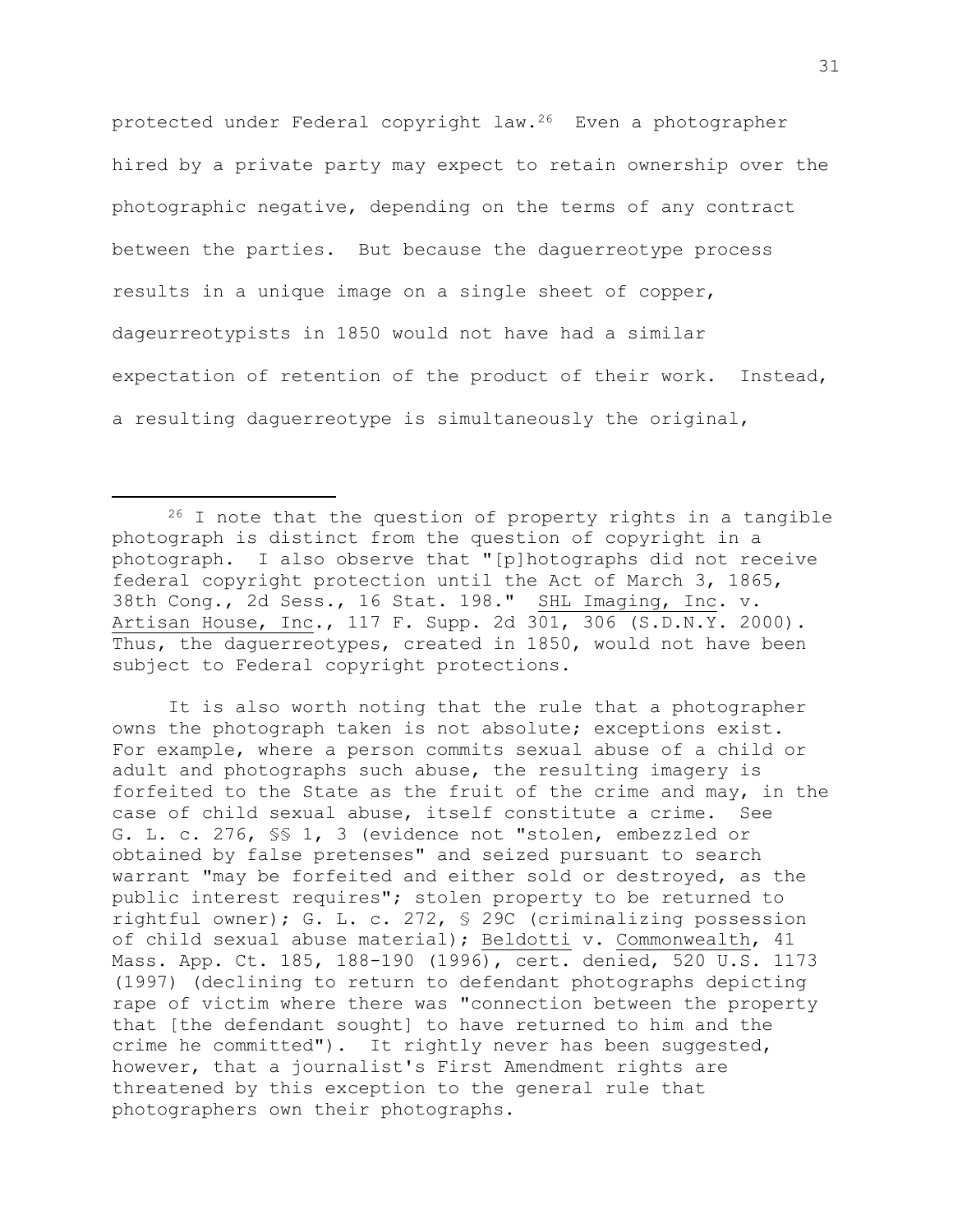negative, and final viewable product, and is more akin to a painted portrait or a sculpture than to a photograph. Once created and delivered to a customer, there would be no alternative source of the image in which the daguerreotypist could have a property right. Thus, a daguerreotype is a unique item of personal property in which the creating daguerreotypist would generally retain no ownership rights after a sale. See Barbash, supra at 171.

Further, the photography cases relied on by Harvard and the judge largely concern photographs taken by, or provided to, journalists for the purpose of publishing the news, or with photographs taken by law enforcement in the course of a criminal investigation of the plaintiff; they do not address a situation analogous to that here, where the dispute is between two private parties, neither of whom is a member of the press or law enforcement and neither of whom appears to have freely offered images of the daguerreotypes to the press.  $27,28$  See, e.g., Thayer

<sup>27</sup> As discussed supra, the plaintiff's complaint alleges that Harvard prohibits use of images of the daguerreotypes unless such use is with Harvard's permission and upon payment to Harvard of a substantial licensing fee.

<sup>28</sup> I also note that neither Harvard nor Agassiz was the daguerreotypist, so to the extent that a photographer owns the photographs he or she takes and, by extension, a daguerreotypist owns the daguerreotypes he or she makes, on its face such rule does not appear to support Harvard's possession of the daguerreotypes.